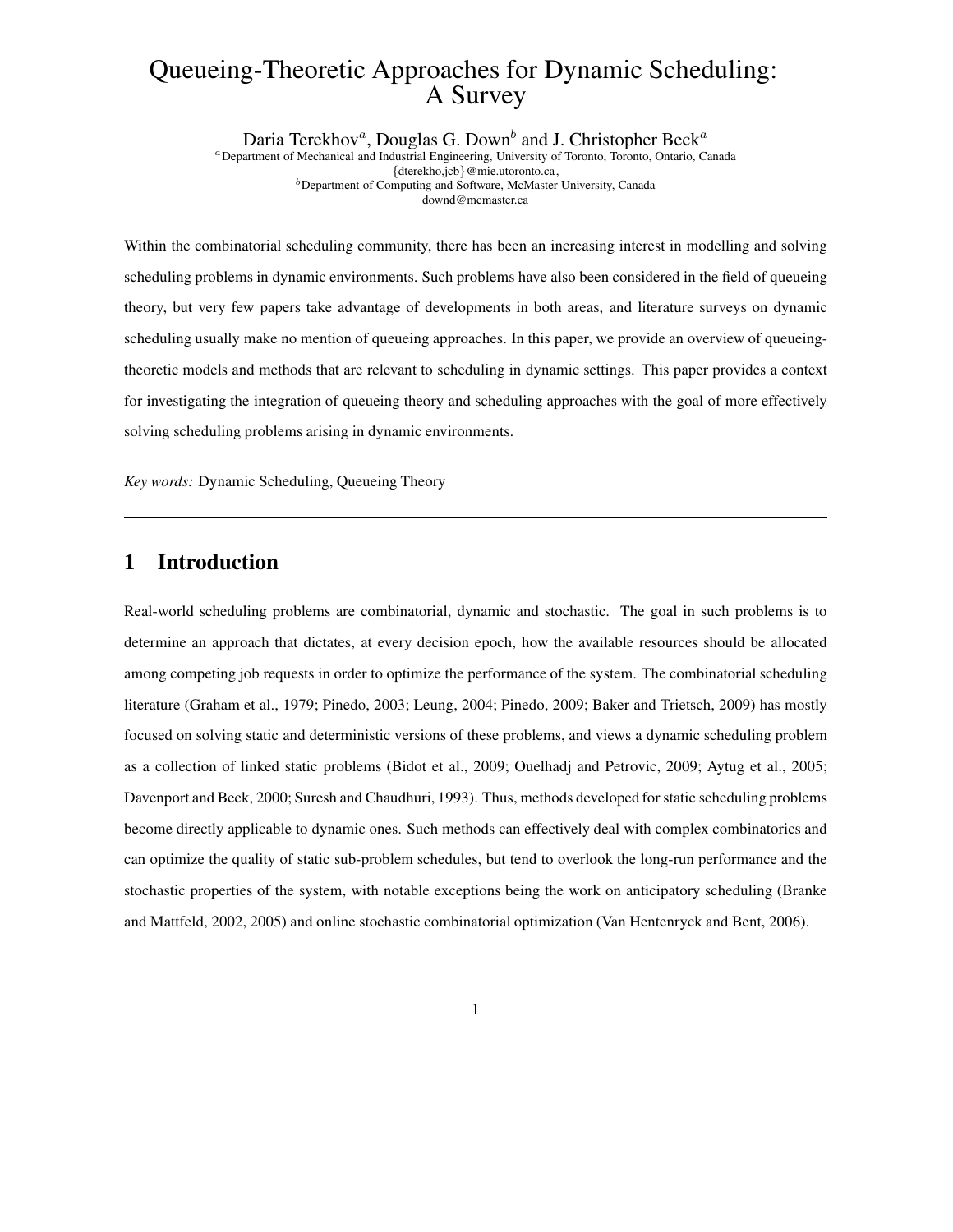| Scheduling                                                                                          | Oueueing                                                                                                              |
|-----------------------------------------------------------------------------------------------------|-----------------------------------------------------------------------------------------------------------------------|
| A survey of dynamic scheduling in manufacturing sys-                                                | Queueing theory in manufacturing: A survey (Govil                                                                     |
| tems (Ouelhadj and Petrovic, 2009)                                                                  | and Fu, 1999)                                                                                                         |
| Scheduling and control of flexible manufacturing sys-                                               | Flexible manufacturing systems: a review of analyti-                                                                  |
| tems: a critical review (Basnet and Mize, 1994)                                                     | cal models (Buzacott and Yao, 1986)                                                                                   |
| Job shop scheduling techniques in semiconductor<br><i>manufacturing</i> (Gupta and Sivakumar, 2006) | Queueing theory for semiconductor manufacturing<br>systems: A survey and open problems (Shanthikumar<br>et al., 2007) |

Table 1: Pairs of complementary scheduling and queueing papers that focus on manufacturing.

It has long been recognized that queueing theory can also provide a basis for examination of scheduling problems (Conway et al., 1967). Moreover, the queueing theory literature frequently considers the same application areas as scheduling. For example, both have extensively studied manufacturing environments, as is demonstrated by the complementary papers listed in Table 1.

To our knowledge, only a few papers (e.g., those by Nazarathy and Weiss (2010), Bertsimas and Sethuraman (2002) and Bertsimas et al. (2003)) combine queueing and scheduling ideas to address static scheduling problems, and only two recent dissertations (Tran, 2011; Terekhov, 2013), and a subsequent paper (Terekhov et al., 2014), propose methods for dynamic scheduling that take advantage of developments in both of these areas. It is true that scheduling books such as those by Leung (2004) and Chrétienne et al. (1995) have chapters on both deterministic scheduling and queueing approaches, but they usually make no link between queueing theory and the dynamic scheduling frameworks developed by the combinatorial scheduling community.<sup>1</sup> Additionally, except for the work of Suresh and Chaudhuri (1993), literature surveys on scheduling in dynamic environments make no mention of queueing approaches. This characteristic of the scheduling literature may be partially due to the fact that a significant proportion of queueing research has dealt with the development of descriptive models for evaluation of the long-run expected behaviour of a system, while scheduling is prescriptive in nature and frequently considers only short-run performance measures. Nevertheless, there has also been a substantial amount of work on prescriptive queueing models that aims to provide a policy for stating which job or job class should be processed next.

The objective of this paper is to provide a review of the work done by researchers in queueing theory that is relevant to scheduling, and to provide a foundation for the investigation of the integration of queueing theory

<sup>&</sup>lt;sup>1</sup>It is important to note that in early research on resource allocation and sequencing, queueing theory and scheduling were more unified. For example, the book *Theory of Scheduling* by Conway et al. (1967) contains many fundamental results for both deterministic scheduling problems and queueing problems.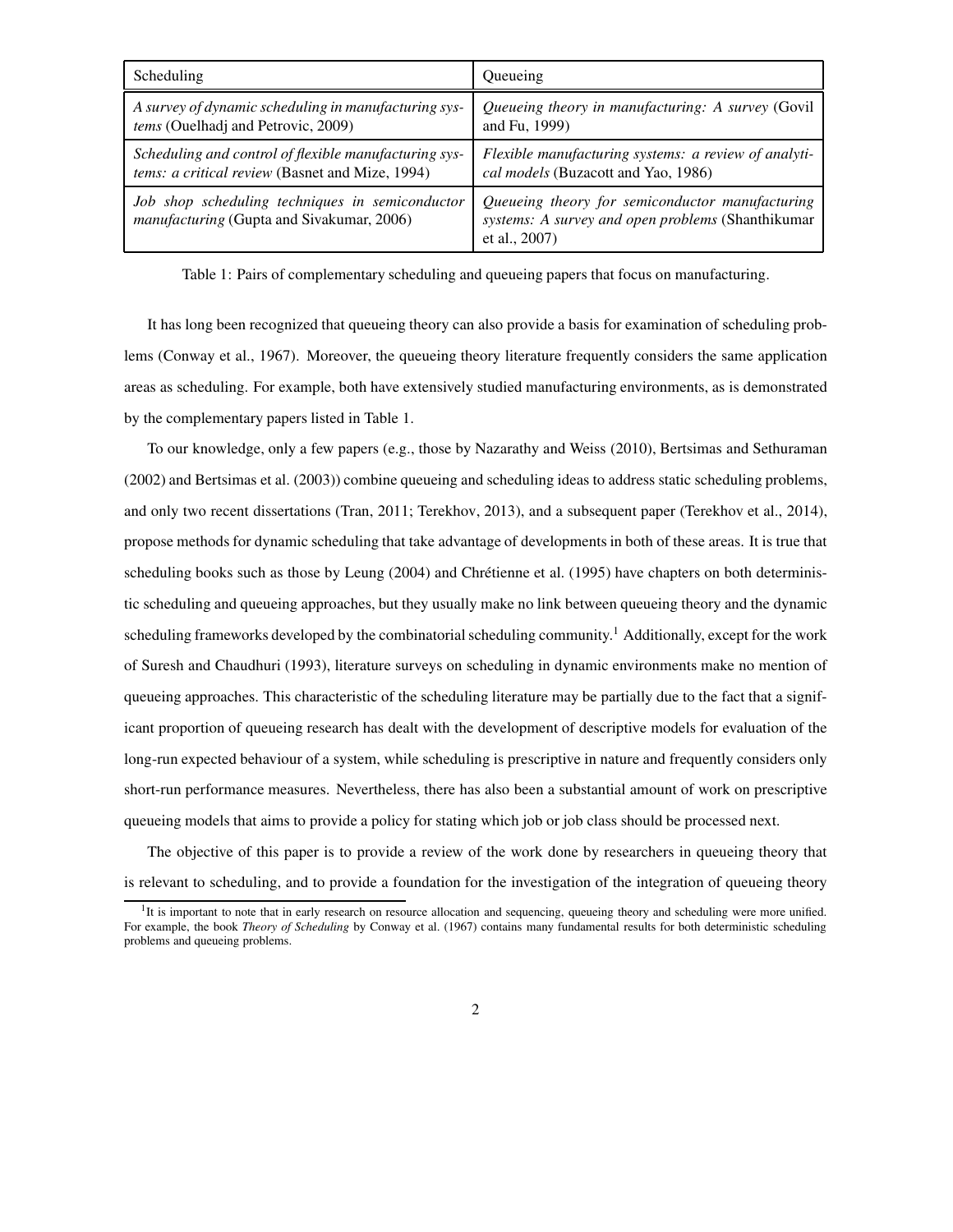and scheduling methods for solving dynamic scheduling problems. The literature on scheduling in the context of queueing systems is extensive, and so our review is by no means exhaustive: our goal is to provide the reader with a high-level view of the relevant material. We present the basic mathematical representation for each of the methodologies covered in our review in order to provide the reader with a better understanding of each approach and of the differences among the approaches. Some methodologies, such as those in Section 4.3, are more complex than others, and require substantial mathematical notation and/or statement of assumptions. For a more mathematically rigorous coverage of scheduling models developed within queueing theory we refer the reader to the comprehensive book by Meyn (2008).

Throughout the review, we make connections between the queueing theory and the scheduling literatures. We use the term *scheduling* to mean the process of making decisions which specify the order in which the jobs should be processed on the given machines (i.e., job sequencing or operational-level scheduling). We therefore do not review the related issues of queueing control and design (Tadj and Choudhury, 2005; Crabill et al., 1977; Govil and Fu, 1999) such as admission control (control of arrival rates, decision to accept/reject an arriving job, appointment scheduling) (Stidham, 1985; Fan-Orzechowski and Feinberg, 2007; Hajek, 1984; Pegden and Rosenshine, 1990), routing control (Ephremides et al., 1980; Veatch and Wein, 1992; Gurvich and Whitt, 2009), server assignment (Ahn et al., 2002; Andradóttir et al., 2003) and control of service rates (Weber and Stidham, 1987; Grassmann et al., 2001). Routing control and server assignment problems discussed in the queueing literature are resource allocation questions that have a substantial influence on the construction of schedules in dynamic environments with multiple machines. In server assignment models, a rule for assigning machines to job types needs to be determined and decisions are typically made when a machine becomes free; in routing models, on the contrary, machines have their own queues and the assignment of a job to a particular machine needs to be made at the arrival time of the job (Righter, 1994). Investigating the relationship between queueing design and control models, and scheduling is worthwhile and interesting, but a single paper is not sufficient to cover all of the relevant connections and thus we leave such an investigation for future work.

Since our focus is on queueing-theoretic approaches for scheduling, we do not discuss work on the use of other techniques to solve problems that can be described in a queueing setting, such as sample path analysis (El-Taha and Stidham, 1999; Robinson, 1996; Plambeck et al., 1996), simulation and mixed-integer programming (Chan and Schruben, 2008), and approaches from the electrical engineering and control literature (e.g., model predictive control (Garcia et al., 1989; van Leeuwaarden et al., 2010), linear and affine controllers (Boyd and Barratt,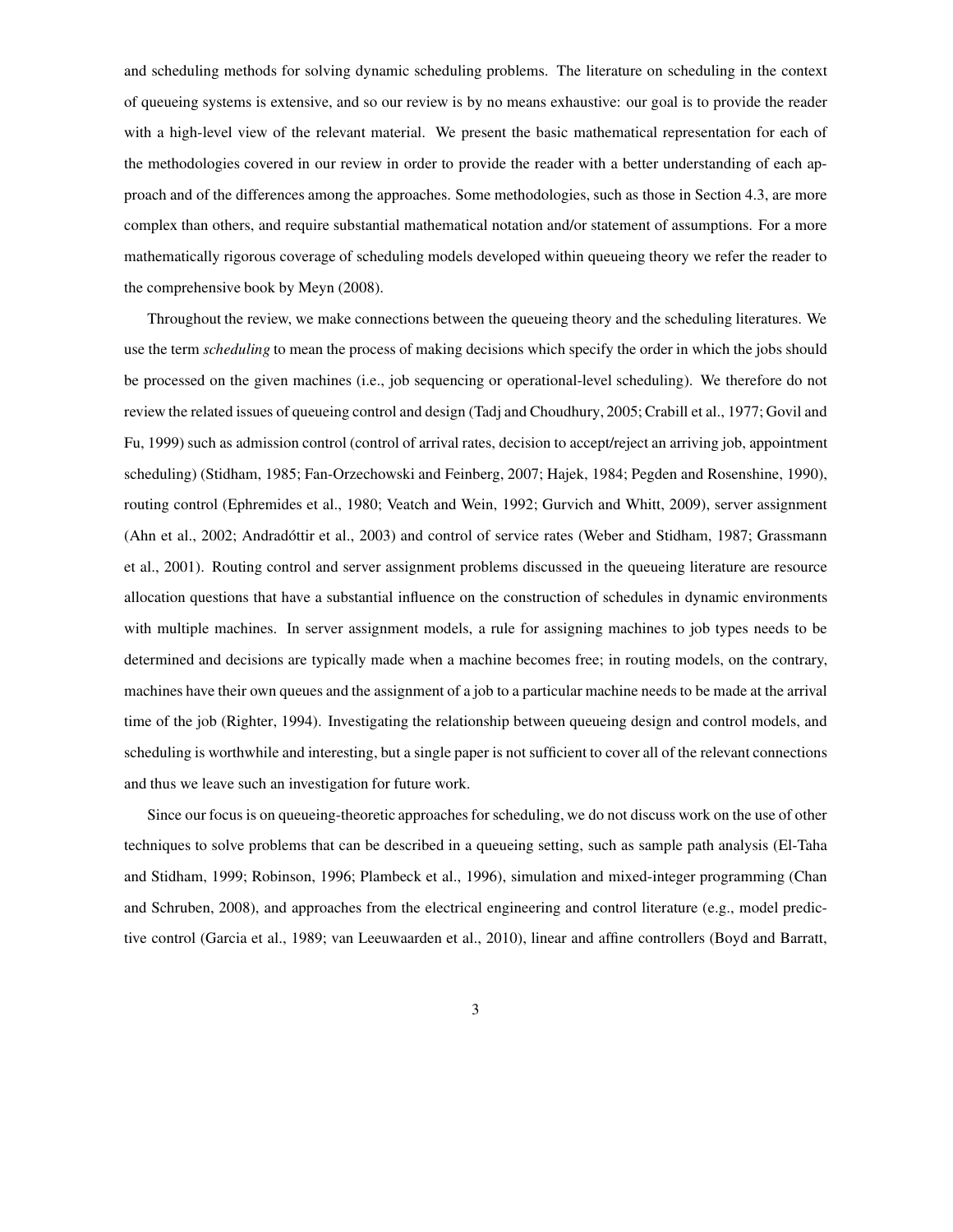1991; Skaf and Boyd, 2010)). Future work should investigate the connections between the use of these methods in queueing and scheduling settings and, in particular, compare sample path and model-predictive methods with predictive-reactive (Bidot et al., 2009) and online stochastic combinatorial optimization approaches (Van Hentenryck and Bent, 2006) from the scheduling literature. The work on robust queueing (Bertsimas et al., 2011; Bandi and Bertsimas, 2012; Bandi et al., 2012) falls outside of the scope of our paper as well, since it replaces stochastic process primitives with uncertainty sets and thus is not a traditional queueing-theoretic approach. To the best of our knowledge, robust queueing has, to date, focused on descriptive (performance analysis) problems, whereas our main interest is in prescriptive models dealing specifically with scheduling (see Section 3.3 for a discussion of descriptive and prescriptive queueing models). We also do not review methods from the following areas: stochastic scheduling, which focuses on problems with a fixed set of jobs that have stochastic characteristics (Pinedo, 2003; Baker and Trietsch, 2009); online scheduling (Pruhs, 2007), which studies competitive analysis and worstcase performance in dynamic scheduling problems without distributional knowledge; and real-time scheduling, which addresses problems that have explicit timing (i.e., deadline) requirements, which may be deterministic or probabilistic (Sha et al., 2004; Lehoczky, 1996).

We restrict our attention to unary-capacity single and multiple machine scheduling problems with jobs that arrive dynamically over time. We assume that all of the parameters necessary for defining a queueing system (see Section 3) that cannot be modified by the decision-maker are known with certainty, although not all of the scheduling approaches surveyed use all of the available parametric information to make a decision. The reader who is interested in scheduling of queueing systems with arrival and processing rates being modelled by uncertainty sets is referred to the dissertation by Su (2006). Su (2006) applies the robust optimization framework of Bertsimas et al. (2004) and Bertsimas and Sim (2004) to the fluid model representation of a queueing system, which is discussed in Section 4.3.1.1. For a game perspective, where the uncertain parameters are assumed to be chosen by an adversary, we refer to the work of Day (2006) and Dupuis (2003). For an overview of queueing models for systems with interruptions, we refer to the paper by Wu (2014).

The current paper is organized as follows. In Section 2, we describe our classification of scheduling problems. Section 3 provides a brief introduction to queueing theory and general queueing models, making the distinction between single-station and multi-station models, between single-class and multi-class systems, and between descriptive and prescriptive models. In Section 4, a variety of queueing-theoretic approaches that may be helpful for making operational-level scheduling decisions are surveyed. The section is divided into three parts: Markov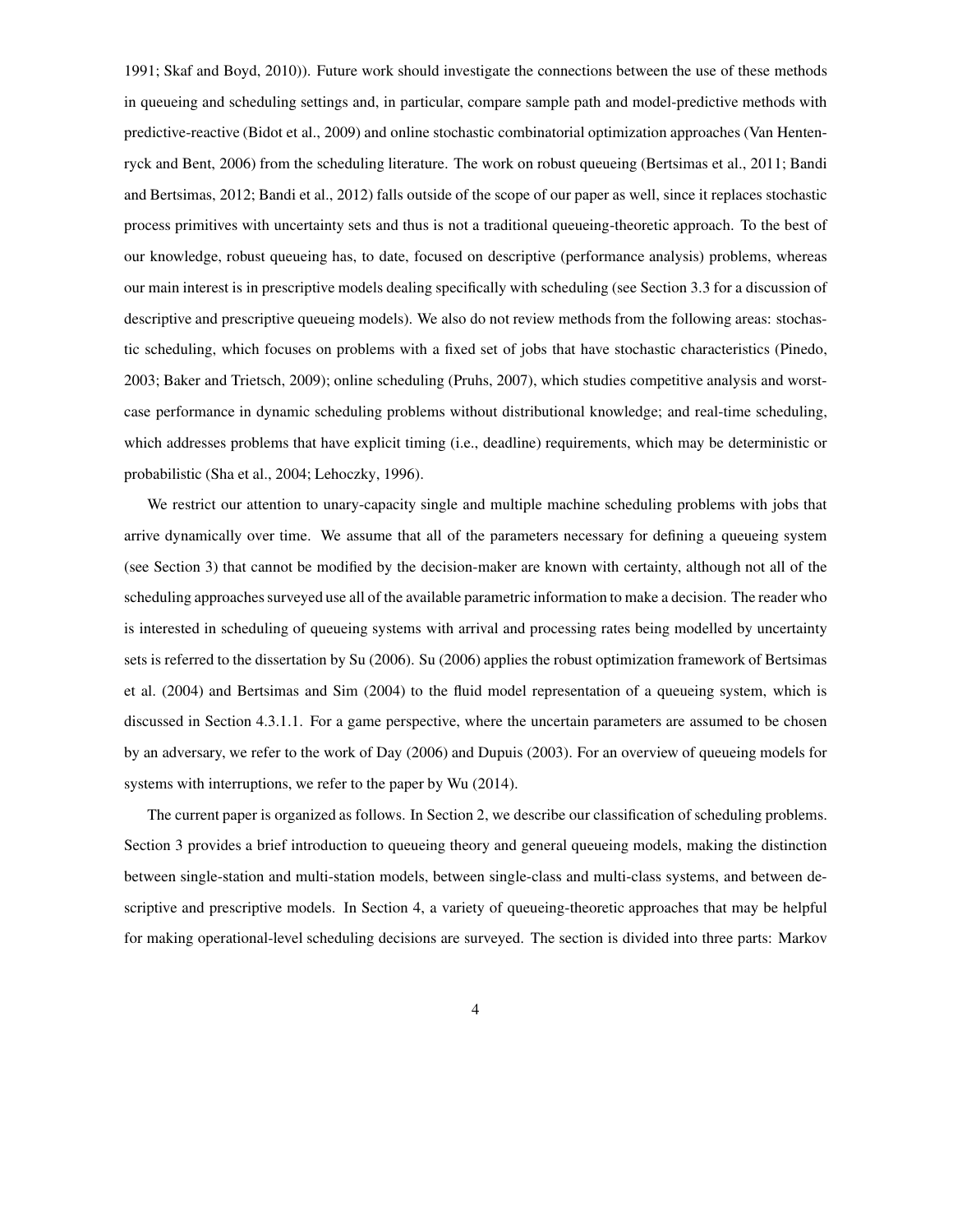Decision Processes (MDPs), which allow for investigation of optimal scheduling policies without assuming a particular policy structure; queueing models that aim to optimize decision-making when a particular policy type is assumed; and models based on alternative representations (e.g., approximations). Such an organization is aimed at providing an understanding of the main methodological streams in queueing theory that address scheduling problems. Within each of the three parts, we discuss both single-machine and multiple-machine scheduling problems. Section 5 summarizes future work ideas for integrating queueing theory and scheduling that are mentioned throughout the review. We conclude in Section 6.

# 2 Classification of Scheduling Problems

In a static and deterministic environment, scheduling corresponds to determining the start times of a given set of jobs that has to be processed on one or several machines. This problem is combinatorial in nature, and involves a finite set of jobs with known characteristics and a finite time period whose length is equivalent to the schedule's makespan. In reality, such a problem corresponds to only one possible scenario that the scheduler may be faced with at a particular point in time, and the schedule created based on this scenario is likely to be valid for only a short horizon. In fact, the scenario represents a realization of many stochastic processes that govern the evolution of the system in question (e.g., inter-arrival times, processing times, etc.). From the perspective of real scheduling problems, static and deterministic scheduling deals with short-run decisions based on a local, myopic view of the environment, its combinatorial structure and realized uncertainty. The majority of the classical scheduling literature deals exactly with such problems.

A static and stochastic problem aims to determine the order in which a fixed set of jobs with stochastic characteristics should be processed. Such a problem deals with a short time horizon and adopts a myopic view of the system, corresponding to a particular realization of the job arrival process at a specific point in time.<sup>2</sup> Thus, the problem models a variety of scenarios for a particular set of jobs, and the schedule has to be constructed in a way that deals not only with the combinatorics of the problem, but also with its stochastic nature: since it is impossible to create a schedule that would be of high quality in all scenarios, the goal in such problems is usually to achieve good (or optimal) performance in a probabilistic sense (e.g., in expectation). Work on these problems is known as stochastic scheduling (e.g., see the books by Pinedo (2003) and Baker and Trietsch (2009)), and methods for stochastic scheduling are based on approaches for deterministic problems as well as some probabilistic reasoning

<sup>&</sup>lt;sup>2</sup>The realization may be partial in the sense that, for the given set of jobs, the actual arrival times (release dates) of jobs might not be known with certainty.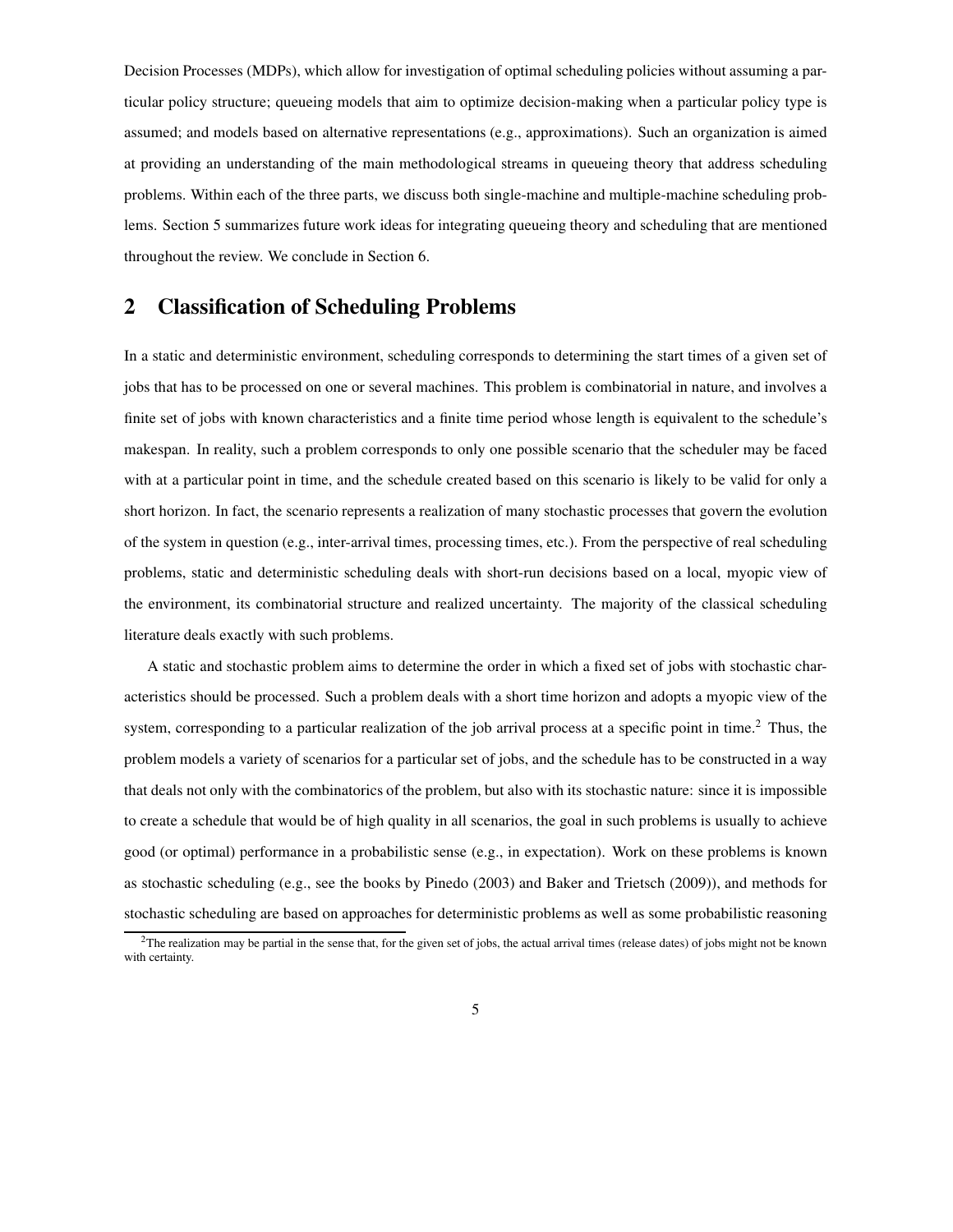(Righter, 1994; Beck and Wilson, 2007; Daniels and Carrillo, 1997; Wu et al., 2009; Leon et al., 1994; Davenport et al., 2001; Herroelen and Leus, 2005).

The problem of scheduling in a dynamic environment involves a long time horizon and has to deal with all the possible realizations of the job arrival process and of the job characteristics. The ultimate goal in solving this problem is to construct a schedule that is optimal for the specific realization that actually occurs. The quality should be close to that of the schedule that could have been constructed if all of the uncertainty had been revealed *a priori*. Clearly, this is a difficult task, because to make a decision, one can use only the information that is known with certainty at that particular decision point and the stochastic properties of scenarios that can occur in the future. In addition, the effect of the decision on both short-run and long-run performance has to be considered. Interestingly, "the problem of planning or scheduling dynamically over time, particularly planning dynamically under uncertainty" was the initial motivation for George Dantzig's research on linear and mathematical programming; writing in 1991, Dantzig stated that "If such a problem could be successfully solved it could eventually through better planning contribute to the well-being and stability of the world" (quoted in Ben-Tal et al. (2009)).

To deal with dynamic scheduling problems, queueing theory and scheduling have adopted different approaches. Queueing theory has taken the viewpoint that, since it is impossible to create an optimal schedule for every single sample path in the evolution of the system, one should aim to achieve optimal performance in some *probabilistic* sense (e.g., in expectation) over a long time horizon. This goal could be attained by construction of a policy based on the global stochastic properties of the system. For example, a policy could specify how start time decisions should be made each time a new job arrives or a job is completed. The schedule resulting from such a policy, while being of good quality in expectation, may be far from optimal for the particular realization of stochastic processes that occurs. Moreover, queueing theory generally studies systems with simple combinatorics, as such systems are more amenable to rigorous analysis of their stochastic properties, and usually assumes distributional, rather than exact, knowledge about the characteristics of jobs or job types.

In the scheduling community, a dynamic scheduling problem is generally viewed as a collection of linked static problems. This viewpoint implies that methods developed for static scheduling problems become directly applicable to dynamic ones. Such methods can effectively deal with complex combinatorics and can optimize the quality of the schedules for each static sub-problem. Except for the work on anticipatory scheduling (Branke and Mattfeld, 2002, 2005) and online stochastic combinatorial optimization (Van Hentenryck and Bent, 2006), scheduling methods tend to overlook the long-run performance and the stochastic properties of the system.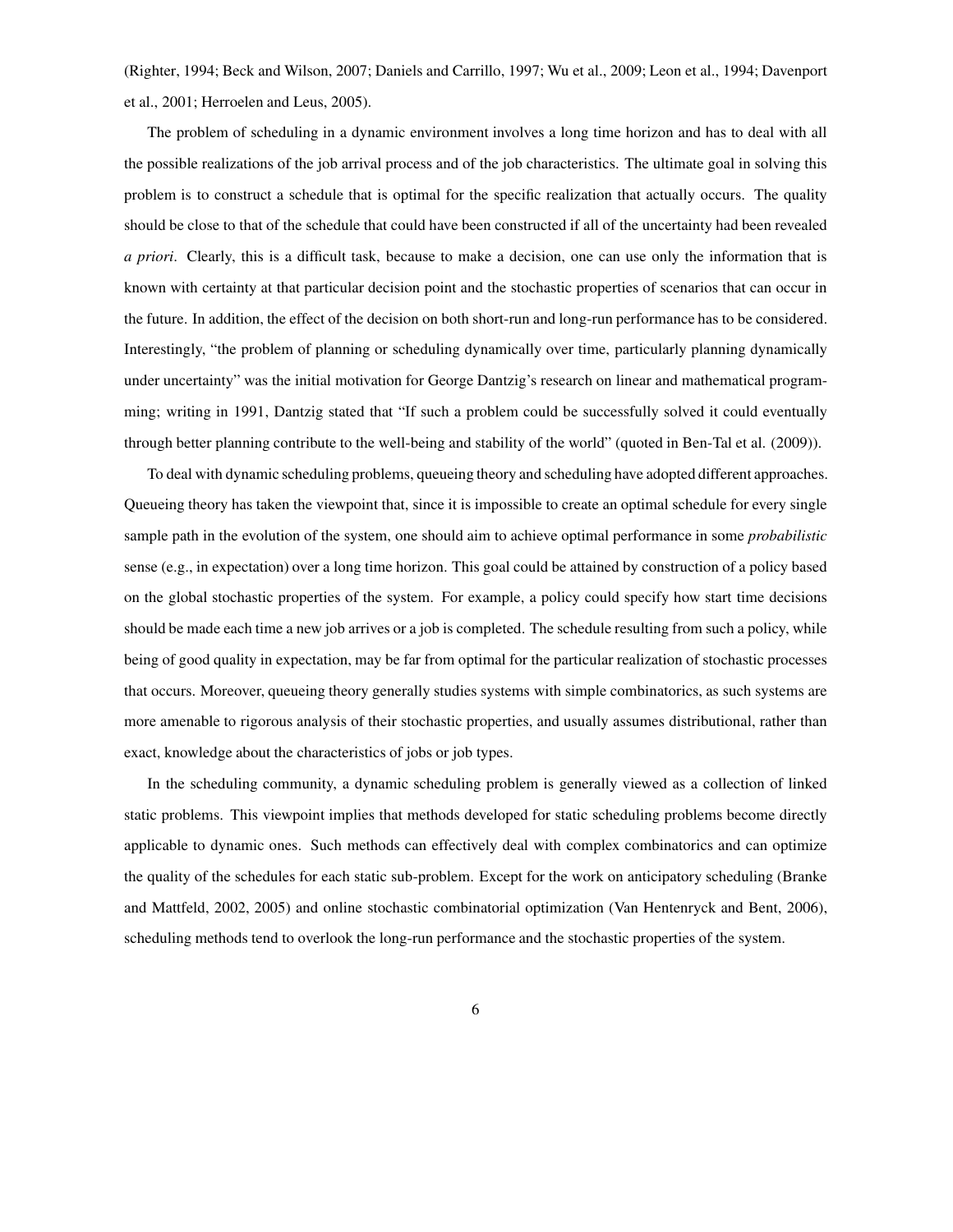Thus, the perspectives taken by queueing theory and scheduling with respect to dynamic scheduling problems are complementary: the former can effectively deal with the dynamism and stochasticity in the system, while the latter is able to reason about the combinatorics.

# 3 Queueing Theory Fundamentals

Queueing theory can be defined as the mathematical study of waiting lines (queues) (Gross et al., 2008). It therefore models systems in which one or more servers (machines) at one or more service stations serve (process) arriving customer requests (jobs).<sup>3</sup> As stated by Gross et al. (2008), a mathematical model of a queue is composed of six main features.<sup>4</sup>

Arrival Pattern The main characteristic of the arrival pattern is the probability distribution of times between successive customer arrivals. This distribution may or may not be stationary (independent of time) and may or may not depend on the number of customers in the queue. Customers may arrive one-by-one or in a group (batch) whose size may be determined by a probability distribution (which could be deterministic). A customer may decide to join the queue and stay there until receiving service, join the queue but leave without service (renege) due to a long wait, or not join the queue at all (balk). If the system consists of more than one queue, a customer may decide which queue to join and/or to switch (jockey) from one queue to another.

**Service Pattern** Similarly, the service pattern is characterized by a service time<sup>5</sup> distribution, which may be stationary or non-stationary and which may or may not depend on the number of customers waiting for service or their waiting time. Customers may be served singly or in groups whose size is determined by a probability distribution (which could be deterministic). The service time of a customer may become known with certainty upon arrival or at the end of service.

Queue Discipline The queue discipline is a rule that determines the order in which customers receive service. The simplest and most common queue discipline is first-come, first-served (*FCFS*). Other examples of queue dis-

<sup>3</sup>The terms *server* and *customer* are more common in the queueing literature, while the terms *machine* and *job* are more common in scheduling. In this section on queueing theory fundamentals, we use the queueing terminology. For the rest of the review, we employ scheduling terms, except when the description clearly demands otherwise (e.g., in Section 4.2.2, which talks about polling models).

<sup>4</sup>Throughout the paper, we take many of the fundamental queueing theory concepts and results from the book by Gross et al. (2008), an excellent introduction to queueing theory. The reader is also referred to the textbook by Kleinrock (1976).

<sup>5</sup>The scheduling literature employs the term *processing time* instead.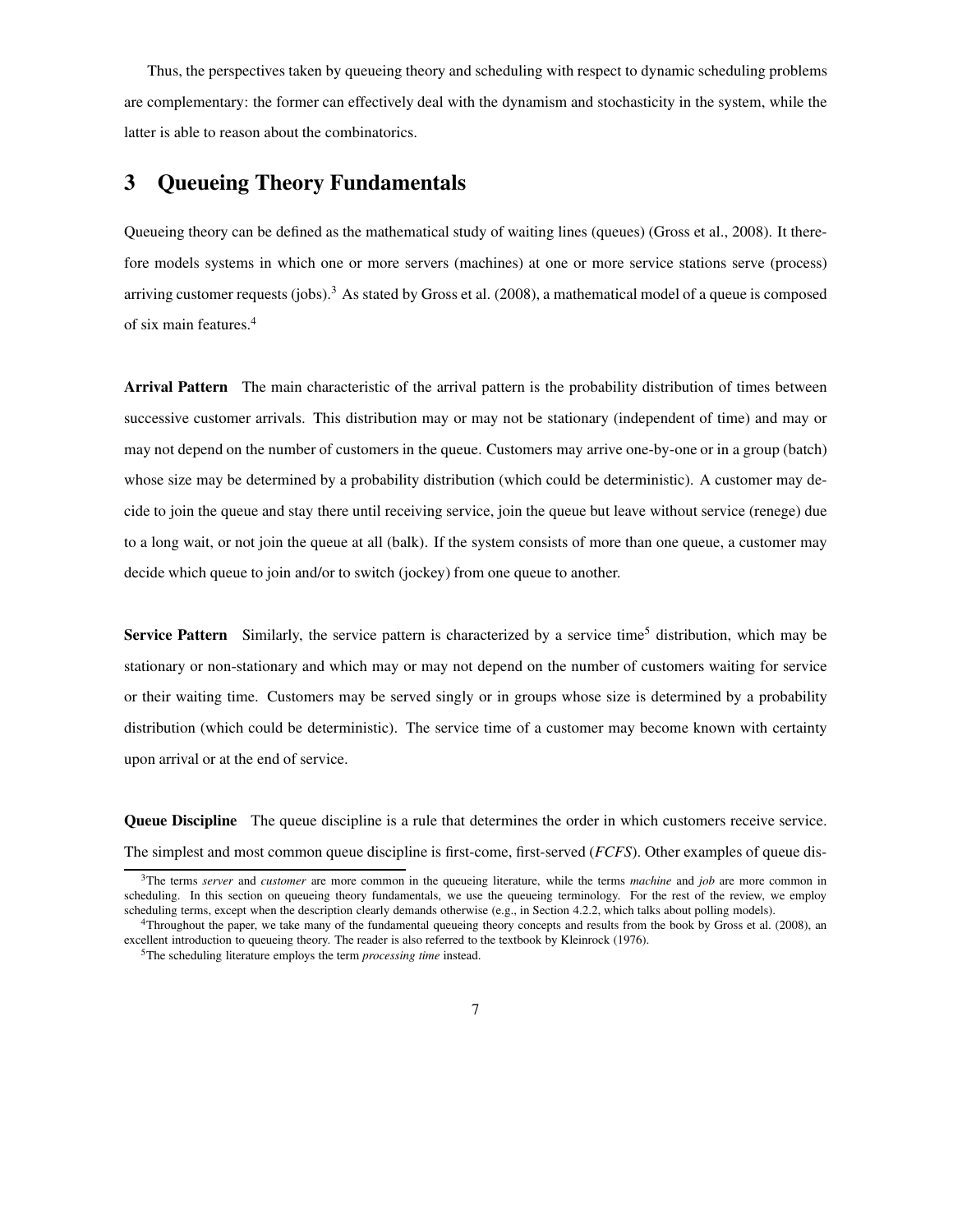ciplines include last-come, first-served (*LCFS*), random selection for service (*RSS*) or shortest processing time (*SPT*) first. The queue discipline is, essentially, a scheduling policy, and the reader may note the strong similarity between these examples of policies and dispatching rules in the scheduling literature (Pinedo, 2009).

System Capacity A queueing system may have finite or infinite capacity. In a finite capacity queue, there is a limit on the number of customers that can be present in the system at any point in time, and customers who arrive at times when this limit has been reached are not allowed to enter the system.

Number of Service Stations and Servers A queueing system may be composed of one or more stations (stages), each of which has one or more servers (channels). A multi-station system may be thought of as a network of interconnected nodes, with each node consisting of one or more queues with one or more servers. When there are several servers at a station, there may be a queue for each server, as in a supermarket, or one queue for all servers, as in the case of a bank. In a multi-station system, the order in which customers visit the stations (the routing) may be deterministic or stochastic. The distinction between single-station and multi-station models is discussed in more detail below.

Additional characteristics of queueing models include the server types (see, for example, the work on flexible servers by Ahn et al. (2002), Andradóttir et al. (2003) and Gurvich and Whitt (2009)) and the customer types served by a system, as discussed in Section 3.2. Such characteristics affect the kinds of scheduling problems that need to be solved.

### 3.1 Single-station vs. Multi-station Models

In this section, we give some additional characteristics of single-station and multi-station queueing models and their relation to single-machine and multi-machine scheduling problems.

Single-station Queueing Models In the scheduling literature, the notation used for describing a scheduling problem is  $\alpha|\beta|\gamma$ , where  $\alpha$  represents the machine environment (e.g., the number of machines and the relations among them),  $\beta$  represents job processing characteristics and constraints, and  $\gamma$  is the objective function (Graham et al., 1979; Pinedo, 2003). Similarly, in queueing theory a single-station queueing model is usually specified by a combination of symbols  $A/B/X/Y/Z$ , where A and B specify the inter-arrival and service time distributions,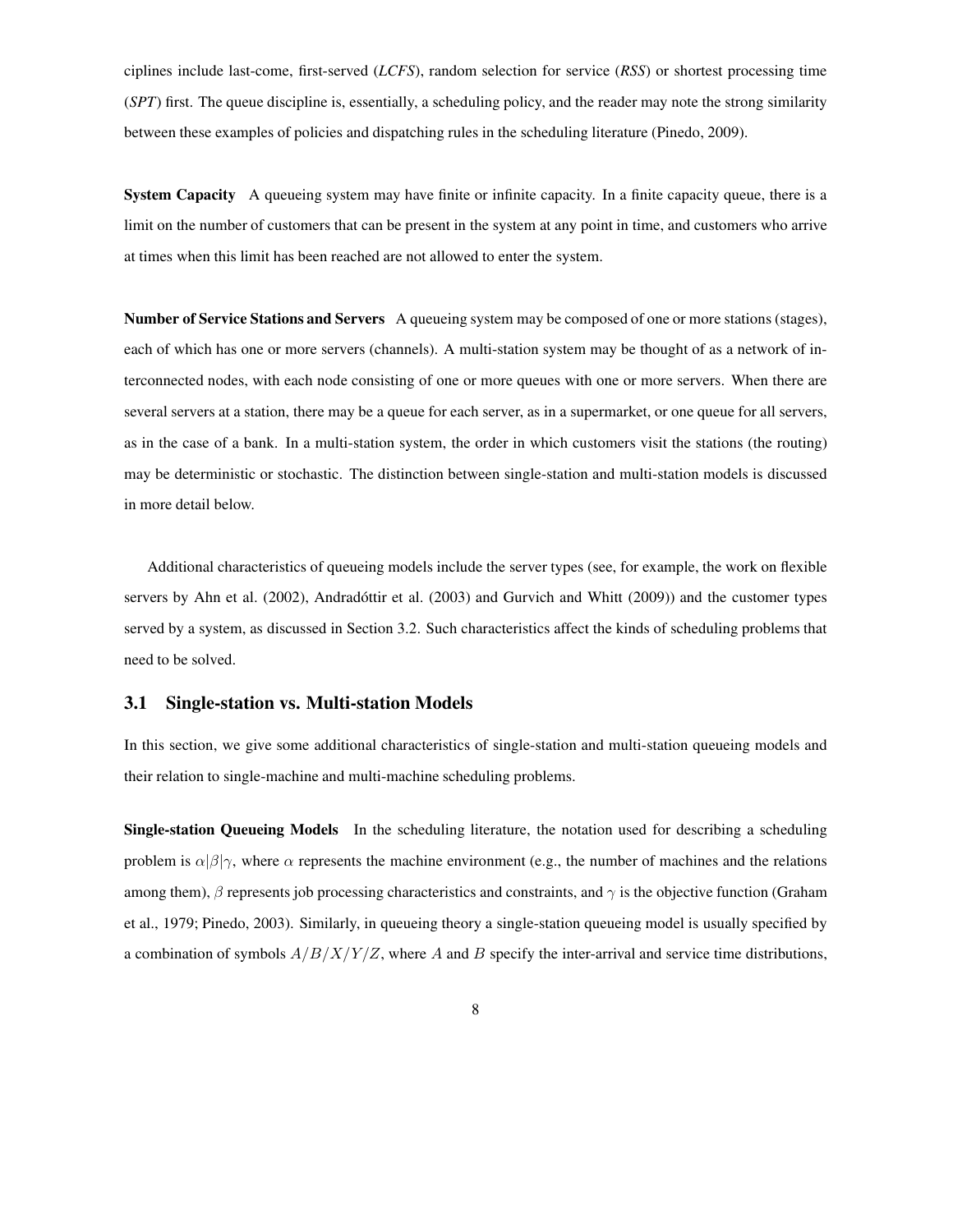respectively, X is the number of parallel servers, Y indicates the capacity of the system and Z describes the queue discipline. Typical entries for A and B are: D, which stands for deterministic<sup>6</sup>; M, which stands for an exponential distribution (Markovian);  $GI$ , which stands for a general independent distribution; or  $G$ , which corresponds to a general<sup>7</sup> distribution. X and Y are represented by positive integers or  $\infty$ . Examples for Z include *FCFS*, *LCFS*, *RSS*, priority (*PR*) or general discipline (*GD*). When the Y or Z fields are empty, infinite capacity and *FCFS* discipline are assumed, respectively. For example, an  $M/G/3/5/LCFS$  queue is a queue with Markovian arrivals  $(M)$ , a general service time distribution  $(G)$ , three servers, a system capacity of five jobs, and last-come, first-served order of service.

Assuming equivalence between a server in queueing and a machine in scheduling, a single-station model corresponds either to a single-machine or a parallel-machine scheduling environment, depending on the number of servers. If there are multiple machines, having one queue in the system implies that any job can be processed on any machine, while having a distinct queue attached to each server models the situation when each job has to be processed on one specific machine.

Multi-station Queueing Models A queueing system with more than one service stage is typically referred to as a queueing network or a network of queues. It consists of a set of nodes, each of which is a (single-stage) queue. Jobs typically require service at several nodes (stations) of the network in some order (routing).

Queueing networks in which jobs enter the system "from the outside" and leave the system upon receiving service are referred to as open queueing networks. Models in which a finite population of jobs circulates within the system, and there are no arrivals from or departures to the outside, are called closed queueing networks. Semiopen networks include characteristics of both open and closed networks (Chen and Yao, 2001), i.e., there are arrivals from the outside but the system has fixed capacity. Definitions of such networks in the literature differ mainly with respect to what happens to arriving customers when the system's capacity has been reached. As noted by Massey and Srinivasan (1991), some authors (Dubois, 1983; Chen and Yao, 2001) assume that arriving customers are blocked and lost when the system is full, while others (Buzacott and Shanthikumar, 1985; Jia and Heragu, 2009) assume that arriving customers wait outside and enter the system when space becomes available. Massey and Srinivasan (1991) assume that a semi-open system is divided into parts, such that the numbers of jobs in some regions of the network are controlled, while in others are unconstrained. Open networks in which jobs can

 $6$ Deterministic refers to all inter-arrival or service times having the same value.

 $<sup>7</sup>$  For a general distribution, there are no assumptions regarding its precise form. Thus, results that apply to the general distribution apply to</sup> any specific distribution.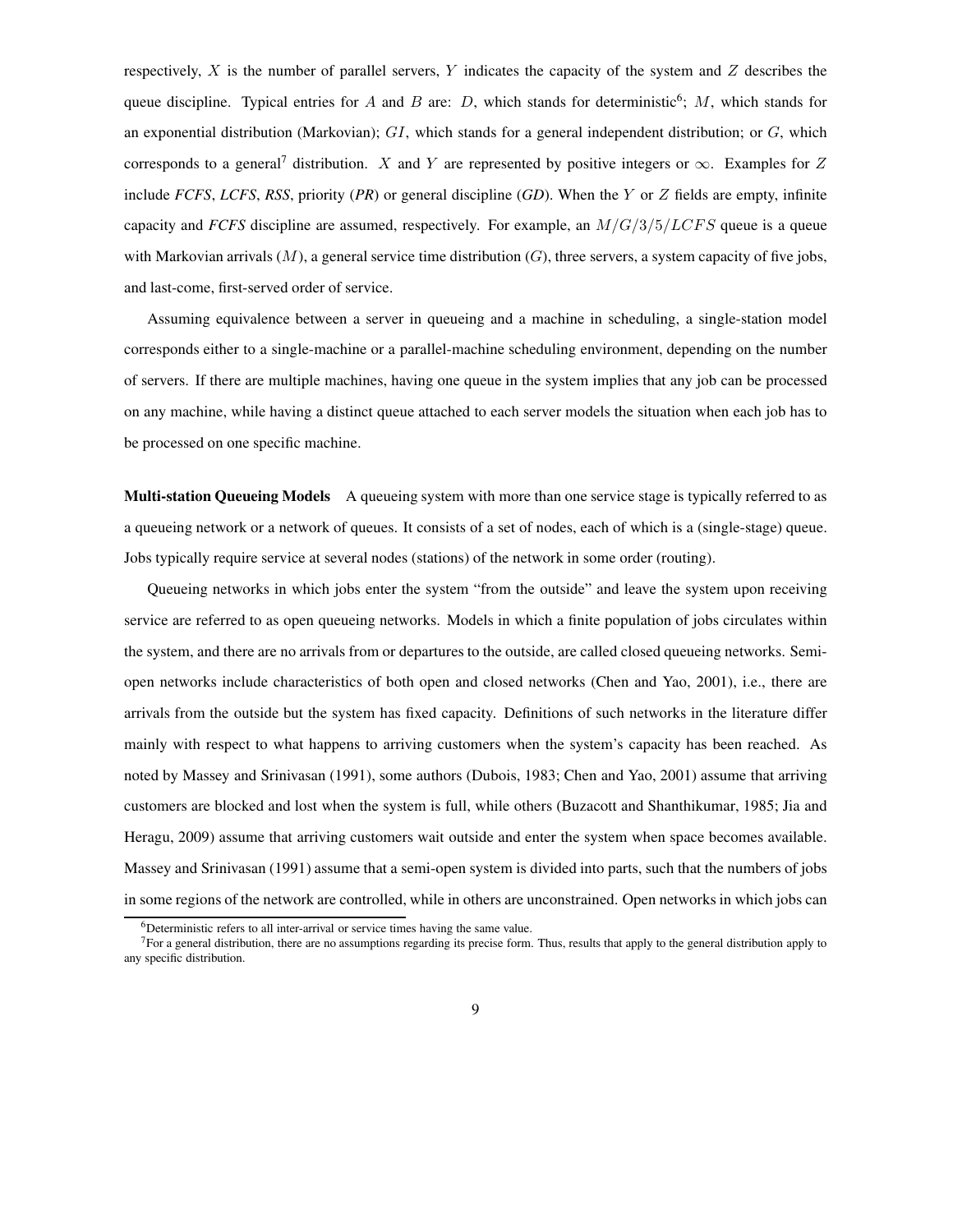arrive at a node only from the outside or from an upstream node are referred to as acyclic or feed-forward networks. This kind of network can be analyzed in a recursive manner, starting from the upstream stations. In networks with feedback, on the contrary, jobs may visit the same station more than once (Chen and Yao, 2001). More complex networks may involve fork-join queues, in which an arriving job is split into sub-jobs that have to be processed in parallel and then reassembled (Bose, 2002; Baccelli et al., 1989). The work of Baccelli and Makowski (1989) and Baccelli and Liu (1990) considers synchronized queueing networks, which can model multiprocessor systems that process programs consisting of multiple tasks related by precedence constraints.

It has long been recognized that queueing networks are good models for dynamic job shop environments (Jackson, 1963; Wein and Chevalier, 1992; Buzacott and Shanthikumar, 1985, 1993). Semi-open and open network models provide the most intuitive representations of dynamic job shops since they allow one to explicitly model the process of job arrivals. A semi-open network can be used to represent a job shop with a strict limit on the number of jobs in the shop, while an open network can model a system with no such limit. Closed queueing networks can be used to model job shops in which the total number of jobs remains constant or, in other words, for which it is valid to assume that a new job arrives at the same instant as another job is completed and leaves. Examples of environments that can be modelled as closed queueing networks include production systems that have a constant work-in-process inventory or follow a one-for-one replenishment policy (base-stock control rule) (Chen and Yao, 2001). Alternatively, one can imagine that there is a fixed number of palettes circulating through the service stations of the system, that raw materials are placed on one such palette and that these raw materials are gradually transformed into finished products as they receive processing (Williams, 1996). Acyclic networks can represent flow shops while networks with fork-join queues can be used to model shops with assembly operations. Synchronized queueing networks can be useful for machine scheduling problems with complex precedences among the activities, such as the task management problem (Myers et al., 2007), and for project scheduling.

A generalization of a queueing network is referred to as a stochastic network (Kelly et al., 1996) or a stochastic processing network (Harrison, 1996). A stochastic processing network is defined by a set of buffers, a set of activities and a set of processors. Buffers hold jobs that have arrived to the system and are awaiting processing. Each activity uses one or several processors in order to process one or several jobs (which may belong to different buffers).<sup>8</sup> Scheduling in stochastic processing networks corresponds to the determination of the order of executing

<sup>&</sup>lt;sup>8</sup>This definition of activity can be viewed as a generalization of the notion of activity in scheduling: it represents a particular processing task. Classical scheduling typically assumes that the task is performed on one job by one machine, whereas stochastic processing networks allow modelling of the case when one task corresponds to multiple job components being processed by multiple machines simultaneously (e.g., assembled by a team of workers).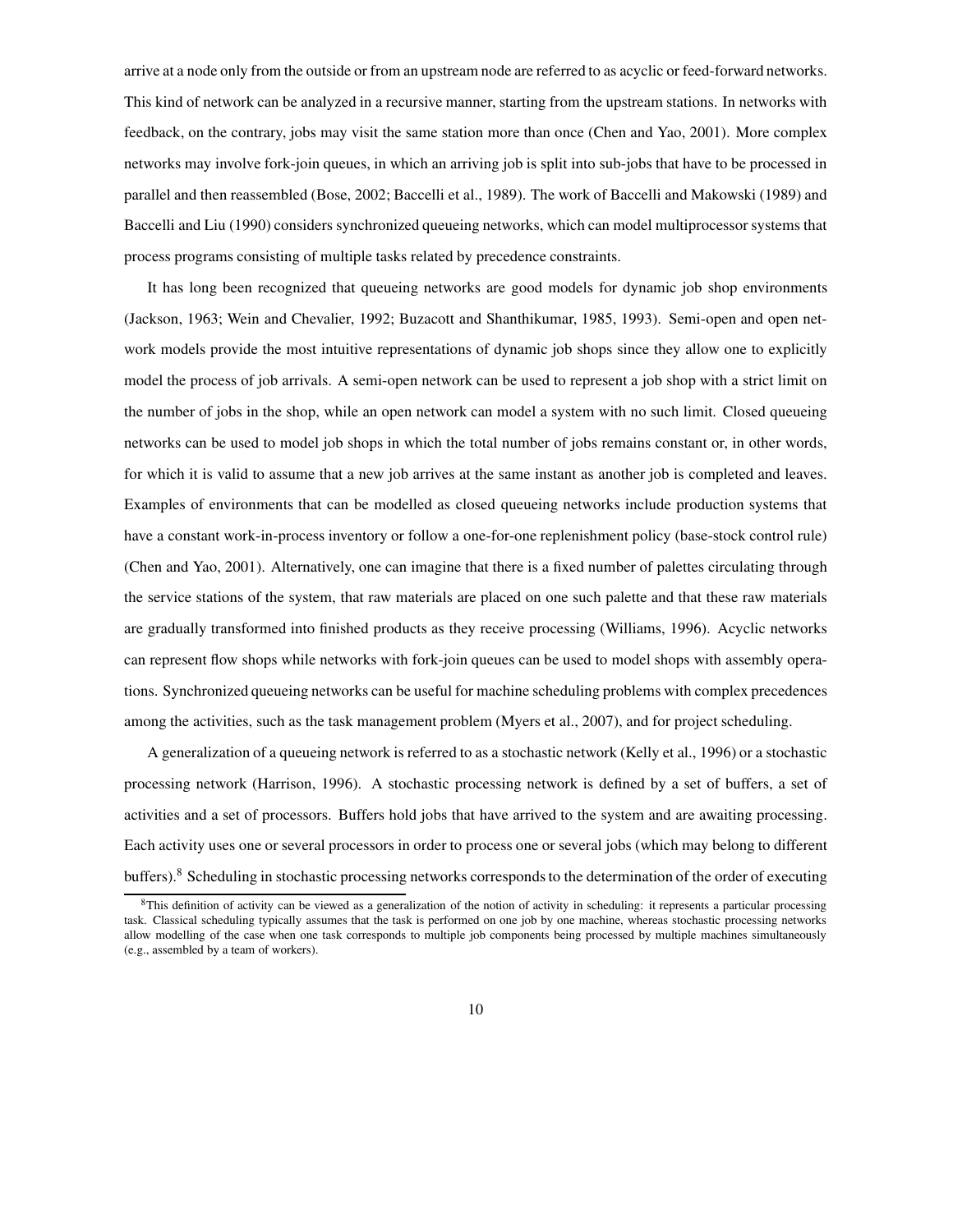the different activities on the various available processors. Stochastic processing networks can be used to model more complex scheduling environments than those that can be modelled by multi-class queueing networks. For example, they can allow one to represent material handling and machine-operator interaction (Dai and Lin, 2005) or input-queued switches (Dai and Prabhakar, 2000). In the remainder of this literature review, we focus on queueing networks rather than stochastic processing networks.

### 3.2 Single-class vs. Multi-class Systems

In the literature, a distinction is usually made between single-class and multi-class queueing networks. In a single-class network, jobs being processed or waiting for processing at any given station are assumed to be indistinguishable. A multi-class system is one in which several classes of jobs are served at each station (Posner and Bernholtz, 1968; Harrison and Nguyen, 1993). A class is usually defined as a combination of job type and processing stage. An instance of a job belonging to a particular class is equivalent to an activity or operation in scheduling terminology. The reader should note a slight subtlety arising from these definitions. Specifically, in a single-class network, according to the definition of a class, there are, in total, as many classes as there are stations (Harrison and Nguyen, 1993). The term *single*-class refers to the fact that *a single class is served at each station*. A multi-class network is called mixed when it is open for some classes of jobs and closed for others (Bose, 2002).

It is important to note that the individual jobs belonging to the same class are different: they have unique arrival times, unique processing times and, in the case of multiple machines, may have a unique route. However, these differences between the jobs are stochastic variations – all jobs in a class are governed by the same stochastic processes and are, except for these stochastic variations, indistinguishable.

In a single-class system, scheduling corresponds to determining the order in which the jobs should be processed at each node of the network. Since the jobs are stochastically indistinguishable, scheduling decisions have to be based on realizations of job characteristics such as their processing times. In the context of single-class systems, the queueing literature mostly focuses on the performance evaluation of scheduling policies (e.g., *FCFS*, *LCFS*, shortest-remaining-processing-time-first, processor-sharing) (Shanthikumar, 1982; Wolff, 1989; Harchol-Balter, 2011). For instance, one very strong result is the optimality of the shortest-remaining-processing-time policy in an  $M/G/1$  queue (Schrage, 1968; Smith, 1978).<sup>9</sup>

<sup>&</sup>lt;sup>9</sup>Not surprisingly, for the single-machine case the scheduling literature has analogous results: for a static deterministic problem with n jobs, the shortest-processing-time-first rule minimizes the total flow time; the weighted-shortest-processing-time rule minimizes the total weighted flow time (equivalently, the sum of weighted completion times) (Pinedo, 2003; Baker and Trietsch, 2009). Similarly, Baker and Trietsch (2009) and Pinedo (2003) show that, for a problem with n jobs and stochastic processing times (i.e., the realization of the processing time for a given operation is not known until it is finished), the shortest (weighted) expected-processing-time rule is optimal for the (weighted) expected flow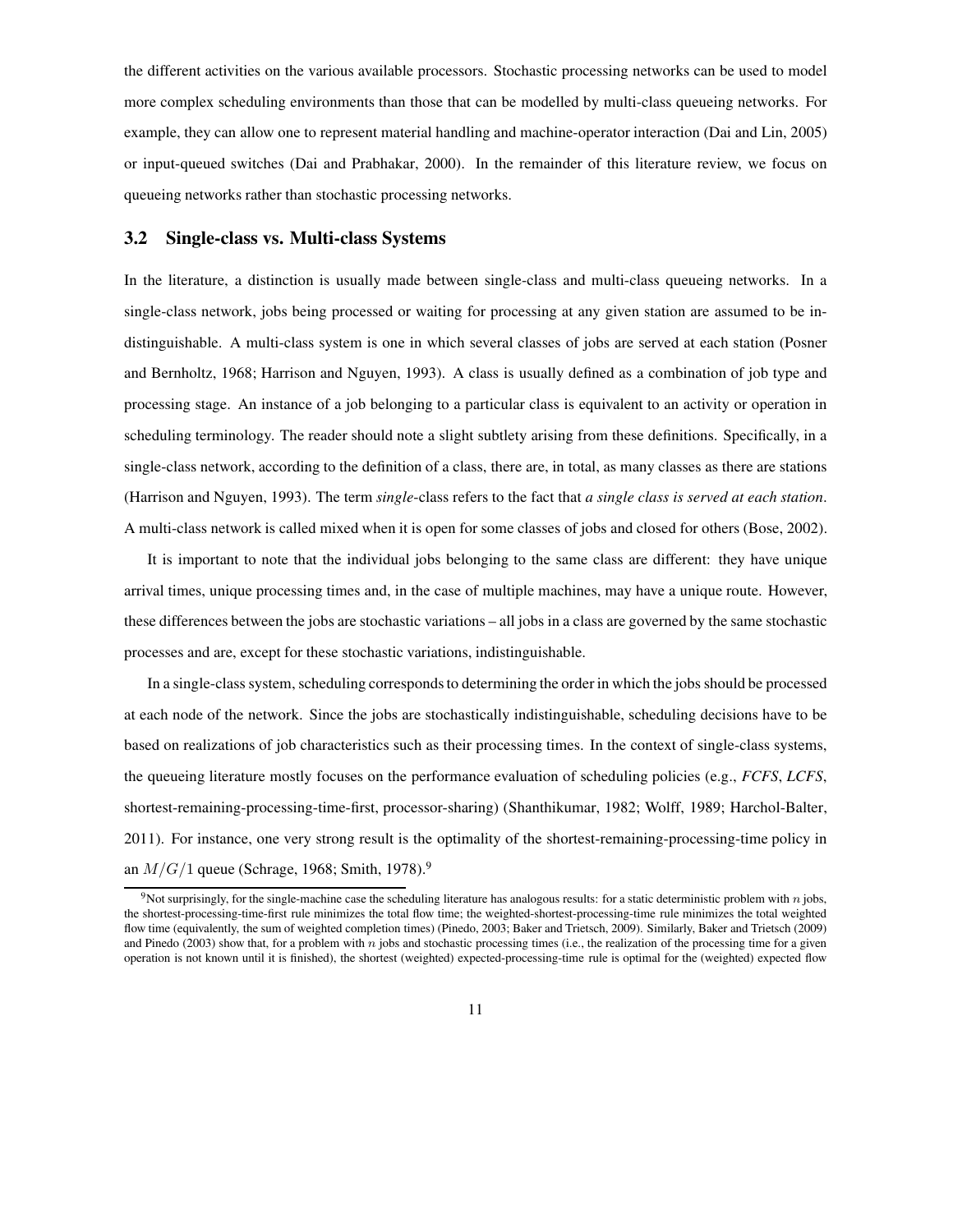Scheduling in multi-class queueing networks involves the determination of a policy that specifies which class of jobs should be processed next on each machine. This problem falls under the category of models for control of multi-class queueing networks, which are known to be mathematically challenging (Bertsimas et al., 1994). In particular, the choice of job to be processed next at every station of the network at every decision time point may depend not only on the number and characteristics of jobs present in the station's queue, but also on the state of the other nodes in the network.

# 3.3 Descriptive vs. Prescriptive Models

Queueing theory is composed of work on descriptive and prescriptive (control) models (Gross et al., 2008; Stidham, 2002). The goal of descriptive queueing theory is to evaluate the performance of a queueing system based on some assumptions about its characteristics. Typical performance measures (Adan and Resing, 2002) include

- the distributions of the amount of time spent by jobs in the system (sojourn time) and of the jobs' waiting time in the queue prior to receiving service (queueing time),
- the distributions of the number of jobs in the system and in the queue,
- the distribution of the amount of work in the queue, with work being defined as the sum of the service times of the jobs waiting in the queue and the residual service time of the job(s) currently receiving service,
- the distribution of the length of the busy period of a server, which is the time period during which the server is continuously busy,
- cost-based measures such as expected holding costs (Reiman and Wein, 1998) or net present value of the difference between rewards and costs over an infinite time horizon (Harrison, 1975).

Most of descriptive queueing theory focuses on steady-state analysis of the system, that is, its performance over a long period of time during which the system behaviour should stabilize. Specifically, steady-state expected values of the above-mentioned distributions are essential for understanding the performance of the system. Transient analysis (Grassmann, 1977; Kaczynski et al., 2011) and evaluation of time-dependent probability distributions (Massey and Whitt, 1998) provide additional insights into system performance but are, in general, more difficult to derive and hence rarer.

time objective.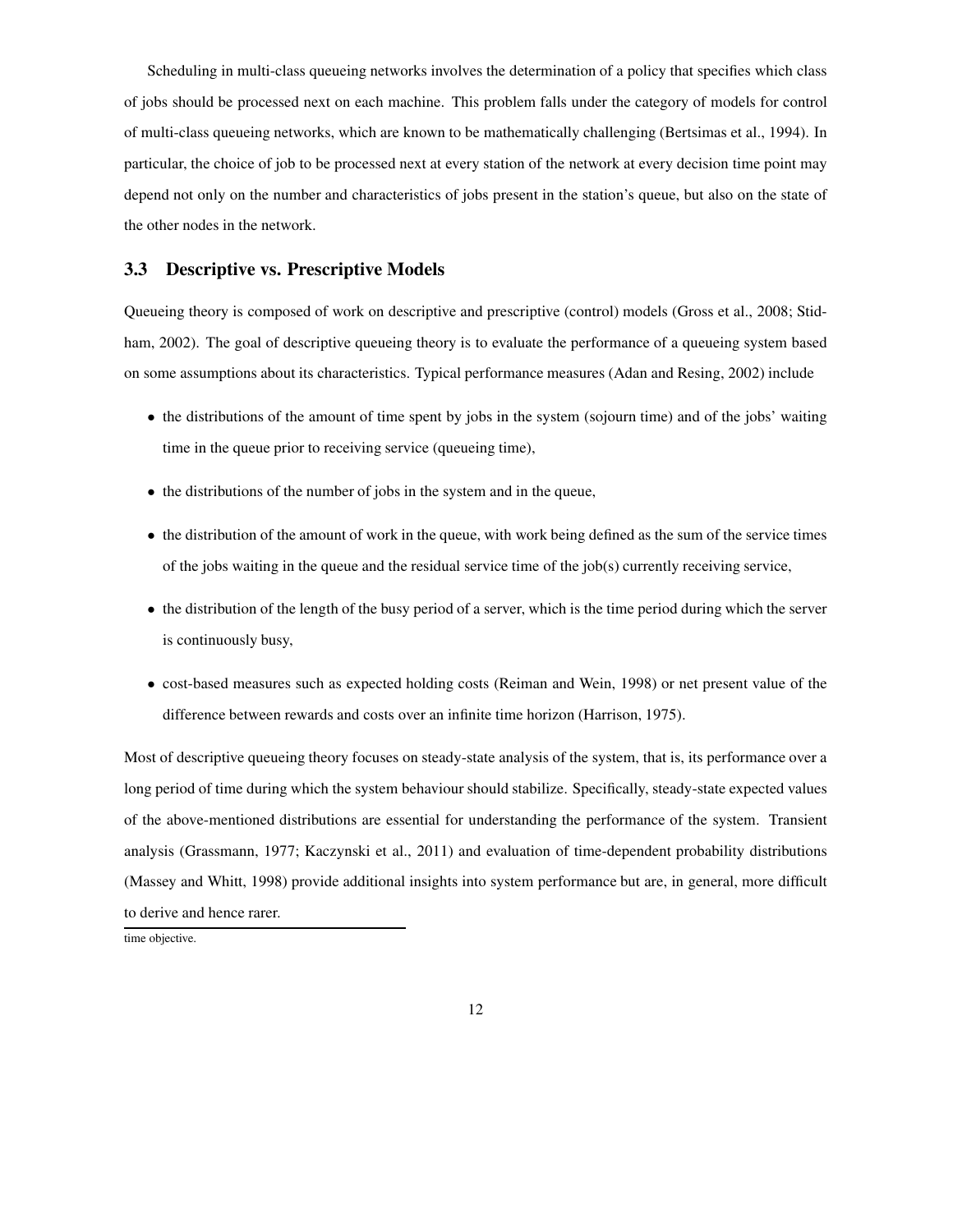The area of queueing theory that deals with prescriptive models is frequently called the *design and control of queueing systems* (Tadj and Choudhury, 2005; Gross et al., 2008). In both queueing design and control problems, the goal is to find optimal values for the *controllable* parameters of the queue. These parameters include the number of machines (channels) available for processing arriving jobs, the limit on the length of the queue(s) (system capacity), the arrival rate of jobs to the queue(s), the service rates of the machine(s), as well as any combination of these. Queueing design problems are static – once the optimal value of a controllable parameter is determined, it becomes a fixed characteristic of the queue. Queueing control problems, on the contrary, are dynamic – the goal in such problems is usually to determine an optimal action to take when the system is in a particular state. For example, consider a retail facility with workers who have to serve stochastically arriving customers and also perform back room tasks which are independent of the customer arrival process (Terekhov et al., 2009). In order to optimize the performance of such a facility, one has to solve the queueing design problem of finding the optimal number of cross-trained servers to employ as well as the related queueing control problem of determining when to dynamically switch these workers between the two task types. Overviews of design and control problems involving queues can be found in the papers of Tadj and Choudhury (2005) and Crabill et al. (1977), and the books by Kitaev and Rykov (1995), Stidham (2009) and Meyn (2008); the reader is also referred to the queueing design and control papers cited in the introduction.

The queueing discipline of each buffer determines the order in which arriving jobs are processed. The queueing discipline can, in fact, be seen as a scheduling policy. Consequently, both descriptive and prescriptive queueing models can be of use in scheduling. Descriptive models can be helpful for analyzing the performance and deriving theoretical properties of particular scheduling policies. Prescriptive models, on the contrary, allow one to determine good or optimal scheduling rules. Some authors (Crabill et al., 1977) classify such models as part of the queueing control literature.

# 4 Methodologies for Scheduling

This section is aimed at providing the reader with an understanding of the main methodological streams in queueing theory that address scheduling problems. To achieve this goal, we classify queueing methodologies related to scheduling into three categories. Firstly, we discuss Markov Decision Processes (MDPs), which can provide the basis for proving theoretical properties of policies as well as for computation of policy parameters. Theoretically, the MDP approach does not need to place a-priori restrictions on the space of scheduling policies that is consid-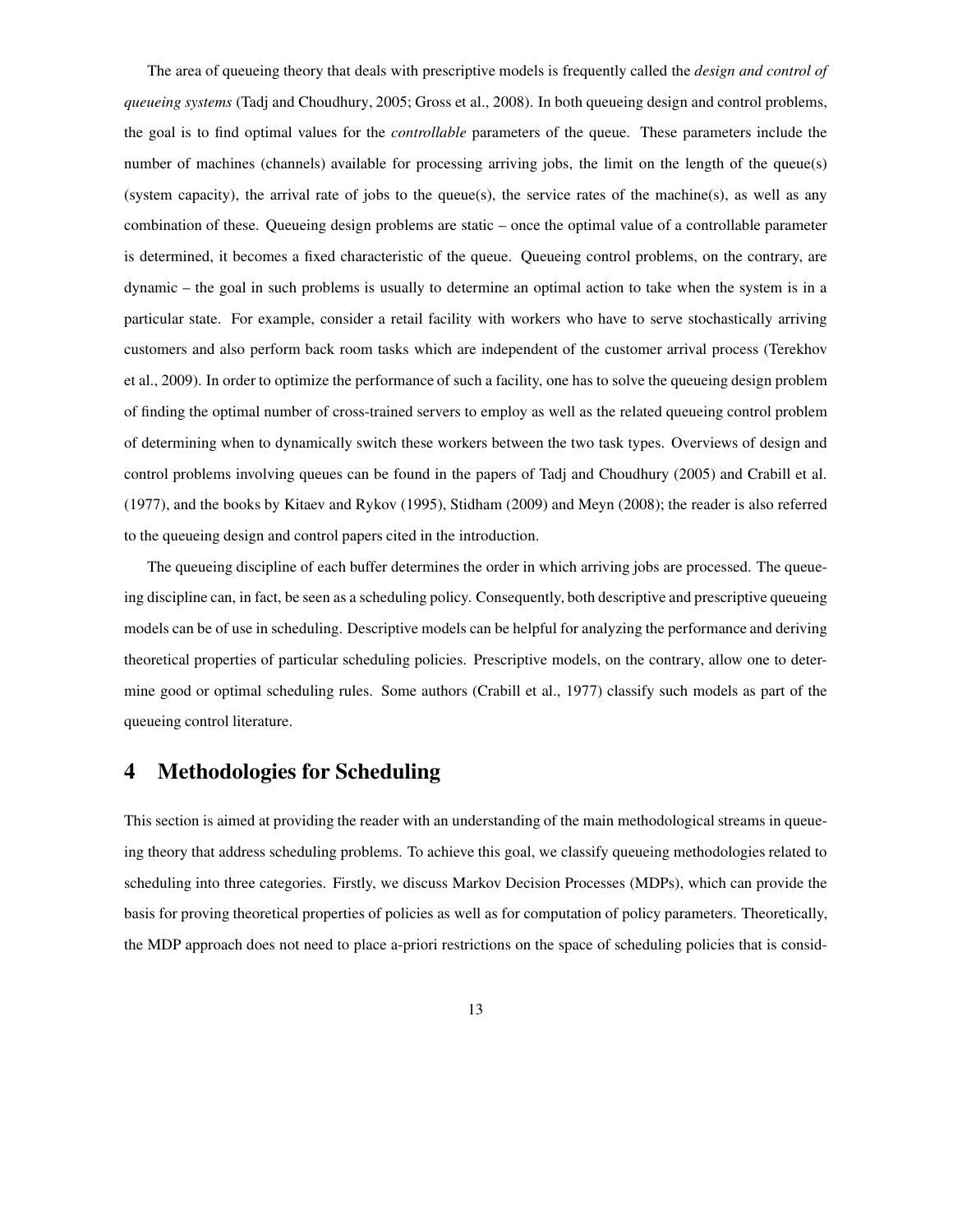

Figure 1: The criss-cross network.

ered. However, when the complexity of the problem grows, MDP approaches fail due to the size of this space. In general, there are two ways to deal with such complexity: optimize within a restricted policy space or solve alternative representations of the problem (such as approximations) to obtain guidance for scheduling decisions in the original problem. These are the remaining two categories we discuss. Within each of the three parts of this section, we make connections with single-machine and multiple-machine scheduling problems from the classical scheduling literature, and provide ideas for future work on the integration of queueing and scheduling.

Of main interest to us are models in queueing theory that can help with sequencing decisions. For illustration purposes, we use a system that is frequently called the *criss-cross* network (Martins et al., 1996), which processes two types of jobs as shown in Figure 1. Jobs of type A require processing at station 1 while jobs of type  $B$  need to be processed at station 1 and then at station 2. Each station consists of exactly one machine. There are, therefore, three classes: class 0 corresponds to type A jobs, class 1 to type B jobs at machine 1, and class 2 to type B jobs at machine 2. We assume that class 0 jobs arrive to the system with rate  $\lambda_0$  and a general inter-arrival distribution; class 1 inter-arrival times also follow a general inter-arrival distribution, with rate  $\lambda_1$ . The arrival rate to class 2 depends on the arrival and processing rates of class 0 and 1, and the scheduling policy employed at machine 1. Processing times for class k are generally-distributed with rate  $\mu_k$ . This problem setting has been extensively studied in the queueing literature as it captures the key difficulties arising in dynamic scheduling and control (Chen et al., 1994). The reader is encouraged to think about the scheduling and resource allocation questions that may arise in this environment, and about how to address them using a predictive-reactive method or other dynamic scheduling methods. In our illustrative example, we focus on the problem of sequencing type A and B jobs at machine 1 in order to minimize the discounted total cost over an infinite time horizon, assuming that per time unit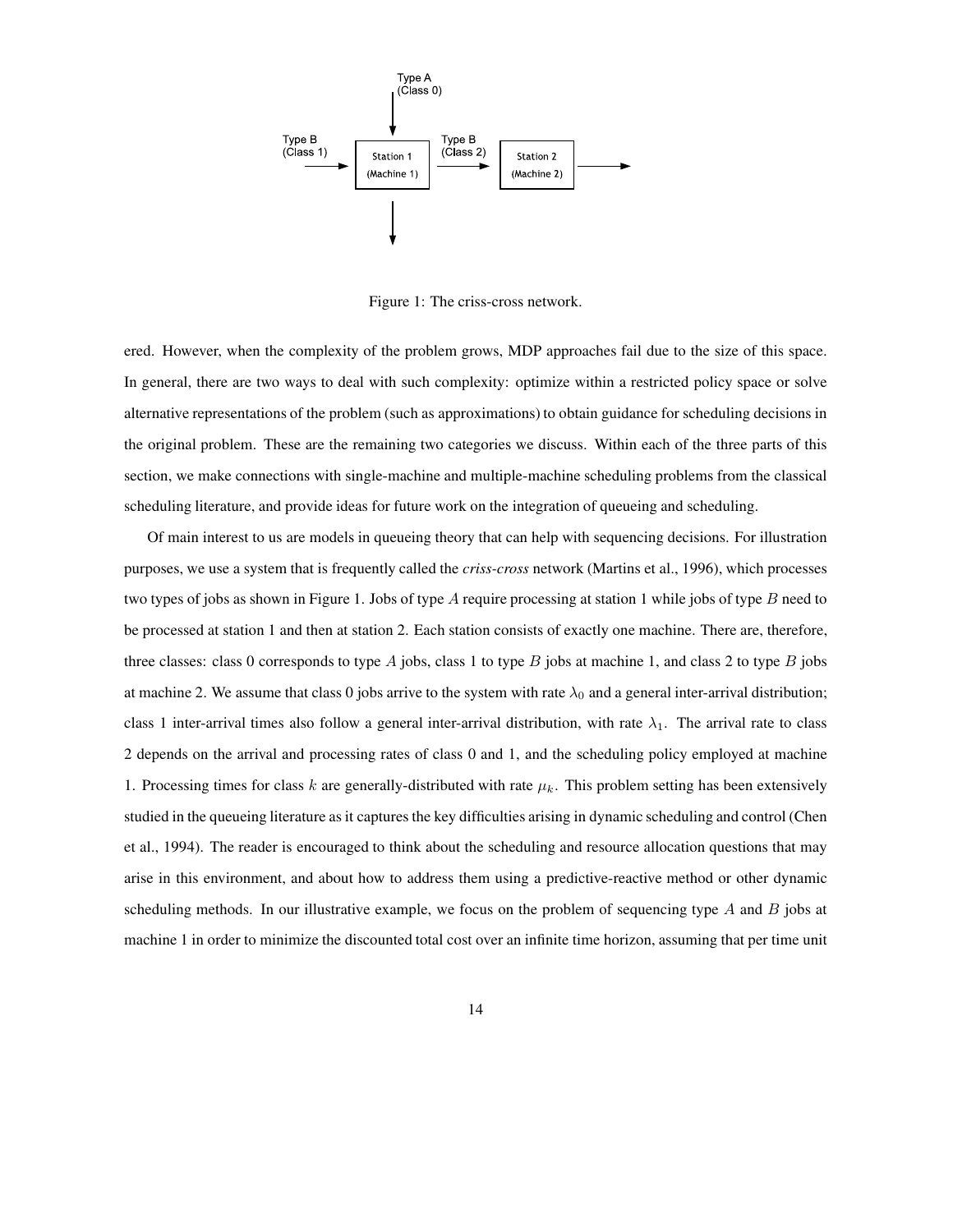holding cost of  $c_k$  is incurred for jobs in class  $k$ .

Throughout the review, we use consistent notation to describe the different approaches from the literature, rather than using the notation of the respective papers. We use bold-face upper-case letters to denote matrices and bold-face lower-case letters to denote vectors. Comparison of two vectors is always assumed to be componentwise, e.g.,  $x \ge y$  denotes  $x_k \ge y_k \forall k$ . In a few instances, when there is clearly no ambiguity, we re-use notation. We denote the set of classes in a multi-class network by K and the set of stations<sup>10</sup> by M, with  $\sigma(k)$ representing the machine that is required to process class k.  $\mathcal{K}_m$  is the set of classes processed by machine m, and C is the constituency matrix, with each entry  $(m, k)$  equal to 1 if  $k \in \mathcal{K}_m$  and 0 otherwise. We number classes starting from 0 and machines starting from 1. The arrival and processing rates for class k are denoted  $\lambda_k$ and  $\mu_k$ , respectively; the corresponding vectors are  $\boldsymbol{\lambda} = (\lambda_0, \dots, \lambda_{|\mathcal{K}|-1})^T$  and  $\boldsymbol{\mu} = (\mu_0, \dots, \mu_{|\mathcal{K}|-1})^T$ , where  $^T$ denotes transpose. The queue length of class k at time t is denoted by  $q_k(t)$ , the queue length process for class k by  $Q_k = \{q_k(t), t \ge 0\}$ , and  $\mathbf{q}(t) = (q_0(t), q_1(t), ..., q_{|\mathcal{K}|-1}(t))$ . The control policy is typically represented using the letters  $u$  and  $U$ , although the exact interpretation varies from one methodology to another.

# 4.1 Markov Decision Processes

An MDP model consists of states, actions, decision points, costs, transition probability distributions and an optimization criterion (Sennott, 1999). In the scheduling literature, it is typical to assume that jobs belonging to the same class are distinguished from each other by their weights, processing times and due dates; schedules are constructed based on these individual characteristics. The MDP approach is general enough to represent scheduling problems under such assumptions, with actions corresponding to the choice of the specific job to process next, or the choice to remain idle. However, the state representation in the corresponding MDP model would need to include all of the known job characteristics and to keep track of the processing sequence, leading to an enormous state space that would make the problem intractable to solve.

The queueing representation of scheduling problems is much more amenable to analysis via MDP methods, since it assumes that jobs belonging to a particular class are stochastically indistinguishable and scheduling decisions amount to choosing the class of jobs to be processed next, rather than the individual job. If the queue discipline is *FCFS*, a state can be defined as the number of jobs of each class present in the system; decision points can be job completion epochs or time points when there is a job arrival; an action may be the choice to process a

<sup>&</sup>lt;sup>10</sup>Unless otherwise specified, we assume each station has exactly one unary-capacity machine and thus we sometimes use the terms of *station* and *machine* interchangeably.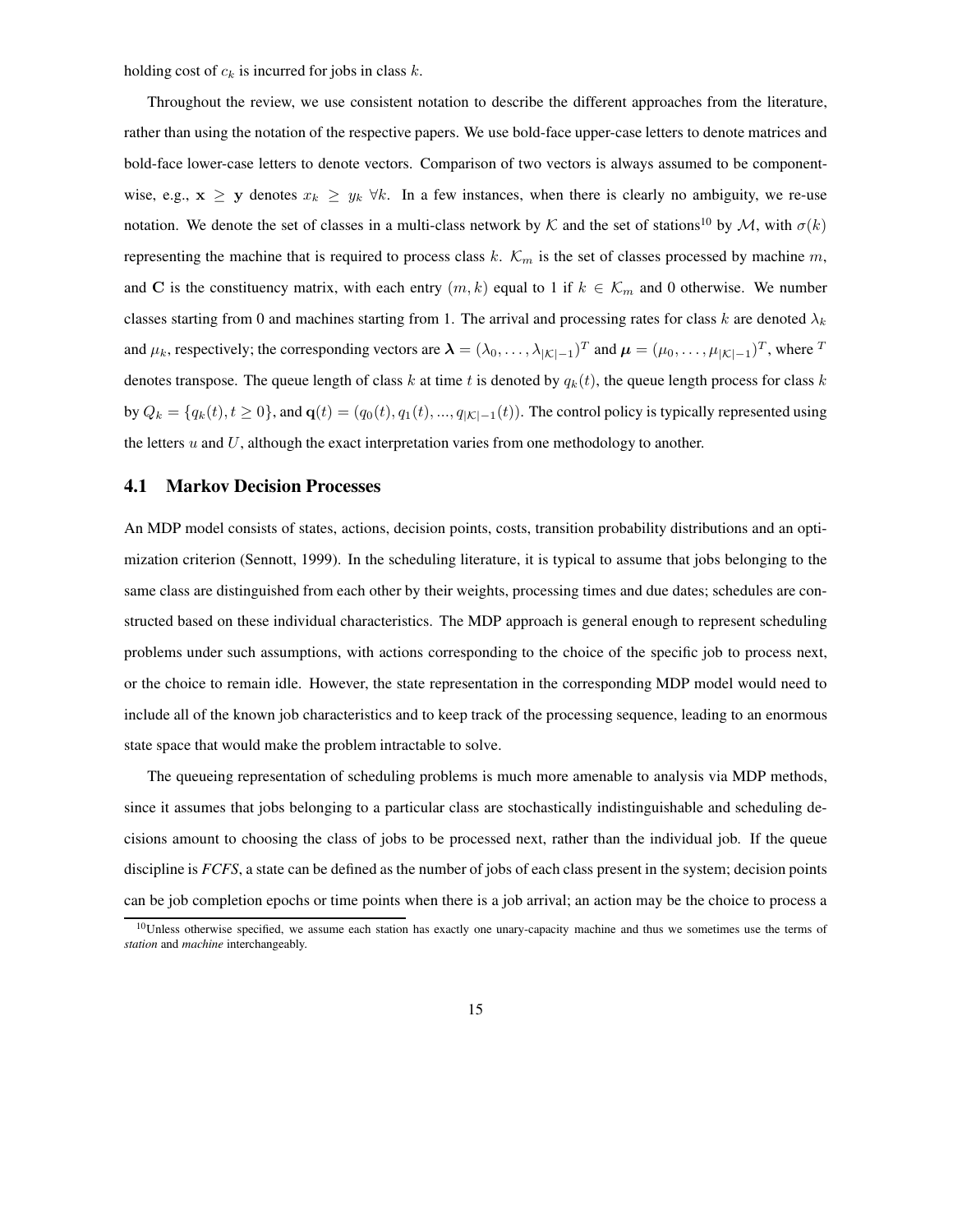particular job class on a given machine or for this machine to remain idle (Harrison, 1975). The goal is to find a policy that specifies the action to be taken in every state of the system so that an objective is optimized.

The policies may or may not depend on the history (past states) of the system, or on the actual time point when a decision is made. Derman (1970) classifies MDP policies in a hierarchical fashion. The most general is the set  $C$  of all possible policies, i.e., policies which may be dependent on the complete history of the system. An important subset is  $\mathcal{C}_M$ , which consists of all memoryless, or Markovian, policies. In such policies, it is assumed that the probability of taking action a is a function of only the current state and the current time.  $C_S$  is a subset of  $\mathcal{C}_M$  which consists of time-invariant policies. Under these policies, the probabilities of taking a particular action are dependent only on the system state. A special subset of  $\mathcal{C}_S$ ,  $\mathcal{C}_D$ , consists of all deterministic policies. A deterministic policy is one in which the probability of taking a particular action  $a$  in a state  $i$  is either 0 or 1.

We now give a formal definition of a general MDP with a countable state space  $X$  and action space  $A$  based on the paper by Chen and Meyn (1999). For each state  $x \in \mathbb{X}$ , there is a non-empty subset  $\mathcal{A}(x) \subseteq \mathcal{A}$ , which consists of actions that are admissible when x is the state at time t, denoted  $x = \Phi(t)$ . Transitions in the state process  $\Phi$  occur according to conditional probability distributions  $\{\pi_a(x, y)\}\,$ , which define the probability that the next state is  $y \in \mathbb{X}$  given that the current state is  $x \in \mathbb{X}$  and action  $a \in \mathcal{A}$  is taken. A policy u can then be formally defined as a sequence of actions  $\{a(t): t \in \mathbb{Z}^+\}$ , where  $a(t)$  can depend only on the history of the process  $\{\Phi(0), \Phi(1), \ldots, \Phi(t)\}\$  and  $\mathbb{Z}^+$  is the set of non-negative integers. A Markovian policy is of the form  $\mathbf{u} = (u^0(\Phi(0)), u^1(\Phi(1)), u^2(\Phi(2)), \dots)$  where  $u^i$ , for each i, is a mapping from X to A and  $u^i(x) \in \mathcal{A}(x)$  for each state x. A stationary policy is then a Markovian policy with  $u^i = u$  for all i and for some fixed u. Given a one-step cost function  $c(\Phi(t), u(\Phi(t)))$  associated with taking action  $u(\Phi(t))$  in state  $\Phi(t)$ , the goal of the MDP may be to find a stationary policy u which minimizes the objective of interest.

Variants of MDP models are defined similarly. For example, semi-Markov decision processes (SMDPs) generalize MDPs by representing the evolution of the system in continuous time, with the time spent by the process in a particular state following an arbitrary probability distribution. The decision-maker is allowed or required to choose actions whenever the system state changes (Puterman, 1994). Additional examples include partially-observable MDPs, in which there is uncertainty about the state of the process but state information can be acquired (Monahan, 1982), and constrained MDPs, which have constraints on the cumulative costs incurred at any time (Yeow et al., 2006). See also the paper by Glasserman and Yao (1994), which discusses generalized SMDPs.

After a problem is modelled as an MDP or a variant, stochastic dynamic programming methods may be applied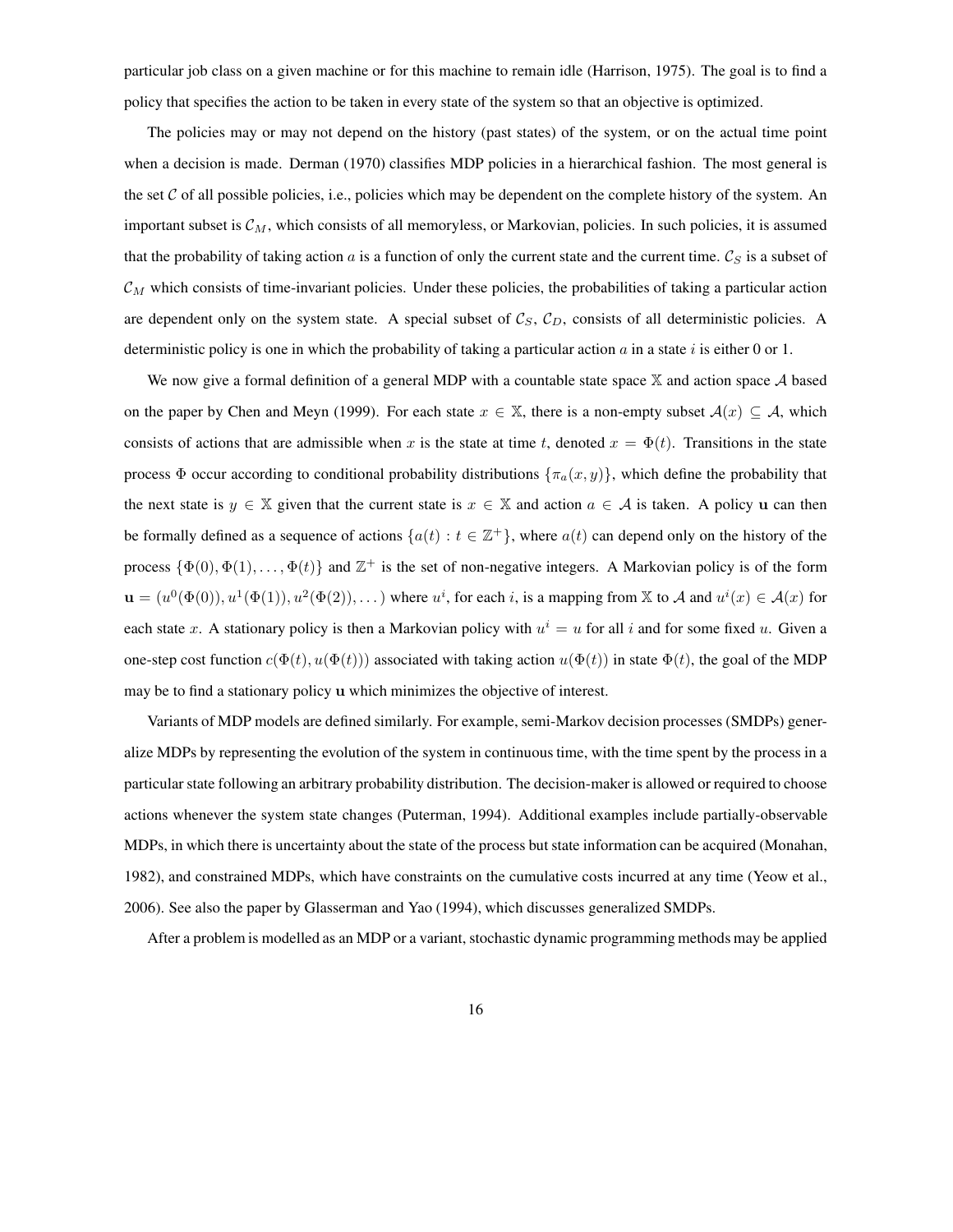to either obtain numerically-optimal solutions (Sennott, 1999) or to characterize the structure of optimal policies (Stidham and Weber, 1993). For example, one common approach to finding the optimal policy is value iteration (Chen and Meyn, 1999). The reader is referred to the books by Bertsekas (2005, 2007) for an extensive coverage of topics related to the use of dynamic programming in optimal control problems, to the book on MDPs by Puterman (1994) and to the book by Meyn (2008), which provides an in-depth treatment of various topics related to scheduling in queueing systems, and talks about MDPs in detail in Chapter 9.

Stidham and Weber (1993) state that using MDPs and dynamic programming to determine optimal policies in large problems (e.g., communication networks of realistic size) is usually intractable. However, determining the structure of optimal policies for small problems can help in the development of heuristic policies for large systems. Similarly, Glasserman and Yao (1994) state that computation of optimal controls for MDPs is generally infeasible without special structure, which motivates investigation of the *form* of optimal policies. For example, in a *switching curve* policy, a threshold function is defined in terms of the states of the system: one action is optimal in the states below the threshold curve, while another is optimal for the states above the curve (Glasserman and Yao, 1994).

For the two-station problem of Figure 1 with generally-distributed inter-arrival and processing times, the state at time t is  $\Phi(t) = (q_0(t), q_1(t), q_2(t))$ . The actions are: to process class 0 or to process class 1 at station 1, or to idle station 1. Assuming machine 2 is non-idling, from the queueing perspective there are no scheduling decisions to be made for class 2, since it is the only class processed by machine 2; from the scheduling perspective, there is of course the question of sequencing jobs within this class. The approach of Chen et al. (1994) for this problem, which models arrival and service processes as counting processes with controllable stochastic intensities, reduces to a discrete-parameter Markov decision model (Stidham and Weber, 1993). Value iteration is then used as part of their proof of the existence of a stationary policy that is optimal for determining the actions at machine 1. This policy switches machine 1 from processing class 1 to processing class 0 (if there are jobs available in class 0) or to idling (if there are none) when the congestion level at machine 2 exceeds a threshold that is a function of the state at machine 1. Thus, the policy has a switching-curve structure, and reflects the intuition that as the congestion at station 2 grows, it becomes less and less appealing to process class 1 jobs (Chen et al., 1994). The work of Hariharan et al. (1996), which uses a discrete-time MDP model to study the generalization of our example to multiple machines, implies that when the processing times are all constant and equal, the optimal policy is to process class 0 whenever there are any class 0 jobs present and the number of jobs at station 2 is at least 2.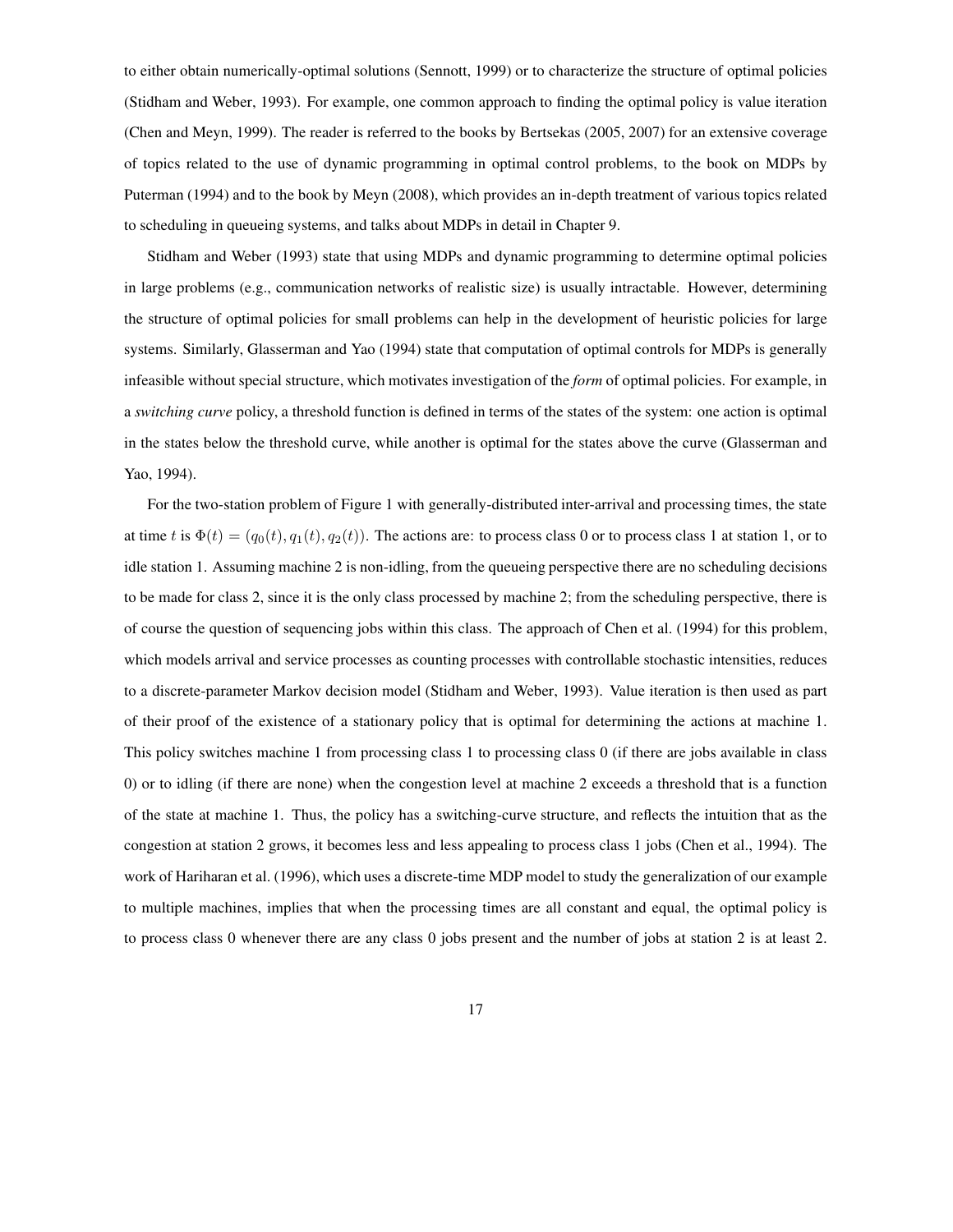Moustafa (1987) shows the same result but with the assumption that exogenous arrivals are allowed at station 2. Moustafa (1996) uses a semi-Markov decision model to solve the same problem in the case of exponential inter-arrival and processing times and a cost for switching the machine between class 0 and 1 jobs.

There is a fundamental difficulty with applying the MDP approach even in the context of scheduling classes of jobs. Specifically, when buffers are infinite, the corresponding optimization problem is infinite-dimensional; when the buffers are finite, the complexity of the problem grows exponentially with the state space dimension (Meyn, 2001). Nevertheless, recent advances in the use of approximate dynamic programming (ADP) (Powell, 2010, 2012) have helped to overcome some of these computational challenges. The ADP approach is based on approximating the dynamic programming optimal cost-to-go function within the span of a given set of basis functions (Desai et al., 2012). For instance, in the context of the criss-cross network of Figure 1, Desai et al. (2012) use a smoothed approximate linear program with four basis functions: the constant function and the squared queue length for each of the three classes. Other examples of the use of approximate dynamic programming for scheduling in queueing networks include the papers by de Farias and Van Roy (2003), de Farias and Weber (2008), Moallemi et al. (2008), Veatch and Walker (2008), Veatch (2009, 2010) and Abbasi-Yadkori et al. (2014).

As mentioned above, an MDP formulation of the problem of deciding how to allocate resources to job classes can lead to both theoretical and numerical results. These results are useful in a variety of applications, e.g., in healthcare (Patrick et al., 2008; Zonderland et al., 2010). In applications where the processing time of a job can be well-estimated upon arrival or where operational-level decisions need to be made (Zonderland et al. (2010) mention the development of operational-level policies as future work), it is interesting to determine whether combining MDP results with detailed within-class scheduling methods or with the predictive-reactive framework of Bidot et al. (2009) is useful.

The rest of the queueing-theoretic approaches for scheduling that we consider are based either on models with a specific structure, or models which approximate or aggregate system characteristics.

### 4.2 Models with Specific Structure

One approach to addressing the complexity of scheduling problems is to restrict the policy types that are considered. In this section, we discuss four major classes of models that adopt this approach: priority queues, polling systems, vacation models and bandit models.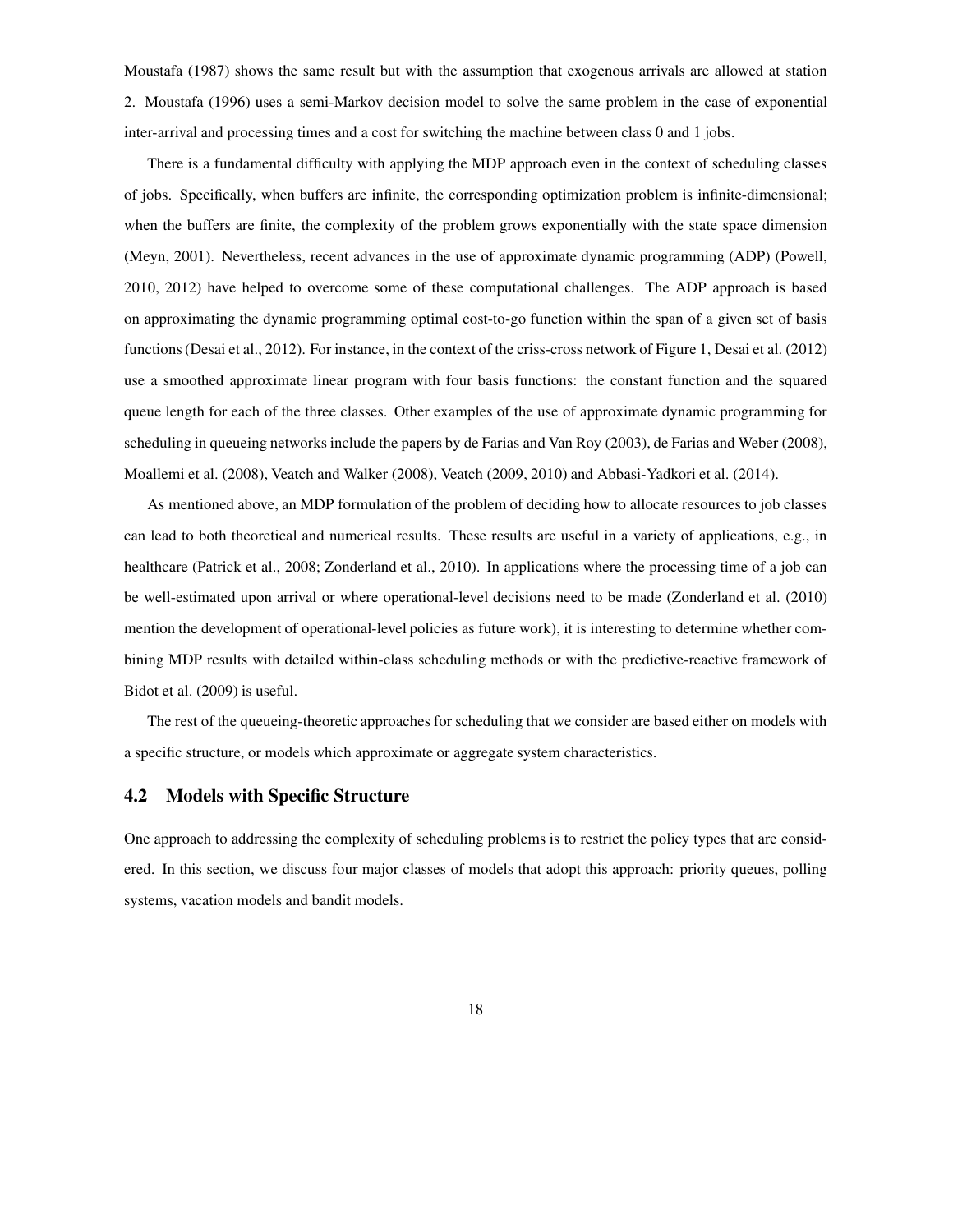#### 4.2.1 Priority Queues

The simplest models in queueing theory assume a *FCFS* discipline: jobs are processed in the order in which they arrive. A priority queueing model is different from a regular *FCFS* queue in two respects. Firstly, in a priority queueing model, arriving jobs are divided into classes or types of different priority. This notion of priority is analogous to that of job weights in scheduling: both are a measure of a job's importance. Since queueing models do not, in general, distinguish jobs based on individual characteristics, it is natural for these models to group jobs into priority classes; in scheduling, each job may be assigned a unique weight. Secondly, the system operates according to a "priority discipline", which is similar to a dispatching rule. In fact, they are based on the same idea: at a particular decision time point, be it the completion time or the arrival time of a job, one assigns an index to all jobs that are waiting to be processed and chooses the job according to the index (largest or smallest, depending on the ordering chosen) as the one to be processed next.

The queueing literature, just like the scheduling literature on dispatching rules, makes a distinction between preemptive and non-preemptive rules, and static and dynamic rules (Jaiswal, 1968).<sup>11</sup> For a system in which processing times become known upon arrival, an example of a priority queueing model with a static discipline is one in which a job class with index p is composed of all jobs that require between p and  $p + \Delta p$  units of processing time (Adan and Resing, 2002), and jobs are sequenced in non-decreasing order of their priority index, which does not change throughout each job's time in the system. For multi-class systems in which each job class k has weight/cost  $c_k$  and an expected processing time of  $\frac{1}{\mu_k}$ , a classic discipline is the  $c\mu$  rule (equivalently, weightedshortest-expected-processing-time rule). This rule schedules classes in non-increasing order of their  $c_k\mu_k$  values, and uses *FCFS* within each class. Jaiswal (1982) provides several examples of dynamic priority rules. In one of these, the instantaneous priority index of a job in class k is  $pr_k(t) = c_k - w_k(t)$ , where  $w_k(t)$  is the amount of time a job has been waiting in the system up to time t. More generally,  $pr_k(t)$  can be a concave function of the waiting time.

In scheduling, a dispatching rule is generally viewed as a heuristic approach that can be applied to a variety of scheduling problems, regardless of whether they are deterministic or stochastic, static or dynamic. In the literature, the performance of dispatching rules is usually evaluated experimentally, although in some cases a dispatching rule can be shown to be optimal. In addition, there is significant interest in finding rules with tight worst case bounds on performance and polynomial running time, referred to as polynomial-time approximation

<sup>11</sup>Jaiswal (1968) actually uses the terms *exogenous* and *endogenous* instead of *static* and *dynamic*, respectively. Nonetheless, the terms *static* and *dynamic* are also used in queueing. See, for example, the paper by Goldberg (1977).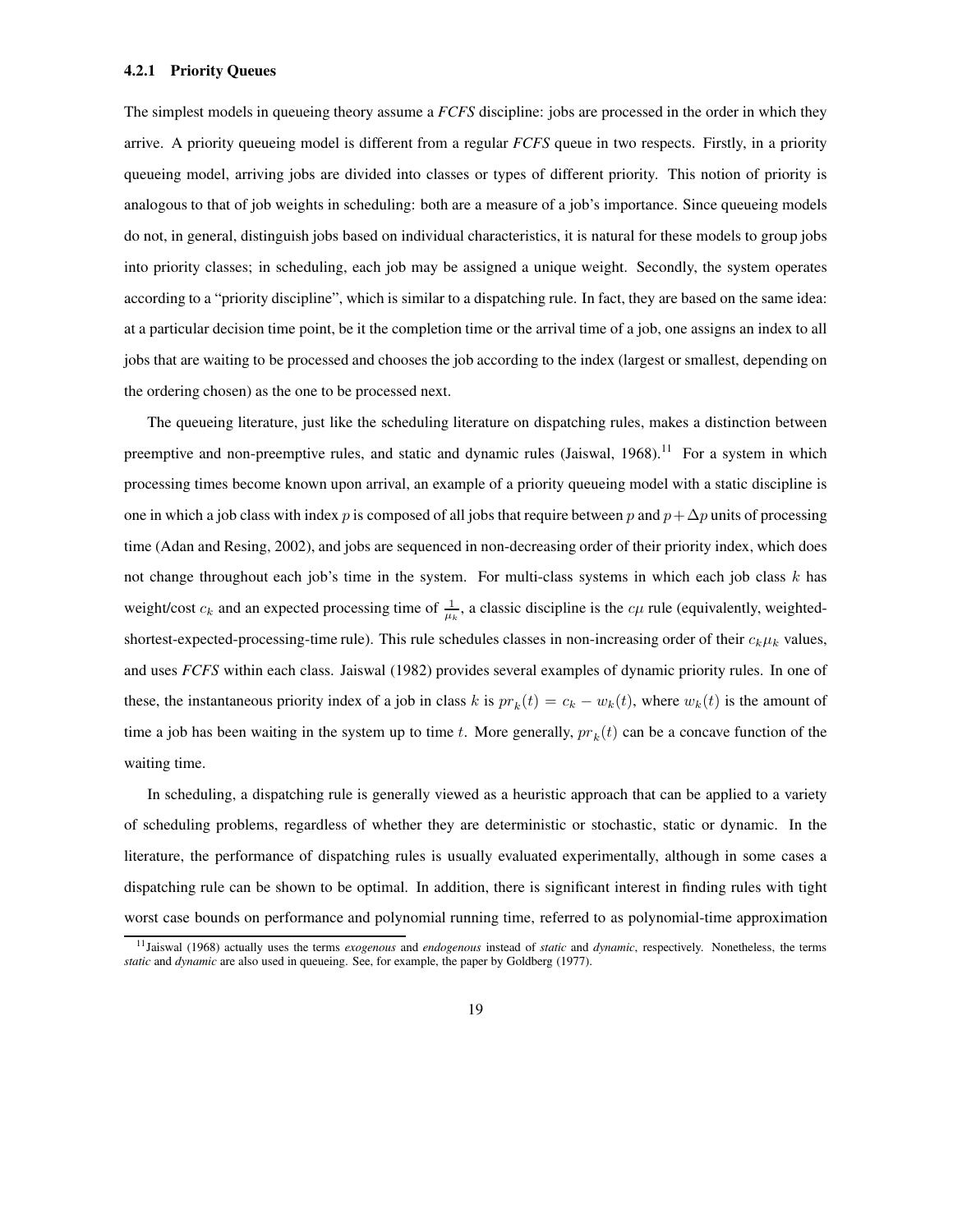schemes (PTAS) (Schuurman and Woeginger, 1999). An example of such a dispatching rule is the list scheduling heuristic proposed by Graham et al. (1979), in which, at a time point when a machine completes processing, the first available job from a specified priority list is scheduled. Following Schuurman and Woeginger (1999), we refer the reader to the papers by Hall (1997) and Lenstra and Shmoys (1995) for overviews of PTAS.

In queueing theory, the focus has been on theoretical performance evaluation of queueing systems operating under a particular queueing discipline and particular assumptions regarding the inter-arrival and processing time distributions. For example, consider a single-class  $M/G/1$  system with arrival rate  $\lambda$ , mean processing time  $\mathbf{E}[S]$ and system load  $\rho = \lambda \mathbf{E}[S]$  ( $0 \le \rho < 1$ ). Let  $f(\cdot)$  denote the probability density function of the processing time distribution. It has been shown that the distribution of the number of jobs in the system is the same for all non-preemptive scheduling disciplines that do not use job size information (Conway et al., 1967). As a result, the expected response time (flow time or sojourn time)  $\mathbf{E}[T]$ , defined as the length of time between the arrival of a job and its completion, is the same for all such policies, including *RSS*, *LCFS* and *FCFS*:

$$
\mathbf{E}[T^{RSS}] = \mathbf{E}[T^{LCFS}] = \mathbf{E}[T^{FCFS}] = \mathbf{E}[S] + \frac{\lambda \mathbf{E}[S^2]}{2(1-\rho)}.
$$
\n(1)

Equation (1) is based on the famous Pollaczek-Khintchine formula for the expected number of jobs in the system (Pollaczek, 1932; Khintchine, 1932). In contrast, the distribution of the response time is different for these scheduling disciplines and, in particular,  $var(T^{FCFS}) < var(T^{RSS}) < var(T^{LCFS})$  (Conway et al., 1967). The expected response time in the same system operating under the *SPT* policy, a common rule that does use processing time information, is:

$$
\mathbf{E}[T^{SPT}] = \mathbf{E}[S] + \int_0^\infty \mathbf{E}[W^{SPT}(s)]f(s)ds,
$$
\n(2)

where  $\mathbf{E}[W^{SPT}(s)] = [\lambda \mathbf{E}[S^2]]/[2(1-\rho(s))^2]$  is the time a job of size s waits before its processing is started, and  $\rho(s) = \lambda \int_0^s t f(t) dt$  is the system load consisting of jobs of size less than s only (Phipps Jr., 1956; Harchol-Balter, 2011).

Similar types of results can be obtained for multi-class systems. For instance, consider a multi-class  $M/G/1$ queue with  $\pi_k$  being the probability that an arriving job belongs to class k. Lower-numbered classes have higher priorities (so, class 0 has the highest priority and class  $|K| - 1$  has the lowest), and preemptions are not allowed. The random variable  $S_k$  denotes the processing time of a class k job and has distribution  $G_k$ . Define S as the "overall" processing time, drawn from distribution  $G = \sum_{k=0}^{\lvert \mathcal{K} \rvert-1} \pi_k G_k$ , and  $\rho_k = \lambda \pi_k \mathbf{E}[S_k]$  as the system load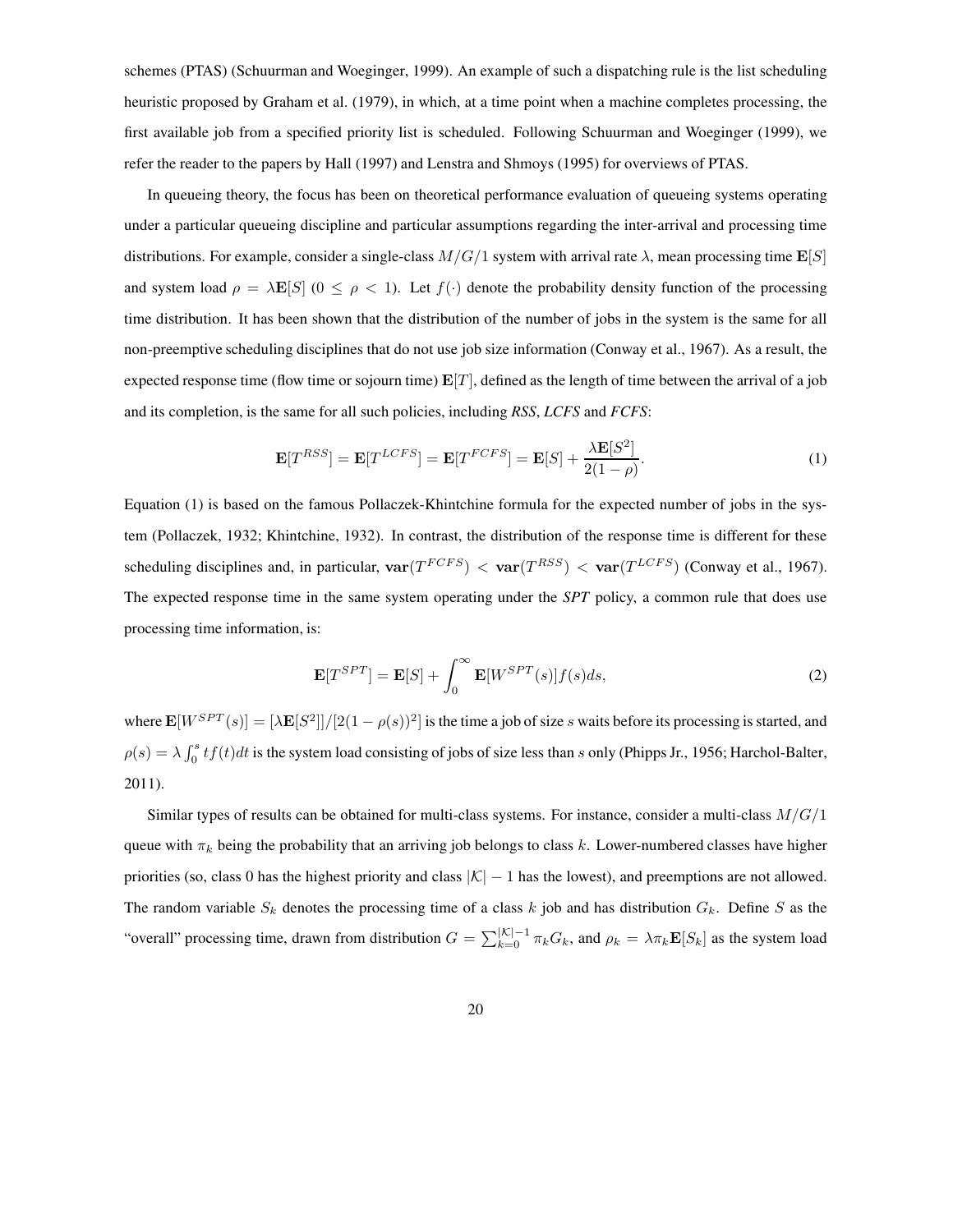corresponding to class  $k$  jobs only. The expected delay of class  $k$  jobs in this system has been shown to be  $[\lambda \mathbf{E}(S^2)]/[2(1-\sum_{k\leq l} \rho_k)(1-\sum_{k\leq l} \rho_k)]$  (Wolff, 1989).

Recently, there has been a strong interest in the performance evaluation of a class of policies that aims to prioritize shorter jobs in order to ensure "SMAll Response Times"; this class of "SMART" policies was introduced by Wierman et al. (2005). In their paper, Wierman et al. (2005) formalize the commonly used heuristic of giving priority to jobs which are short initially or have small remaining processing times; they derive simple bounds on the mean response time of *any* policy in the SMART class and tight bounds on the mean response time specifically for the preemptive-shortest-job-first and shortest-remaining-processing-time-first policies. Nuyens et al. (2008) further evaluate the performance of this policy class with respect to the tail of the processing time distribution.

In some cases, it can be shown that a queueing discipline is optimal under particular distributional assumptions. One of the most general results for a multi-class single-machine system is the optimality of the  $c\mu$  rule in the class of *all* scheduling rules (not just priority policies) in the M/GI/1 queue with the possibility of idling and machine breakdowns (Meilijson and Yechiali, 1977). For our example problem, the paper by Chen et al. (1994) shows that when  $c_0\mu_0 \leq (c_1 - c_2)\mu_1$ , it is optimal for class 1 (type B jobs at machine 1) to have preemptive priority over class 0 (type  $A$  jobs at machine 1).

Prescriptive models that determine the best service discipline have been developed in the queueing control literature (Crabill et al., 1977). For example, Robinson (1978) uses semi-Markov decision theory to determine the optimal priority policy for deciding which of two job types a machine should process; Jaiswal (1968) describes a dynamic programming approach developed by Oliver and Pestalozzi (1965) to optimize processing time thresholds on which priorities are based, under the assumption that processing times become known upon arrival. Hassin et al. (2009) address optimization of relative priorities using an achievable region approach, which is discussed in Section 4.3.1.2. Related work includes optimization of the service discipline in a setting where there is uncertainty in the input data (Pardo and de la Fuente, 2007) and determination of the optimal thresholds for switching from a preemptive to a non-preemptive discipline (Drekic and Stanford, 2000). A general class of priority policies called fluctuation smoothing policies is proposed by Lu et al. (1994). Queueing models with switchover, which deal with the control of the service process and the queue discipline in the presence of state-dependent switching costs, are reviewed by Rosa-Hatko and Gunn (1997).

Since the underlying idea of dispatching rules and priority queueing models is the same, integration of methodologies from these two fields may be valuable. Priority queueing models can be beneficial from the perspective of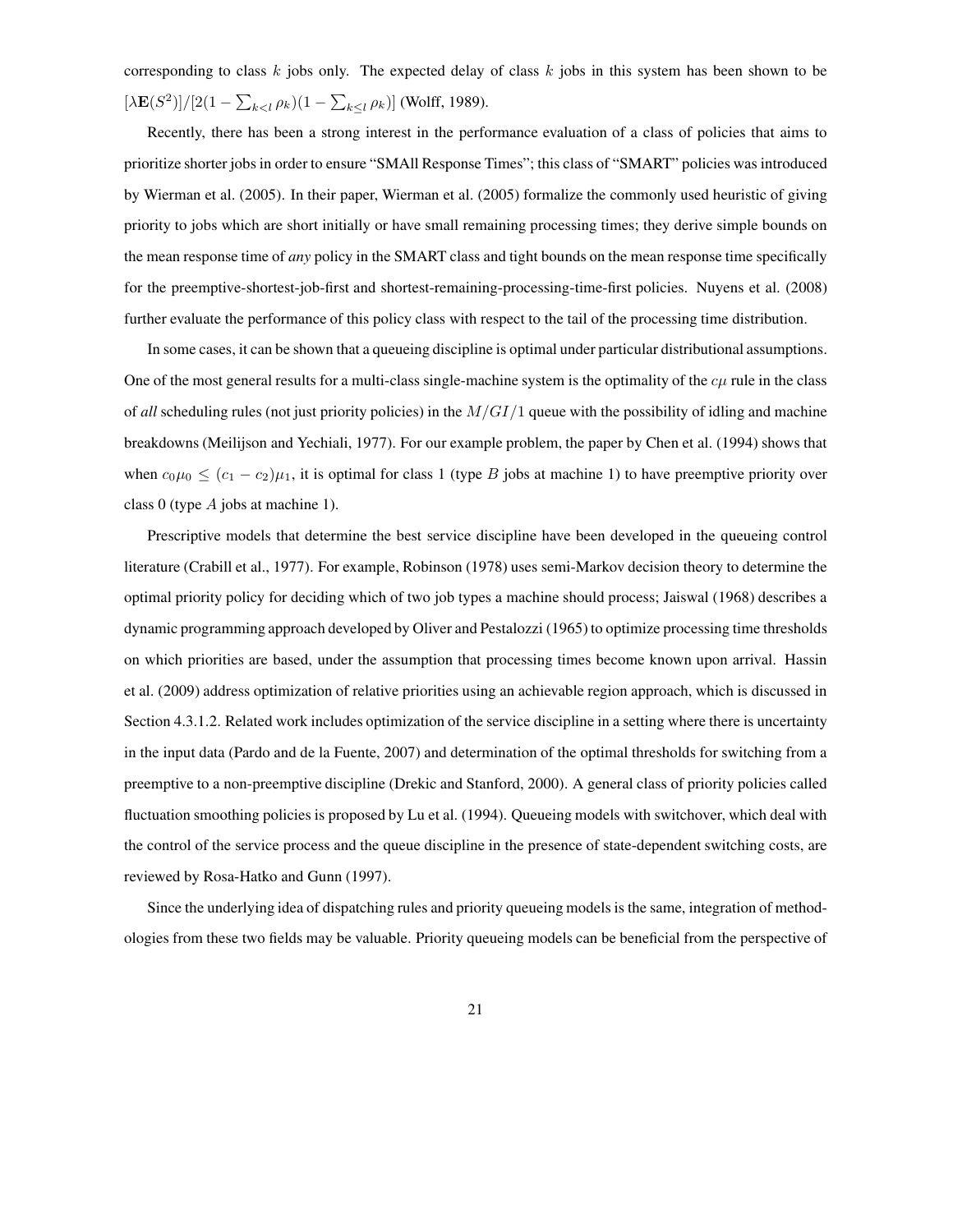scheduling since it may be possible to cast a dispatching rule as a priority queueing discipline and apply queueing analysis in order to derive theoretical performance guarantees for this rule under particular assumptions regarding the processing or inter-arrival time distributions. As mentioned previously, there has been a significant amount of work in this direction (Harchol-Balter, 2011; Nuyens et al., 2008; Wierman et al., 2005). Conversely, new priority queueing models can be developed based on dispatching rules that have been studied in scheduling but not in queueing theory. One future work direction is to determine whether the steady state performance of composite dispatch rules, such as the Apparent Tardiness Cost heuristic (Pinedo, 2009), could be analyzed using queueing theory.

In addition, it has been noted that *any* scheduling algorithm can be represented as a function of DM, the decision mode;  $PF$ , a priority function; and AR, an arbitration rule (Jaiswal, 1982; Ruschitzka and Fabry, 1977). DM defines the time points at which the priority function  $PF$  is evaluated for all jobs in the system. The job with the highest priority value from  $PF$  is chosen for processing. AR is used to break ties between jobs with equal priorities. Representing scheduling approaches as priority policies in this manner may provide insight into the properties of these approaches, and serve as one possible framework for integrating queueing and scheduling.

#### 4.2.2 Polling Systems

Another category of queueing-based models is known as "polling systems" (Takagi, 1988; Vishnevskii and Semenova, 2006; Boon et al., 2011). In a typical polling system, a single server has to visit and serve several queues of jobs in some order. Jobs belonging to different queues may vary in some of their characteristics, such as their inter-arrival time distributions. The server switching between the queues is equivalent to a machine or a set of machines being switched between processing of different job types. The polling system can be controlled by deciding: (i) the order in which the different queues are served (polling order); (ii) the jobs processed on each visit to a queue (queue service discipline); and (iii) the sequencing of jobs within each queue (queue service order) (Takagi, 1988; Wierman et al., 2007). Together, these decisions prescribe the order in which the jobs should be processed and, thus, form a global scheduling policy.

Polling occurs in a variety of real-world applications (Boon et al., 2011), such as flexible manufacturing (Sharafali et al., 2004). For problems that do not naturally possess a polling structure, using a polling model may still be useful. For example, a frequent assumption in polling models is the presence of switching times/costs. Therefore, such models are relevant for single machine scheduling problems with setup times/costs and, as noted by Wierman et al. (2007), for the stochastic economic lot scheduling problem. More generally, we can think of the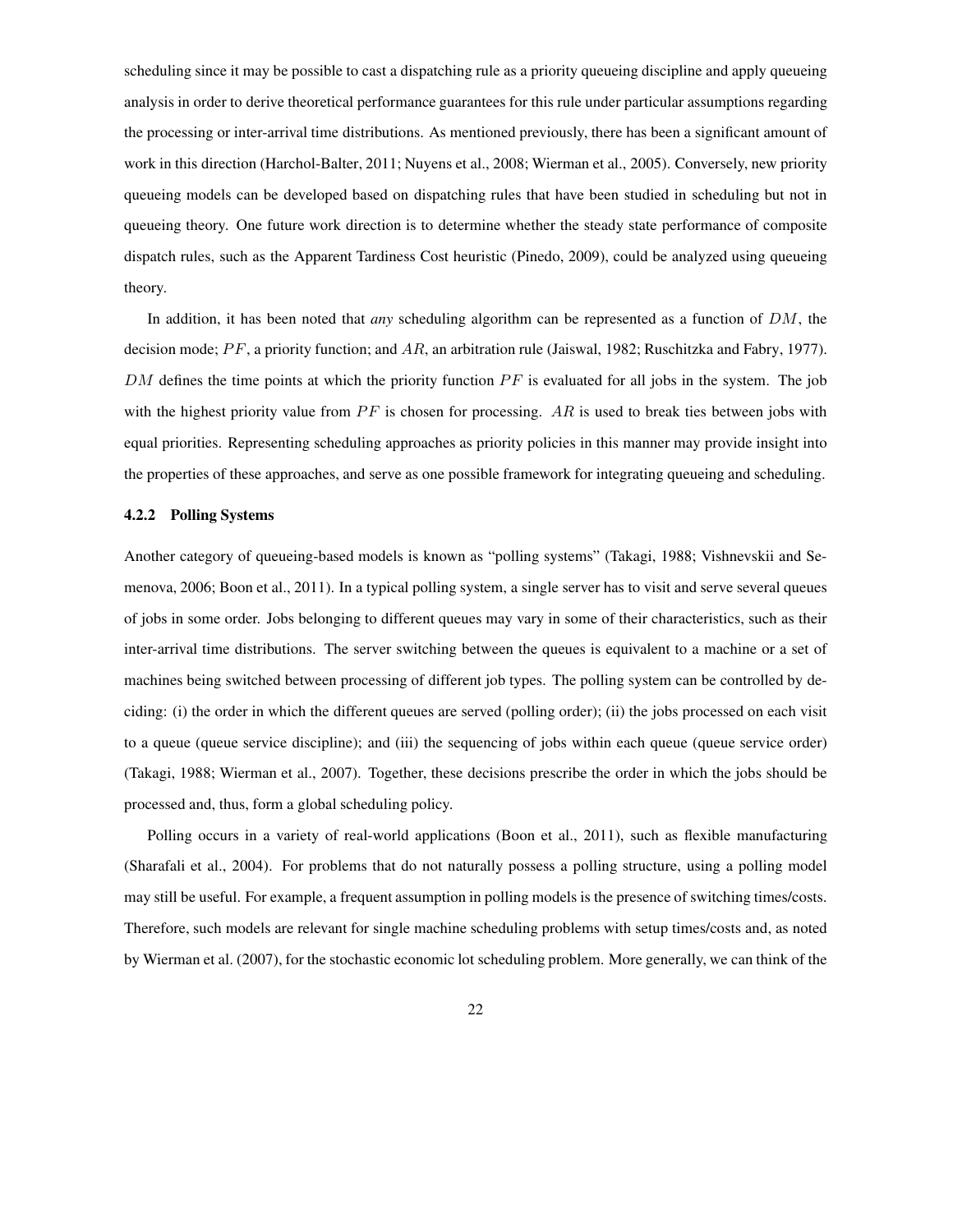polling structure, together with decisions (i)–(iii), as a particular scheduling policy type, which can, theoretically, be applied to a wide range of scheduling problems. In our example problem, which does not require a polling structure, we can nonetheless apply a polling-type scheduling policy: (i) "visit" the queues corresponding to job types A and B in a cyclic order  $(A, B, A, \text{etc.})$ ; (ii) during each visit, process jobs of the corresponding type until the queue is empty (exhaustive queue discipline); (iii) sequence jobs within each queue in *FCFS* order. We can then gain an understanding of the performance of this policy by using descriptive results for polling models.

Consider a polling system with  $|\mathcal{K}|$  queues where for each queue k, job arrivals follow a Poisson process with rate  $\lambda_k$ , and processing times are distributed according to a distribution  $G_k$  with first moment  $\gamma_k$  and second moment  $\gamma_k^{(2)}$  $k^{(2)}_k$ . The load of queue k is  $\rho_k = \lambda_k \gamma_k$ , and the total system load is  $\rho = \sum_{k=0}^{|K|-1} \rho_k$ . The server visits the queues in a cyclic order. If no switching time is incurred when the server switches between different queues, then this system is equivalent to an  $M/G/1$  queue with arrival rate  $\Lambda = \sum_{k=0}^{|\mathcal{K}|-1} \lambda_k$  and processing time distribution  $\sum_{k=0}^{\lvert\mathcal{K}\rvert-1} (\lambda_k/\Lambda)G_k$ . Since no work is created or destroyed in such a system, it has to obey a conservation law (Yechiali, 1993). Thus, if  $E[W_k]$  denotes the mean waiting time for type k jobs then, regardless of the queueing discipline, the expected amount of work in the system is (Schrage, 1970; Boxma and Groenendijk, 1987):

$$
\sum_{k=0}^{|\mathcal{K}|-1} \rho_k E[W_k] = \rho \frac{\sum_{k=0}^{|\mathcal{K}|-1} \lambda_k \gamma_k^{(2)}}{2(1-\rho)}.
$$
\n(3)

With non-zero switching times, the above conservation law does not hold, because during the switch-over periods the server is idle while there may be work present in the system. However, useful pseudo-conservation laws (which do depend on the service discipline) have been developed. Suppose the switching times from queue k to queue  $(k + 1) \mod |K|$  are independent and identically distributed random variables with first moment  $\varsigma_k$  and second moment  $\varsigma_k^{(2)}$  $k<sup>(2)</sup>$ . Given that the polling order is cyclic, the first and second moments of the total switching time during one cycle (length of time between visits to the same queue) are  $\zeta = \sum_{k=0}^{\vert \mathcal{K} \vert - 1} \zeta_k$  and  $\zeta^{(2)} =$  $\sum_{k=0}^{\lvert\mathcal{K}\rvert-1} [\varsigma_k^{(2)} - \varsigma_k^2] + \varsigma^2$ , respectively. For a system with the cyclic polling order and the exhaustive queue discipline, it has been shown that (Boxma and Groenendijk, 1987):

$$
\sum_{k=0}^{|\mathcal{K}|-1} \rho_k E[W_k] = \rho \frac{\sum_{k=0}^{|\mathcal{K}|-1} \lambda_k \gamma_k^{(2)}}{2(1-\rho)} + \rho \frac{\varsigma^{(2)}}{2\varsigma} + \frac{\varsigma}{2(1-\rho)} [\rho^2 - \sum_{k=0}^{|\mathcal{K}|-1} \rho_k^2]. \tag{4}
$$

The first term in this expression corresponds to the total amount of work in the system without switch-over times, while the second and third terms represent the amount of work present at an arbitrary epoch during a switch-over period (Levy and Sidi, 1990).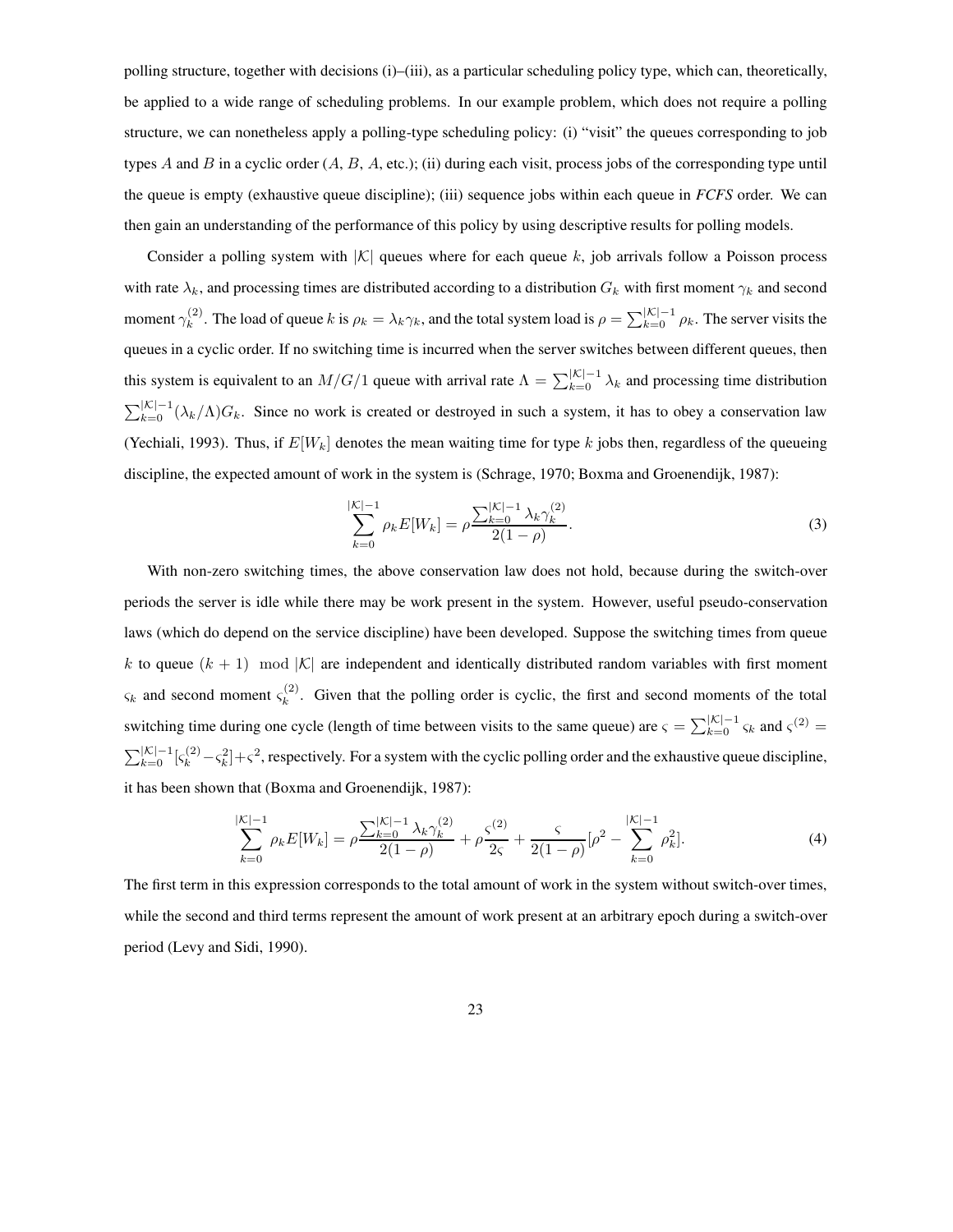There has been an extensive amount of descriptive work on polling systems under particular assumptions regarding decisions (i)–(iii). We refer the reader to the work of Takagi (1986), Takagi (1988) and Levy and Sidi (1990) for overviews of such work. Below, we focus on optimizing the three different types of decisions that need to be made in polling models.

(i) Polling Order Similarly to dispatching rules, the polling order can be static or dynamic. For example, the cyclic policy, which states that the server should visit the  $|K|$  queues in order  $0, 1, 2, \ldots, |K| - 1, 0, 1, 2, \ldots$ , is a static order since it is chosen prior to system operation and is independent of the system state (Levy and Sidi, 1990). An example of a dynamic polling order is one in which the server is assigned to the queue that contains the greatest amount of work at a decision epoch. Optimization of a static polling order amounts to optimizing a pattern which repeats itself every  $\varpi$  visits (referred to as a *polling table*) and has the form  $Id(1)$ ,  $Id(2)$ , ...,  $Id(\varpi)$ ,  $Id(1)$ ,  $Id(2)$ , ..., with  $Id(i)$  being the identity of the queue in the *i*th position of the pattern,  $0 \leq Id(i) \leq |\mathcal{K}| - 1$  (Levy and Sidi, 1990). Boxma et al. (1989; 1991; 1993) employ a three-step heuristic approach for this problem with switching times:

**Step 1:** Determine the relative visit frequencies  $fr_k$  for queues  $k = 0, 1, 2, ..., |\mathcal{K}| - 1$ ,

**Step 2:** Determine the size of the polling table,  $\varpi$ , and the number of visits,  $num_k$ , that should be made to queue  $k, k = 0, 1, \ldots, |\mathcal{K}| - 1$ , within a cycle (note that  $\varpi = \sum_{k=0}^{|\mathcal{K}| - 1} num_k$ ),

**Step 3:** Given the values of  $\varpi$ ,  $num_k$  and  $fr_k$  for all k, determine the order of visits to the queues within a cycle. Each of the three steps is itself an optimization problem. For step 1, Boxma et al. (1989) propose to use the optimal proportions obtained from solving a related non-linear optimization problem in a Markovian polling system. Boxma et al. (1993) also address step 1, stating that this is the most important of the three steps. For step 2, the table size  $\varpi$  should be chosen in such a way that ensures that  $\varpi fr_0, \varpi fr_1, \varpi fr_2, \ldots, \varpi fr_{|\mathcal{K}|-1}$  are integers, or within  $\epsilon$  of an integer, and such that the sum of these integers equals  $\varpi$  (Boxma et al., 1993). For step 3, the goal is to find an order in which, for every k, the number of visits to other queues between two visits to queue k is approximately the same; the authors use the Golden Ratio policy proposed by Hofri and Rosberg (1987). If we fix the table size,  $\varpi$ , steps 2 and 3 become closely related to the notion of fair sequences that has received attention in the scheduling literature (e.g., see the book chapter by Kubiak (2004)): given "desired" frequencies  $fr_k$ , we may optimize some function of the differences between the actual number of visits,  $num_k$ , and  $fr_k$  so as to achieve a "fair" polling order.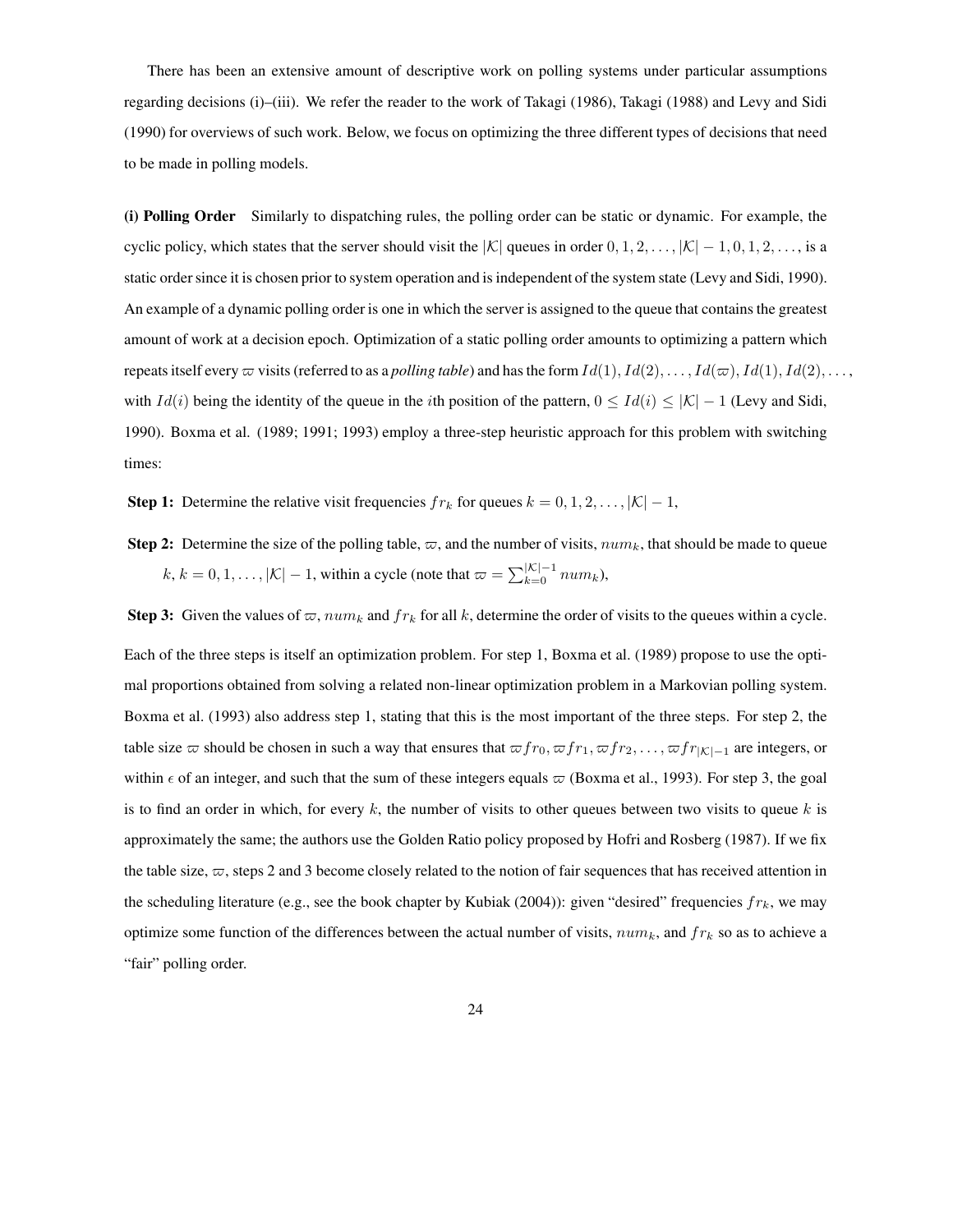Now, suppose that the system state,  $(q_0, q_1, \ldots, q_{|\mathcal{K}|-1})$ , where  $q_k$  is the number of jobs currently present in queue k, can be observed at the beginning of each cycle. Browne and Yechiali (1989a; 1989b) show that visiting the queues in increasing order of  $q_k/\lambda_k$  minimizes the expected length of the cycle. This result holds for the two most common queue service disciplines and is independent of the processing time requirements of the queues. Therefore, we can combine this rule with policies other than *FCFS* to solve more complex scheduling problems. For example, a manufacturing facility may want to minimize the length of a production cycle but also minimize the total job tardiness. In this case, we can use the above result to construct the production cycle with the minimum expected length; if we can observe processing times and due dates upon the server's arrival to a queue, then a static, deterministic scheduling problem can be solved to optimize the total tardiness of the current set of jobs. To our knowledge, such an approach has not been investigated in the literature.

The reader is referred to the papers by Levy and Sidi (1990) and Yechiali (1993) for overviews of approaches to optimization of both static and dynamic polling orders, and to the papers by Altman and Yechiali (1993), Yechiali (1991), Borst et al. (1994) and Gaujal et al. (2007) for additional examples. Khamisy et al. (1992) address the equivalent problem of positioning the queues on the cyclic path of the server (referred to as optimization of the network topology) in a polling system with precedence constraints. Bertsimas and Xu (1993) derive cost lower bounds for both static and dynamic polling orders, noting that optimization of the polling order can be seen as a vehicle routing problem in a dynamic and stochastic environment.

(ii) Queue Service Discipline The rule that is used to decide the number of jobs processed during a visit to a particular queue is the queue service discipline.<sup>12</sup> Two common queue service disciplines are the exhaustive and the gated disciplines. Under the exhaustive discipline, a queue is served until it becomes empty. Under the gated service discipline, all jobs that are present in the queue at the start of the visit are processed (all jobs that arrive during service have to be processed in the next visit). The exhaustive policy tends to optimize the system's efficiency, while the gated policy is known to be fairer in its allocation of the processing resource among different queues (Levy and Sidi, 1990; Levy, 1991).

The general idea for controlling the system via the queue service discipline is to employ disciplines with controllable parameters that limit the amount of service each queue receives. One option is to employ a deterministic limited policy, which has a parameter  $L_k$  that represents the maximum number of jobs that should be processed

 $12$ Note the difference between the earlier term "queue discipline" and the term "queue service discipline" used here.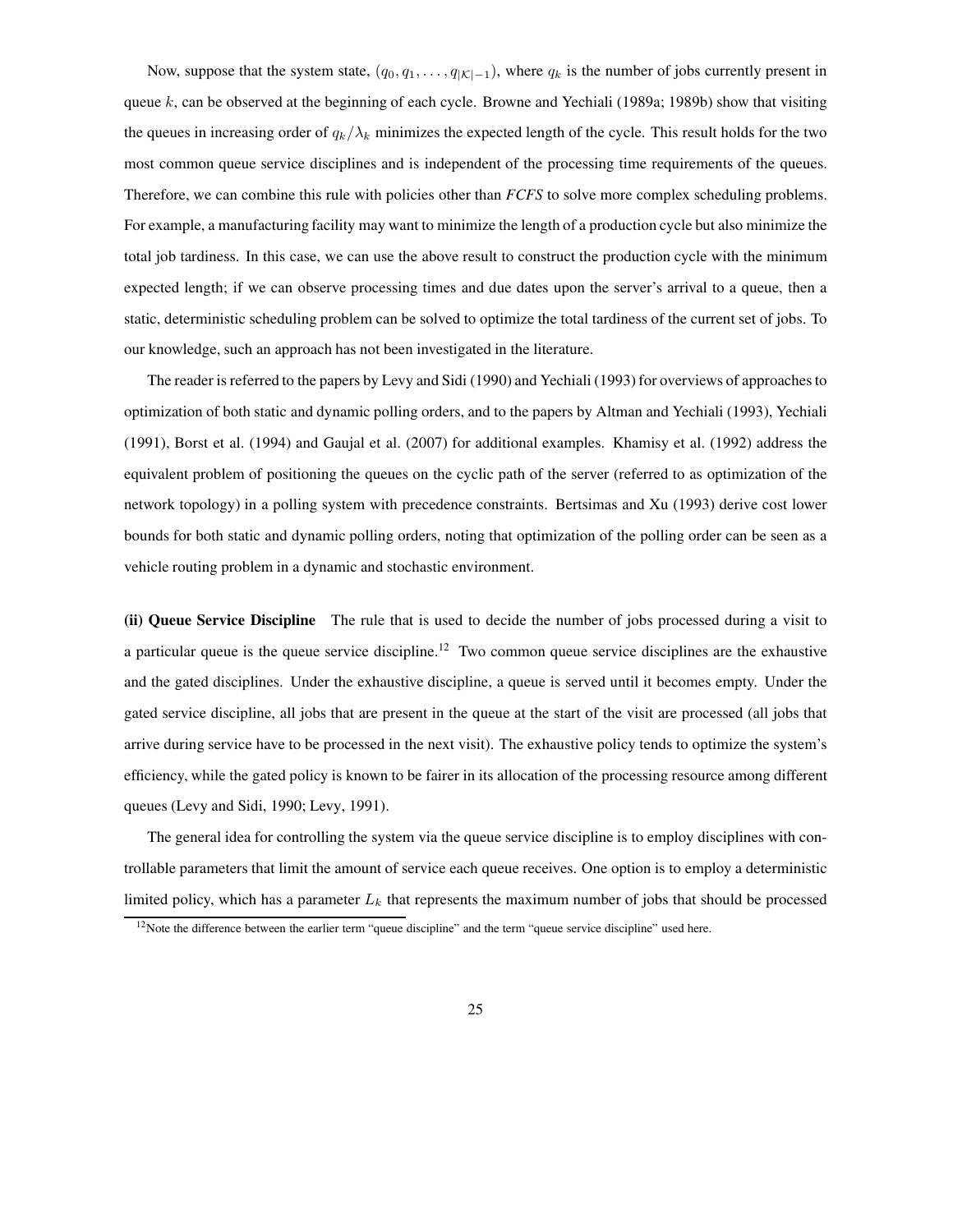during a visit to queue  $k<sup>13</sup>$  Since even performance evaluation of this policy is difficult, there has been work on a related alternative: the binomial-gated policy (Levy, 1991). In such a policy, a parameter,  $prop_k$ , represents the proportion of jobs present in queue  $k$  at the start of the cycle that should be processed during this cycle. Assuming that  $q_k$  is the number of jobs in queue k when the cycle begins, the number of jobs processed is a binomial random variable with parameters  $q_k$  and  $prop_k$ ; thus, on average, a fraction  $prop_k$  of the jobs present in queue k at the beginning of the cycle will be processed during the cycle. Optimization of the system therefore amounts to finding the optimal  $prop_k$  values. Since one of the main reasons this policy is considered is its analytical tractability, there is some doubt regarding its applicability in practice.

Another way to control the service discipline is to use a Bernoulli limited policy: upon completion of a job in queue k, the probability that the server will process a job from the same queue is given by a parameter  $\psi_k$ . Blanc and van der Mei (1995) study the problem of finding  $\psi_k$  values for all queues with the objective of minimizing the sum of steady-state mean waiting times weighted by arbitrary strictly positive values.

van Wijk et al. (2012) propose an approach to find service disciplines that balance efficiency and fairness. Their measure of efficiency is  $\sum_{k=0}^{|\mathcal{K}|-1} \rho_k \mathbf{E}[W_k]$ . Fairness is expressed in terms of the differences in mean waiting times between the queues,  $\max_{k,l} (\mathbf{E}[W_k] - \mathbf{E}[W_l])$ . Their goal is to optimize a weighted combination of these objectives,  $\max_{k,l} (\mathbf{E}[W_k] - \mathbf{E}[W_l]) + \alpha \sum_{k=0}^{|\mathcal{K}|-1} \rho_k \mathbf{E}[W_k]$ , for some  $\alpha \in [0, \infty)$ , by choosing the values  $\kappa_k$  for every queue k and implementing the corresponding  $\kappa$ -gated service discipline. This discipline allocates at most  $\kappa_k$  gated service phases to each queue k once the server arrives there. In the first phase at queue k, the server processes all jobs present at the time of its arrival to this queue. If there are jobs present in queue  $k$  once phase 1 is finished, the server stays at this queue and processes all jobs that have arrived since the start of the first phase (this corresponds to phase 2). If there are jobs in queue  $k$  when phase 2 is completed, phase 3 is started, etc., until at most  $\kappa_k$  phases are completed. At that point, the server switches to the next queue l and serves it using at most  $\kappa_l$  phases. This multi-phase approach is very similar to the notion of periodic scheduling (Bidot et al., 2009; Ouelhadj and Petrovic, 2009; Davenport and Beck, 2000), since in both cases the system is periodically reviewed and only those jobs that have arrived by the review time point are considered for scheduling.

(iii) Queue Service Order Work on scheduling within a given queue in polling systems has received little attention compared to optimization of the polling order and the queue service discipline. Fournier and Rosberg (1991) consider systems with various priority disciplines within each queue. Wierman et al. (2007) demonstrate

<sup>&</sup>lt;sup>13</sup> See the paper by Levy and Sidi (1990) for a summary of variations of the limited policy.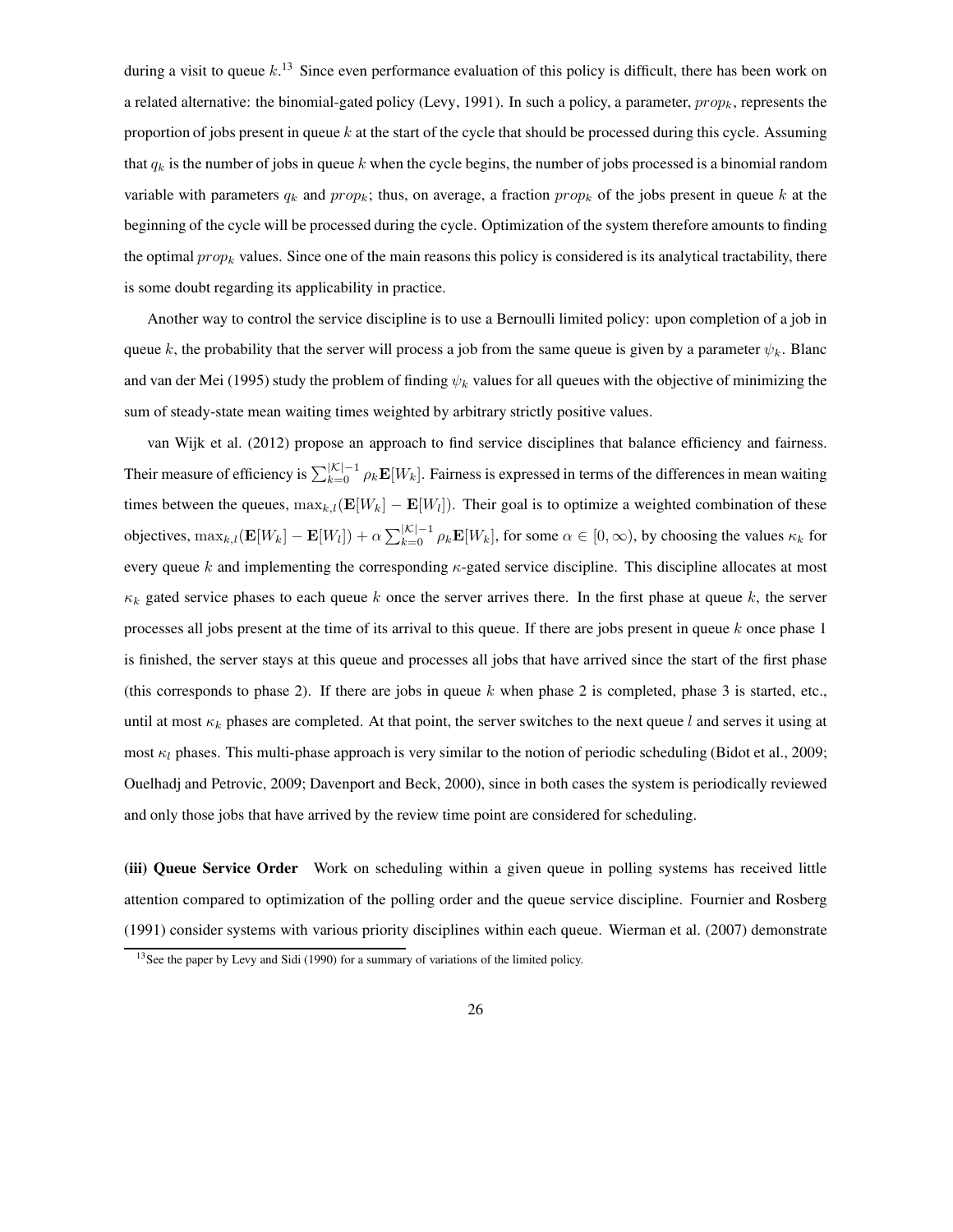that the order of service within the queue can have a significant impact on the performance of the system. They analyze policies that use processing time information, such as *SPT*, as well as those that do not. For instance, they consider a symmetric two-queue polling system with processing times and setup times being exponentially distributed with mean 1, and with a cyclic polling order and gated service discipline. They experimentally show that the mean waiting time under *SPT* is, on average over a variety of loads, 15% lower than that of *FCFS*. For the same system with a more variable Weibull distribution, the improvement of *SPT* over *FCFS* is even greater (Wierman et al., 2007). Boon and Adan (2009) study a polling system in which jobs within each queue are divided into low- and high-priority classes.

Optimization of the queue service order is a promising area for scheduling techniques. When a gated or a limited-type queue service discipline is employed, one needs to solve a single-machine static scheduling problem at the beginning of each queue visit. If processing times become known upon arrival, deterministic single-machine approaches may be applied; if only expected processing times are known, then a stochastic scheduling problem needs to be solved. These problems may be of varying complexity: minimizing flow time is polynomial (employing *SPT* or expected *SPT* policies is optimal) while minimizing total tardiness is in general NP-complete (Baker and Trietsch, 2009) and therefore would require a more sophisticated optimization method.

Although most of the polling literature focuses on single-server and single-station models, there have been extensions of these models to multiple-server systems (Borst, 1995; Down, 1998; Antunes et al., 2011) and networks of polling systems (Reiman and Wein, 1999; Beekhuizen et al., 2008). Scheduling decisions in such systems are the same as in single-station, single-server ones (the order of visiting the queues, the set of jobs processed on each visit and the sequence in which the jobs are to be processed), but they have to be made for every server and every station, and are dependent on the locations of all servers and the existence of constraints on the number of servers at a station at any time point, making the overall problem more complex. As a consequence, there has been very little work on optimization of scheduling decisions in such systems. An important example is the work by Browne and Weiss (1992), who consider a polling system in which the server is composed of N parallel machines which switch between queues as one unit. They address optimization of the polling order at the start of each cycle with the goal of minimizing the expected cycle length (as do Browne and Yechiali (1989a; 1989b) for a single-server system). Terekhov et al. (2012a; 2012b) and Terekhov (2013) study a polling system in which the server is composed of two machines in tandem. They investigate the performance of periodic scheduling methods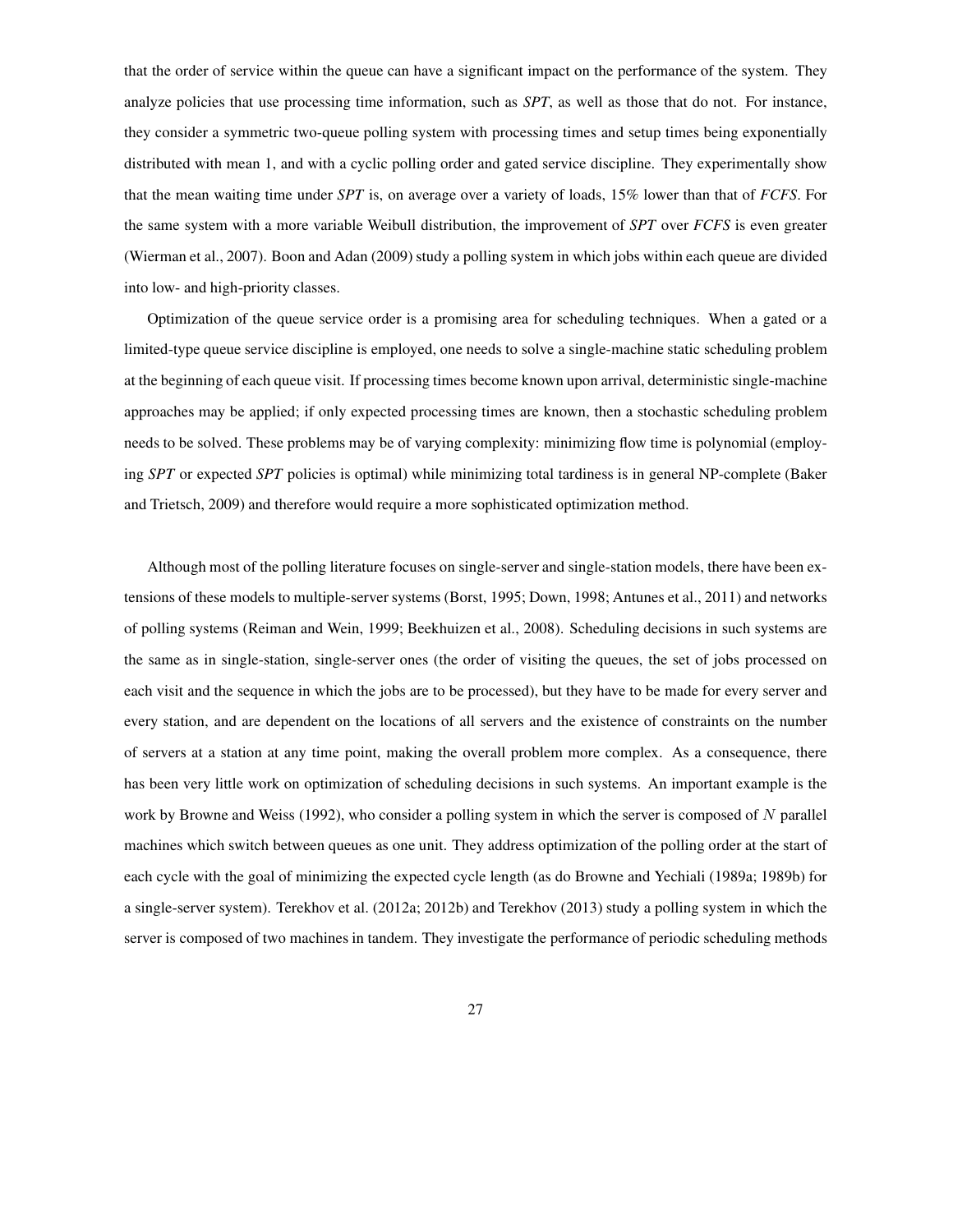in which a static deterministic scheduling problem is solved at the beginning of each queue visit under cyclic, gated assumptions.

In summary, there are numerous avenues for integration of work in the polling model and scheduling literatures. Firstly, applying a polling-type scheduling policy to a problem implies that a vast number of descriptive results become directly applicable. Such results may be used as bounds on optimal schedules or within scheduling algorithms. Secondly, the division of the scheduling policy into three levels offers a natural framework for modelling systems with different objectives at different decision-making levels. Scheduling approaches could also prove useful for improving the performance of polling systems. Specifically, if we make the assumption that processing times of jobs become known upon arrival, then the problem of optimizing the sequence in which jobs are processed in each queue can be turned into a static, deterministic scheduling problem, making an abundance of scheduling work directly relevant. If the total workload within each queue can be observed at the beginning of each cycle, then the problem of optimizing the polling order becomes that of optimizing a system with  $N$  (batch) jobs. It would be interesting to determine whether work on lot-sizing or batch scheduling methods would be applicable in this context. The reader is referred to the work by Winands (2007) to see the connection between lot-sizing and polling systems, and is encouraged to contrast the idea of using a batch scheduling model for the problem of optimizing the polling order with the work on batch polling systems (Van Der Wal and Yechiali, 2003; Boxma et al., 2008). Additionally, future work should consider the use of polling models with precedence constraints (Khamisy et al., 1992) for modelling scheduling problems with precedences and the task management problem described by Myers et al. (2007).

#### 4.2.3 Vacation Models

In a queueing system with vacations, the server takes "vacations" from serving a particular queue of customers. Vacations can correspond to breakdowns of a machine, maintenance operations, or processing of other job classes (Stidham, 2002; Doshi, 1986). Consider the example of Figure 1. From the perspective of a class 0 job, the time spent processing class 1 can be viewed as a machine vacation. Adopting this point of view, one can see that determining how to allocate machine capacity among job classes is equivalent to determining the timing and duration of vacations. In fact, a vacation model can be seen as a special case of a polling system. Thus, we do not review vacation models in as much detail as the work on polling systems. We note, however, that while the methodology employed in the study of vacation models is similar to that of polling systems, some more general results have been obtained (Stidham, 2002). One of the most important results is that the waiting time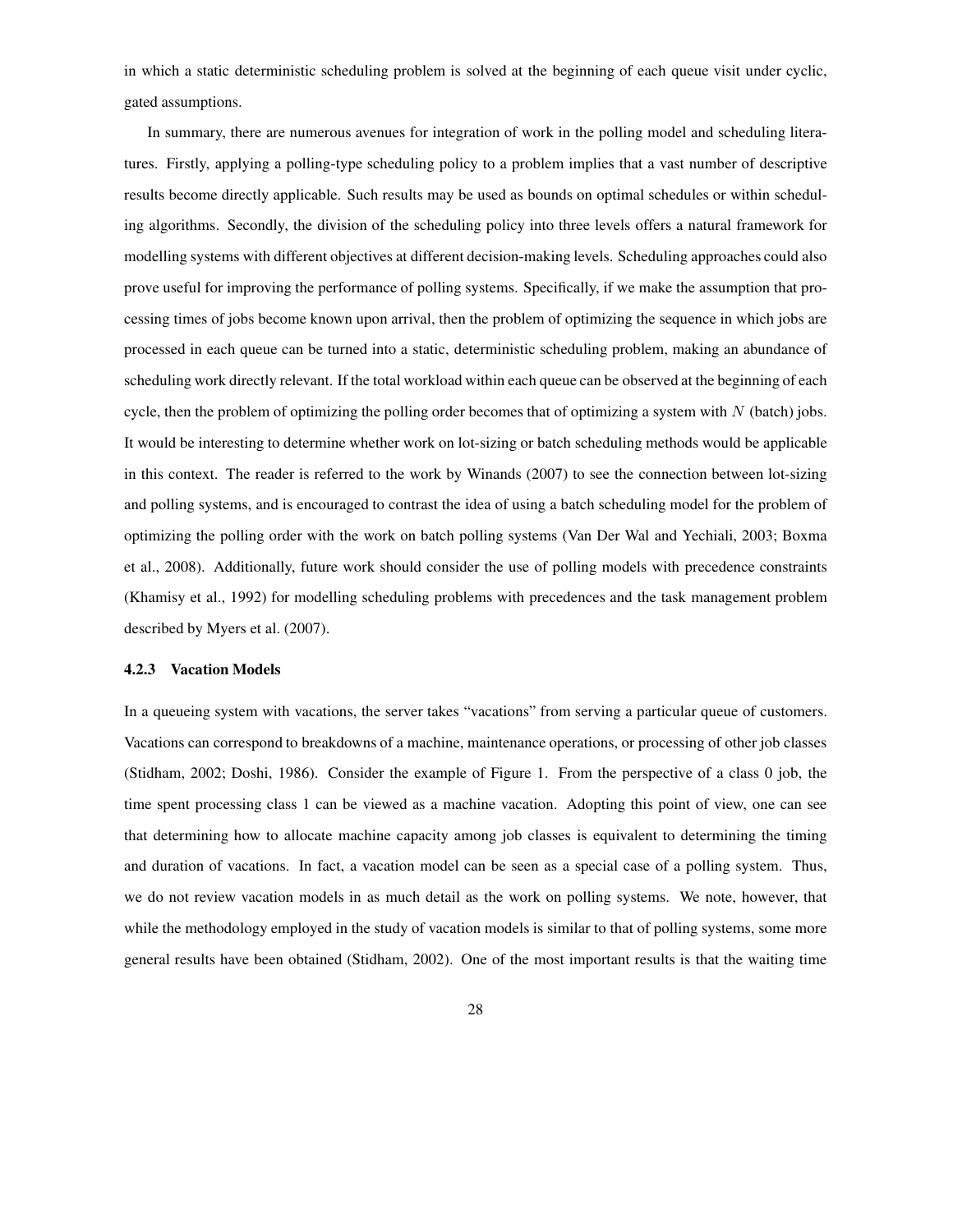in an  $M/GI/1$  queue with vacations follows the distribution of the sum of two independent components: the waiting time in an  $M/GI/1$  queue without vacations and the equilibrium residual vacation time (Stidham, 2002; Fuhrmann, 1984).

Vacation models could be useful for scheduling in the same way as work on optimization of the polling order and queue service discipline in polling systems. In particular, vacation models can provide high-level guidance regarding how much time should be spent on a specific class prior to taking a vacation. A review of descriptive vacation models can be found in the paper by Doshi (1986), while various prescriptive vacation models are discussed by Tadj and Choudhury (2005). Extensions of vacation models to the case of multiple servers have been analyzed by, for example, Kao and Narayanan (1991) and Chao and Zhao (1998). The book by Tian and Zhang (2006) provides a comprehensive review of both descriptive and prescriptive vacation models.

#### 4.2.4 Bandit Models

A multi-armed bandit (MAB) problem (Gittins, 1979; Whittle, 1988; Bertsimas, 1995; Bertsimas and Niño-Mora, 1996) consists of a set  $N$  of jobs, only one of which can be processed at each discrete point in time. For every time point t when a job j in state  $x_j(t)$  is being worked on, a reward  $R_i^j$  $x_{i(t)}^{j}$  is obtained. The rewards are assumed to be additive and are discounted in time by a factor  $\varphi$ ,  $0 < \varphi < 1$ . The job that is being executed changes state according to a homogeneous Markov transition rule, while the states of the jobs that are not being worked on do not change. The goal of the problem is to determine a scheduling policy: a rule that, at each point in time, prescribes which job should be executed and maximizes the total expected discounted reward over an infinite horizon (Bertsimas and Niño-Mora, 1996). Interestingly, in computer science, significant attention (Streeter, 2007; Gagliolo and Schmidhuber, 2007; Cicirello and Smith, 2005; Radlinski et al., 2005; Vermorel and Mohri, 2005) has been given to a variation of the MAB problem in which the distribution of rewards is not known in advance and the goal is to choose, at each iteration, the job to execute in order to maximize the sum of collected rewards.

The initial inspiration for the study of MABs is the problem faced by a gambler in a casino deciding which slot machine should be played (Puterman, 1994) or, equivalently, which lever or arm of a slot machine should be pulled (Weber and Weiss, 1990). Naturally, the MAB problem is also a representation of the situation where a decision-maker needs to choose which job to execute at a point in time, with states defined by the jobs' levels of completion and a reward being obtained only when a job is finished (Puterman, 1994). From the perspective of scheduling, the MAB problem is a representation of a single machine scheduling problem with preemptions in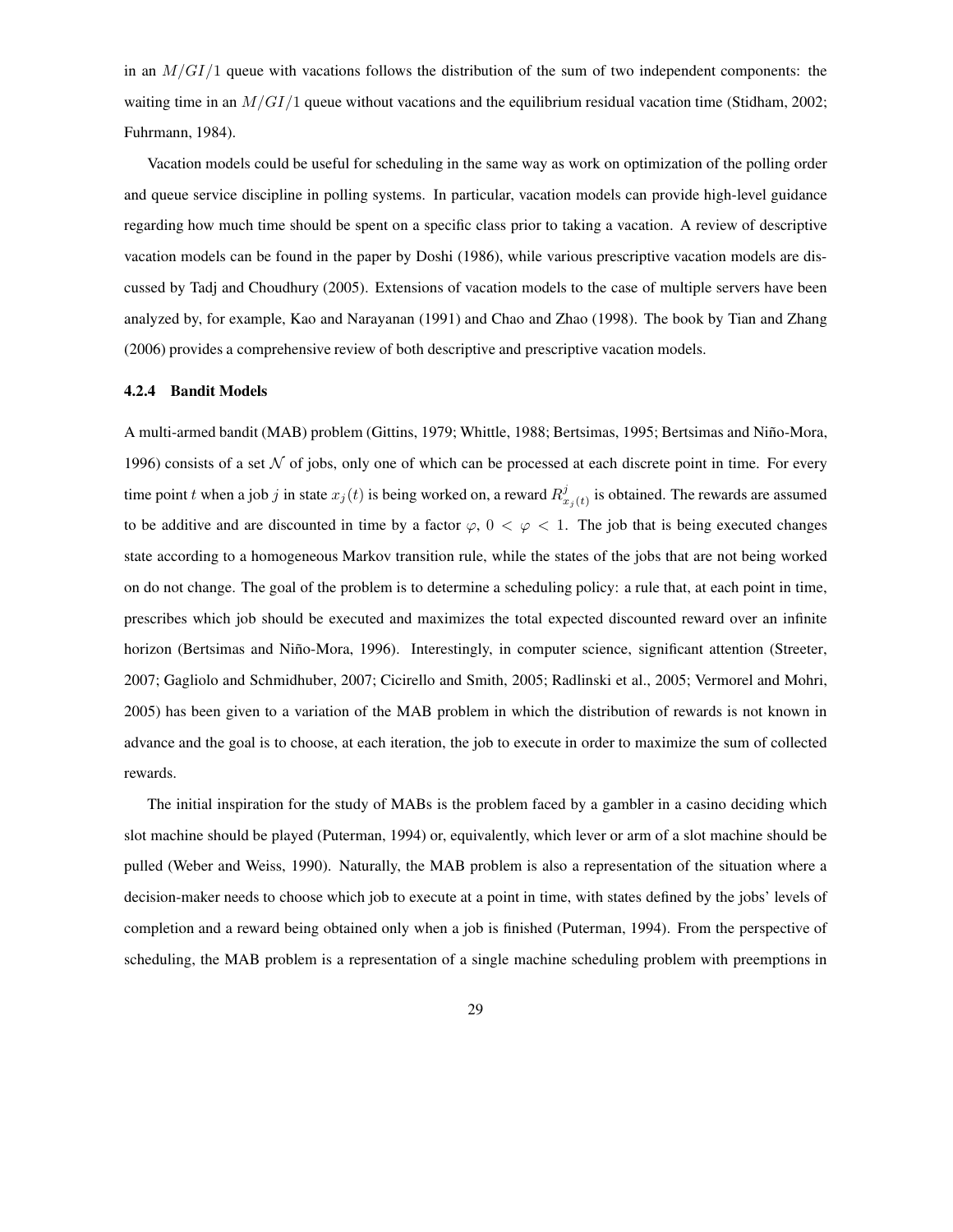which the set of jobs stays fixed over time (Pinedo, 2009). The state of the job can be the remaining processing time, which changes only when this job is the one being processed by the machine. Bertsimas and Niño-Mora (1996) state that the MAB problem is a special case of a dynamic and stochastic job scheduling problem. An additional application of MABs is in sequential clinical trials where a new medical treatment is compared to an existing one or to a placebo (Puterman, 1994).

The arm-acquiring bandit problem is an extension of the MAB problem in which a set of new jobs arrives at time t. These jobs can be executed starting at time  $t + 1$  and are assumed to be independent of each other and of all the previous jobs. As in the MAB problem, the goal is to determine a policy that specifies the job that should be executed at each point in time (Mahajan and Teneketzis, 2007). This problem can be used as a representation of a single machine dynamic scheduling problem with preemptions. The example of Figure 1 can be viewed as an arm-acquiring bandit problem if we allow preemption. Within the queueing literature, the MAB problem is related to polling models, since the decision to execute a particular job can be equivalent to choosing a particular queue.

There are many other variations of MAB models, most of which can be linked to problems from the scheduling literature. These include:

- the MAB problem with switching penalties (Mahajan and Teneketzis, 2007), corresponding to a static single machine preemptive scheduling problem with switching costs.
- $\bullet$  the MAB problem with deadlines (Niño-Mora, 2007), corresponding to a static single machine preemptive scheduling problem with deadlines.
- the branching bandit problem (Varaiya et al., 1985; Weiss, 1988), in which jobs are classified into types according to their state and where a job is replaced by some number of new jobs of each type upon its completion. This problem allows modelling of job arrival processes that are more general than Poisson and can be used to represent a machine in a job shop that processes a variety of parts (Bertsimas et al., 1995).
- the restless bandit problem (Weber and Weiss, 1990; Niño-Mora, 2007), in which  $\varrho$  jobs have to be executed at any time point; rewards may be incurred and states may change even for jobs that are not being worked on. In the literature, it is stated that these models can represent situations where  $\varrho$  out of all available workers always need to be active, and their states represent their physical condition; states change regardless of whether the worker is busy or idle (e.g., if the workers are getting rest, their physical condition improves)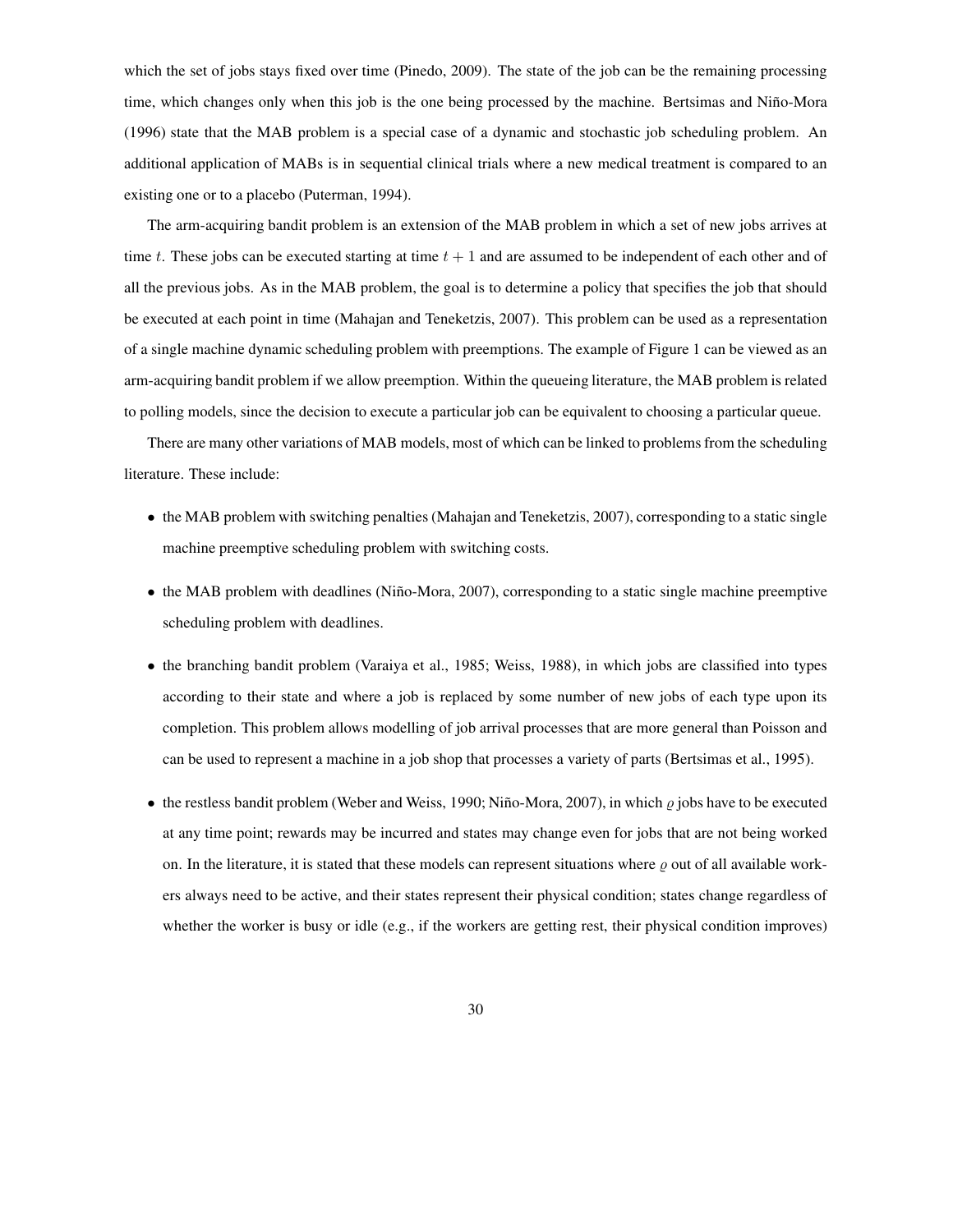(Weber and Weiss, 1990). Similarly, we can use the restless bandit problem to model a manufacturing environment with  $\varrho$  parallel machines; this model is general enough to represent deterioration and improvement in the condition of machines. Future research should determine the relationship between the restless bandit problem and stochastic variations of resource constrained project scheduling discussed by Mercier and Van Hentenryck (2008). The restless bandit model can also be applied in the context of the system shown in Figure 1, since we can think of type A and B jobs as two jobs which change state depending on the amount of processing received and on the amount of work that arrives.

• the MAB problem with a goal state (Dumitriu et al., 2003; Katta and Sethuraman, 2005), which is related to planning problems in artificial intelligence (Ghallab et al., 2004).

One of the biggest advantages of the MAB problem representation and its variants comes from a powerful class of policies that have been developed for solving them. These policies are based on a priority *index* that is defined for each job as a function of its state. At each time point, the set of jobs with the greatest priority index values is chosen for processing (Niño-Mora,  $2007$ ).<sup>14</sup>

Interestingly, the earliest result on the optimality of priority index rules arose in the context of a *deterministic* problem (Niño-Mora, 2007). Specifically, Smith (1956) showed that an index rule is optimal for the problem of minimizing the sum of completion times of a set of jobs with known processing times and linear holding costs (weights). In this setting, the index of a job can be defined as the ratio of the holding cost rate per unit of time to its processing time, which represents the cost reduction per unit of effort, or the average productivity of work on the job (Niño-Mora, 2007). Subsequently, Rothkopf (1966) extended Smith's result to the problem with stochastic job durations. Cox and Smith (1961) showed the optimality of an equivalent index rule in the context of a multi-class single-server queue with linear holding costs. The seminal work by Klimov (1975) develops an optimal index rule for a more complex version of this problem, one with Bernoulli feedback between job classes (Niño-Mora, 2007).

Both the MAB problem and the arm-acquiring bandit problem are solvable by a Gittins index policy (Gittins, 1979; Bertsimas and Niño-Mora, 1996; Mahajan and Teneketzis, 2007), which is a generalization of the wellknown  $c\mu$ -rule (also discussed in the context of priority queues above, and in the context of fluid models and the achievable region method in Section 4.3). According to such a policy, at each time point  $t$ , one should process the job with the highest value of the Gittins index, which represents the maximum expected discounted reward per

<sup>&</sup>lt;sup>14</sup>These policies are of the same nature as those discussed in the priority queues section above, and they can be similarly classified into static and dynamic policies.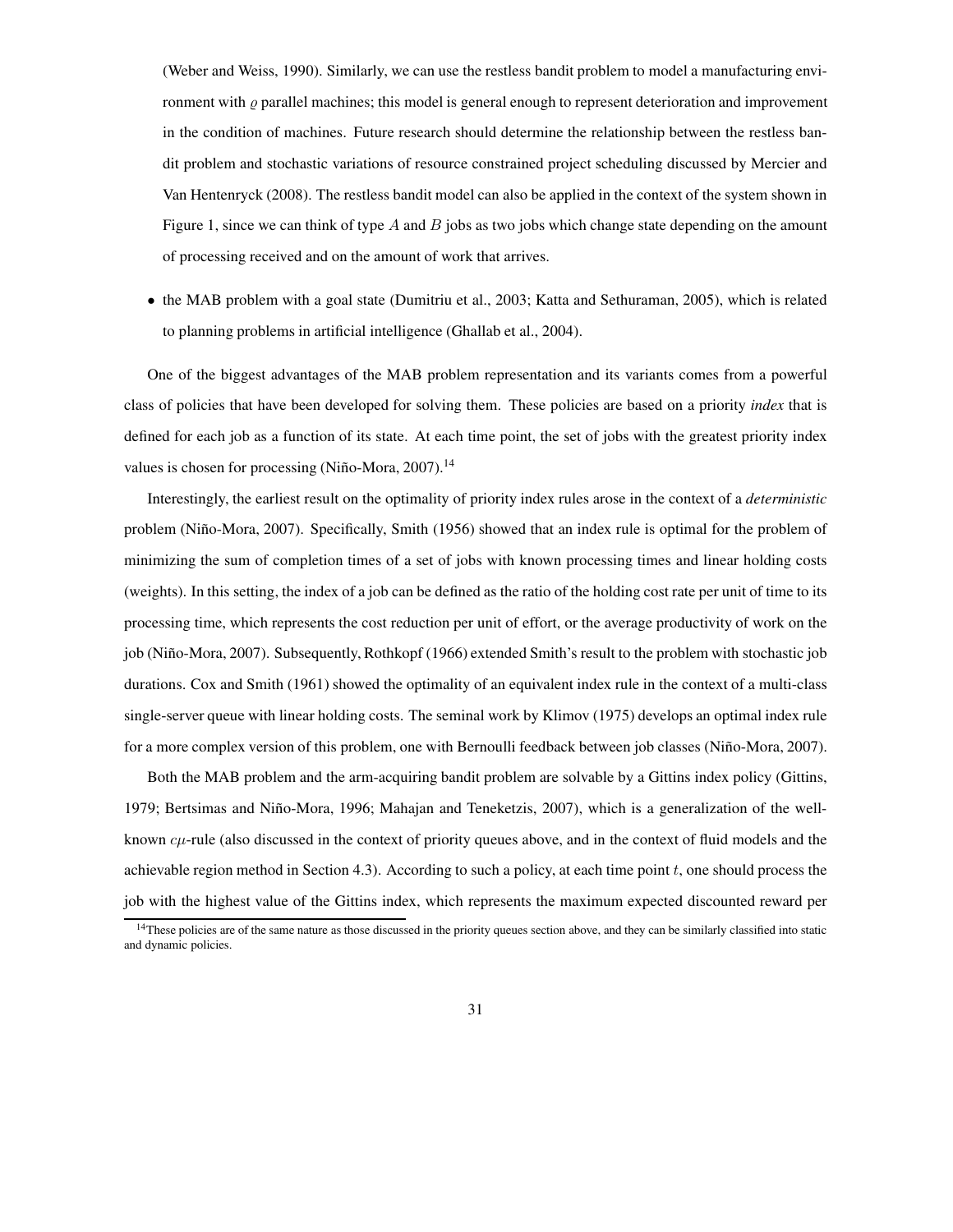unit of expected discounted time due to the processing of a job (Mahajan and Teneketzis, 2007). Heuristics based on the Gittins index have also been developed for more complex problems, such as research planning (Glazebrook and Owen, 1995). For the restless bandit problem, Whittle (1988) provides an index policy based on the solution of its relaxation, while Weber and Weiss (1990) show that this policy is asymptotically optimal. The paper by Niño-Mora (2007) provides a unifying approach for developing and computing index-based priority policies, illustrating a number of application areas, including scheduling in multi-class queues and dynamic priority allocation to multiple stochastic jobs. We note that MDP methods (Section 4.1) and achievable region methods (Section 4.3) have both been used to examine bandit problems (Puterman, 1994; Bertsimas, 1995).

The simplicity of index policies, together with their theoretical optimality in some settings, implies that it may be useful to model part or all of a dynamic scheduling problem as a bandit problem. For instance, a multiarmed or an arm-acquiring bandit problem could be used as a relaxation of a non-preemptive scheduling problem that is solved at each scheduling point in a predictive-reactive method. Alternatively, the Gittins indices of the jobs could be used to create effective scheduling heuristics or to guide a predictive-reactive approach to better decisions, since these indices can be incorporated into the constraints or the objective function of the models used to construct predictive schedules.

## 4.3 Methods Based on Alternative Representations

In the previous section, we reviewed methods that deal with the complexity of scheduling in queueing systems by restricting the type of policies considered. In this section, we discuss a methodology that is based on developing alternative, simpler representations of the system of interest via approximations or abstractions. This methodology consists of four steps:

- 1. formulation of the alternative representation for the problem of interest;
- 2. solution of the formulation;
- 3. derivation of an implementable scheduling policy for the original scheduling problem from the solution to the alternative representation formulation;
- 4. performance analysis of the solution.

We discuss several options for steps 1 and 2 in the following section. General approaches for step 3 are discussed in Section 4.3.2. Step 4 is outside the scope of this paper, and the reader is encouraged to consult the papers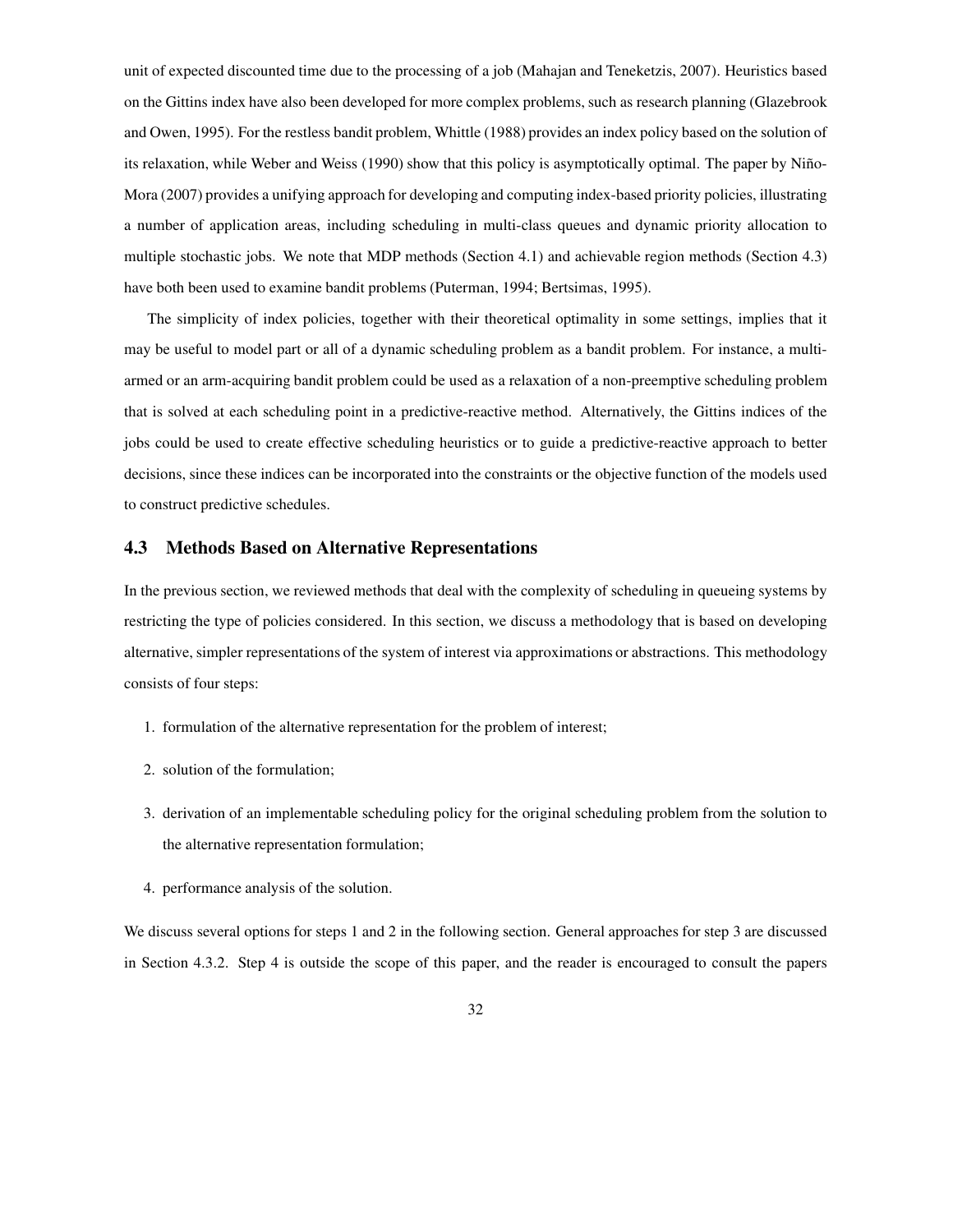referenced throughout this section.

#### 4.3.1 Alternative Representations

The alternative representations we present here are based on two main approaches. The first is system approximation via aggregation of time and state space, and the two specific approximations we consider are Brownian models and fluid models. The second approach, called the achievable region method, uses aggregation of a different type: since multiple policies may result in the same performance, it maps the problem of finding the optimal control to the lower-dimensional problem of finding the optimal performance vector.

**4.3.1.1 Approximations** While the idea of approximating the problem of interest by a simpler one has also been used in scheduling, the characteristics that are relaxed to develop the approximation are typically different than those used in queueing. In scheduling, approximation techniques are based on relaxing precedence or nopreemption constraints; in queueing, approximations are based on scaling time and space in order to view high level patterns in the system's behaviour.

Chen and Mandelbaum (1991) present the approximations used in queueing theory using a three-level aggregation framework that is akin to the well-known abstraction framework for scheduling in supply chains (see, e.g., the book by Pinedo (2009) or the paper by Kreipl and Pinedo (2004)). The lowest, microscopic level of their framework corresponds to the original discrete stochastic network of interest; this level requires a detailed representation of the jobs present in the system. At the highest, macroscopic level, the system is approximated by a deterministic fluid model that captures the system's long-run average behaviour and requires minimal data. The intermediate, mesoscopic level represents the deviations between the original network and its fluid model, modelled by stochastic diffusion approximations (Chen and Mandelbaum, 1991). These three levels correspond to the operational, tactical and strategic levels of scheduling in a supply chain. Although this traditional supply chain framework is not based on a formal scaling procedure, it also utilizes the ideas of scaling time and state space, since moving from operational-level models to strategic-level ones requires decreasing the clock speed and product differentiation (Kreipl and Pinedo, 2004).

The mesoscopic diffusion models we discuss here are Brownian models, which arise, due to a Functional Central Limit Theorem, as a limit of a sequence of systems in which utilization is increased to 1 while the number of machines is fixed and the probability of waiting increases to 1 (Chen and Mandelbaum, 1991; Halfin and Whitt, 1981). For alternative heavy traffic scaling approaches, such as when the arrival rate and the number of machines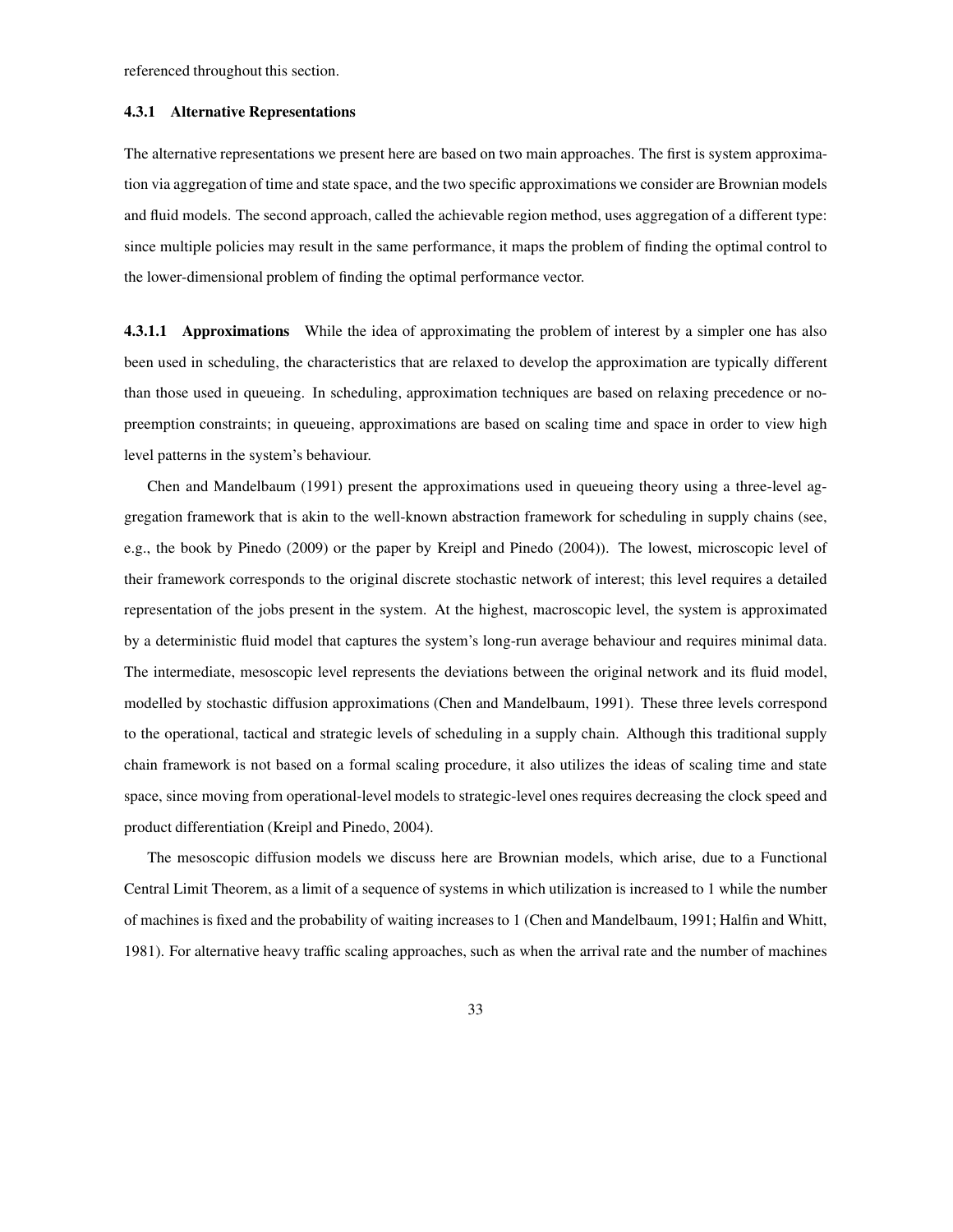are increased to infinity while utilization is fixed, or when utilization increases to 1 but the probability of waiting is fixed to a value below 1, we refer the reader to the paper by Halfin and Whitt (1981) and the references therein. The macroscopic fluid models we review are a result of a rescaling procedure based on a Functional Law of Large Numbers (Chen and Mandelbaum, 1991). For a review of fluid and diffusion approximations, we refer the reader to the papers by Chen and Mandelbaum (1994a; 1994b).

Brownian control problems in higher than two dimensions are, in general, hard to solve. This is due to the fact that determining the stationary distribution of higher dimension reflected Brownian motion is difficult, except in cases where there is state-space collapse (Williams, 1998) or the stationary distribution has product form (Dieker, 2010). Thus, although Brownian models capture variability better than fluid models, and the fluid model can be thought of as a coarser approximation method, fluid models are usually easier to work with. In some cases, it is necessary to establish some specific characteristic of the system via the fluid model before a Brownian model can be built (Kang et al., 2004). Interestingly, authors such as Maglaras (2003) have an alternative view on the use of these two approximations, using the Brownian model for a description of an asymptotically optimal policy at the macroscopic level, and the fluid model as a translation mechanism to derive an implementable policy. Veatch (2003) provides a comparison of diffusion and fluid models in two queueing networks.

Brownian Models In heavy-traffic conditions, when the utilization of a system approaches its capacity, costs are amplified and optimal control is even more important than in under-utilized systems (Stidham, 2002). It has been shown that the queue length or the workload process of a queueing network with balanced heavy loading<sup>15</sup> can be approximated by a diffusion process called a reflecting Brownian motion (Williams, 1996). The resulting Brownian models have the advantages of requiring a minimal amount of data and of being based on a compact mathematical representation (Harrison, 2003). Moreover, they can be used for networks with multiple classes of jobs, both feedforward and feedbackward routings and machines subject to various types of disruptions (Chen and Yao, 2001).

Specifically, Brownian models are constructed by compressing time by a factor of n and compressing the spatial dimensions by a factor of  $\sqrt{n}$  (Harrison, 1996). More formally, Brownian approximations arise as a limit of a sequence of systems indexed by n as  $n \to \infty$  (Kelly and Laws, 1993). When looking at the system on this scale, it is impossible to pay attention to detailed scheduling decisions, but *trends* in the behaviour of the

 $<sup>15</sup>$  For a general open network, this term refers to the situation when the load imposed on each station by some exogenous input process is</sup> approximately equal to the capacity of that station. In a closed queueing network, the term implies that the total population within the network is large and the relative intensities for the different stations are approximately the same (Harrison, 1988).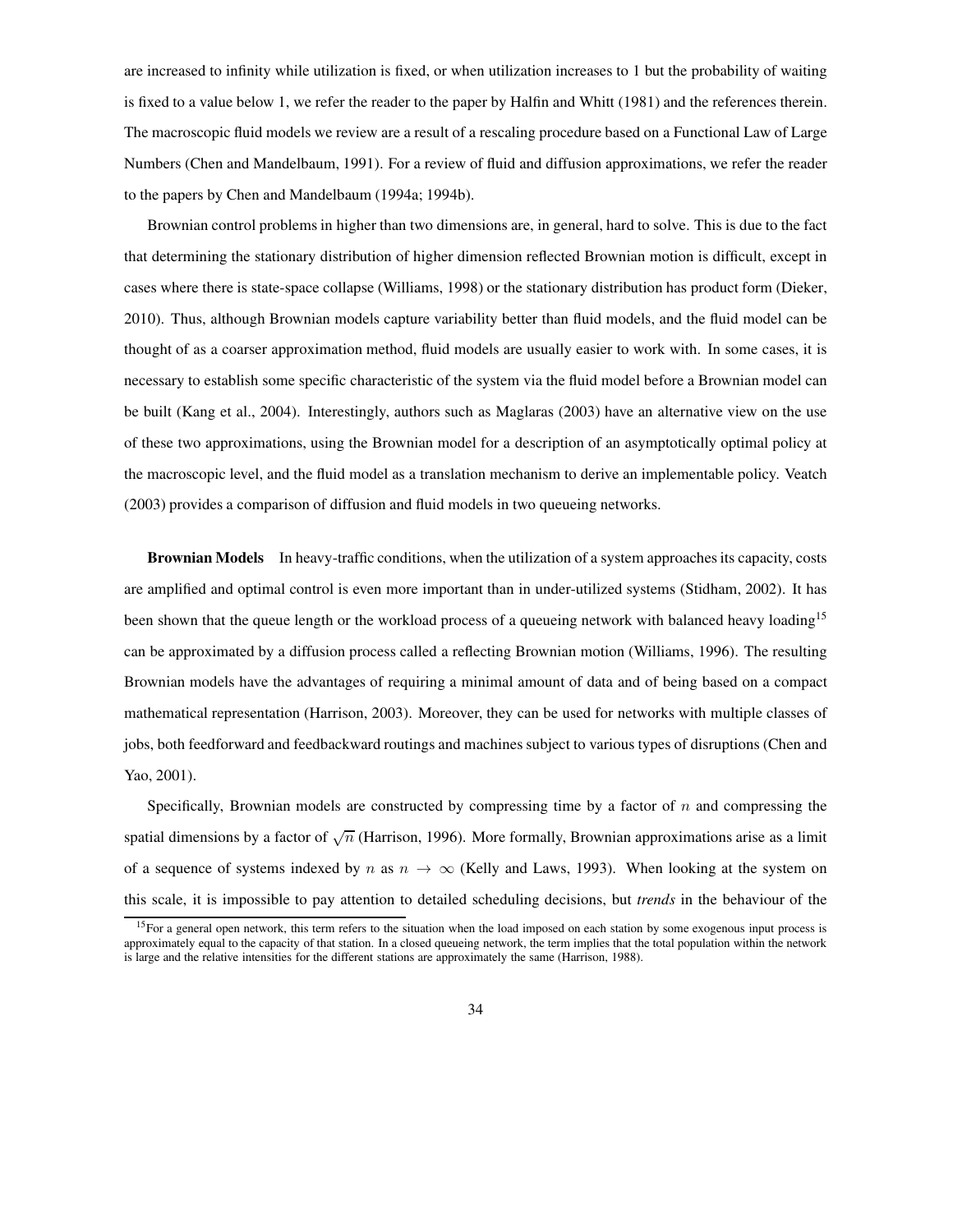system become apparent. Therefore, solving the Brownian scheduling problem amounts to determining high level properties such as conditions for idling the machine(s). These properties can then be translated into implementable scheduling policies. This approach is best illustrated using the two-station example presented at the beginning of Section 4 and the paper of Harrison and Wein (1989).

Recall that  $q_k(t)$  is the total number of class k jobs present at time t. Let  $i_m(t)$  be the total amount of time that machine m is idle in  $[0, t]$ . The scaled versions of these quantities, denoted by a tilde, are:

$$
\tilde{q}_k(t) = \frac{q_k(nt)}{\sqrt{n}}, \ t \ge 0, \text{ and } k = 0, 1, 2,
$$
\n(5)

$$
\tilde{i}_m(t) = \frac{i_m(nt)}{\sqrt{n}}, \ t \ge 0, \text{ and } m = 1, 2.
$$
 (6)

In order to define the Brownian model in terms of workload present in the system, let  $M_{mk}$  be the expected amount of time that should be given by machine m to a class k job before it leaves the system (Harrison and Wein, 1989); denote the workload profile matrix made up of the  $M_{mk}$  values by M. Let  $\tilde{W}_m = {\tilde{W}_m(t), t \ge 0}$  be the scaled workload process where  $\tilde{W}_m(t) = \sum_{k=0}^2 M_{mk} \tilde{q}_k(t)$ ,  $t \ge 0$  and  $m = 1, 2$ .  $\tilde{W}_m(t)$  is therefore the total expected amount of scaled work left for machine  $m$  at time  $t$  anywhere in the system. It has been shown by Harrison (1988) that the sequencing problem at machine 1 is well-approximated by the Brownian control problem of choosing processes  $\{\tilde{q}_k(t), t \geq 0, k = 0, 1, 2\}$  and  $\{\tilde{i}_m(t), t \geq 0, m = 1, 2\}$  which are right continuous with left limits and are a solution to the following workload formulation:

minimize 
$$
\lim_{T \to \infty}
$$
 sup  $\frac{1}{\mathcal{T}} E \left[ \int_0^{\mathcal{T}} \sum_{k=0}^2 \tilde{q}_k(t) dt \right]$  (7)

subject to 
$$
\frac{1}{2}\tilde{q}_0(t) + \frac{1}{2}\tilde{q}_1(t) = \mathcal{B}_1(t) + \tilde{i}_1(t), \ \forall t \ge 0,
$$
 (8)

$$
\tilde{q}_1(t) + \tilde{q}_2(t) = \mathcal{B}_2(t) + \tilde{i}_2(t), \ \forall t \ge 0,
$$
\n(9)

$$
\{\tilde{i}_m(t), t \ge 0, m = 1, 2\} \text{ is non-decreasing with } \qquad \tilde{i}_m(0) = 0, m = 1, 2,
$$
\n
$$
(10)
$$

$$
\tilde{q}_k(t) \ge 0, \qquad \forall t \ge 0, k = 0, 1, 2,
$$
\n(11)

$$
\{\tilde{q}_k(t), t \ge 0, k = 0, 1, 2\} \text{ is non-anticipating} \qquad \text{with respect to } \mathbf{X}, \tag{12}
$$

$$
\{\tilde{i}_m(t), t \ge 0, m = 1, 2\} \text{ is non-anticipating} \qquad \text{with respect to } \mathbf{X}. \tag{13}
$$

In this formulation, X is a three-dimensional Brownian motion<sup>16</sup> with drift vector  $\theta$  and covariance matrix Γ, and  $\mathcal{B}(t) = \mathbf{M}X(t)$ , so that  $\mathcal{B} = (\mathcal{B}_1, \mathcal{B}_2)$  is a two-dimensional Brownian motion with drift  $\mathbf{M}\theta$  and covariance

<sup>&</sup>lt;sup>16</sup>See Chapter 10 of the book by Ross (2003) for an introduction to Brownian motion.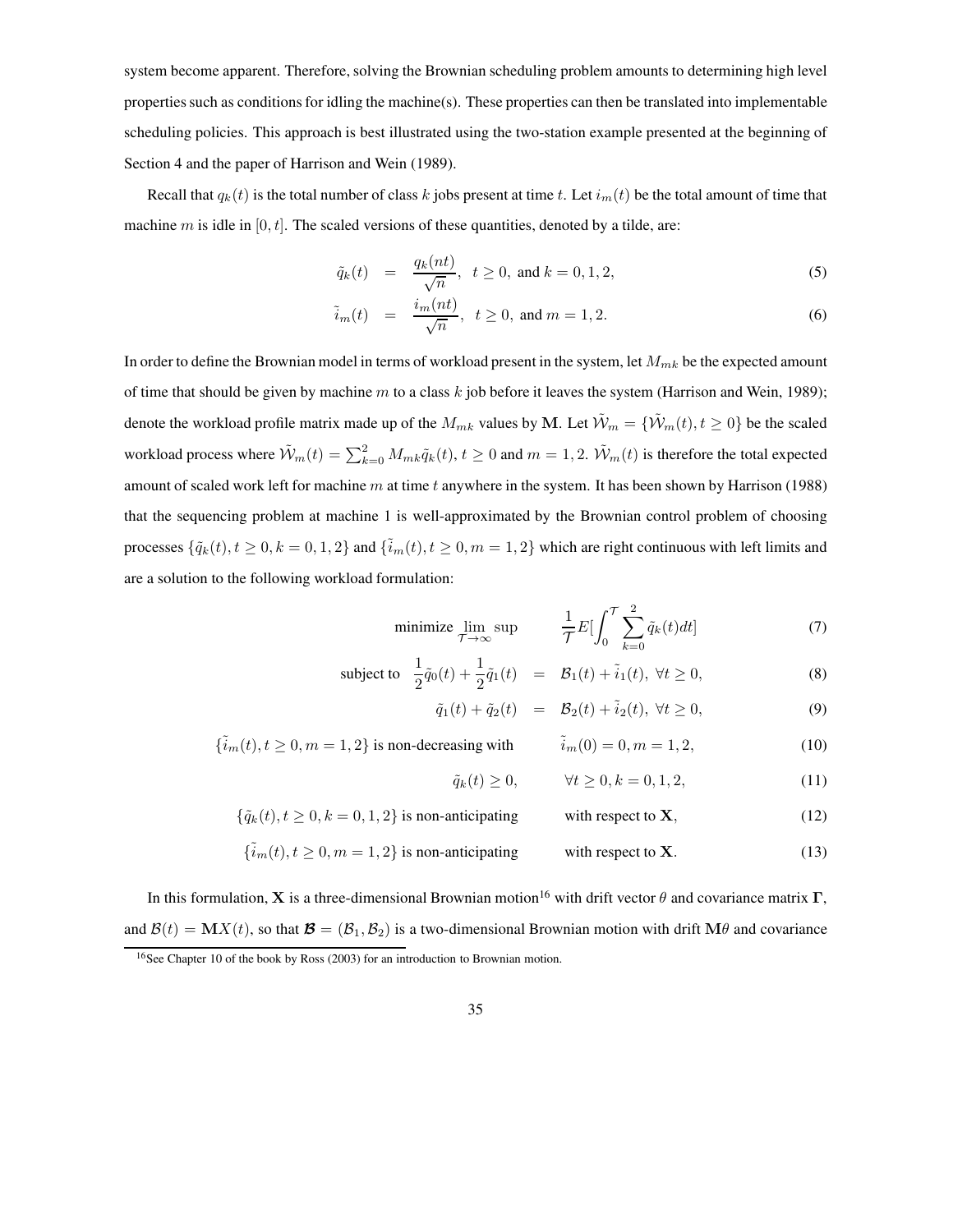matrix  $M\Gamma M^T$ . In fact, there exists a solution that, with probability 1, simultaneously minimizes  $\sum_{k=0}^2 \tilde{q}_k(t)$  for all t.

To obtain this solution, assume that the processes on the right-hand side of Equations (8) and (9) are known processes  $b_1 = \{b_1(t), t \ge 0\}$  and  $b_2 = \{b_2(t), t \ge 0\}$ , respectively, where  $b_m(t) = \mathcal{B}_m(t) + \tilde{i}_m(t)$ ,  $m = 1, 2$ , the process  $\{\tilde{i}_m(t), t \geq 0, m = 1, 2\}$  satisfies Equations (10) and (13), and  $b_1$  and  $b_2$  are nonnegative (Harrison and Wein, 1989). Given these processes, it can be observed that the following linear program is embedded in the above workload formulation at time t:

$$
\text{minimize} \qquad \tilde{q}_0(t) + \tilde{q}_1(t) + \tilde{q}_2(t) \tag{14}
$$

subject to 
$$
\frac{1}{2}\tilde{q}_0(t) + \frac{1}{2}\tilde{q}_1(t) = b_1(t),
$$
 (15)

$$
\tilde{q}_2(t) + \tilde{q}_2(t) = b_2(t),\tag{16}
$$

$$
\tilde{q}_k(t) \ge 0, k = 0, 1, 2. \tag{17}
$$

This linear program can have different non-negative right-hand side values at each time  $t$ . The corresponding dual variables represent the increase in the value of objective function (14) per unit increase in the value of  $b_m(t)$ . Since  $b_1(t)$  and  $b_2(t)$  are non-negative, the solution to the dual will also be non-negative. Consequently, solving the problem stated in Equations (7)–(13) amounts to finding  $\tilde{i}_1$  and  $\tilde{i}_2$  that minimize  $b_1$  and  $b_2$ , respectively, and then, for every time point, solving the linear program (14)–(17). Defining  $b_m^*$  as this minimum value for machine m, i.e.,  $b_m^*(t) = \mathcal{B}_m(t) - \inf_{0 \le s \le t} \mathcal{B}_m(s)$ , the solution to the linear program is:

$$
\tilde{I}_m^*(t) = -\inf_{0 \le s \le t} \mathcal{B}_m(s) \quad \text{for} \quad m = 1, 2,\tag{18}
$$

$$
\tilde{q}_0^*(t) = [2b_1^*(t) - b_2^*(t)]^+, \tag{19}
$$

$$
\tilde{q}_1^*(t) = [2b_1^*(t) \wedge b_2^*(t)], \qquad (20)
$$

$$
\tilde{q}_2^*(t) = [b_2^*(t) - 2b_1^*(t)]^+, \tag{21}
$$

and  $\sum_{k=0}^{2} \tilde{q}_{k}^{*}(t) = [2b_{1}^{*}(t) \vee b_{2}^{*}(t)], t \ge 0$ , where  $[a]^{+}$  denotes  $\max\{0, a\}$ ,  $[a \wedge b]$  denotes  $\min\{a, b\}$  and  $[a \vee b]$ denotes  $\max\{a, b\}.$ 

Based on the definition of  $\tilde{W}_m(t)$  and Equations (8), (9) and (18), this solution can be interpreted as follows:  $\tilde{i}_m^*(t)$  increases only at times t when  $\tilde{\mathcal{W}}_m^*(t) = 0$  for  $m = 1, 2$ . Therefore, in this solution, machine 2 incurs scaled idleness only when there are no scaled jobs of type B *anywhere in the network* (Harrison and Wein, 1989). The interpretation of the above solution suggests that the policy for the original network should attempt to avoid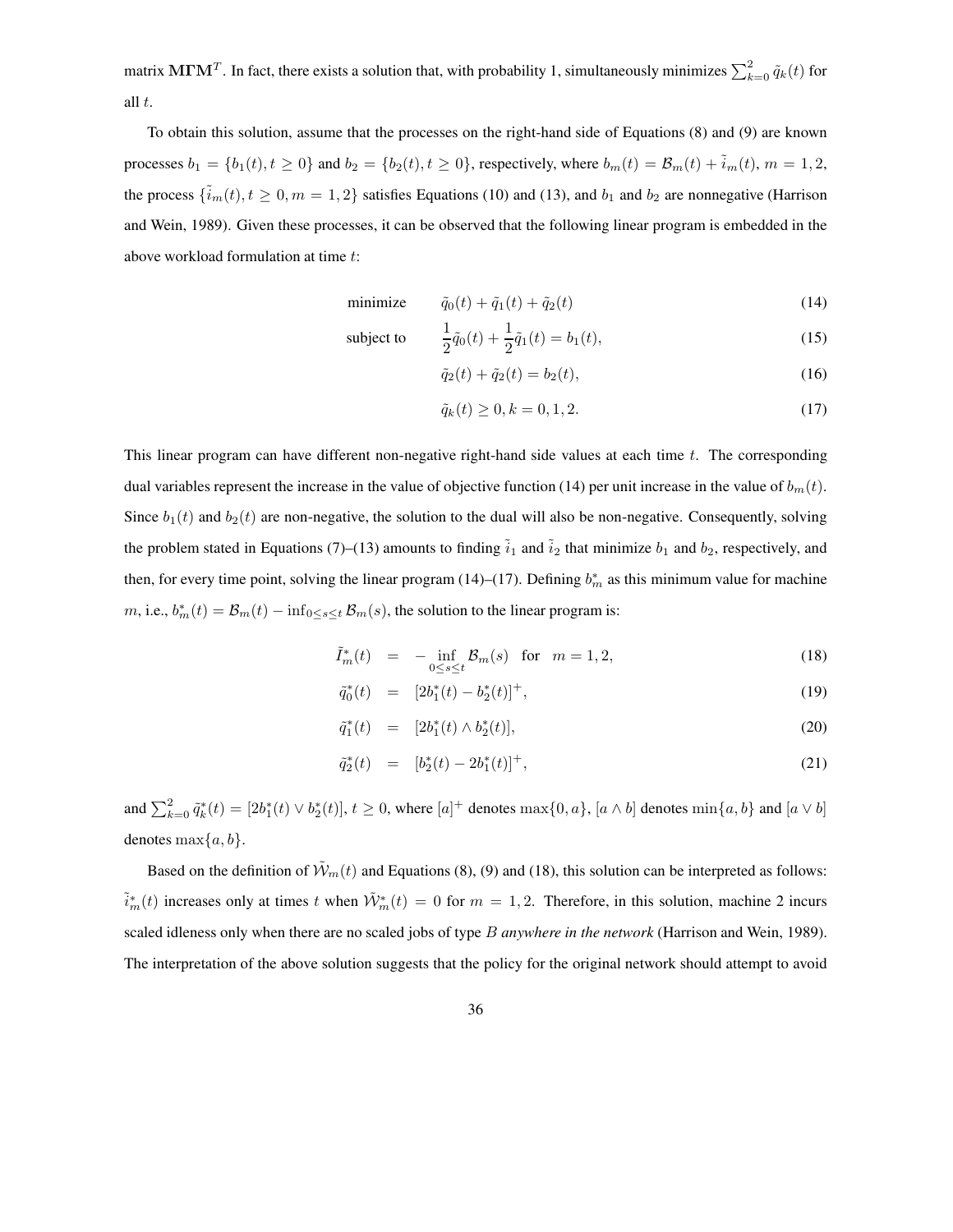machine 2 idleness when there are type  $B$  jobs in the system. Finding a policy that implements this notion in a way that is optimal for the original system is non-trivial. For example, one intuitive implementation is a policy that always gives priority to type  $B$  jobs at station 1. This policy, however, will tend to keep a greater total number of jobs in the system than necessary since it will delay the processing of type A jobs, which would have otherwise left the system faster. Thus, a better approach is a policy that gives priority to type  $\tilde{A}$  if the number of jobs at station 2 is greater than some value  $\psi$  and gives priority to type B otherwise. This policy balances the short-run objective of reducing the number of jobs in the system (due to giving priority to type  $\hat{A}$  jobs some of the time) and the longerrun objective of avoiding idleness at station 2. The best value of the parameter  $\psi$  and the asymptotic behaviour of the proposed policy (Step 4 of the above framework) are discussed by Harrison and Wein (1989). The papers by Martins et al. (1996) and Kushner and Martins (1996) provide rigorous proofs of the connection between the problem of scheduling in this network and the diffusion process that is its heavy traffic limit. Additional work on scheduling in the criss-cross network based on Brownian models includes the papers by Kumar and Muthuraman (2004) and Budhiraja and Ghosh (2005).

Brownian approximation models have been applied to scheduling problems in a variety of queueing settings, including closed networks (Chevalier and Wein, 1993), networks with abandonments (Kim and Ward, 2013), networks with both controllable arrivals and queue disciplines (Wein, 1990) and networks representing a hospital emergency department (Huang, 2013). Wein (1994) uses Brownian approximations to address the bi-criteria problem of minimizing the long-run expected average of a linear combination of job sojourn time and sojourn time inequity between different job classes. For a comprehensive overview of Brownian models, the reader is referred to the book by Harrison (2013).

Fluid Models Another way to approximate the problem of scheduling in a multi-class queueing system is to relax the assumption that the system processes discrete jobs. If we consider the behaviour of the system over a long time horizon, this makes intuitive sense – viewing the evolution of the system at a high level would give one the impression of continuous fluids moving through the system, rather than discrete entities. Thus, a multiclass fluid network is different from the network it approximates because it processes continuous fluid flows rather than discrete jobs. Scheduling of this network corresponds to allocation of the available processing capacity of each station to the various fluid classes (Chen and Yao, 1993). The fluid solution can then be translated into scheduling decisions for the original system in both static and dynamic conditions.

Fluid model work on classical, deterministic scheduling problems is based on the fundamental result that the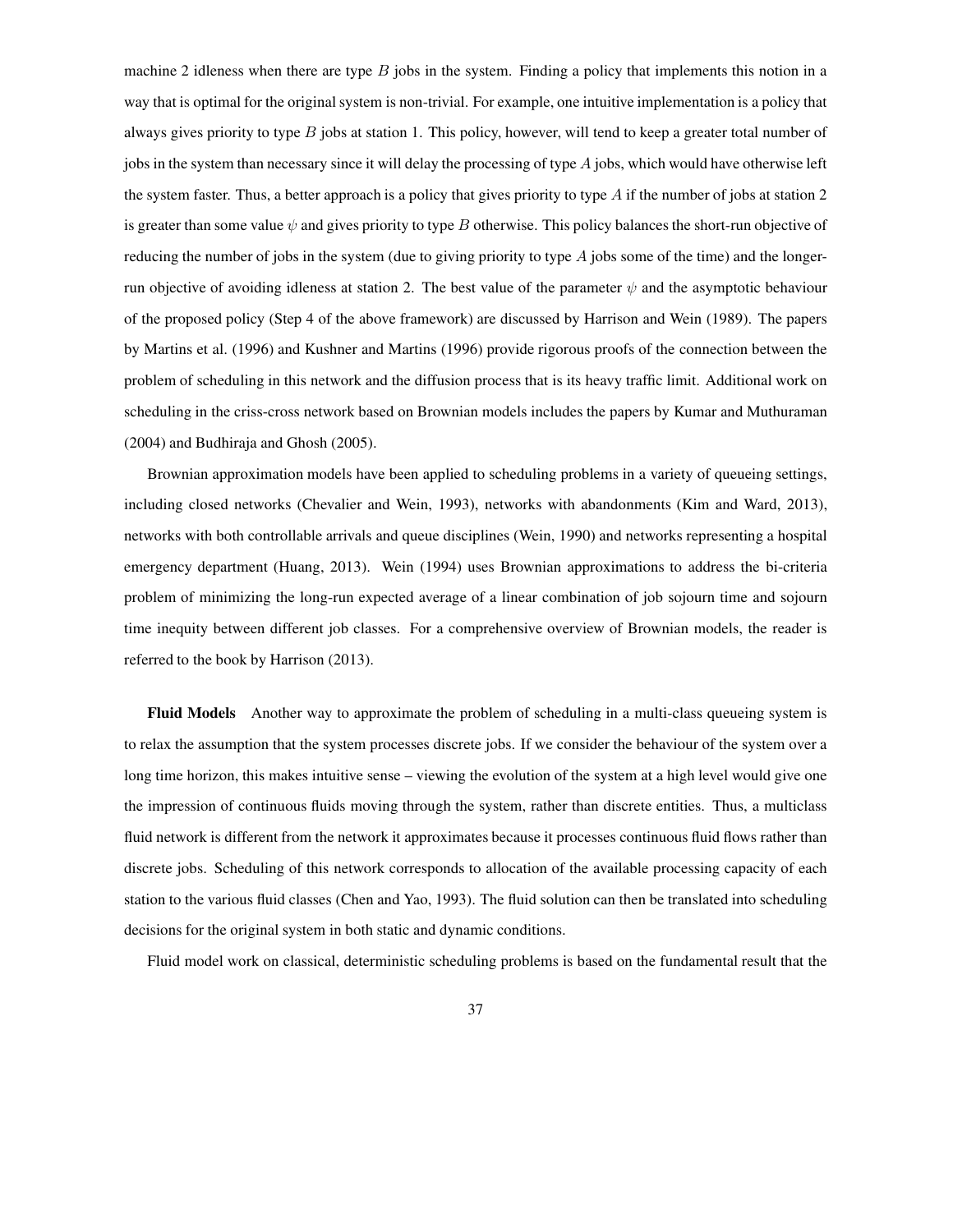optimal fluid makespan provides a lower bound on the optimal makespan in a high-multiplicity<sup>17</sup> job shop. The optimal fluid makespan is equal to the workload on the bottleneck machine (known as the *machine lower bound* in the scheduling literature) (Bertsimas and Gamarnik, 1999).<sup>18</sup> These results are used by Bertsimas and Gamarnik (1999), Boudoukh et al. (2001) and Bertsimas and Sethuraman (2002) to develop heuristic algorithms that produce asymptotically optimal schedules as the number of jobs of each class (the multiplicity) grows. Bertsimas et al. (2003) apply the same ideas to the harder problem of minimizing inventory holding costs in a job shop. Dai and Weiss (2002) address minimization of makespan in a more general setting: the processing times of jobs in a class are different but follow the same distribution. Nazarathy and Weiss (2009, 2010) study high-volume job shops, where the number of jobs is large in comparison to the number of machines and the maximum number of activities per job, with weighted flow time and makespan objectives, respectively.

The paper of Nazarathy and Weiss (2010), in addition, shows how a typical job shop scheduling problem can be represented as a multi-class queueing network problem and provides a step toward the same goal of integration of queueing and scheduling as this paper. Specifically, consider the job shop scheduling problem with a set  $N$  of jobs and a set M of machines. Each job j consists of a set of activities. Activity i of job j is processed<sup>19</sup> on machine  $\sigma(i, j)$  and has duration  $s_{i,j}$ . In a high-volume job shop,  $|N|$  is large, but  $|M|$  is fixed and the number of activities per job is bounded. This problem can be modelled as a multi-class queueing network as follows. The activities are classified into a set K of classes, and to be consistent with queueing terminology, we further refer to these as jobs of class  $k^{20}$  A job of class k is processed by machine  $\sigma(k)$ , and the set of classes processed by machine m is denoted  $\mathcal{K}_m$ . Looking at the processing times of all jobs in class k leads to a processing time distribution  $G_k$  with rate  $\mu_k$ . By considering the next routing step possible after the completion of any class k job, define  $\pi_{k,l}$  as the fraction of class k jobs that, upon completion, turn into class l jobs, and  $1 - \sum_l \pi_{k,l}$  as the fraction of class k jobs that, upon completion, leave the system. In summary, the corresponding multi-class queueing network consists of |M| machines and |K| classes, with jobs of class k processed according to distribution  $G_k$  and routed according to the probability matrix  $\Pi$  defined by the  $\pi_{k,l}$  values, further referred to as the routing matrix. The initial number of jobs in each class is  $q_k(0)$ ,  $k = 0, 1, ..., |\mathcal{K}| - 1$ , with  $|\mathcal{N}| = \sum_{k=0}^{|\mathcal{K}|-1} q_k(0)$ . There are no exogenous arrivals; hence, this system is called a *finite-horizon* multi-class queueing network (Nazarathy and Weiss, 2010).

<sup>&</sup>lt;sup>17</sup>The term *high-multiplicity* refers to the fact that more than one job is present in each class.

<sup>&</sup>lt;sup>18</sup>In the scheduling literature, it is known that the maximum, over all machines, of the total processing time required by the jobs provides a lower bound for the makespan of the problem.

 $19A$  job is allowed to visit the same machine more than once along its route.

 $^{20}$ Recall that an instance of a class  $k$  job is equivalent to an *activity* in the scheduling literature.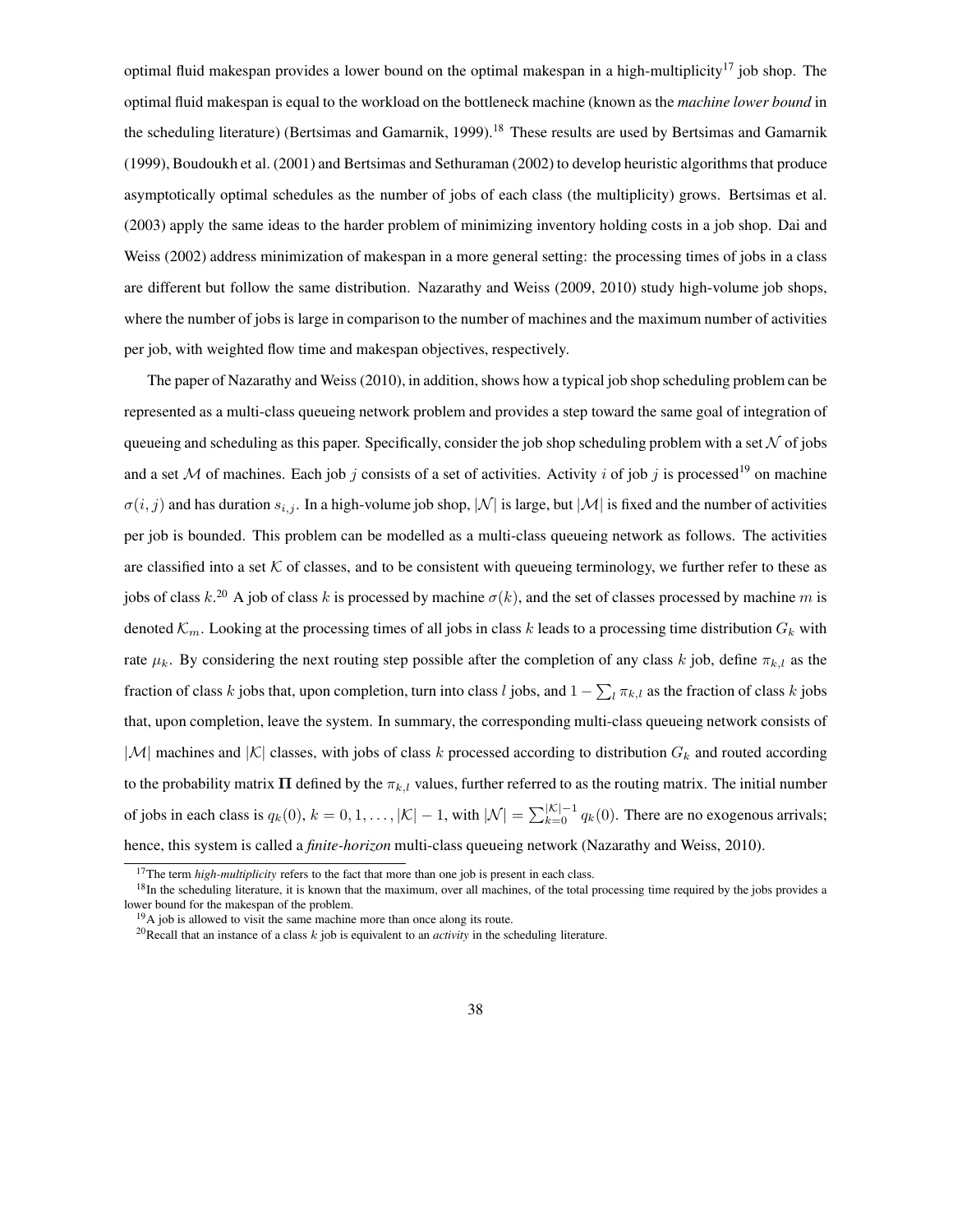The dynamics of the fluid model corresponding to this queueing network are based on the following equation:

$$
\bar{q}_k(t) = \bar{q}_k(0) - \mu_k \int_0^t \bar{u}_k(y) dy + \sum_l \pi_{l,k} \mu_l \int_0^t \bar{u}_l(y) dy,
$$
\n(22)

where  $\bar{q}_k(t)$  is the amount of fluid present in class k at time t and  $\bar{u}_k(y)$  is the instantaneous allocation of the processing capacity of machine  $\sigma(k)$  to class k. Fluid quantities are denoted by a bar, e.g.,  $\bar{q}_k(t)$ , for the rest of the paper. Equation (22) states that the total amount of fluid in class  $k$  at time  $t$  is equal to the initial amount of fluid minus the amount that has been processed up to time  $t$ , plus the amount that has arrived from other classes by time t. Let  $\bar{q}_k^{(+)}$  $(k + k)(t)$  be the total amount of class k fluid that still needs to flow through class k (including fluid currently in other classes that will turn into class  $k$  eventually). Assuming that  $T_m$  denotes the total workload for machine m, let  $T^* = \max\{T_1, \ldots, T_{|\mathcal{M}|}\}\$  be the machine lower bound for the job shop. The solution to the fluid makespan minimization problem is shown by Nazarathy and Weiss (2010) to be:

$$
\bar{u}_k(t) = \frac{\bar{q}_k^{(+)}(0)}{\mu_k T^*},
$$
\n(23)

$$
\bar{q}_k(t) = \bar{q}_k(0)(1 - \frac{t}{T^*}), \tag{24}
$$

$$
\bar{q}_k^{(+)}(t) = \bar{q}_k^{(+)}(0)(1 - \frac{t}{T^*}).
$$
\n(25)

Let  $q_k(t)$  be the number of class k jobs that are present in the queue of machine  $\sigma(k)$  at time t, and  $q_k^{(+)}$  $k^{(+)}(t)$  be the total number of class  $k$  jobs that still need to be completed at time  $t$  (including jobs of class  $k$  that have not yet arrived at  $\sigma(k)$ ). The jobs can then be scheduled via an online fluid tracking policy:

*for* each time  $t$  and each machine  $m$  that is free

define 
$$
\mathcal{K}_m(t) = \{k \in \mathcal{K}_m : q_k(t) > 0\},\
$$

$$
\text{if } \mathcal{K}_m(t) = \emptyset
$$

idle machine m

*else*

process an available job of class  $k^*$  which achieves the maximum, over the set  $\{l \in \mathcal{K}_m(t)\}$ , of  $\frac{q_l^+(t)}{q_o^+(t)}$  $\frac{q_1(t)}{q_0^+(t)}$ .

Ties for  $k^*$  and the choice of job within  $k^*$  can be decided using arbitrary rules. We refer the reader to the paper by Nazarathy and Weiss (2010) for additional details as well as an overview of other job-shop scheduling rules based on the solution of the fluid model. We also refer the reader to the thesis by Raviv (2003) which demonstrates that fluid models can be used as approximations of large instances of other hard combinatorial problems.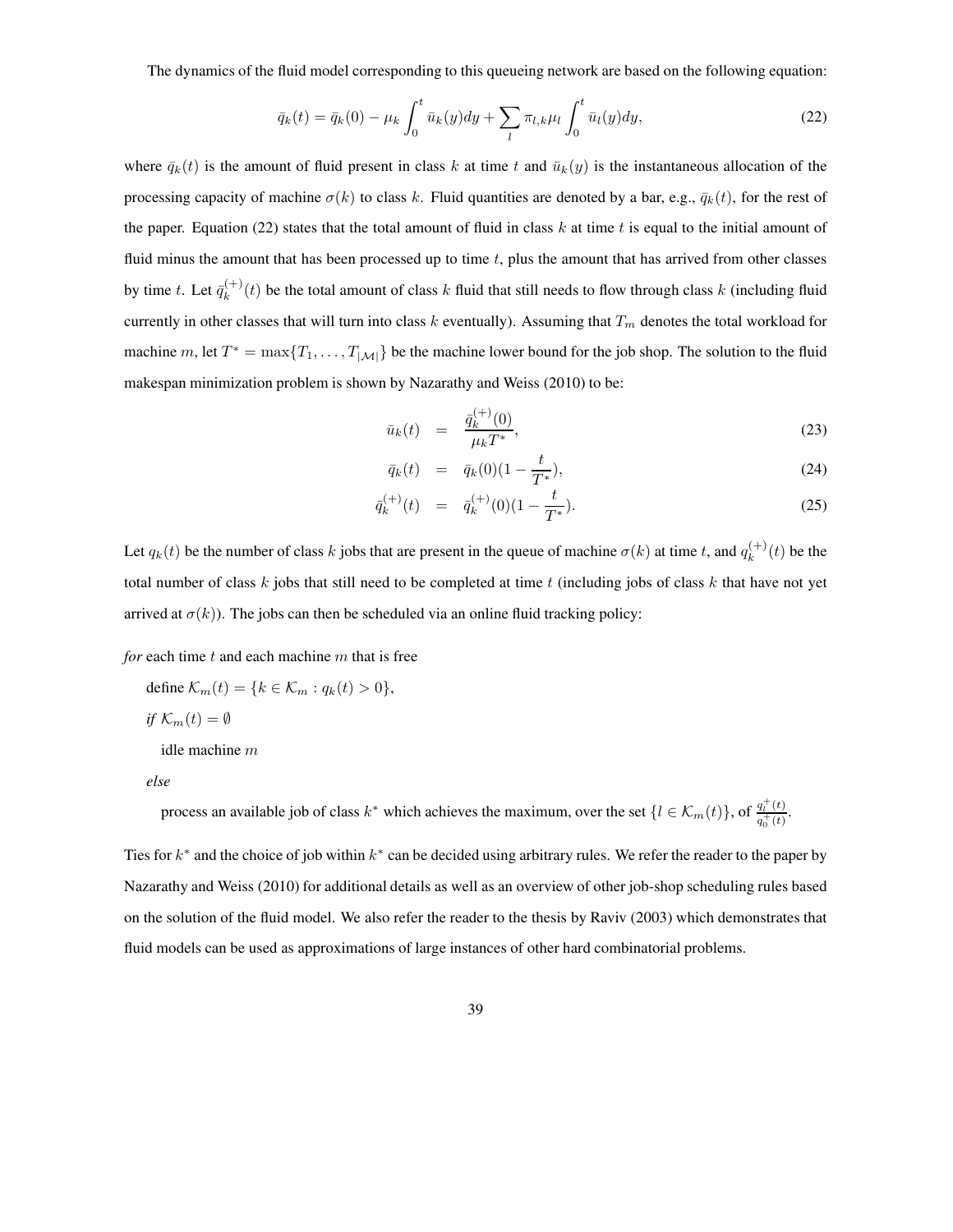The fluid policy described above can be applied in a dynamic setting if the fluid model on which it is based is adjusted to include exogenous arrival information. In this case, Equation (22) becomes

$$
\bar{q}_k(t) = \bar{q}_k(0) + \lambda_k(t) - \mu_k \hat{\bar{u}}_k(t) + \sum_l \pi_{l,k} \mu_l \hat{\bar{u}}_l(t),
$$
\n(26)

where  $\hat{u}_k(t) = \int_0^t \bar{u}_k(y) dy$  is the cumulative amount of time that station  $\sigma(k)$  devotes to class k in [0, t] (Chen and Yao, 1993).

Suppose we would like to minimize holding costs in a network with  $|K|$  classes and  $|M|$  machines,  $|M| \leq |K|$ , arrival rate vector  $\boldsymbol{\lambda} = (\lambda_0, \dots, \lambda_{|\mathcal{K}|-1})^T$  and processing rate vector  $\boldsymbol{\mu} = (\mu_0, \dots, \mu_{|\mathcal{K}|-1})^T$ . Assume the system's routing matrix is  $\Pi$  and the constituency matrix is C. Recall that the constituency matrix specifies which classes are processed by which machines, i.e., each entry  $(m, k)$  is 1 if class k can be processed by machine m and 0 otherwise. Define  $A = (I - \Pi')diag(\mu)$ , where  $diag(\mu)$  is a diagonal matrix of processing rates. A is referred to as an *input-output matrix* in stochastic processing network terminology, since each of its entries represents the average rate at which a particular machine depletes a particular class (Teh, 2000) (see below for an example). Let 1 be a vector of 1s of the appropriate dimension,  $\bar{\mathbf{q}}(t) = (\bar{q}_0(t), \dots, \bar{q}_{|\mathcal{K}|-1}(t))^T$  and  $\hat{\mathbf{u}}(t) = (\hat{u}_0(t), \dots, \hat{u}_{|\mathcal{K}|-1}(t))^T$ . Recall that in the description of Brownian models,  $i_m(t)$  was used to denote the total idleness in [0, t]; we assume the same meaning here and, using the appropriate fluid scaling, define  $\overline{i}(t) = (\overline{i}_1(t), \ldots, \overline{i}_{|\mathcal{M}|}(t))$ . Let  $c_k$  be the per time unit holding cost for jobs of class k, and  $\mathbf{c} = (c_0, \dots, c_{|\mathcal{K}|-1})$ . The fluid model for the problem of minimizing the total holding cost is:

$$
\text{minimize} \qquad \int_0^\infty \mathbf{c}\mathbf{\bar{q}}(t)dt \tag{27}
$$

subject to 
$$
\bar{\mathbf{q}}(t) = \bar{\mathbf{q}}(0) + \lambda t - \mathbf{A}\hat{\mathbf{u}}(t) \quad \forall \ t,
$$
 (28)

$$
\bar{\mathbf{q}}(t) \geq 0, \forall t,
$$
\n<sup>(29)</sup>

$$
\hat{\mathbf{u}}(t) \qquad \text{is non-decreasing with } \hat{\mathbf{u}}(0) = 0, \forall t,
$$
\n(30)

$$
\mathbf{\bar{i}}(t) = \mathbf{1}t - \mathbf{C}\mathbf{\hat{u}}(t) \text{ is non-decreasing, } \forall t. \tag{31}
$$

For the example problem of Figure 1,  $\bar{\mathbf{q}}(t) = (\bar{q}_0(t), \bar{q}_1(t), \bar{q}_2(t))^T$ ,  $\boldsymbol{\lambda} = (\lambda_0, \lambda_1, 0)^T$ ,  $\mathbf{c} = (c_0, c_1, c_2)^T$ ,

$$
\mathbf{\Pi} = \begin{pmatrix} 0 & 0 & 0 \\ 0 & 0 & 1 \\ 0 & 0 & 0 \end{pmatrix},
$$

$$
\mathbf{A} = \begin{pmatrix} \mu_0 & 0 & 0 \\ 0 & \mu_1 & 0 \\ 0 & -\mu_1 & \mu_2 \end{pmatrix},
$$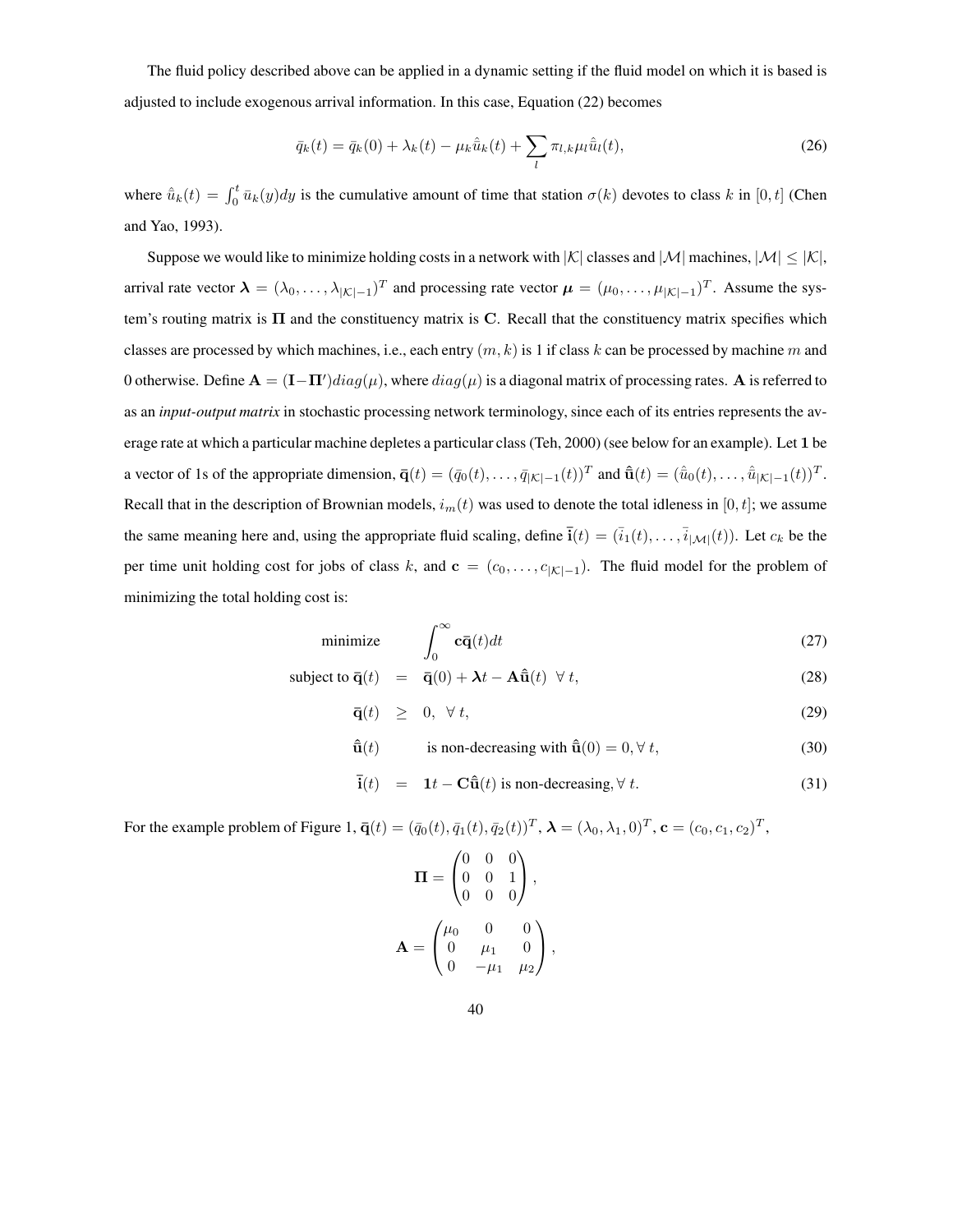and

$$
\mathbf{C} = \begin{pmatrix} 1 & 1 & 0 \\ 0 & 0 & 1 \end{pmatrix}.
$$

One approach for obtaining a solution to the above fluid control problem is based on the idea that for some (possibly small) period of time, say  $[0, t_1]$ , the allocation of capacity remains a constant proportion, i.e.,  $\hat{\bf u}(t) = {\bf u}t$ with a fixed u for all  $t \in [0, t_1]$  (Chen and Yao, 1993). Each component of the column vector u,  $u_k$ ,  $k =$  $0, \ldots, |\mathcal{K}| - 1$ , represents the proportion of capacity that station  $\sigma(k)$  should devote to processing class k fluids (Atkins and Chen, 1995) and forms the solution to the following linear program (Atkins and Chen, 1995; Chen and Yao, 1993):

$$
\text{maximize} \qquad (\mathbf{c}\mathbf{A})\mathbf{u} \tag{32}
$$

subject to 
$$
(Au - \lambda)_k \leq 0, \quad k \in \mathcal{S},
$$
 (33)

$$
Cu \le 1,\tag{34}
$$

$$
\mathbf{u} \ge 0. \tag{35}
$$

The set S is a subset of  $\{0, \ldots, |\mathcal{K}| - 1\}$  corresponding to classes with 0 fluid level. Constraint (33) ensures that the fluid level for classes in the set S does not go below 0, while constraint  $(34)$  states that any chosen allocation u has to satisfy the unary capacity of each machine. The linear program is re-solved at different decision epochs and, when the fluid level in a particular class becomes 0, that class is added to the set  $S$ . Atkins and Chen (1995) create state-dependent priority rules based on the solution of the linear program and compare their performance to traditional policies such as *FCFS* and *SPT* in four environments. They conclude that the performance of fluid policies is at least comparable to classical scheduling heuristics regardless of the distributions of processing or inter-arrival times and the traffic intensities. They state that more research is necessary to highlight the advantages of fluid policies, which may become more apparent in non-stationary situations or when there are machine breakdowns.

In some cases, it is possible to solve the linear program (32)–(35) for all possible states of the system a priori and use the resulting information to develop an online scheduling policy. For example, consider a single station serving four classes, with  $c_0$  being the largest of the holding costs. Solving the linear program for any state when there is fluid present in class 0 results in an optimal solution  $u_0^* > 0$ ,  $u_1^* = u_2^* = u_3^* = 0$ . This solution can be translated into a policy in a straightforward manner: process class 0 jobs while there are such jobs in the system (i.e., give priority to class 0) (Atkins and Chen, 1995). In fact, examining the remaining states of the system and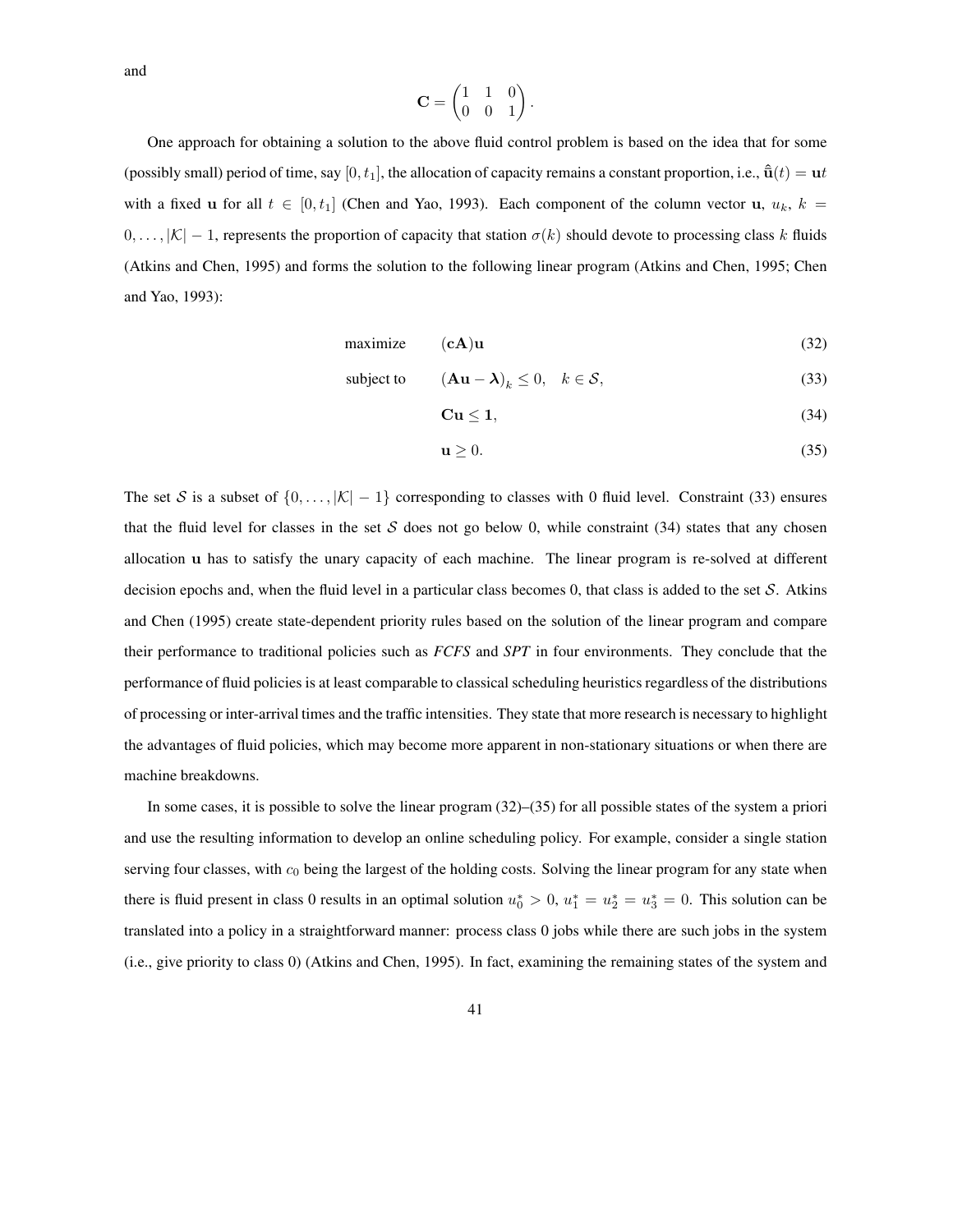solving the corresponding linear programs leads to the (known to be optimal)  $c\mu$  rule. Other ways of using the fluid model to determine a scheduling policy are discussed in Section 4.3.2.

In many cases, it can be shown that the fluid model is not just an approximation of the system of interest, but rather a formal limit of a sequence of scaled systems as the initial number of jobs in the system goes to infinity. Formal fluid models are of particular importance in stability analysis of queueing systems (Dai, 1995; Dai and Meyn, 1995). Stability analysis consists of identifying conditions under which the number of jobs in the system is guaranteed to remain bounded over time.<sup>21</sup> In the queueing literature, understanding of the stability of a system is considered to be a precursor to more detailed performance questions (Kumar and Meyn, 1995). Moreover, it has been shown that a system may be stable under one scheduling discipline, but not another (Kumar and Meyn, 1995; Bramson, 1994). In spite of its importance as a measure of long-run performance, stability of periodic scheduling approaches has only recently been introduced into the dynamic scheduling literature (Terekhov et al., 2012b). In particular, Terekhov et al. (2012b) and Terekhov (2013) show the stability of a method based on periodic makespan optimization in two flow shop systems, while Tran et al. (2013) and Terekhov et al. (2014) show stability of periodic scheduling methods in dynamic parallel machine settings.

While several fluid-model heuristics have been developed in the literature, their performance has not been empirically compared to predictive-reactive scheduling methods. For the parallel machine scheduling problem, Tran (2011) and Tran et al. (2013) compare a round-robin policy, which is derived from the solution of a fluidmodel linear program, with a scheduling approach based on periodic makespan minimization. Studies of this type for other scheduling problems are necessary in order to understand the strengths and weaknesses of queueing and scheduling approaches, and to create effective hybrids, as is discussed by Terekhov (2013).

**4.3.1.2 The Achievable Region Method** The achievable region method is a mathematical programming approach for solving stochastic control optimization problems (Federgruen and Groenevelt, 1988; Bertsimas and Niño-Mora, 1996; Stidham, 2002). Similar to the approximations discussed above, the achievable region method aims to create a simpler representation of the scheduling problem of interest; instead of scaling time and the state space, it maps the problem to a lower-dimensional space of performance measures. In traditional mathematical programming formulations of scheduling problems, the goal is typically to determine the start times of the jobs or their positions in the processing sequence on a machine, with constraints being expressed in terms of these vari-

<sup>21</sup>In contrast, in the predictive-reactive literature, a predictive schedule is called *stable* if it does not change much as uncertainty is realized (Bidot et al., 2009). Similarly, in scheduling under uncertainty, stability analysis concerns the identification of the range of values that the processing times may take while the given schedule remains optimal (Sotskov et al., 2010).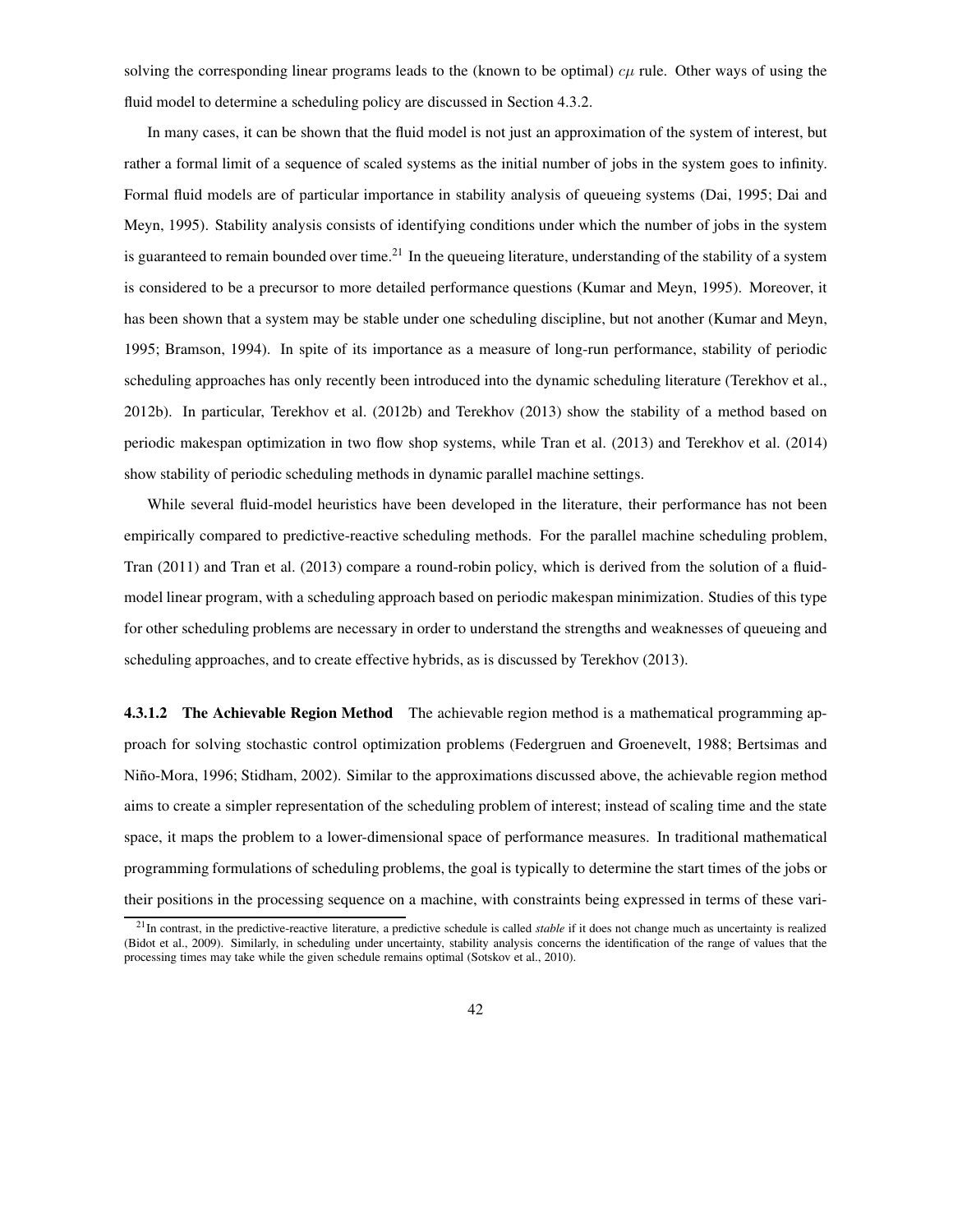ables. In the achievable region method, on the contrary, the decision variables are the performance measures for each class, and constraints are written in terms of these measures. Therefore, while the traditional methodology in scheduling is to find the schedule that optimizes the performance of the system, the achievable region approach is based on finding the optimal performance measure first, and then determining the corresponding scheduling policy. The idea of posting constraints on the performance that is achievable by a policy is similar to that of adding bounds on the quality of the schedule used in the scheduling literature.

More formally, consider as before a queueing system with  $|K|$  classes. Let u be a *control rule* that determines how each machine's time is allocated among the arriving job requests. Denote the set of all *admissible* control rules by  $U$ . Although the precise definition of admissibility depends on the specific problem being addressed (Stidham, 2002), it is generally required that all control policies in  $U$  are *non-anticipative* (so that a decision can be based only on the current state of the problem and its history) and *non-idling* (so that a machine is not allowed to be idle if there are jobs waiting to be processed on this machine) (Dacre et al., 1999).

Define a |K|-dimensional *system performance vector*  $v^u = (v_0^u, v_1^u, \dots, v_{|K|-1}^u)$  associated with every control policy u, where each  $v_k^u$  is the expected value of the performance measure for class k (Dacre et al., 1999). For example, if the goal of the problem is to minimize a weighted combination of the expected waiting times for each class, then the performance vector will consist of  $|K|$  expected waiting times, one for each class (Federgruen and Groenevelt, 1988). The set of all admissible performance vectors,  $\Upsilon = \{v^u, u \in \mathcal{U}\}\$ , is called the *performance space* or the *achievable region* of the problem. Frequently, the achievable region can be (at least partially) characterized by constraints derived from conservation laws, which state that the amount of work in the system due to a job class  $k$  under any policy is at least as much as the amount of class  $k$  work under the policy that gives this class priority over all other classes processed by a particular machine.

Suppose that the cost of running the system under the control u is denoted  $c(\mathbf{v}^u)$ . The scheduling problem of interest is therefore to find a rule,  $u^{OPT}$ , that would state how job classes should be assigned to machines in order to optimize the cost of running the system. More formally, this problem is stated by Dacre et al. (1999) as

$$
Z^{OPT} = \inf_{u \in \mathcal{U}} \{c(\mathbf{v}^u)\}.
$$
\n(36)

Alternatively, given  $\Upsilon$ ,  $u^{OPT}$  can be determined by solving the problem

$$
Z^{OPT} = \inf_{v \in \Upsilon} \{c(v)\}.
$$
 (37)

In other words, instead of finding the control rule that achieves the smallest cost by solving problem (36), we can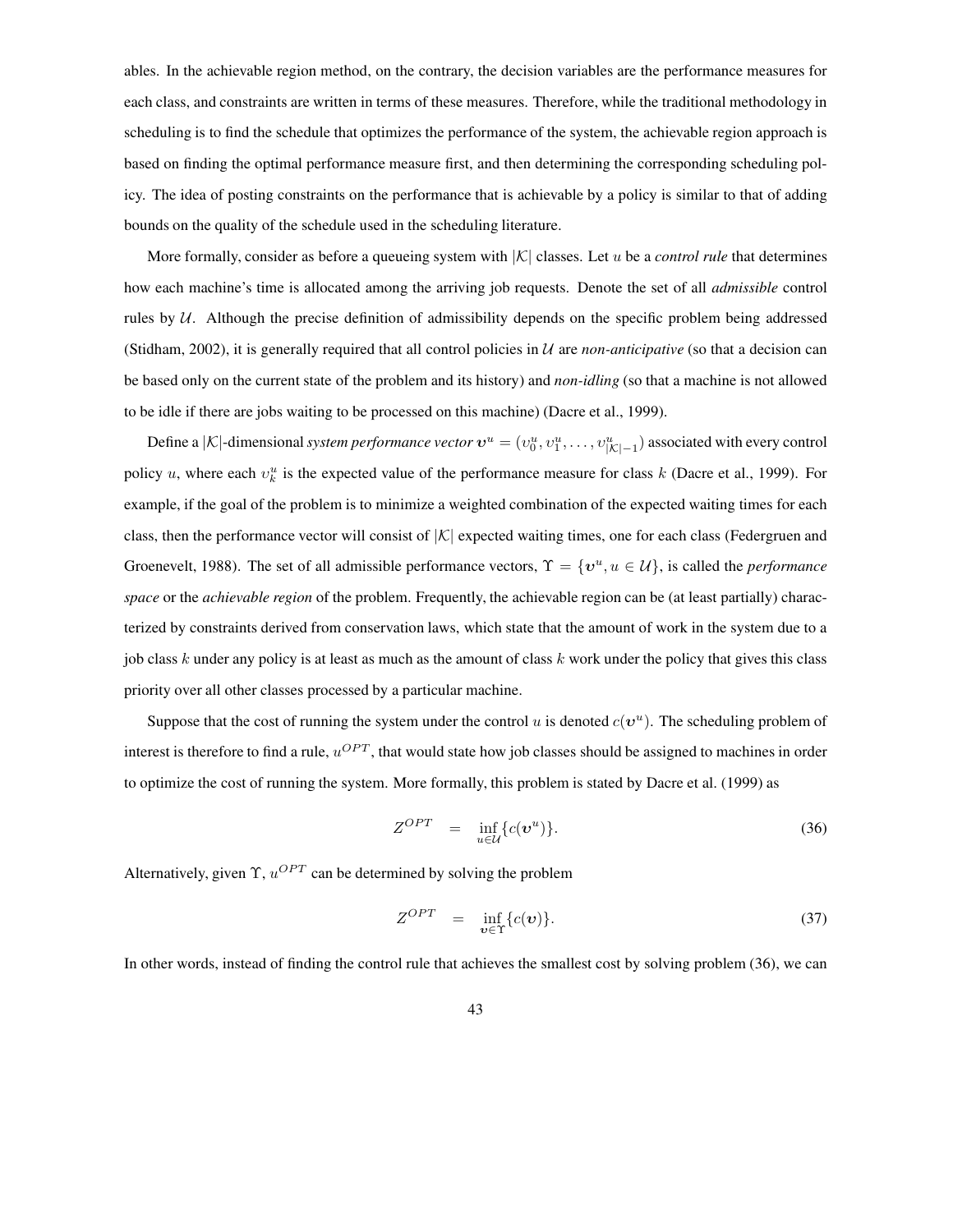first find the best possible performance vector by solving (37) and then determine the optimal control associated with this performance vector. Thus, the *achievable region approach* is composed of three steps (Dacre et al., 1999):

- 1. Identification of the performance space Υ,
- 2. Solution of the mathematical programming problem (37),
- 3. Derivation of the optimal control rule  $u$  from the solution of problem (37).

To illustrate this approach, we consider a simplification of our example problem (Figure 1) which occurs if we ignore station 2. Specifically, suppose we want to find a non-anticipative and non-idling scheduling policy  $u$ for minimizing the long-run holding costs in a two-class  $M/M/1$  system. Jobs of class k arrive to the system according to a Poisson process with rate  $\lambda_k$  and are processed according to an exponential distribution with rate  $\mu_k$ . For stability, the rate at which work arrives to the system,  $\rho_0 + \rho_1 = \lambda_0/\mu_0 + \lambda_1/\mu_1$ , is assumed to be strictly less than 1. The problem can be stated as

$$
Z^{OPT} = \inf_{u \in \mathcal{U}} \{c_0 E_u(q_0) + c_1 E_u(q_1)\},\tag{38}
$$

where  $E_u(q_k)$  is the expected steady-state number of class k jobs present in the system operating under policy u, and  $c_k$  is the holding cost per job of class  $k$ .

In steady state, the amount of work present in this system is not dependent on the control policy  $u$ . Thus, the following constraints may be derived for  $u \in \mathcal{U}$ :

$$
\frac{E_u(q_0)}{\mu_0} + \frac{E_u(q_1)}{\mu_1} = \frac{\rho_0 \mu_0^{-1} + \rho_1 \mu_1^{-1}}{1 - \rho_0 - \rho_1},
$$
\n(39)

$$
\frac{E_u(q_0)}{\mu_0} \ge \frac{\rho_0 \mu_0^{-1}}{1 - \rho_0},\tag{40}
$$

$$
\frac{E_u(q_1)}{\mu_1} \geq \frac{\rho_1 \mu_1^{-1}}{1 - \rho_1}.\tag{41}
$$

The first equation is an expression for the expected amount of work in the system in steady state. The second and third equations follow from the observation that the steady state amount of class 0 work is minimized by giving priority to class 0 over class 1, and vice versa. Defining  $v_k^u = E_u(q_k)/\mu_k$ , the problem can be written as

$$
Z^{OPT} = \inf_{v \in \Upsilon} \{ c_0 \mu_0 v_0 + c_1 \mu_1 v_1 \}, \tag{42}
$$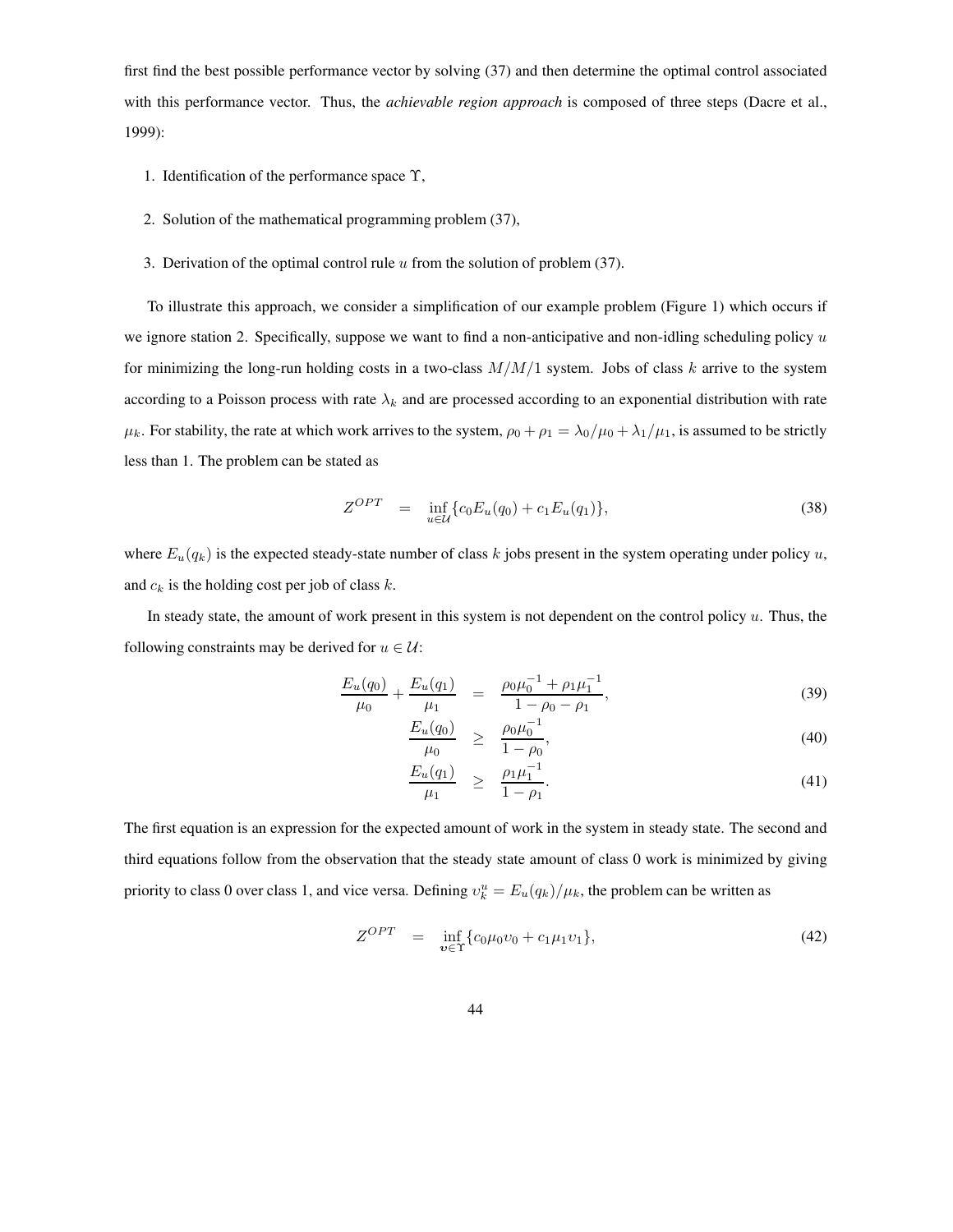where

$$
\Upsilon = \{ (v_0, v_1); v_0 \ge \frac{\rho_0 \mu_0^{-1}}{1 - \rho_0}, v_1 \ge \frac{\rho_1 \mu_1^{-1}}{1 - \rho_1}, v_0 + v_1 = \frac{\rho_0 \mu_0^{-1} + \rho_1 \mu_1^{-1}}{1 - \rho_0 - \rho_1} \}.
$$
\n(43)

The minimum of this problem is attained at the point where class 0 has absolute priority over class 1 if  $c_0\mu_0 \geq c_1\mu_1$  and at the point where class 1 has priority over class 0 if  $c_0\mu_0 < c_1\mu_1$ . Since it can be easily shown that the performance space  $\Upsilon = \{(v_0^u, v_1^u), u \in \mathcal{U}\}\$ is equal to the line segment given by  $\Upsilon$ , it follows that the solution to the original control problem is the well-known  $c\mu$ -rule: in this case, process the job class with the largest  $c_k\mu_k$  value first (Dacre et al., 1999). The reader is referred to Section 3 of the paper by Bertsimas et al. (1994) for an achievable region analysis of our example problem with two stations.

The idea of characterizing the region of achievable performance and writing the problem in terms of constraints on performance vectors does not appear to have been used in scheduling, and should be explored in the future. Alternatively, the constraints developed for the achievable region approach in queueing theory may be profitably integrated into dynamic scheduling models.

#### 4.3.2 Translation Techniques

In order for the approximation/abstraction methods to be useful in practice, their solutions need to be translated into implementable policies. One approach, demonstrated above, is to derive policies that mimic the intuition provided by the solutions to Brownian, fluid, or achievable region models. However, there are two main issues with this approach: it is problem-specific, and there are multiple ways of implementing the same intuition, some of which may in reality perform better than the others (see the paper by Maglaras (2000) for a discussion). Such issues have motivated the study of general translation mechanisms and their performance guarantees. To date, the study of such mechanisms has mostly been linked to Brownian and fluid models, and the application of similar principles to derive translation techniques from the achievable region method requires additional investigation.

A general approach for translation, presented in the paper by Chen and Meyn (1999), is to initialize the MDP value iteration algorithm (see Section 4.1) from the solution of the fluid model. Another approach is to define an affine shift policy based on the fluid policy (Meyn, 1997). In particular, suppose that the policy obtained from the fluid model is "process queue j at machine m if  $j = \arg \max$  $\arg \max_{k:s(k)=m} {\{\boldsymbol{\phi}_k^T\mathbf{q}\}}^n$ , where  $\arg \max$  defines the argument of the maximum, q is the vector of current queue lengths and  $\phi_k$  is a vector of ratio-thresholds in  $\mathbb{R}^{|\mathcal{K}|}_+$  which are obtained from the fluid model. To implement the policy in the original network, Meyn (1997) proposes to use the policy "process queue j at machine  $\sigma$  if  $j = \arg \max$  $\argmax_{k: s(k)=m} \{\boldsymbol{\phi}_k^T(\mathbf{q}-\mathbf{q}^0)\}$ ", where  $\mathbf{q}^0$  defines an affine shift of the linear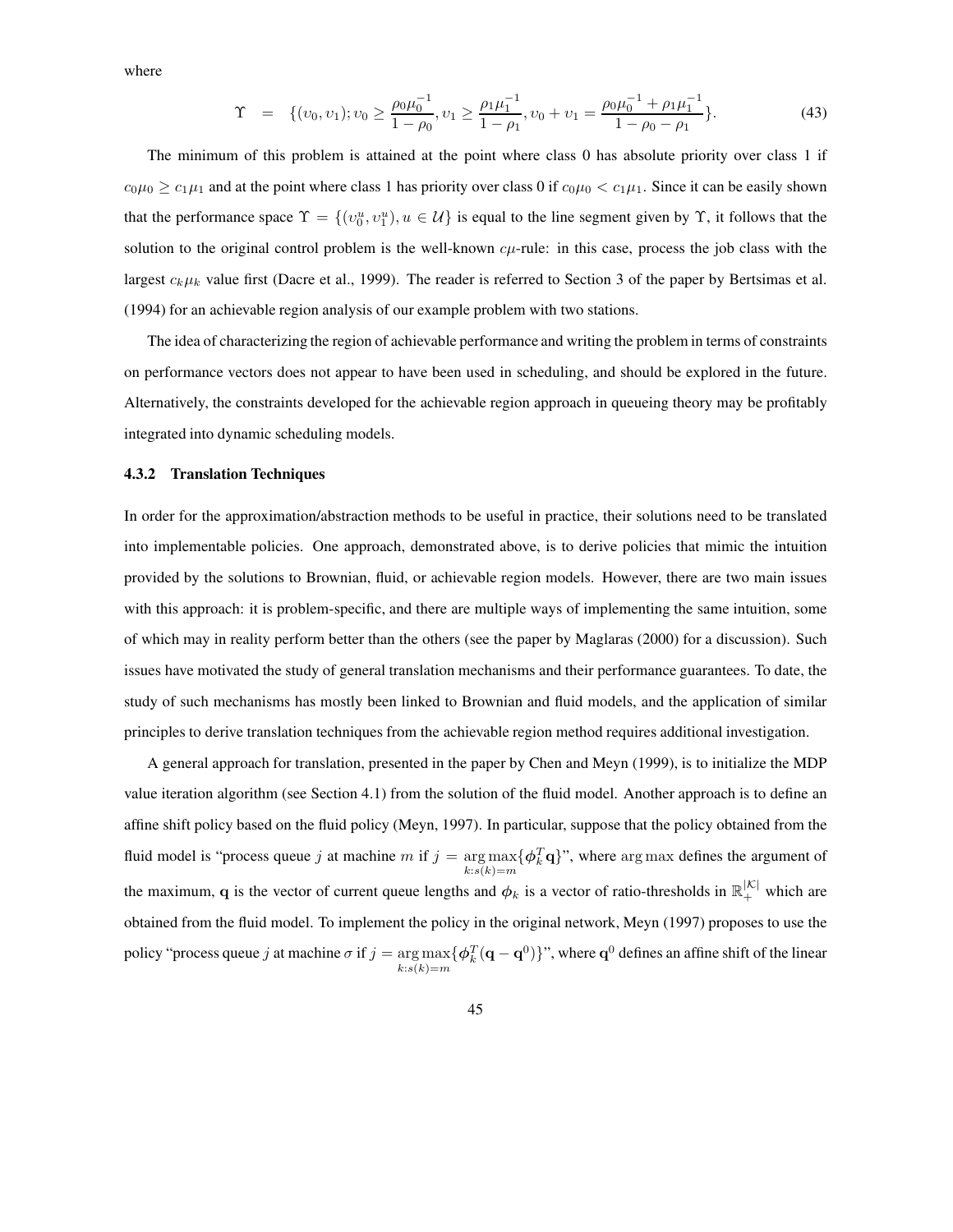switching curve of the fluid policy, and is used to prevent starvation of resources;  $q^0$  can be set, for example, to the expected value of q.

The rest of the general translation mechanisms can be classified as either discrete-review or continuous-review. In discrete-review methods, the time between two review points is typically large, while in continuous-review ones, it is made as small as possible. Discrete-review methods have the advantage of requiring fewer optimizations, while continuous-review methods should perform better because they take the most up-to-date information into account (Teh, 2000). Both types of methods are similar in nature to periodic scheduling approaches from the scheduling literature: they periodically observe the status of the system and solve a resource allocation problem that prescribes how much time should be devoted to each job class until the next review point. Unlike periodic methods from the scheduling literature, these approaches concern the allocation of capacity among job classes rather than individual jobs. Another difference from scheduling methods is that the resource allocation problem solved at each review point is usually modelled as a linear program (LP). Related ideas, referred to as sequential open-loop strategies (Nash and Weber, 1982) and model-predictive control, have been successfully used within the electrical engineering control literature (van Leeuwaarden et al., 2010; Skaf and Boyd, 2010). We do not discuss the connections between queueing theory and that literature in this paper. References on early work on translation approaches can be found in the paper by Meyn (2001).

It is important to note that when a queue is empty at the approximation level, its counterpart in the underlying queueing network is *not* necessarily empty. This issue motivates the extensive use of the notion of safety stocks within both discrete-review and continuous-review paradigms. Safety stocks state the amount of material that should be present in the queues in order to avoid starvation of resources and thus help maintain stability (Meyn, 2008). Since, as discussed in Section 4.3.1.1, stability has not received much attention in the scheduling literature, neither has the use of safety stocks. Interestingly though, in the scheduling literature, Branke and Mattfeld (2005) demonstrate that avoiding early idleness is important for achieving good long-run performance.

4.3.2.1 Discrete Review We discuss several discrete-review approaches: BIGSTEP, reward-based policies and trajectory-tracking policies. According to Meyn (2008, p.129), discrete-review methods are "the most natural technique to translate a policy based on the fluid model or some other idealized model for application in a physical network".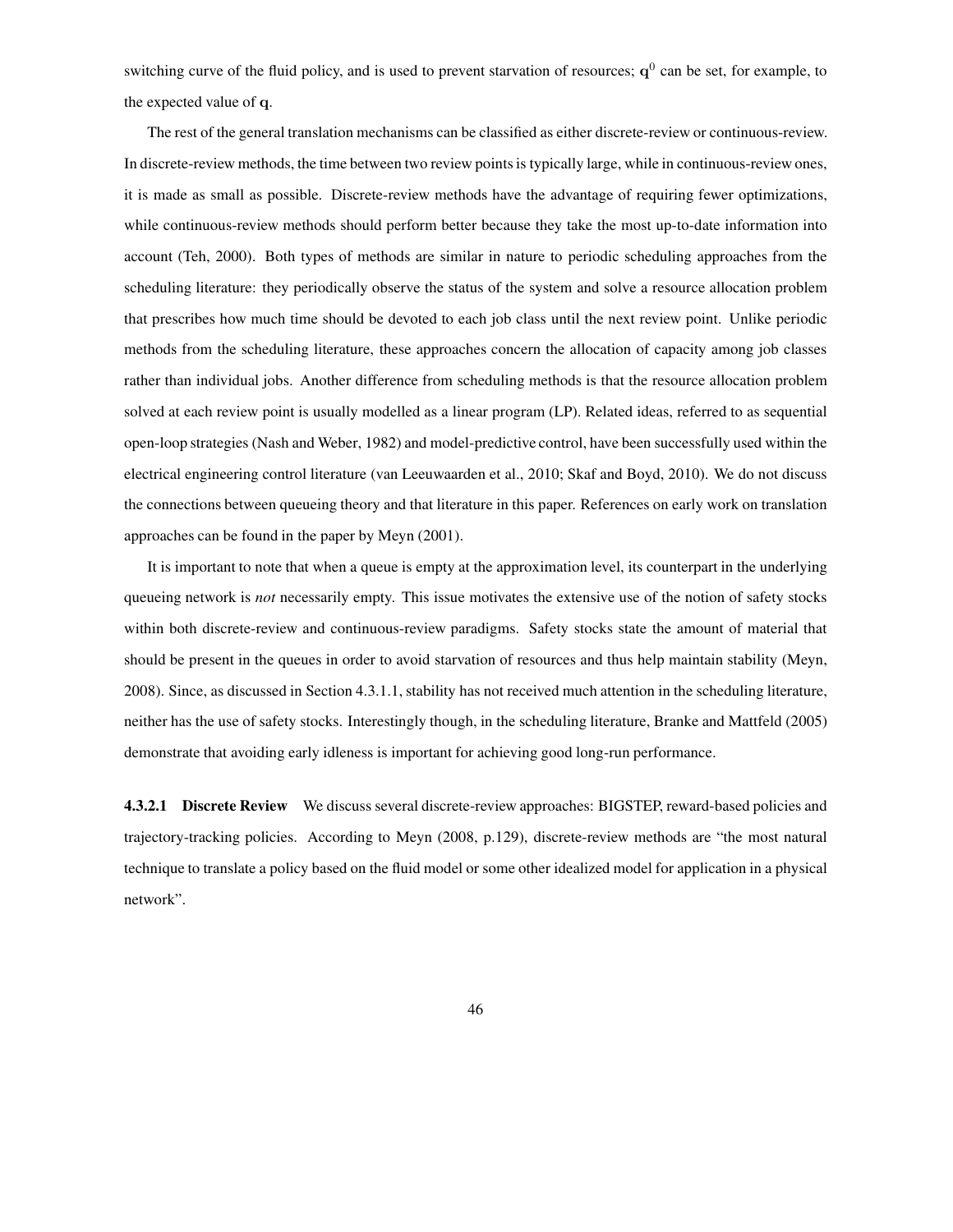BIGSTEP The first discrete-review approach developed in the queueing literature is called BIGSTEP. It was proposed by Harrison (1996) as a translation mechanism from solutions of Brownian approximation models, discussed in Section 4.3.1.1, to tactical allocations of machine time. The BIGSTEP approach is defined by two parameters: l, the length of time between two review time points, and  $\zeta = (\zeta_0, \dots, \zeta_{|\mathcal{K}|-1})^T$ , the threshold (planned safety stock) parameter vector (Teh, 2000). At every review time point  $\tau = 0, l, 2l, \ldots$ , the current queue lengths  $\mathbf{q}(\tau) = (q_0(\tau), \dots, q_{|\mathcal{K}|-1}(\tau))^T$  are observed, and an LP is formulated. This LP is called the BIGSTEP planning problem. Its solution specifies the amount of time that should be spent on processing each job class in the period  $[\tau, \tau + l]$ , subject to the constraint that the number of jobs in each queue k cannot fall below  $\zeta_k$ .

If the corresponding Brownian approximation model allows for a pathwise solution, $^{22}$  then the BIGSTEP planning problem at time  $\tau$  is:

minimize  $cq(\tau + l)$  (44)

subject to 
$$
\mathbf{q}(\tau + l) = \mathbf{q}(\tau) + \lambda l - \mathbf{A}\mathbf{u},
$$
 (45)

$$
\mathbf{i}(\tau + l) = l\mathbf{1} - \mathbf{C}\mathbf{u},\tag{46}
$$

$$
\mathbf{q}(\tau+l) \geq \zeta,\tag{47}
$$

i( $\tau + l$ )  $\geq 0$ ,  $u \geq 0$ , (48)

where  $\mathbf{u} = (u_0, \dots, u_{|\mathcal{K}|-1})^T$  with  $u_k$  specifying the amount of time that should be spent on class k within the time period  $[\tau, \tau + l]$ ,  $\mathbf{i}(l) = (i_1(l), \dots, i_{|\mathcal{M}|}(l))^T$  with  $i_m(l)$  being the cumulative amount of idleness from time  $\tau$  to  $\tau$  + l for machine m, 1 is a column vector of all 1s, 0 is a column vector of all 0s, and the rest of the notation is defined as before. Since this model requires first-moment data only, and since most dynamic control problems allow for a pathwise solution, the BIGSTEP approach can be applied to a wide range of problems. If the Brownian approximation model does not have a pathwise solution, then a second term, representing the future expected cost of machine idleness, is added to the objective in Equation (44). This additional term is  $\kappa i(l)$ , where  $\kappa$  is the penalty rate vector obtained by solving the appropriate Brownian control problem (Teh, 2000). The reader should note the similarity between the BIGSTEP planning problem and the fluid model in Equations  $(27)–(31)$ when  $\tau = 0$  and  $\zeta = 0$ . For an example of the application of the BIGSTEP approach to a parallel machine system, we refer the reader to the paper by Harrison (1998).

<sup>&</sup>lt;sup>22</sup>A pathwise solution is a dynamic scheduling policy that, in the heavy traffic limit, minimizes the instantaneous cost rate at every time point with probability one (Teh, 2000).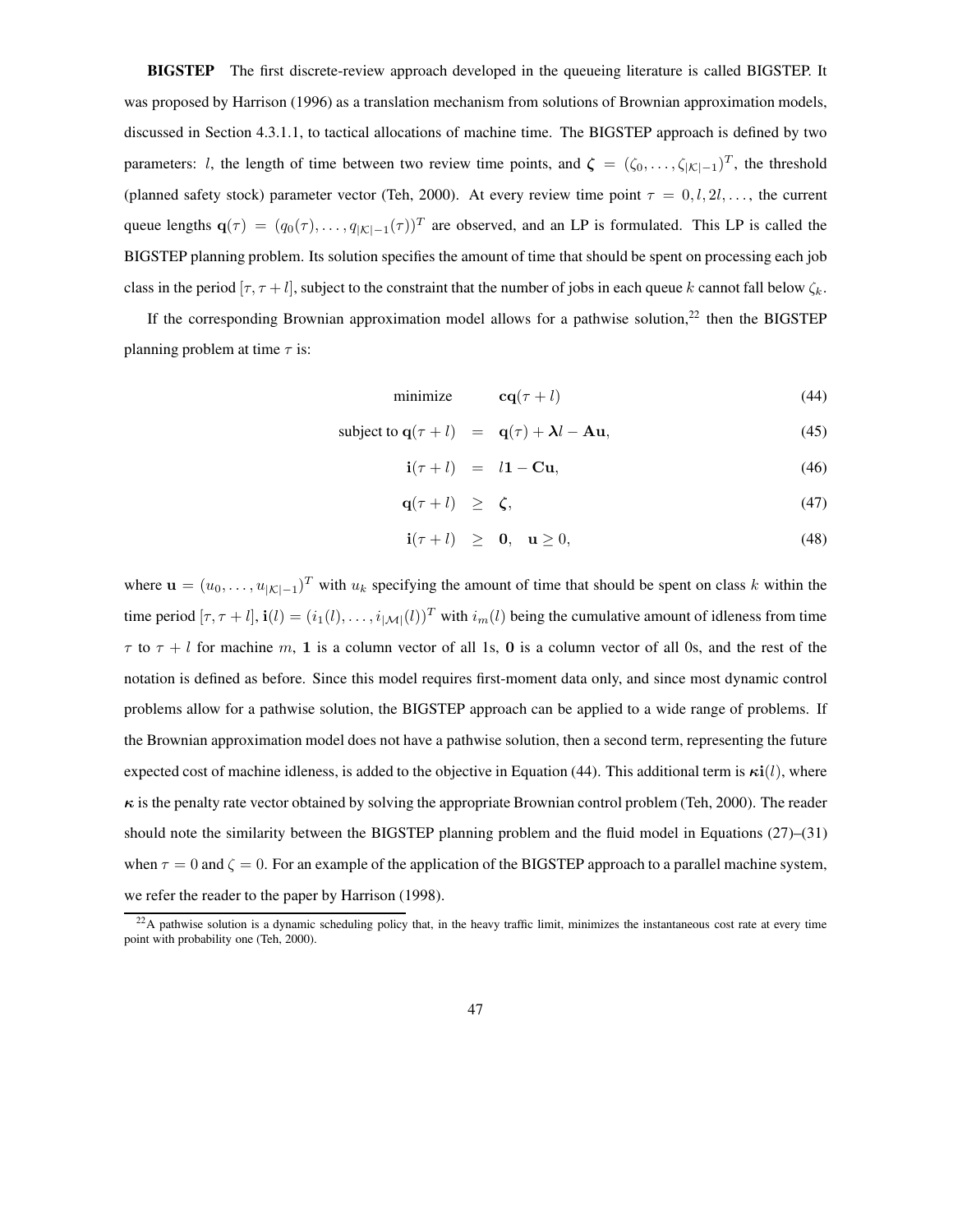The idea behind the BIGSTEP approach is to ensure that the number of jobs present in each of the buffers is large enough relative to the length of the planning horizon so that the actual sequence in which the jobs are processed within the next  $l$  time units is not important from a tactical viewpoint (Harrison, 1996). In order to implement these tactical allocations at the operational level, one can choose an arbitrary sequence in which to consider classes, and process each class for the amount of time specified by the LP solution; a simple policy such as *FCFS* can be used to sequence jobs within each class (Harrison, 1996). The assumption that the details of the sequencing of individual jobs are "irrelevant" may seem unintuitive from a scheduling perspective. However, one needs to keep in mind that the goal of BIGSTEP is to optimize the long-run performance of the system and that the typical queueing-theoretic assumption is that job processing times do not become known upon the jobs' arrival to the system. Naturally, in realistic applications, both short-run and long-run performance measures are of interest and at least some processing time information may be available, which motivates the study of combining the BIGSTEP approach with detailed scheduling models of each time period.

Reward-based Policies Maglaras (1999) extends the BIGSTEP approach to a family of discrete-review methods derived from dynamic reward functions, which associate a positive reward rate  $r_k(q)$  for spending time on class  $k$ , given an appropriately normalized queue length vector q. Unlike in the BIGSTEP method, the length of the review time period in the reward-based discrete-review methods grows as a function of the queue lengths.

In addition to the system characteristics (e.g., arrival rates), the reward-based discrete-review approach of Maglaras (1999) requires three inputs: a reward function  $r(\cdot)$ ; a function  $q(\cdot)$  for computing the nominal length of the planning period; and a |K|-dimensional vector  $\xi$  that satisfies  $\xi > \mu$  (component-wise), used to define safety stock levels. At each review point  $\tau_j$ , the controller calculates the length of the review period and the target safety stock level to be achieved at the end of the period. A linear program which is equivalent to the BIGSTEP linear program stated above, with the exception of the objective function, is then solved to determine the amount of time that should be allocated to each class k until the next review time point. The complete algorithm from the paper by Maglaras (1999) for the case when the planning linear program is feasible is presented in Figure 2.

Trajectory-tracking Policies The trajectory-tracking family of policies is also an extension and a generalization of the BIGSTEP method (Maglaras, 2000), and also requires a function  $g(\cdot)$  and a |K|-dimensional vector ξ. Additionally, it is defined by the trajectory mapping Ψ, which describes the desired behaviour to be tracked. One option for the trajectory map is the solution of the corresponding fluid model (Maglaras, 2000).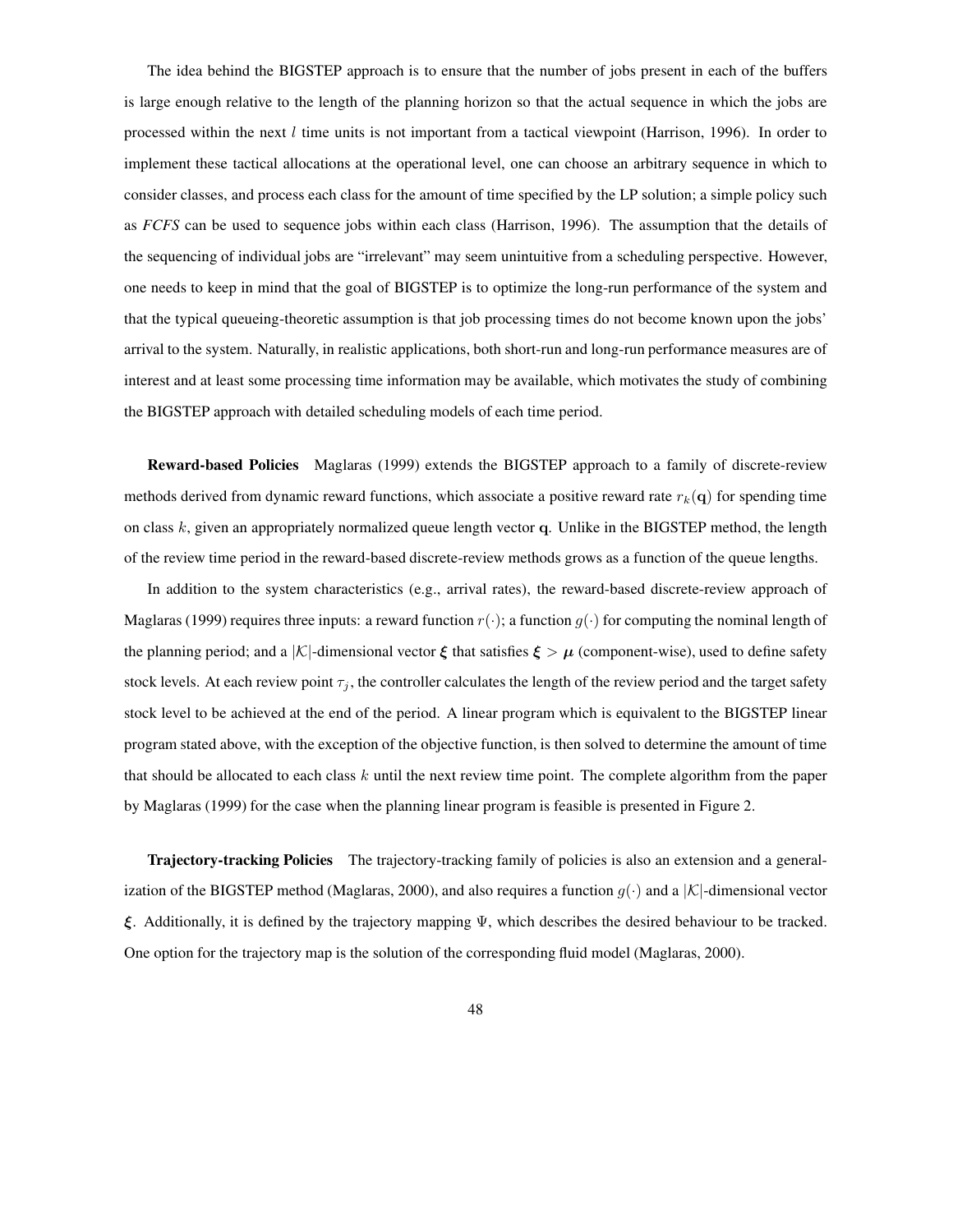given  $r(\cdot), g(\cdot), \xi$  $j = 0; \tau_0 = 0;$ initial review period length  $l_0 = a g(|q(0)|)$ , where a is a small ( $<< 1$ ) positive constant independent of  $|q(0)|$ repeat { 1. Compute review period length,  $l$ , and safety stock levels,  $\zeta$ :  $\mathbf{q} := \mathbf{q}(\tau_i)$ ,  $\tilde{\mathbf{q}} := \mathbf{q}/|\mathbf{q}(0)|$ ,  $l := l_0 \vee g(|\mathbf{q}|)$ ,  $\mathbf{r} := r(\tilde{\mathbf{q}})$ ,  $\zeta := \xi l$ . 2. Compute the nominal activity allocations u by solving the LP: maximize  $\mathbf{r}^T\mathbf{u}$ subject to  $q + \lambda l - Au \ge \zeta$ ,  $u \ge 0$ ,  $Cu \le l1$ . 3. Form processing plan  $\alpha$  with idleness budget i:  $\alpha_k := \min\{|\mu_k u_k|, q_k\}$  for  $k = 0, 1, ..., |\mathcal{K}| - 1$ ; i :=  $l\mathbf{1} - \mathbf{C}\mathbf{u}$ . 4. Execute  $(\alpha, i)$ , which takes a length of time denoted by  $T^{exe}$ . 5. Update:  $\tau_{j+1} := \tau_j + T^{exe}$ ;  $j := j + 1$ . }

Figure 2: Reward-based Discrete-Review Algorithm (adapted from the paper by Maglaras (1999)).

The trajectory-tracking approach to scheduling in a queueing system resembles the algorithm in Figure 2, with three major changes: at step 1, a target state,  $z = \zeta + |q(0)| \Psi(\frac{l}{|q(0)|}; \max\{0, (q-\zeta)\}/|q(0)|)$ , is chosen for the end of the review period; step 2 is replaced by calculations to find u that would allow the system to get to state z; at step 3, the processing plan is defined as follows:

$$
\alpha_k = \left\lfloor \mu_k u_k \right\rfloor, \ \ k = 0, \dots, |\mathcal{K}| - 1,\tag{49}
$$

$$
i_m = \max\{0, (l + \tau_{\zeta} - (\mathbf{C}\mathbf{u})_k)\}, \ \ m = 1, \dots, |\mathcal{M}|,
$$
\n
$$
(50)
$$

where  $\tau_{\zeta}$  is the length of time needed to get from state  $q \wedge \zeta$  to  $\zeta$  ( $\wedge$  denotes the component-wise minimum). The resulting policies are asymptotically optimal under fluid scaling, and guaranteed to be stable if the traffic intensity of each station is less than one (Maglaras, 2000). A similar idea of trajectory-tracking policies is explored by Meyn (2001), resulting in a class of *feedback regulation* policies.

The idea of trajectory tracking has not been investigated in the scheduling literature. We believe it should be examined from two perspectives: firstly, predictive-reactive methods could be developed which aim to track the solution of the fluid model as do the trajectory-tracking policies in queueing; secondly, for static problems, there may be problem relaxations, such as preemptive versions of non-preemptive problems, that can be tracked.

4.3.2.2 Continuous Review We discuss several continuous-review approaches: discrete-review derived, trajectorytracking, and maximum pressure policies.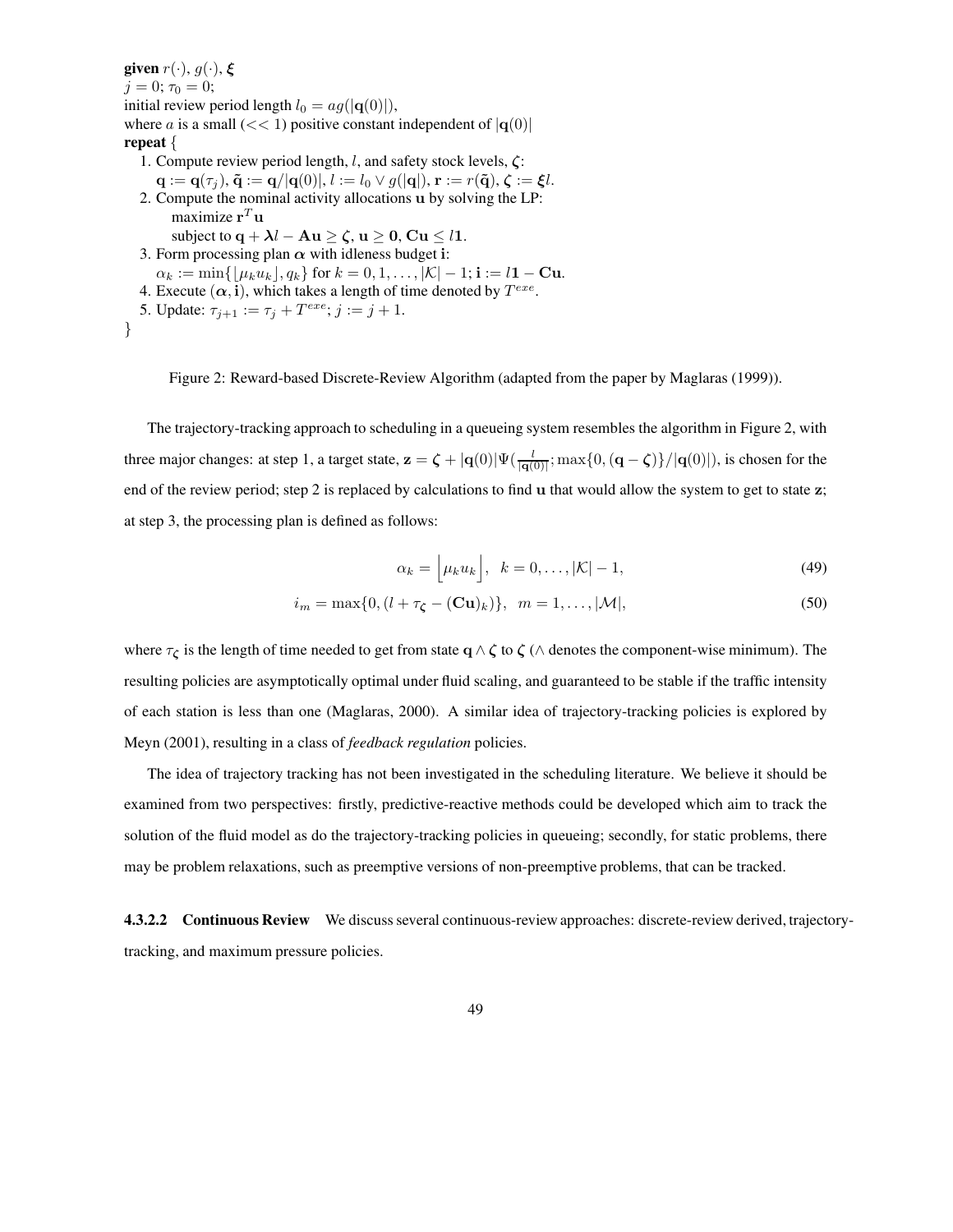Discrete-review Derived Policies The work of Teh (2000) extends the idea of the BIGSTEP method to discrete-review derived (DRD) continuous-review policies. As in the BIGSTEP method, the goal of a DRD policy is to determine the amount of time that should be devoted to processing a particular class of jobs in the coming time period of length l. However, in the BIGSTEP approach, the value of l needs to be large, while Teh (2000) proposes to make  $l$  as small as possible without forcing the time allocation variables to take on negative values. Moreover, the value of  $l$  may change when the allocation specified by the LP solved at each review point changes.

**Trajectory-tracking Policies** Bäuerle (2000) defines a class of *tracking* policies, which are constructed from the optimal fluid control rule in such a way that the scaled state process converges to the optimal fluid trajectory. Maglaras (2003), motivated by the trajectory-tracking idea from the area of model predictive control, proposes policies that track a target state z obtained by solving a Brownian control problem.

Paschalidis et al. (2003; 2004) define target-pursuing policies, which are similar to trajectory-tracking policies, but utilize the solution of an achievable region problem to set one of its parameters. At each time  $t$  and for a finite review interval  $\Delta t$ , a target-pursuing policy minimizes  $\mathbf{E}[||\mathbf{q}(t+\Delta t)-\mathbf{z}|| \, |\mathbf{q}(t)]$  for some norm  $||\cdot||$  and target  $\mathbf{z}$ ; that is, given the number of jobs in each class at time  $t$ ,  $q(t)$ , the policy minimizes the expectation (with respect to the probability distribution of  $q(t + \Delta t)$  of the norm of the difference between the number of jobs present in each class at the next review point and the target (Paschalidis et al., 2004). Paschalidis et al. (2004) show that setting  $z = v^*$ , where  $v^*$  is the lower bound on the optimal performance obtained via an achievable region approach, often results in good performance. For example, in the context of the problem of Figure 1, target-pursuing policies with optimized parameters are numerically shown to be within 2.3% of the best-performing policies for various loads for the weighted sum of mean queue lengths objective.

Maximum Pressure Policies Maximum pressure policies (Dai and Lin, 2005) are generalizations of the well-studied MaxWeight policy (Tassiulas and Ephremides, 1992; Tassiulas and Bhattacharya, 2000; Andrews et al., 2004; Stolyar, 2004). A maximum pressure policy looks at the system state at job completion and job arrival epochs, and determines the allocation vector  $\mathbf{u} = (u_i)$  that maximizes the total network pressure (Dai and Lin, 2005). Each entry  $u_i$  specifies the proportion of time that should be spent on processing job j (by the appropriate machine(s)) that remains valid until the next review point. More formally, one has to choose  $\mathbf{u} \in \mathcal{E}(t)$  which maximizes  $\nu(\mathbf{u}, \mathbf{q}(t)) = \mathbf{q}(t) \cdot \mathbf{R} \mathbf{u}$ , where  $\mathbf{q}(t)$  is the vector of buffer levels at time  $t, \mathbf{R} = (R_{kj})$  is the input-output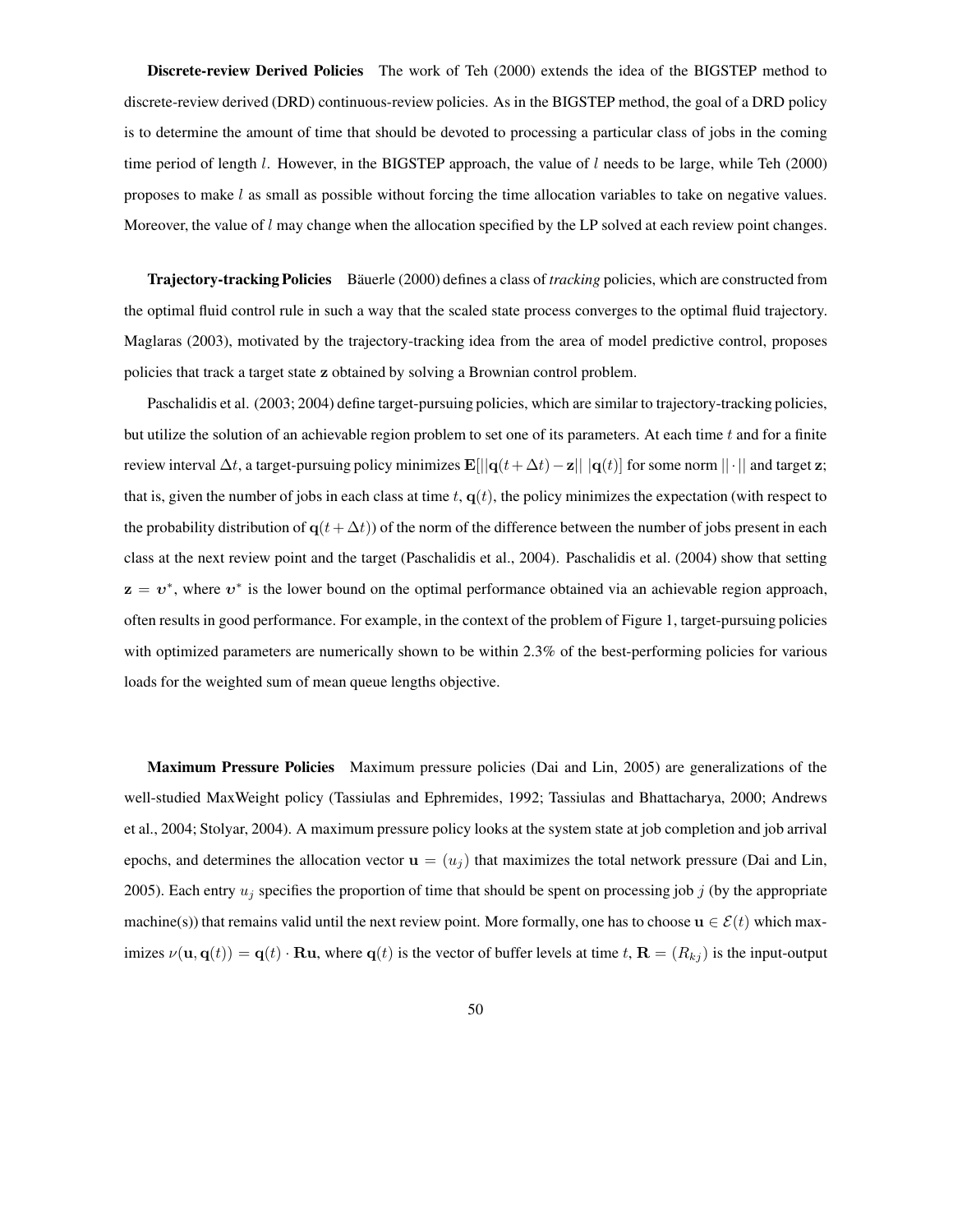matrix in which each entry  $R_{kj}$  is interpreted as the average amount of buffer k material consumed per unit of job j,  $\mathcal{E}(t)$  is the set of extreme points of the feasible region of all possible maximum pressure policies, and  $\cdot$  denotes the inner product between the two vectors. The set  $\mathcal{E}(t)$  depends on whether resources can process one or several jobs at a time (i.e., whether processor splitting is allowed or not) and on whether preemptions are allowed or not. Maximum pressure policies are different from the above-mentioned policies since they directly specify which job should receive processing next. They are semi-local since the sequencing decisions for each machine are based on both the state of the buffers for which the machine is responsible and the state of the downstream buffers. One of the advantages is that the policy does not use any arrival rate information, which can be hard to estimate in practice (Dai and Lin, 2005).

The work discussed in this section on alternative representations is aimed at deriving policies which are asymptotically optimal and stable, and, given the long-run nature of these objectives, they prescribe the proportion of each server's capacity that should be spent on processing a particular job class. In real scheduling problems, one typically needs to address short-run performance measures in addition to long-run ones. Therefore, it is worthwhile to investigate different operational-level scheduling policies that can also respect the tactical allocations provided by methods discussed in this section. For example, the solutions to approximations/abstractions may be used in the form of bounds when operational-level schedules need to be constructed. Moreover, a model that specifies high-level allocations could be used as part of a problem decomposition method such as the logic-based Benders method of Hooker (2005); the work of Aramon Bajestani and Beck (2013) and Aramon Bajestani (2013, Chapter 6) on the use of Benders decomposition in problems with maintenance and scheduling decisions would be useful in the study of this direction.

# 5 Future Work on the Integration of Queueing Theory and Scheduling

In this section, we summarize future work on the integration of queueing theory and scheduling that was mentioned above as well as proposing some additional future work directions. We classify these ideas into three levels at which we believe integration can take place: conceptual, theoretical and algorithmic.

### 5.1 Conceptual Level

The conceptual level of integration of queueing and scheduling focuses on combining problem settings, concepts and assumptions from the two areas. Specifically, the following ideas should be investigated in the future: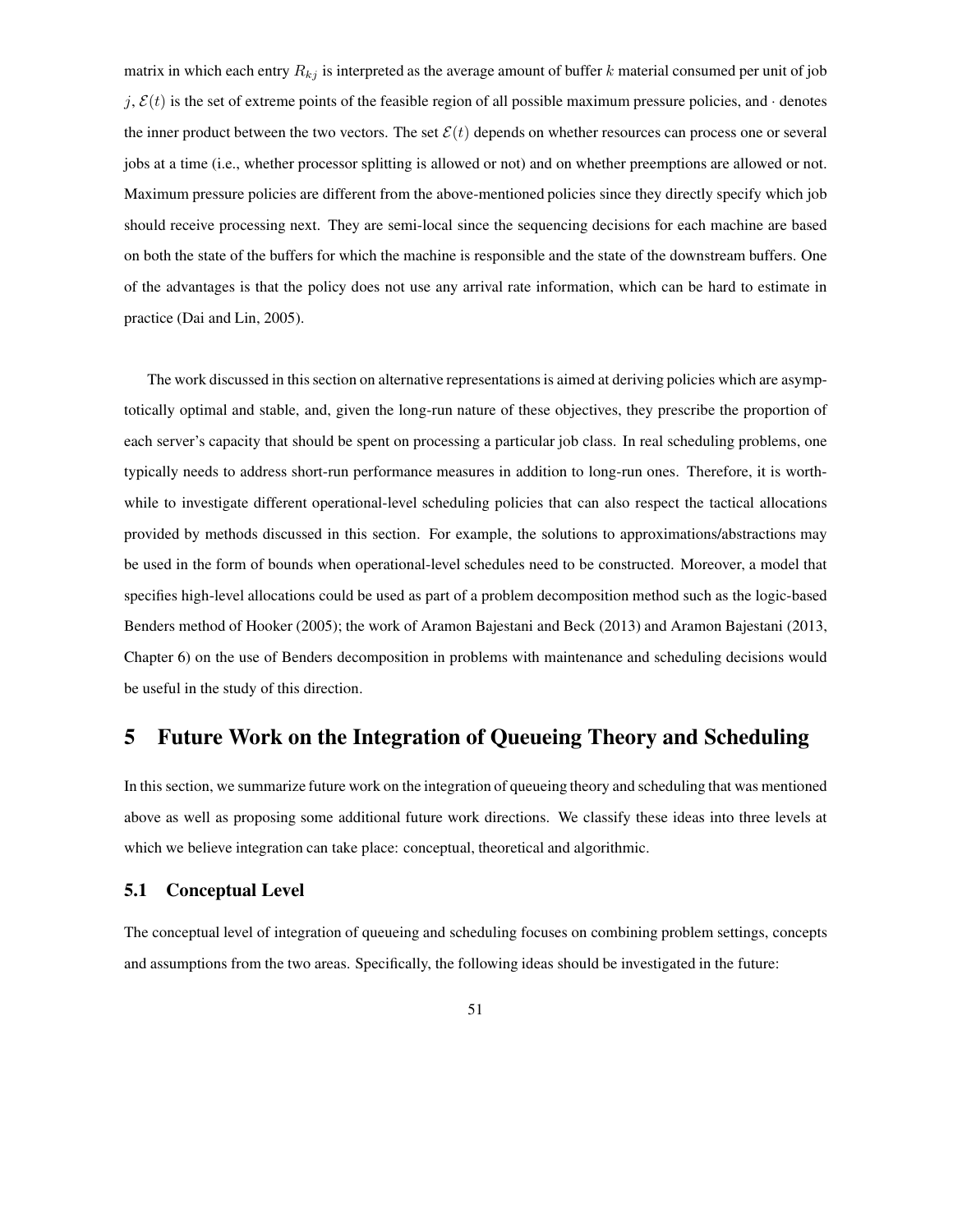- continuation of the work by Harchol-Balter (2011), Nuyens et al. (2008) and Wierman et al. (2005) on using queueing analysis to derive theoretical performance guarantees for dispatching rules under particular distributional assumptions (Section 4.2.1);
- development of new priority queueing models based on dispatching rules (e.g., composite dispatching rules such as the Apparent Tardiness Cost heuristic (Pinedo, 2009)) and their analysis (Section 4.2.1);
- development of a general framework for integrating queueing and scheduling based on the observation that *any* scheduling algorithm can be represented as a function of M, P and A, where M is the decision mode, P is a priority function, and A is an arbitration rule (Jaiswal, 1982; Ruschitzka and Fabry, 1977) (Section 4.2.1);
- investigation of the applicability of results from the study of fair sequences (Kubiak, 2004) to the study of optimization of the polling order (Section 4.2.2);
- study of problems that require optimization of polling order together with optimization of within-queue sequencing (e.g., simultaneously minimizing the expected length of a production cycle and the total job tardiness in a manufacturing facility) (Section 4.2.2);
- improvement of polling system performance by employing scheduling approaches to optimize within-queue scheduling (Section 4.2.2);
- investigation of how polling models can represent systems with different objectives at different decisionmaking levels (Section 4.2.2);
- further examination of the link between lot-sizing and polling systems (Winands, 2007), and the use of lot-sizing or batch scheduling methods for optimization of polling order within polling systems (Section 4.2.2);
- investigation of the use of polling models with precedence constraints (Khamisy et al., 1992) for modelling scheduling problems with precedences and the task management problem of Myers et al. (2007) (Section 4.2.2);
- study of the relationship between the restless bandit problem and stochastic variations of resource-constrained project scheduling discussed by Mercier and Van Hentenryck (2008) (Section 4.2.4).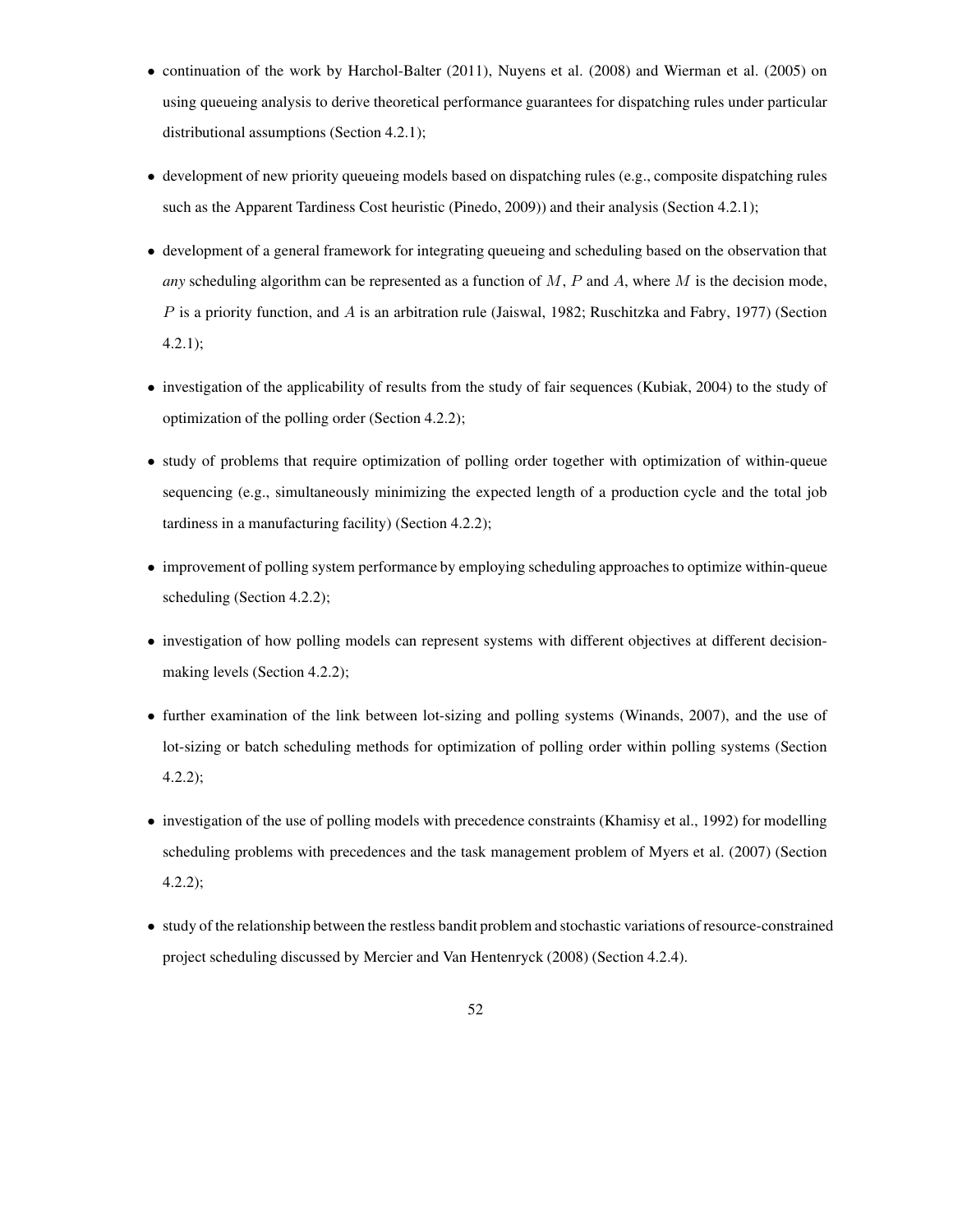In general, queueing theory and scheduling make differing assumptions regarding the information that is available for making decisions. In queueing theory, it is typically assumed that processing time distributions are known, but the actual processing time of a job is not known until it is finished. In classical scheduling, on the contrary, the common assumption is that a job's processing time becomes known with certainty upon its arrival to the system. Thus, following the work by Tran (2011), a general future work direction is to examine a wide range of problems under a combination of queueing and scheduling assumptions, that is, assuming both knowledge of distributional information and knowledge of individual job characteristics. From the theoretical perspective, there has not been much previous work on this "middle ground" between queueing and scheduling assumptions, although there has been a significant amount of work on the extremes (i.e., knowledge of distributions only, or knowledge of exact processing times only). From the practical perspective, there exist applications (e.g., in manufacturing and computer processing) in which distributional information can be derived from historical data and job processing times can be well estimated upon their arrival to the system.

#### 5.2 Theoretical Level

The theoretical level of integration focuses on combining theoretical notions from queueing and scheduling. The following ideas for future work were proposed above:

- investigation of the steady-state performance of composite dispatching rules (Section 4.2.1);
- application of descriptive results from polling systems to the development of bounds on optimal schedules and within scheduling algorithms (Section 4.2.2).

#### 5.3 Algorithmic Level

As discussed in Section 4, scheduling algorithms developed within queueing theory are typically concerned with the allocation of resources to job classes rather than with detailed sequencing decisions. They are likely to optimize long-run objectives but may perform poorly for a given short time horizon. Scheduling methods, in contrast, focus on sequencing and optimization of short-run performance but may be myopic. Thus, combining algorithmic components from queueing theory and scheduling could lead to the development of hybrid algorithms for effectively addressing dynamic scheduling problems. The following ideas for integration of queueing and scheduling on the algorithmic level become evident from our review: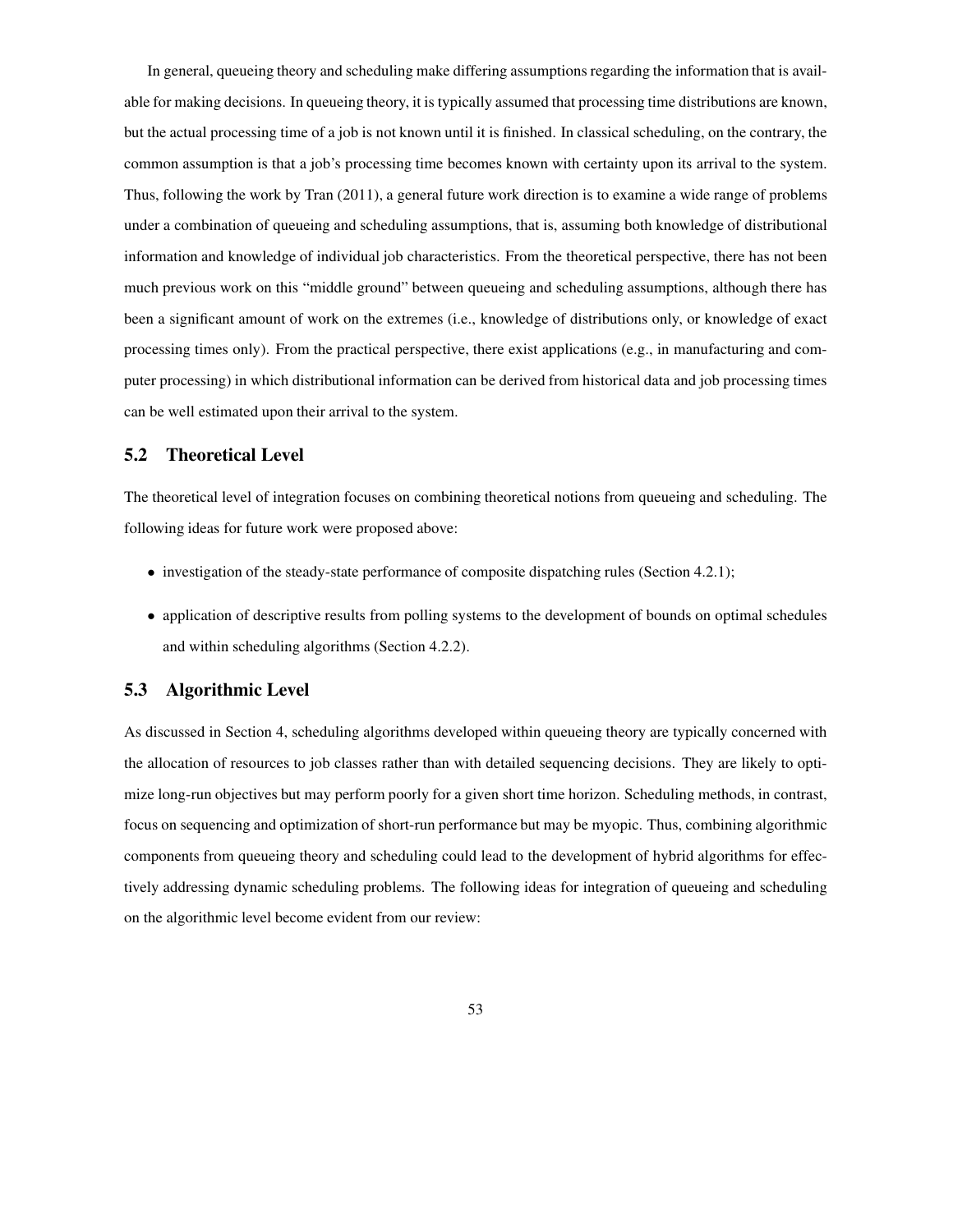- empirical comparison of the performance of queueing policies (e.g., priority policies, fluid model-based heuristics), predictive-reactive scheduling methods, online stochastic combinatorial optimization methods and hybrid algorithms, similar in style to the algorithmic work of Tran (2011) (Sections 4.2.1, 4.3.1.1, 4.3.2);
- examination of the MDP model as a meta-framework for the construction of queueing/scheduling hybrids: if a queueing algorithm and a scheduling algorithm are chosen, and the state of the problem is compactly represented, then we can define an action as the choice to follow the queueing algorithm or the choice to follow the scheduling algorithm until the next decision time point (Section 4.1);
- investigation of whether it is useful to model part or all of a dynamic scheduling problem as a bandit problem and to incorporate Gittins indices into the constraints or the objective function of the models used to construct predictive schedules (Section 4.2.4);
- investigation of the applicability of the achievable region approach in scheduling (e.g., for derivation of performance bounds) (Section 4.3.1.2);
- derivation of new constraints for the achievable region approach based on techniques from scheduling (Section 4.3.1.2);
- investigation of operational-level scheduling policies that can also respect the tactical allocations provided by queueing methods (e.g., Markov Decision Process approaches, fluid models, Brownian models) (Sections 4.1, 4.3.1.1, 4.3.2), similar to the investigation of Aramon Bajestani et al. (2014) which combines higherlevel maintenance decisions with lower-level operational ones;
- investigation of the idea of tracking for scheduling: firstly, predictive-reactive methods could be developed which aim to track the solution of the fluid model as do the trajectory-tracking policies in queueing, and, secondly, for static problems, there may be problem relaxations, such as preemptive versions of non-preemptive problems, that can be tracked (Section 4.3.2);
- use of a model that specifies high-level resource allocations as part of a problem decomposition method such as the logic-based Benders method of Hooker (2005) (Section 4.3.2); the work of Aramon Bajestani and Beck (2011, 2013) on the use of Benders decomposition in problems with maintenance and scheduling decisions would be useful in the study of this direction.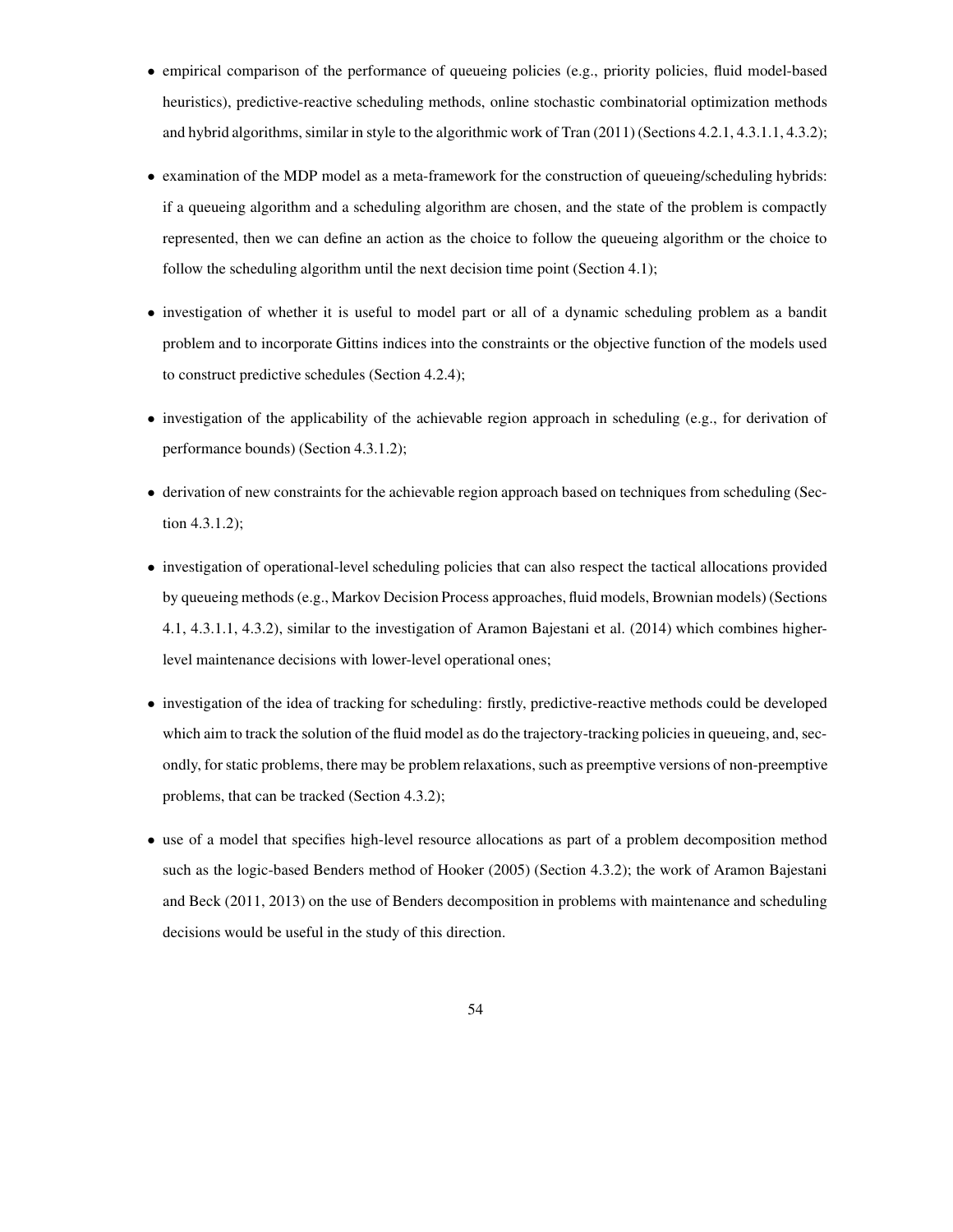### 6 Conclusion

We surveyed the queueing theory literature related to scheduling, dividing it into three categories. The first is based on MDP models, which are, theoretically, powerful enough to represent any scheduling problem. However, even when focusing on classes rather than individual jobs, MDP models become intractable as the size of the problem (i.e., the number of classes) increases. To overcome the difficulties of large MDP models, the queueing literature has chosen either to restrict the types of policies that are considered or to use alternative problem representations based on approximations or abstractions.

Section 4.2 reviewed the second category of models: those possessing a special structure. These include priority queues, polling systems, vacation models and bandit models. Section 4.3 presented the general framework for the use of alternative problem representations which consists of four steps: modelling and development of the approximation/abstraction, solution of this approximation/abstraction, derivation of an implementable scheduling policy based on this solution, and analysis of the optimality of the resulting policy. The approximations/abstractions used in the first two steps include Brownian models, fluid models and the achievable region approach. Methods for the derivation of implementable scheduling policies are presented in Section 4.3.2.

Throughout this review, we have indicated various directions for future work on the integration of queueing and scheduling. For instance, one common theme throughout this paper is that, since queueing-theoretic approaches cannot deal with individual job characteristics, scheduling can be used to sequence jobs within each job class. Doing so is especially important in applications where historical data is available and actual job durations can be accurately estimated upon their arrival to the system. An extensive list of ideas for integrating queueing and scheduling was presented in Section 5.

Real scheduling problems are dynamic, stochastic and combinatorial in nature. While classical scheduling has focused on the combinatorial aspects and short-term objectives, queueing theory has been concerned with stochastic properties and performance of the system over the long term. Thus, from the dynamic scheduling perspective, the strengths of queueing theory and scheduling can be seen as being complementary. We believe that integrating the two may allow us to develop both a better understanding of, and more effective solution techniques for, scheduling in dynamic and stochastic environments, because we can more effectively reason about the long run using queueing theory and about the short run using scheduling methods. We have published several papers that investigate and provide support for this belief (Terekhov et al., 2012b; Tran et al., 2013; Terekhov et al., 2014).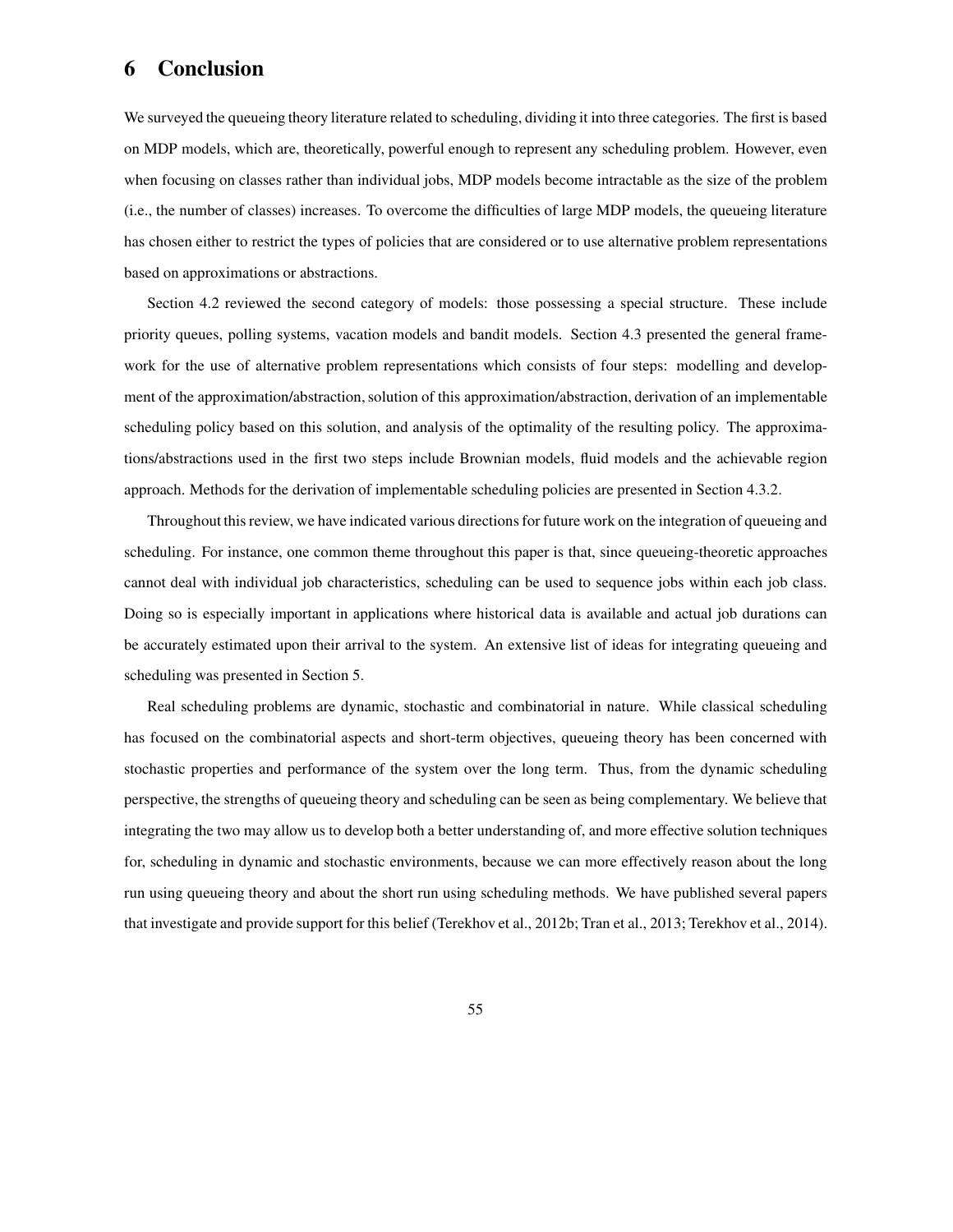## Acknowledgements

The authors would like to thank the reviewers for their comments, which helped improve the paper.

This research has been supported by the Natural Sciences and Engineering Research Council of Canada, the Canadian Foundation for Innovation, the Ontario Research Fund, the Ontario Ministry for Research and Innovation, the Ireland Industrial Development Agency, Alcatel-Lucent, Microway Inc., IBM ILOG, University of Toronto School of Graduate Studies Doctoral Completion Award, and the Department of Mechanical and Industrial Engineering at the University of Toronto.

# **References**

- Abbasi-Yadkori, Y., Bartlett, P., Malek, A., 2014. Linear programming for large-scale Markov decision problems, in: Proceedings of the 31st International Conference on Machine Learning, pp. 496–504.
- Adan, I., Resing, J., 2002. Queueing Theory. Department of Mathematics and Computing Science, Eindhoven University of Technology. Available online at http://www.win.tue.nl/ $\tilde{ }$ iadan/queueing.pdf.
- Ahn, H.S., Duenyas, I., Lewis, M.E., 2002. Optimal control of a two-stage tandem queuing system with flexible servers. Probability in the Engineering and Informational Sciences 16, 453–469.
- Altman, E., Yechiali, U., 1993. Cyclic Bernoulli polling. Mathematical Methods of Operations Research 38, 55–76.
- Andradóttir, S., Ayhan, H., Down, D.G., 2003. Dynamic server allocation for queueing networks with flexible servers. Operations Research 51, 952–968.
- Andrews, M., Kumaran, K., Ramanan, K., Stolyar, A., Vijayakumar, R., Whiting, P., 2004. Scheduling in a queueing system with asynchronously varying service rates. Probability in the Engineering and Informational Sciences 18, 191–217.
- Antunes, N., Fricker, C., Roberts, J., 2011. Stability of multi-server polling system with server limits. Queueing Systems 11, 229–235.
- Aramon Bajestani, M., 2013. Integrating Maintenance Planning and Production Scheduling: Making Operational Decisions with a Strategic Perspective. Ph.D. thesis. Department of Mechanical and Industrial Engineering, University of Toronto.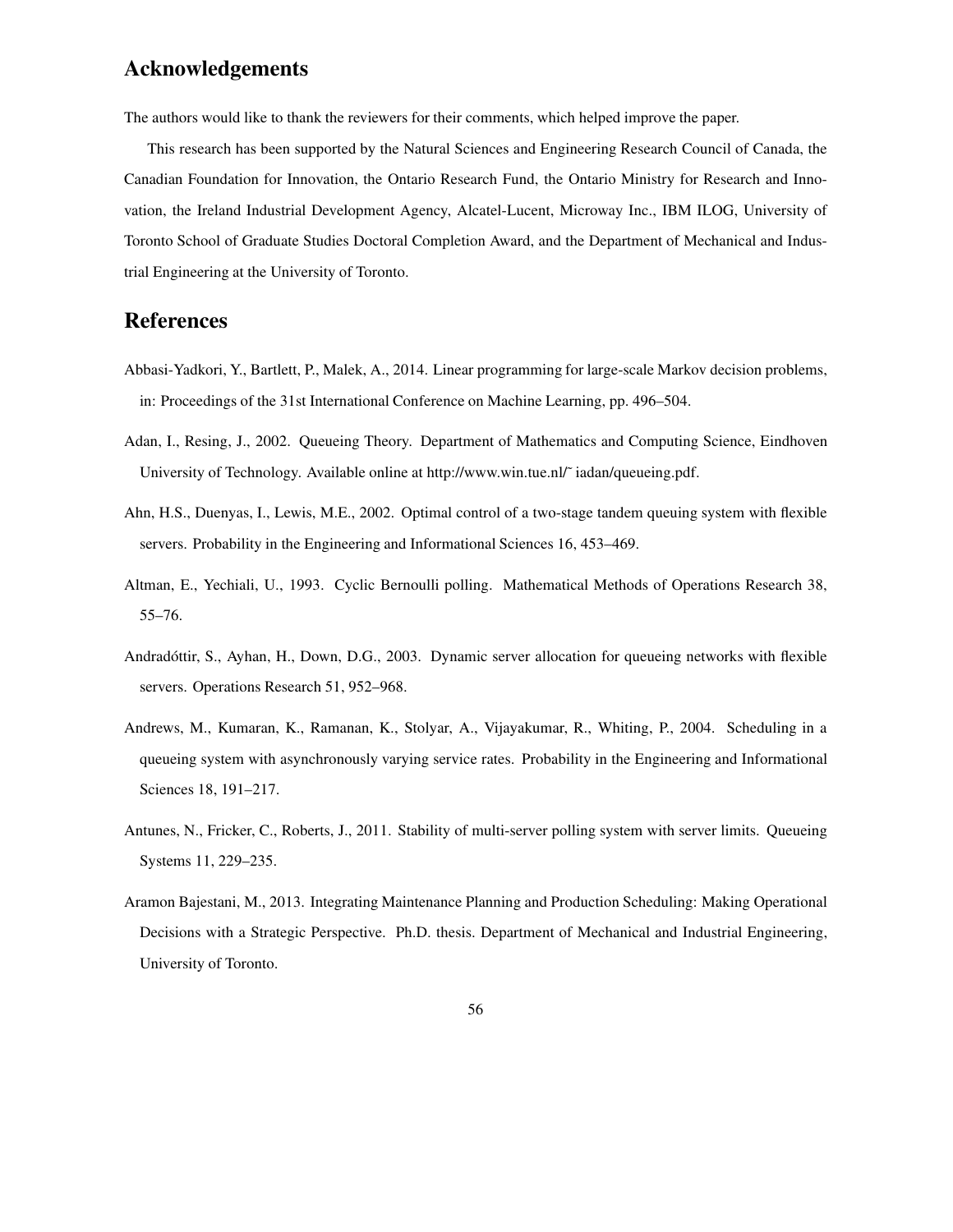- Aramon Bajestani, M., Banjevic, D., Beck, J.C., 2014. Integrated maintenance planning and production scheduling with markovian deteriorating machine conditions. International Journal of Production Research To Appear.
- Aramon Bajestani, M., Beck, J.C., 2011. Scheduling an aircraft repair shop, in: Proceedings of the Twenty-First International Conference on Automated Planning and Scheduling (ICAPS'11), pp. 10–17.
- Aramon Bajestani, M., Beck, J.C., 2013. Scheduling a dynamic aircraft repair shop with limited repair resources. Journal of Artificial Intelligence Research 47, 35–70.
- Atkins, D., Chen, H., 1995. Performance evaluation of scheduling control of queueing networks: Fluid model heuristics. Queueing Systems 21, 391–413.
- Aytug, H., Lawley, M., McKay, K., Mohan, S., Uzsoy, R., 2005. Executing production schedules in the face of uncertainties: A review and future directions. European Journal of Operational Research 161, 86–110.
- Baccelli, F., Liu, Z., 1990. On the execution of parallel programs on multiprocessor systems a queuing theory approach. Journal of the Association for Computing Machinery 37, 373–414.
- Baccelli, F., Makowski, A.M., 1989. Queueing models for systems with synchronization constraints. Proceedings of the IEEE 77, 138–161.
- Baccelli, F., Massey, W.A., Towsley, D., 1989. Acyclic fork-join queuing networks. Journal of the Association for Computing Machinery 36, 615–642.
- Baker, K.R., Trietsch, D., 2009. Principles of Sequencing and Scheduling. John Wiley & Sons.
- Bandi, C., Bertsimas, D., 2012. Tractable stochastic analysis in high dimensions via robust optimization. Mathematical programming 134, 23–70.
- Bandi, C., Bertsimas, D., Youssef, N., 2012. Robust queueing theory. Submitted for publication .
- Basnet, C., Mize, J.H., 1994. Scheduling and control of flexible manufacturing systems: a critical review. International Journal of Computer Integrated Manufacturing 7, 340–355.
- Bäuerle, N., 2000. Asymptotic optimality of tracking policies in stochastic networks. Annals of Applied Probability 10, 1065–1083.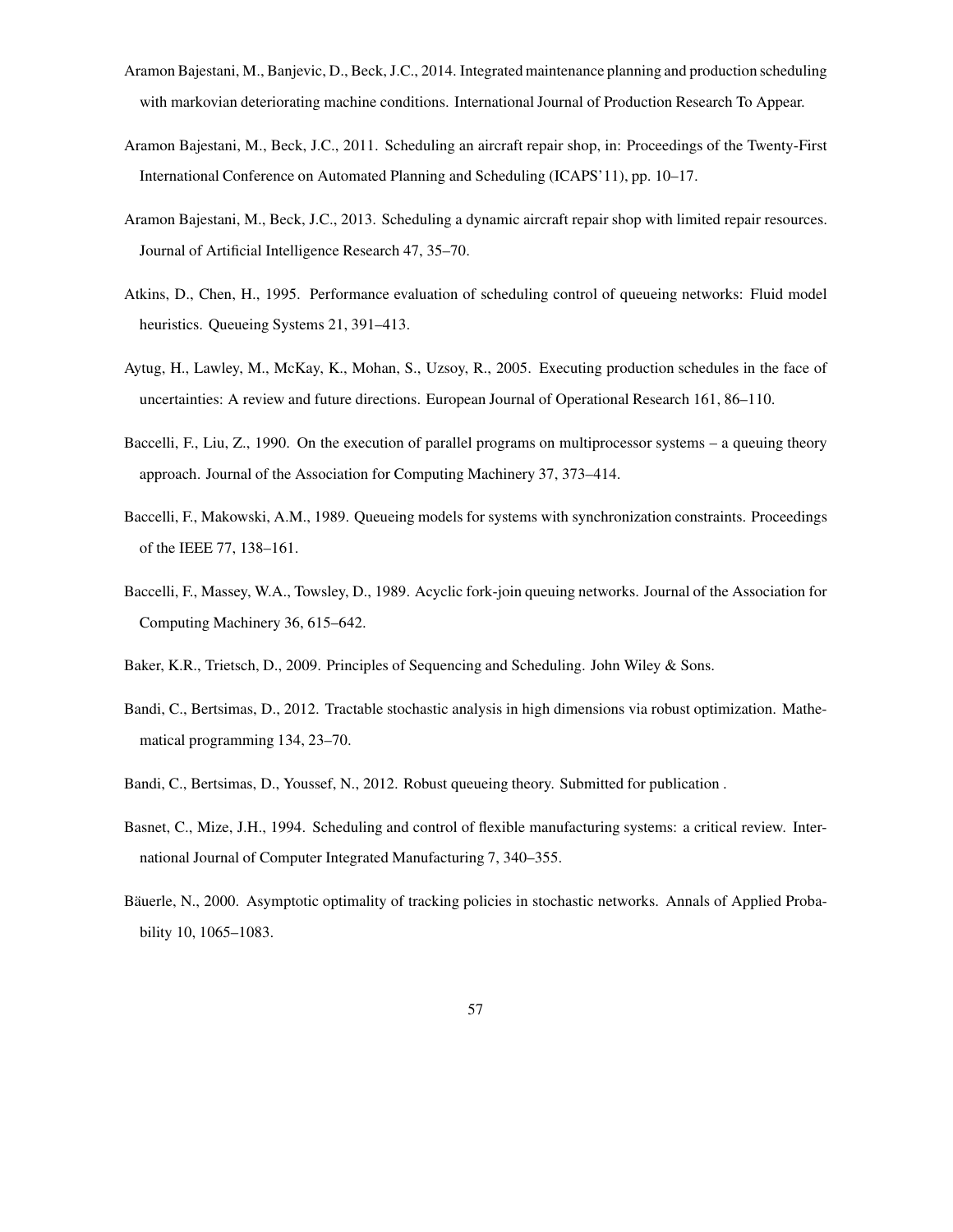- Beck, J.C., Wilson, N., 2007. Proactive algorithms for job shop scheduling with probabilistic durations. Journal of Artificial Intelligence Research 28, 183–232.
- Beekhuizen, P., Denteneer, D., Resing, J., 2008. Reduction of a polling network to a single node. Queueing Systems 58, 303–319.
- Ben-Tal, A., El Ghaoui, L., Nemirovski, A., 2009. Robust optimization. Princeton University Press.
- Bertsekas, D.P., 2005. Dynamic Programming and Optimal Control: Volume I. 3 ed., Athena Scientific.
- Bertsekas, D.P., 2007. Dynamic Programming and Optimal Control: Volume II. 3 ed., Athena Scientific.
- Bertsimas, D., 1995. The achievable region method in the optimal control of queueing systems: Formulations, bounds, policies. Queueing Systems 21, 337–389.
- Bertsimas, D., Gamarnik, D., 1999. Asymptotically optimal algorithms for job shop scheduling and packet routing. Journal of Algorithms 33, 296–318.
- Bertsimas, D., Gamarnik, D., Rikun, A.A., 2011. Performance analysis of queueing networks via robust optimization. Operations research 59, 455–466.
- Bertsimas, D., Gamarnik, D., Sethuraman, J., 2003. From fluid relaxations to practical algorithms for highmultiplicity job-shop scheduling: the holding cost objective. Operations Research 51, 798–813.
- Bertsimas, D., Niño-Mora, J., 1996. Conservation laws, extended polymatroids and multiarmed bandit problems; a polyhedral approach to indexable systems. Mathematics of Operations Research 21, 257–306.
- Bertsimas, D., Pachamanova, D., Sim, M., 2004. Robust linear optimization under general norms. Operations Research Letters 32, 510–516.
- Bertsimas, D., Paschalidis, I.C., Tsitsiklis, J.N., 1994. Optimization of multiclass queueing networks: Polyhedral and nonlinear characterizations of achievable performance. The Annals of Applied Probability 4, 43–75.
- Bertsimas, D., Paschalidis, I.C., Tsitsiklis, J.N., 1995. Branching bandits and Klimov's problem: Achievable region and side constraints. IEEE Transactions on Automatic Control 40, 2063–2075.
- Bertsimas, D., Sethuraman, J., 2002. From fluid relaxations to practical algorithms for job shop scheduling: the makespan objective. Mathematical Programming 92, 61–102.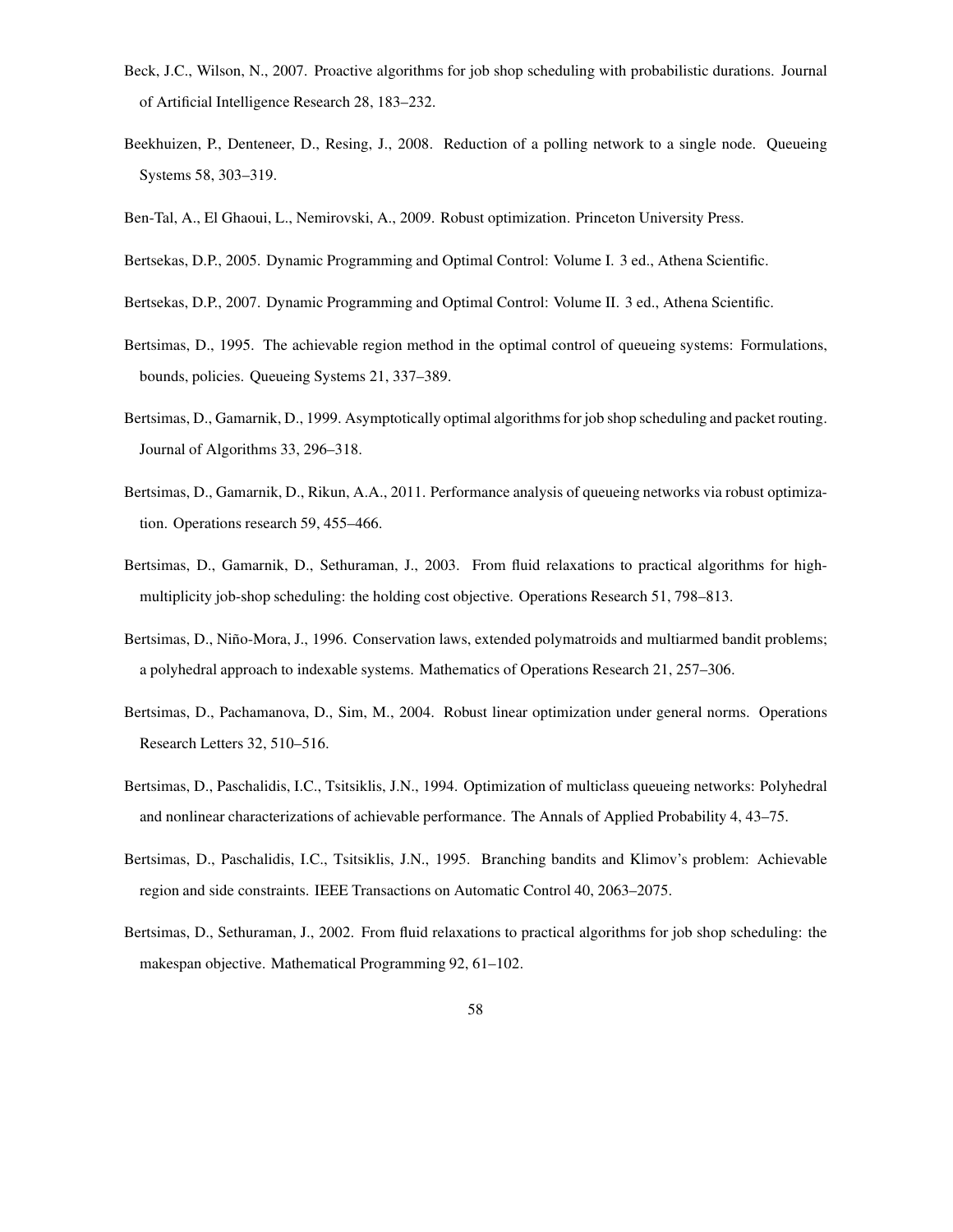Bertsimas, D., Sim, M., 2004. The price of robustness. Operations Research 52, 35–53.

- Bertsimas, D.J., Xu, H., 1993. Optimization of polling systems and dynamic vehicle routing problems on networks. Technical Report OR 283-93. Massachusetts Institute of Technology, Operations Research Center.
- Bidot, J., Vidal, T., Laborie, P., Beck, J.C., 2009. A theoretic and practical framework for scheduling in a stochastic environment. Journal of Scheduling 12, 315–344.
- Blanc, J.P.C., van der Mei, R.D., 1995. Optimization of polling systems with Bernoulli schedules. Performance Evaluation 22, 139–158.
- Boon, M.A.A., Adan, I.J.B.F., 2009. Mixed gated/exhaustive service in a polling model with priorities. Queueing Systems 63, 383–399.
- Boon, M.A.A., Van der Mei, R.D., Winands, E.M.M., 2011. Applications of polling systems. Surveys in Operations Research and Management Science 16, 67–82.
- Borst, S.C., 1995. Polling systems with multiple coupled servers. Queueing systems 20, 369–393.
- Borst, S.C., Boxma, O.J., Harink, J.H.A., Huitema, G.B., 1994. Optimization of fixed time polling schemes. Telecommunication Systems 3, 31–59.
- Bose, S.K., 2002. An Introduction to Queueing Systems. Springer.
- Boudoukh, T., Penn, M., Weiss, G., 2001. Scheduling jobshops with some identical or similar jobs. Journal of Scheduling 4, 177–199.
- Boxma, O., Van Der Wal, J., Yechiali, U., 2008. Polling with batch service. Stochastic Models 24, 604–625.
- Boxma, O.J., Groenendijk, W.P., 1987. Pseudo-conservation laws in cyclic-service systems. Journal of Applied Probability 24, 949–964.
- Boxma, O.J., Levy, H., Weststrate, J.A., 1989. Optimization of polling systems. Technical Report BS-R8932. Department of Operations Research, Statistics, and System Theory, CWI Centre for Mathematics and Computer Science, Amsterdam, The Netherlands.
- Boxma, O.J., Levy, H., Weststrate, J.A., 1991. Efficient visit frequencies for polling tables: minimization of waiting cost. Queueing Systems 9, 133–162.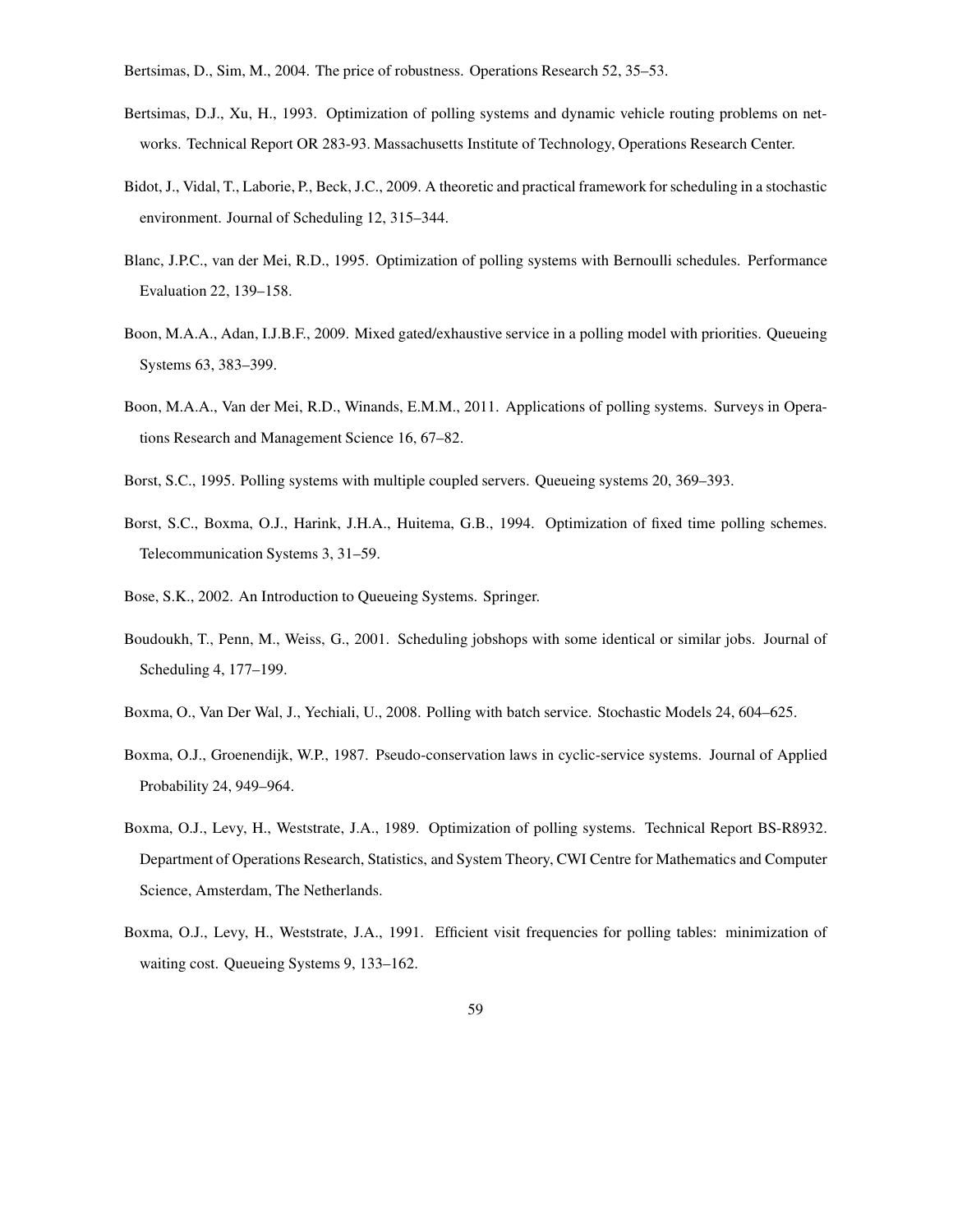- Boxma, O.J., Levy, H., Weststrate, J.A., 1993. Efficient visit orders for polling systems. Performance Evaluation 18, 103–123.
- Boyd, S., Barratt, C., 1991. Linear controller design: limits of performance. Prentice Hall Englewood Cliffs, NJ.
- Bramson, M., 1994. Instability of FIFO queueing networks. The Annals of Applied Probability , 414–431.
- Branke, J., Mattfeld, D.C., 2002. Anticipatory scheduling for dynamic job shop problems, in: Proceedings of the ICAPS'02 Workshop on On-line Planning and Scheduling, pp. 3–10.
- Branke, J., Mattfeld, D.C., 2005. Anticipation and flexibility in dynamic scheduling. International Journal of Production Research 43, 3103–3129.
- Browne, S., Weiss, G., 1992. Dynamic priority rules when polling with multiple parallel servers. Operations Research Letters 12, 129–137.
- Browne, S., Yechiali, U., 1989a. Dynamic priority rules for cyclic-type queues. Advances in Applied Probability 21, 432–450.
- Browne, S., Yechiali, U., 1989b. Dynamic routing in polling systems. Teletraffic Science for New Cost-Effective Systems, Networks and Services, ITC-12 , 1455–1466.
- Budhiraja, A., Ghosh, A.P., 2005. A large deviations approach to asymptotically optimal control of crisscross network in heavy traffic. The Annals of Applied Probability 15, 1887–1935.
- Buzacott, J.A., Shanthikumar, J.A., 1993. Stochastic Models of Manufacturing Systems. Prentice Hall.
- Buzacott, J.A., Shanthikumar, J.G., 1985. On approximate queueing models of dynamic job shops. Management Science , 870–887.
- Buzacott, J.A., Yao, D.D., 1986. Flexible manufacturing systems: a review of analytical models. Management Science 32, 890–905.
- Chan, W.K., Schruben, L., 2008. Optimization models of discrete-event system dynamics. Operations Research 56, 1218–1237.
- Chao, X., Zhao, Y.Q., 1998. Analysis of multi-server queues with station and server vacations. European Journal of Operational Research 110, 392–406.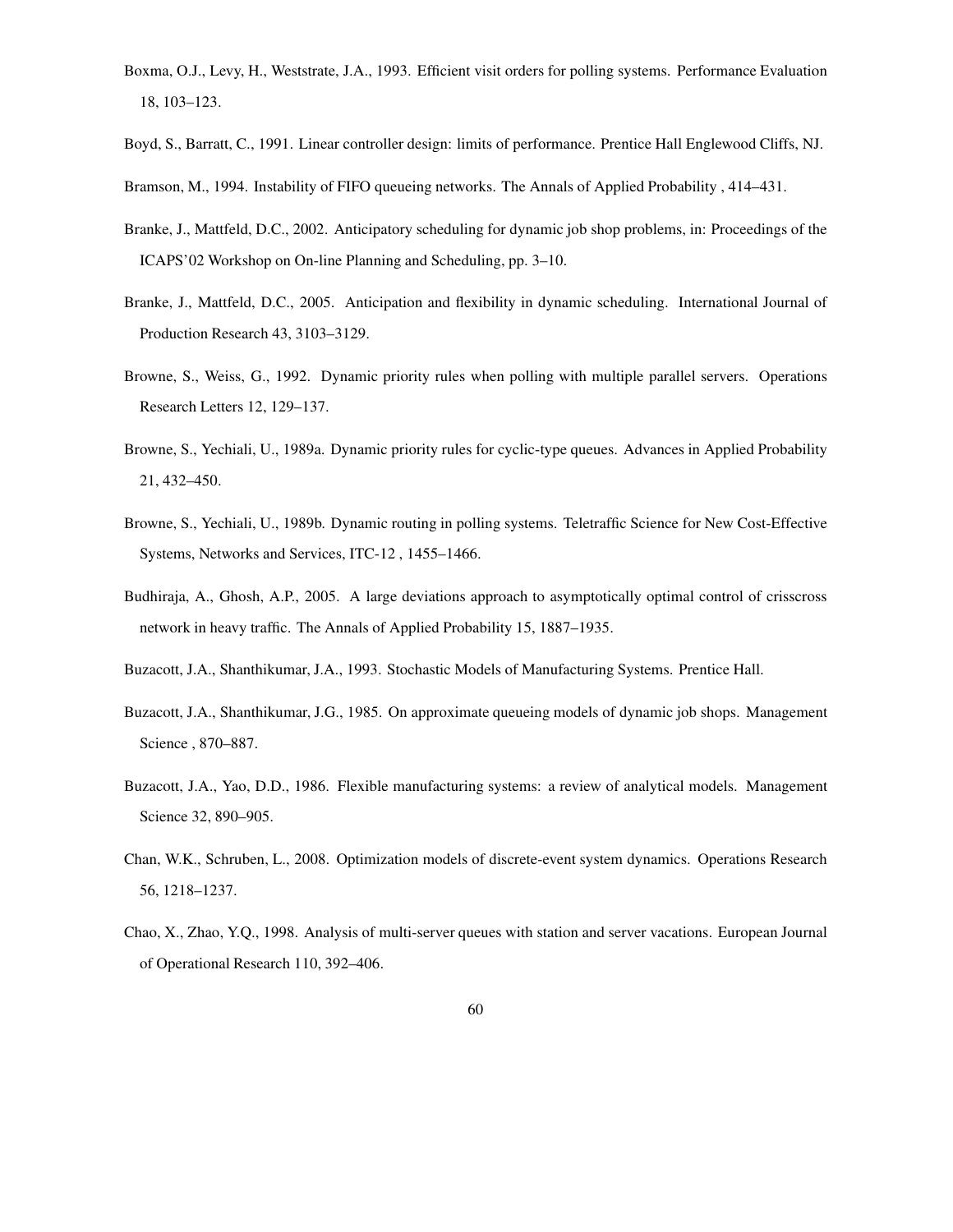- Chen, H., Mandelbaum, A., 1991. Discrete flow networks: bottleneck analysis and fluid approximations. Mathematics of Operations Research , 408–446.
- Chen, H., Mandelbaum, A., 1994a. Hierarchical modeling of stochastic networks, part I: Fluid models, in: Yao, D.D. (Ed.), Stochastic modeling and analysis of manufacturing systems. Springer. Springer Series in Operations Research, pp. 47–105.
- Chen, H., Mandelbaum, A., 1994b. Hierarchical modeling of stochastic networks, part II: Strong approximations, in: Yao, D.D. (Ed.), Stochastic Modeling and Analysis of Manufacturing Systems. Springer. Springer Series in Operations Research, pp. 107–131.
- Chen, H., Yang, P., Yao, D.D., 1994. Control and scheduling in a two-station queueing network: Optimal policies and heuristics. Queueing Systems 18, 301–332.
- Chen, H., Yao, D.D., 1993. Dynamic scheduling of a multiclass fluid network. Operations Research 41, 1104– 1115.
- Chen, H., Yao, D.D. (Eds.), 2001. Fundamentals of Queueing Networks. Springer.
- Chen, R.R., Meyn, S., 1999. Value iteration and optimization of multiclass queueing networks. Queueing Systems 32, 65–97.
- Chevalier, P.B., Wein, L.M., 1993. Scheduling networks of queues: heavy traffic analysis of a multistation closed network. Operations Research 41, 743–758.
- Chr´etienne, P., Coffman Jr., E.G., Lenstra, J.K., Liu, Z. (Eds.), 1995. Scheduling Theory and Its Applications. John Wiley & Sons Ltd.
- Cicirello, V.A., Smith, S.F., 2005. The max K-armed bandit: A new model of exploration applied to search heuristic selection, in: Proceedings of Twentieth National Conference on Artificial Intelligence (AAAI'05), pp. 1355–1361.
- Conway, R.W., Maxwell, W.L., Miller, L.W., 1967. Theory of Scheduling. Addison-Wesley.
- Cox, D.R., Smith, W.L., 1961. Queues. Methuen.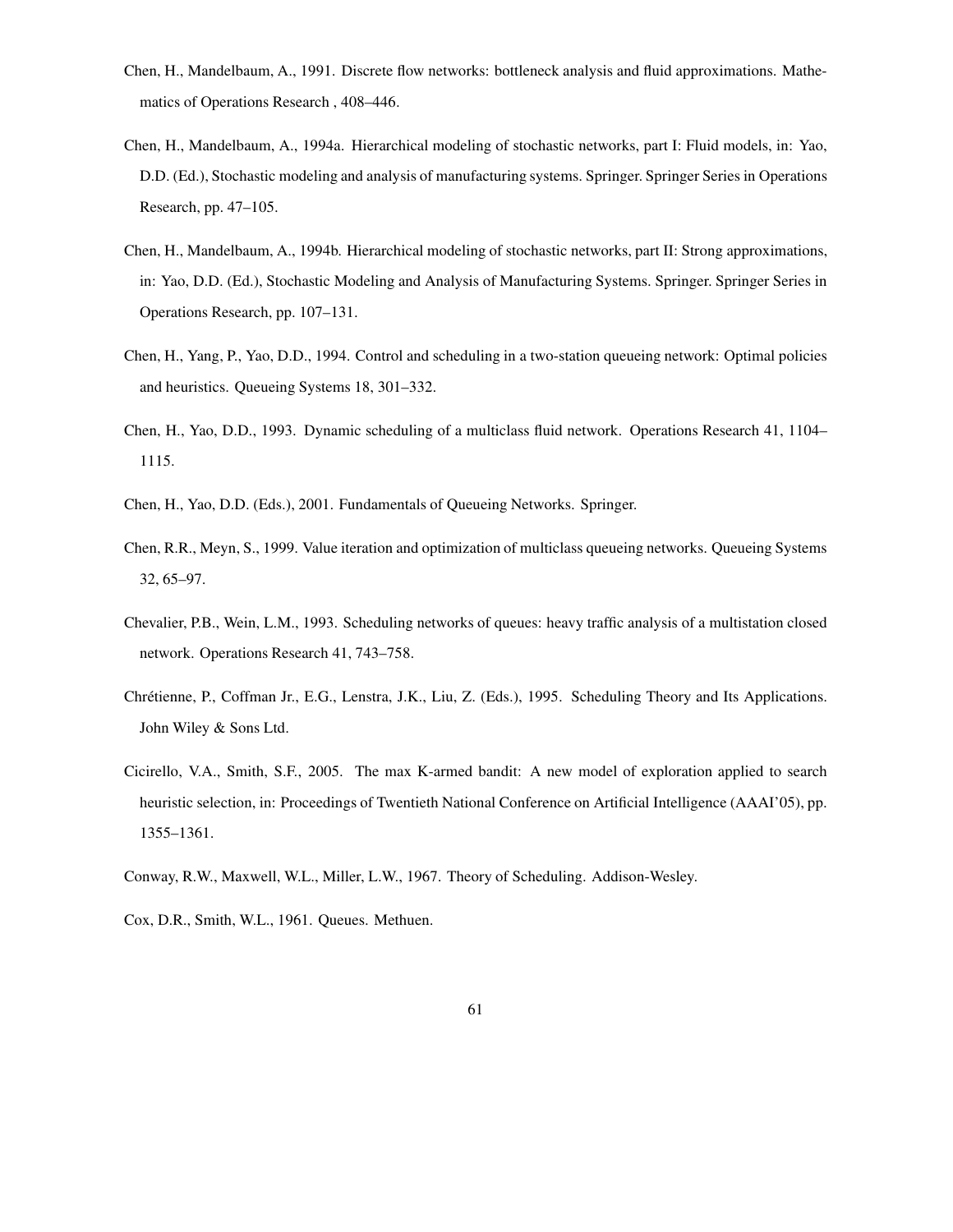- Crabill, T., Gross, D., Magazine, M., 1977. A classified bibliography of research on optimal design and control of queues. Operations Research 25, 219–232.
- Dacre, M., Glazebrook, K., Niño-Mora, J., 1999. The achievable region approach to the optimal control of stochastic systems. Journal of the Royal Statistical Society: Series B 61, 747–791.
- Dai, J.G., 1995. On positive Harris recurrence of multiclass queueing networks: A unified approach via fluid limit models. The Annals of Applied Probability 5, 49–77.
- Dai, J.G., Lin, W., 2005. Maximum pressure policies in stochastic processing networks. Operations Research 53, 197–218.
- Dai, J.G., Meyn, S.P., 1995. Stability and convergence of moments for multiclass queueing networks via fluid limit models. IEEE Transactions on Automatic Control 40, 1889–1904.
- Dai, J.G., Prabhakar, B., 2000. The throughput of data switches with and without speedup, in: Proceedings of the 19th Annual Joint Conference of the IEEE Computer and Communications Societies (INFOCOM'00), IEEE. pp. 556–564.
- Dai, J.G., Weiss, G., 2002. A fluid heuristic for minimizing makespan in job shops. Operations Research 50, 692–707.
- Daniels, R., Carrillo, J., 1997.  $\beta$ -Robust scheduling for single-machine systems with uncertain processing times. IIE Transactions 29, 977–985.
- Davenport, A.J., Beck, J.C., 2000. A Survey of Techniques for Scheduling with Uncertainty. Technical Report. University of Toronto. Available at: http://www.tidel.mie.utoronto.ca/publications.php.
- Davenport, A.J., Gefflot, C., Beck, J.C., 2001. Slack-based techniques for robust schedules, in: Proceedings of the Sixth European Conference on Planning (ECP'01).
- Day, M.V., 2006. Boundary-influenced robust controls: two network examples. ESAIM: Control, Optimisation and Calculus of Variations 12, 662–698.
- Derman, C., 1970. Finite State Markovian Decision Processes. Academic Press.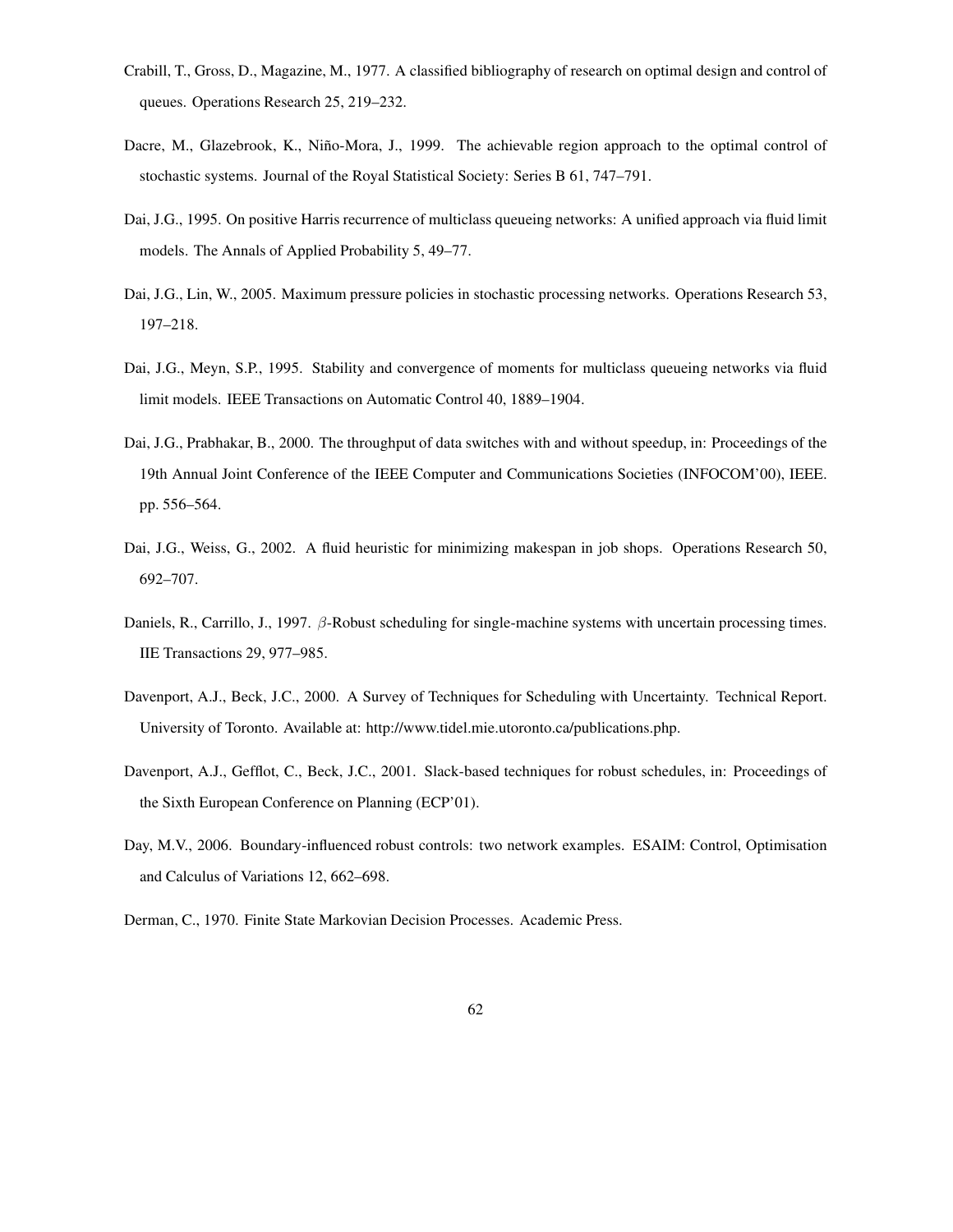- Desai, V.V., Farias, V.F., Moallemi, C.C., 2012. Approximate dynamic programming via a smoothed linear program. Operations Research 60, 655–674.
- Dieker, A.B., 2010. Reflected Brownian motion. Wiley Encyclopedia of Operations Research and Management Science .
- Doshi, B., 1986. Queueing systems with vacations a survey. Queueing Systems 1, 29–66.
- Down, D., 1998. On the stability of polling models with multiple servers. Journal of Applied Probability 35, 925–935.
- Drekic, S., Stanford, D.A., 2000. Threshold-based interventions to optimize performance in preemptive priority queues. Queueing Systems 35, 289–315.
- Dubois, D., 1983. A mathematical model of a flexible manufacturing system with limited in-process inventory. European Journal of Operational Research 14, 66–78.
- Dumitriu, I., Tetali, P., Winkler, P., 2003. On playing golf with two balls. SIAM Journal on Discrete Mathematics 16, 604–615.
- Dupuis, P., 2003. Explicit solution to a robust queueing control problem. SIAM Journal on Control and Optimization 42, 1854–1875.
- El-Taha, M., Stidham, S.J., 1999. Sample-Path Analysis of Queueing Systems. Kluwer.
- Ephremides, A., Varaiya, P., Walrand, J., 1980. A simple dynamic routing problem. Automatic Control, IEEE Transactions on 25, 690–693.
- Fan-Orzechowski, X., Feinberg, E.A., 2007. Optimality of randomized trunk reservation for a problem with multiple constraints. Probability in the Engineering and Informational Sciences 21, 189–200.
- de Farias, D.P., Van Roy, B., 2003. The linear programming approach to approximate dynamic programming. Operations Research 51, 850–865.
- de Farias, D.P., Weber, T., 2008. Choosing the cost vector of the linear programming approach to approximate dynamic programming, in: Proceedings of the 47th IEEE Conference on Decision and Control (CDC'08), IEEE. pp. 67–72.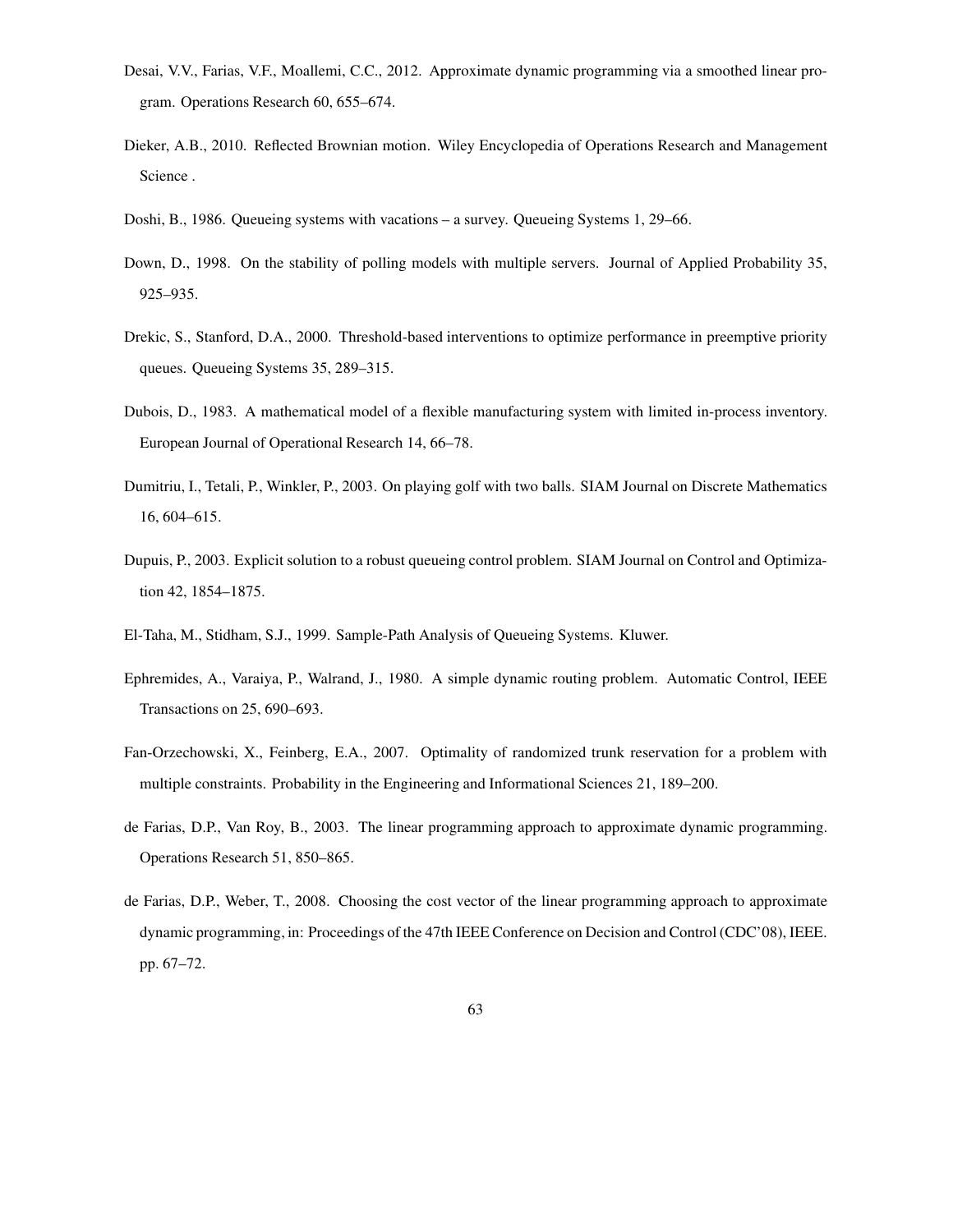- Federgruen, A., Groenevelt, H., 1988. Characterization and optimization of achievable performance in general queueing systems. Operations Research 36, 733–741.
- Fournier, L., Rosberg, Z., 1991. Expected waiting times in polling systems under priority disciplines. Queueing Systems 9, 419–440.
- Fuhrmann, S.W., 1984. A note on the M/G/1 queue with server vacations. Operations Research 32, 1368–1373.
- Gagliolo, M., Schmidhuber, J., 2007. Learning restart strategies, in: Proceedings of the of the Twenty First International Joint Conference on Artificial Intelligence (IJCAI'07), pp. 792–797.
- Garcia, C.E., Prett, D.M., Morari, M., 1989. Model predictive control: theory and practicea survey. Automatica 25, 335–348.
- Gaujal, B., Hordijk, A., van der Laan, D., 2007. On the optimal open-loop control policy for deterministic and exponential polling systems. Probability in the Engineering and Informational Sciences 21, 157–187.
- Ghallab, M., Nau, D., Traverso, P., 2004. Automated Planning: Theory and Practice. Morgan Kaufman.
- Gittins, J.C., 1979. Bandit processes and dynamic allocation indices. Journal of the Royal Statistical Society: Series B (Methodological) 41, 148–177.
- Glasserman, P., Yao, D.D., 1994. Monotone optimal control of permutable GSMPs. Mathematics of Operations Research 19, 449–476.
- Glazebrook, K.D., Owen, R.W., 1995. Gittins-index heuristics for research planning. Naval Research Logistics 42, 1041–1062.
- Goldberg, H.M., 1977. Analysis of the earliest due date scheduling rule in queueing systems. Mathematics of Operations Research 2, 145–154.
- Govil, M.K., Fu, M.C., 1999. Queueing theory in manufacturing: A survey. Journal of Manufacturing Systems 18, 214–240.
- Graham, R.L., Lawler, E.L., Lenstra, J.K., Rinnooy Kan, A.H.G., 1979. Optimization and approximation in deterministic sequencing and scheduling: a survey. Annals of Discrete Mathematics 5, 287–326.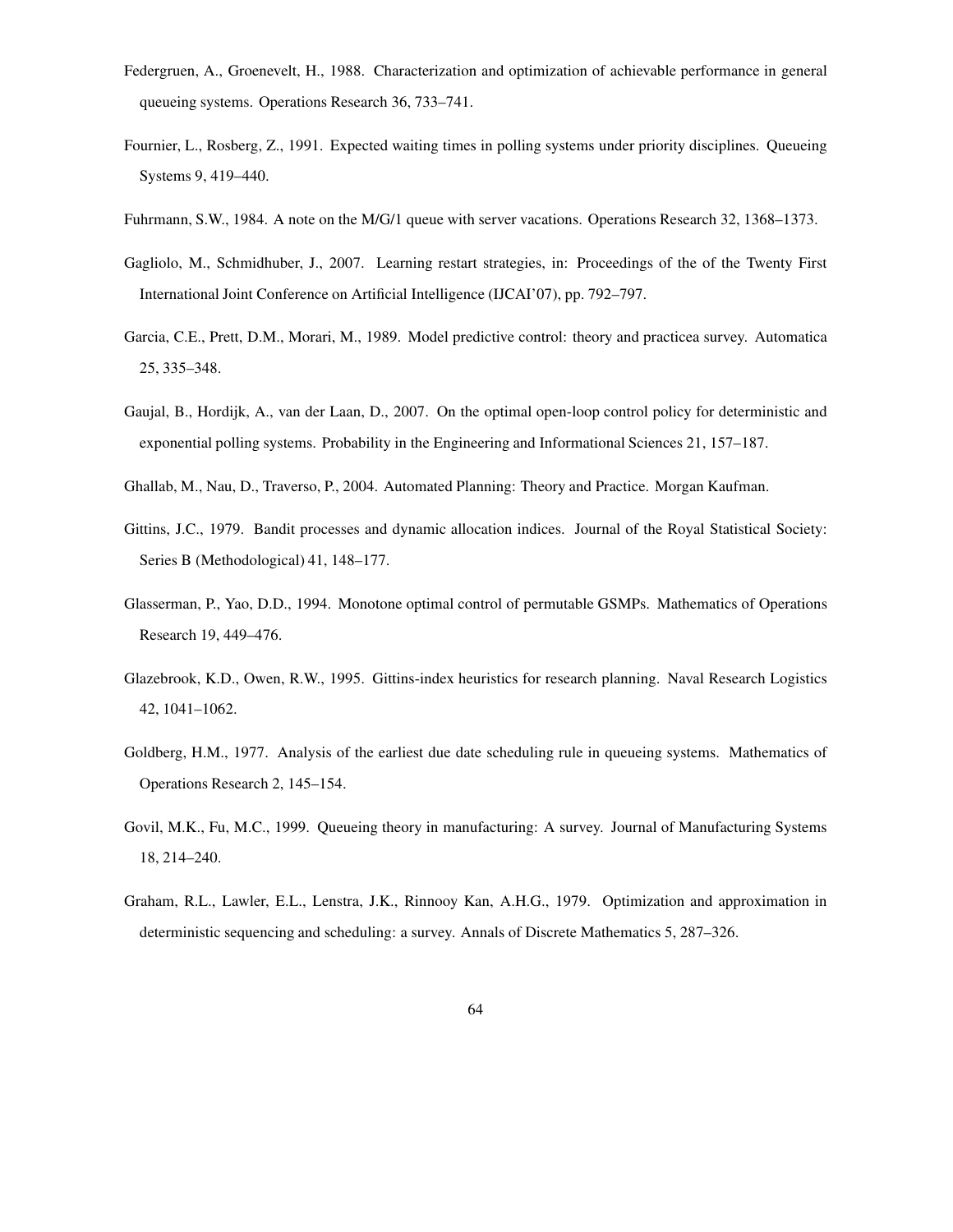- Grassmann, W., Chen, X., Kashyap, B.R.K., 2001. Optimal service rates for the state-dependent M/G/1 queues in steady-state. Operations Research Letters 29, 57–63.
- Grassmann, W.K., 1977. Transient solutions in Markovian queueing systems. Computers & Operations Research 4, 47–53.
- Gross, D., Shortle, J.F., Thompson, J.M., Harris, C.M., 2008. Fundamentals of queueing theory. John Wiley & Sons, Inc.
- Gupta, A.K., Sivakumar, A.I., 2006. Job shop scheduling techniques in semiconductor manufacturing. The International Journal of Advanced Manufacturing Technology 27, 1163–1169.
- Gurvich, I., Whitt, W., 2009. Scheduling flexible servers with convex delay costs in many-server service systems. Manufacturing & Service Operations Management 11, 237–253.
- Hajek, B., 1984. Optimal control of two interacting service stations. IEEE Transactions on Automatic Control 29, 491–499.
- Halfin, S., Whitt, W., 1981. Heavy-traffic limits for queues with many exponential servers. Operations research 29, 567–588.
- Hall, L.A., 1997. Approximation algorithms for scheduling, in: Hochbaum, D.S. (Ed.), Approximation algorithms for NP-hard problems. PWS Publishing Company. chapter 1, pp. 1–45.
- Harchol-Balter, M., 2011. Queueing disciplines. Wiley Encyclopedia of Operations Research and Management Science .
- Hariharan, R., Moustafa, M.S., Stidham, S.J., 1996. Scheduling in a multi-class series of queues with deterministic service times. Queueing Systems 24, 83–99.
- Harrison, J.M., 1975. Dynamic scheduling of a multiclass queue: Discount optimality. Operations Research 23, 270–282.
- Harrison, J.M., 1988. Brownian models of queueing networks with heterogeneous customer populations, in: Fleming, W., Lions, P.L. (Eds.), Stochastic Differential Systems, Stochastic Control Theory and Applications, Springer-Verlag. pp. 147–186.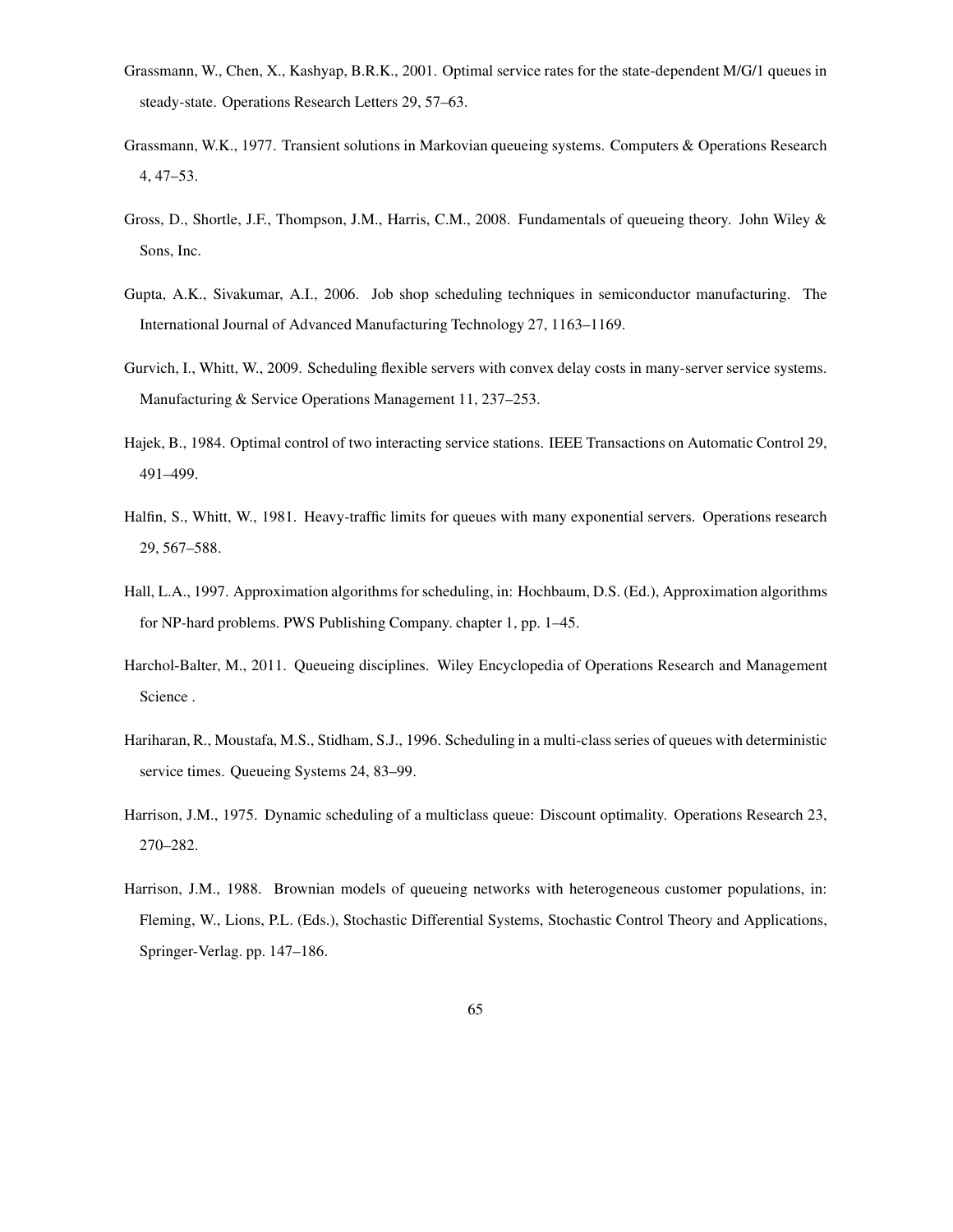- Harrison, J.M., 1996. The BIGSTEP approach to flow management in stochastic processing networks, in: Kelly, F.P., Zachary, S., Ziedins, I. (Eds.), Stochastic Networks: Theory and Applications. Oxford University Press. chapter 4, pp. 57–90.
- Harrison, J.M., 1998. Heavy traffic analysis of a system with parallel servers: Asymptotic optimality of discretereview policies. The Annals of Applied Probability 8, 822–848.
- Harrison, J.M., 2003. A broader view of Brownian networks. The Annals of Applied Probability 13, 1119–1150.
- Harrison, J.M., 2013. Brownian Models of Performance and Control. Cambridge University Press.
- Harrison, J.M., Nguyen, V., 1993. Brownian models of multiclass queueing networks: current status and open problems. Queueing Systems 13, 5–40.
- Harrison, J.M., Wein, L.M., 1989. Scheduling networks of queues: Heavy traffic analysis of a simple open network. Queueing Systems 5, 265–280.
- Hassin, R., Puerto, J., Fernández, F.R., 2009. The use of relative priorities in optimizing the performance of a queueing system. European Journal of Operational Research 193, 476–483.
- Herroelen, W., Leus, R., 2005. Project scheduling under uncertainty: Survey and research potentials. European Journal of Operational Research 165, 289–306.
- Hofri, M., Rosberg, Z., 1987. Packet delay under the golden ratio weighted TDM policy in a multiple-access channel. IEEE Transactions on Information Theory 33, 341–349.
- Hooker, J.N., 2005. A hybrid method for planning and scheduling. Constraints 10, 385–401.
- Huang, J., 2013. Patient Flow Management in Emergency Departments. Ph.D. thesis. National University of Singapore.
- Jackson, J.R., 1963. Jobshop-like queueing systems. Management Science 10, 131–142.
- Jaiswal, N.K., 1968. Priority Queues. Academic Press.
- Jaiswal, N.K., 1982. Performance evaluation studies for time-sharing computer systems. Performance Evaluation 2, 223–236.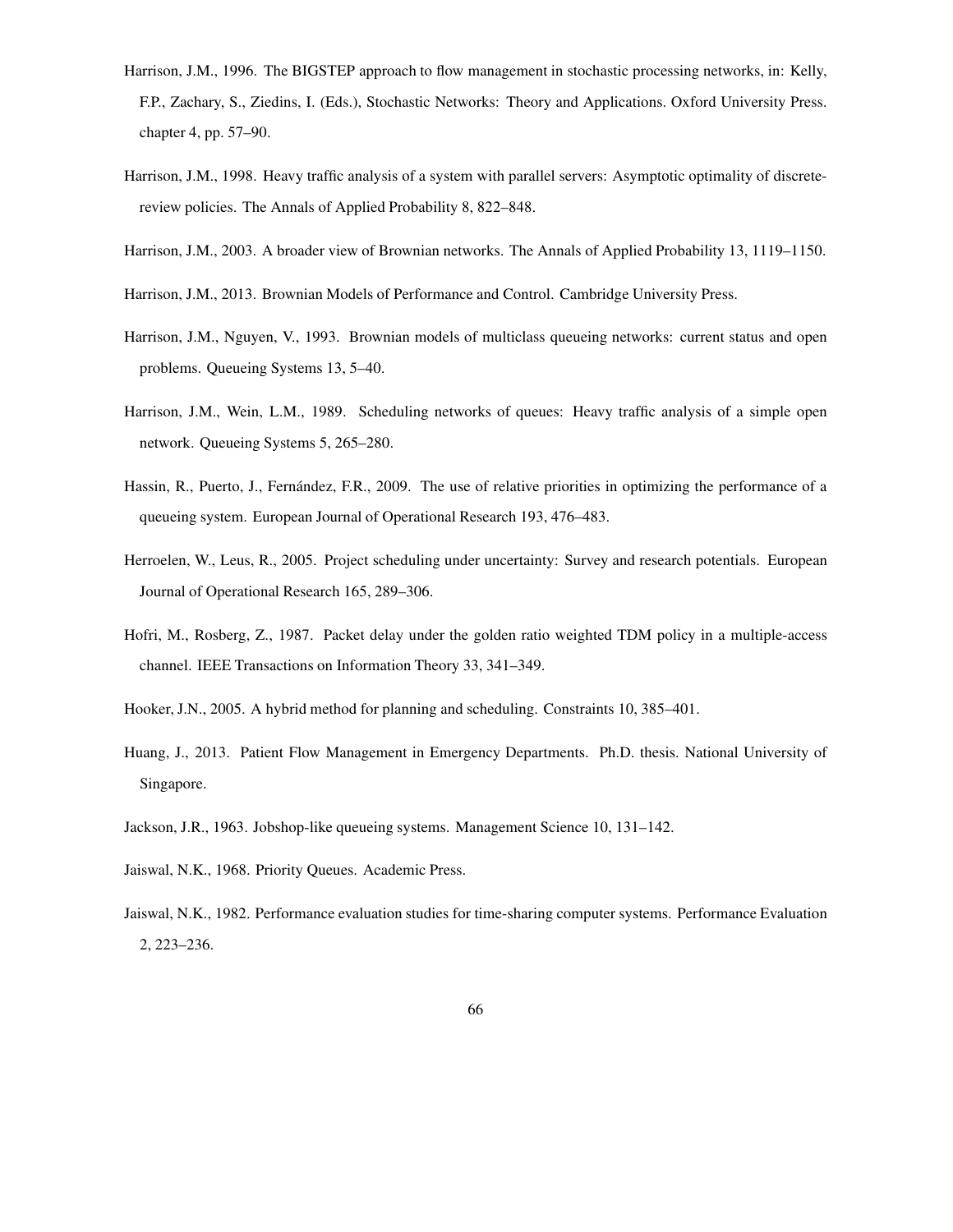Jia, J., Heragu, S.S., 2009. Solving semi-open queuing networks. Operations research 57, 391–401.

- Kaczynski, W.H., Leemis, L.M., Drew, J.H., 2011. Transient queueing analysis. INFORMS Journal on Computing To Appear.
- Kang, W., Kelly, F.P., Lee, N.H., Williams, R.J., 2004. Fluid and Brownian approximations for an internet congestion control model, in: 43rd IEEE Conference on Decision and Control, pp. 3938–3943.
- Kao, E.P.C., Narayanan, K.S., 1991. Analyses of an M/M/N queue with servers' vacations. European Journal of Operational Research 54, 256–266.
- Katta, A.K., Sethuraman, J., 2005. A note on bandits with a twist. SIAM Journal on Discrete Mathematics 18, 110–113.
- Kelly, F.P., Laws, C.N., 1993. Dynamic routing in open queueing networks: Brownian models, cut constraints and resource pooling. Queueing Systems 13, 47–86.
- Kelly, F.P., Zachary, S., Ziedins, I. (Eds.), 1996. Stochastic Networks: Theory and Applications. Oxford University Press.
- Khamisy, A., Altman, E., Sidi, M., 1992. Polling systems with synchronization constraints. Annals of Operations Research 35, 231–267.
- Khintchine, A.Y., 1932. Mathematical theory of stationary queues. Matematicheskii Sbornik 39, 73–84. In Russian.
- Kim, J., Ward, A.R., 2013. Dynamic scheduling of a GI/GI/1+ GI queue with multiple customer classes. Queueing Systems 75, 339–384.
- Kitaev, M.Y., Rykov, V.V., 1995. Controlled Queueing Systems. 1st ed., CRC-Press.
- Kleinrock, L., 1976. Queueing Systems, Volume 1 and 2. Wiley.
- Klimov, G.P., 1975. Time-sharing service systems I. Theory of Probability and its Applications 19, 532–551. Translated from Russian.
- Kreipl, S., Pinedo, M., 2004. Planning and scheduling in supply chains: an overview of issues in practice. Production and Operations Management 13, 77–92.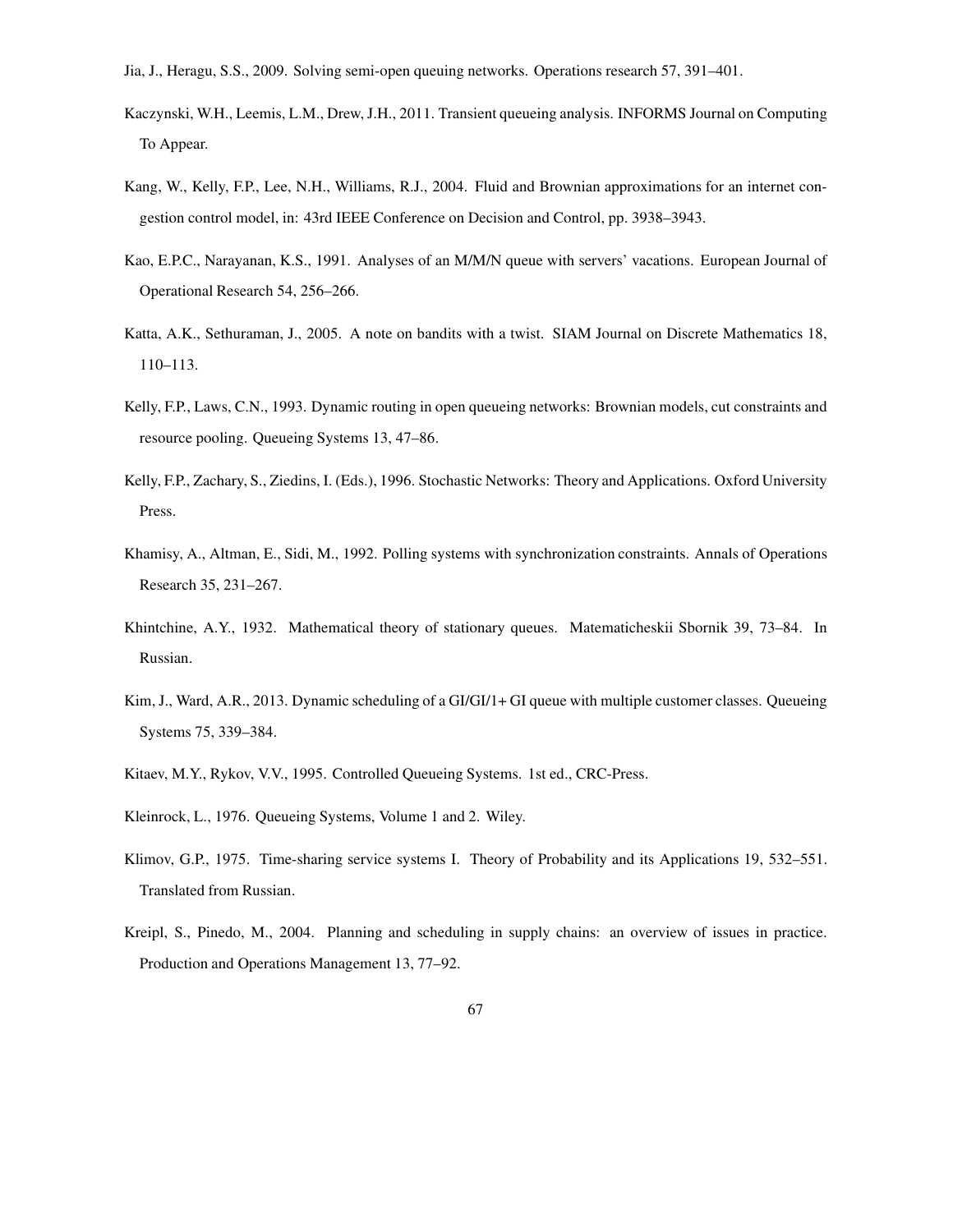- Kubiak, W., 2004. Fair sequences, in: Leung, J.Y.T. (Ed.), Handbook of Scheduling: Algorithms, Models and Performance Analysis. CRC Press. chapter 19, pp. 19–1–19–21.
- Kumar, P.R., Meyn, S.P., 1995. Stability of queueing networks and scheduling policies. IEEE Transactions on Automatic Control 40, 251–260.
- Kumar, S., Muthuraman, K., 2004. A numerical method for solving singular stochastic control problems. Operations Research 52, 563–582.
- Kushner, H.J., Martins, L.F., 1996. Heavy traffic analysis of a controlled multiclass queueing network via weak convergence methods. SIAM Journal on Control and Optimization 34, 1781–1797.
- van Leeuwaarden, J.S.H., Lefeber, E., Nazarathy, Y., Rooda, J.E., 2010. Model predictive control for the acquisition queue and related queueing networks, in: Proceedings of the 5th International Conference on Queueing Theory and Network Applications, ACM. pp. 193–200.
- Lehoczky, J.P., 1996. Real-time queueing theory, in: Proceedings of the 17th IEEE Real-Time Systems Symposium, pp. 186–195.
- Lenstra, J.K., Shmoys, D.B., 1995. Computing near-optimal schedules, in: Chrétienne, P., Coffman Jr., E.G., Lenstra, J.K., Liu, Z. (Eds.), Scheduling Theory and Its Applications. John Wiley & Sons Ltd. chapter 1, pp. 1–14.
- Leon, V.J., Wu, S.D., Storer, R.H., 1994. Robustness measures and robust scheduling for job shop. IIE Transactions 26, 32–43.
- Leung, J.Y.T. (Ed.), 2004. Handbook of Scheduling: Algorithms, Models, and Performance Analysis. CRC Press.
- Levy, H., 1991. Binomial-gated service: A method for effective operation and optimization of polling systems. IEEE Transactions on Communications 39, 1341–1350.
- Levy, H., Sidi, M., 1990. Polling systems: Applications, modeling, and optimization. IEEE Transactions on Communications 38, 150–1760.
- Lu, S.C.H., Ramaswamy, D., Kumar, P.R., 1994. Efficient scheduling policies to reduce mean and variance of cycle-time in semiconductor manufacturing plants. IEEE Transactions on Semiconductor Manufacturing 7, 374–388.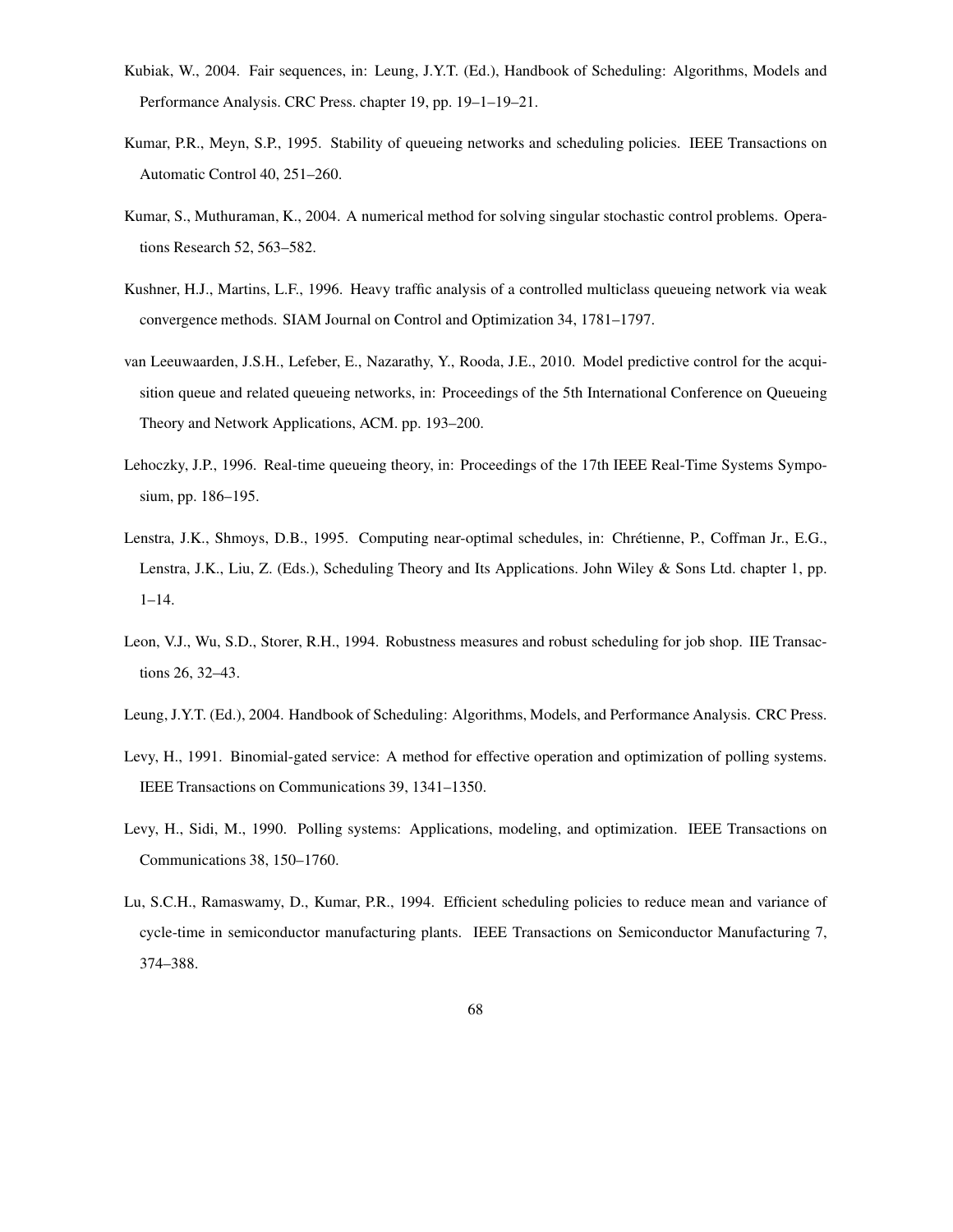- Maglaras, C., 1999. Dynamic scheduling in multiclass queueing networks: Stability under discrete-review policies. Queueing Systems 31, 171–206.
- Maglaras, C., 2000. Discrete-review policies for scheduling stochastic networks: Trajectory tracking and fluidscale asymptotic optimality. The Annals of Applied Probability 10, 897–929.
- Maglaras, C., 2003. Continuous-review tracking policies for dynamic control of stochastic networks. Queueing Systems 43, 43–80.
- Mahajan, A., Teneketzis, D., 2007. Multi-armed bandit problems, in: Hero III, A.O., Castañón, D.A., Cochran, D., Kastella, K. (Eds.), Foundations and Applications of Sensor Management. Springer, pp. 121–151.
- Martins, L.F., Shreve, S.E., Soner, H.M., 1996. Heavy traffic convergence of a controlled, multiclass queueing system. SIAM Journal on Control and Optimization 34, 2133–2171.
- Massey, W.A., Srinivasan, R., 1991. A heavy traffic analysis for semi-open networks. Performance Evaluation 13, 59–66.
- Massey, W.A., Whitt, W., 1998. Uniform acceleration expansions for Markov chains with time-varying rates. Annals of Applied Probability 8, 1130–1155.
- Meilijson, I., Yechiali, U., 1977. On optimal right-of-way policies at a single-server station when insertion of idle times is permitted. Stochastic Processes and Their Applications 6, 25–32.
- Mercier, L., Van Hentenryck, P., 2008. Amsaa: A multistep anticipatory algorithm for online stochastic combinatorial optimization, in: Proceedings of the 5th International Conference on Integration of AI and OR techniques in constraint programming for combinatorial optimization problems (CPAIOR'08), pp. 173–187.
- Meyn, S., 1997. Stability and optimization of queueing networks and their fluid models. LECTURES IN AP-PLIED MATHEMATICS-AMERICAN MATHEMATICAL SOCIETY 33, 175–200.
- Meyn, S.P., 2001. Sequencing and routing in multiclass queueing networks. Part I: Feedback regulation. SIAM Journal on Control and Optimization 40, 741–776.
- Meyn, S.P., 2008. Control Techniques for Complex Networks. Cambridge University Press.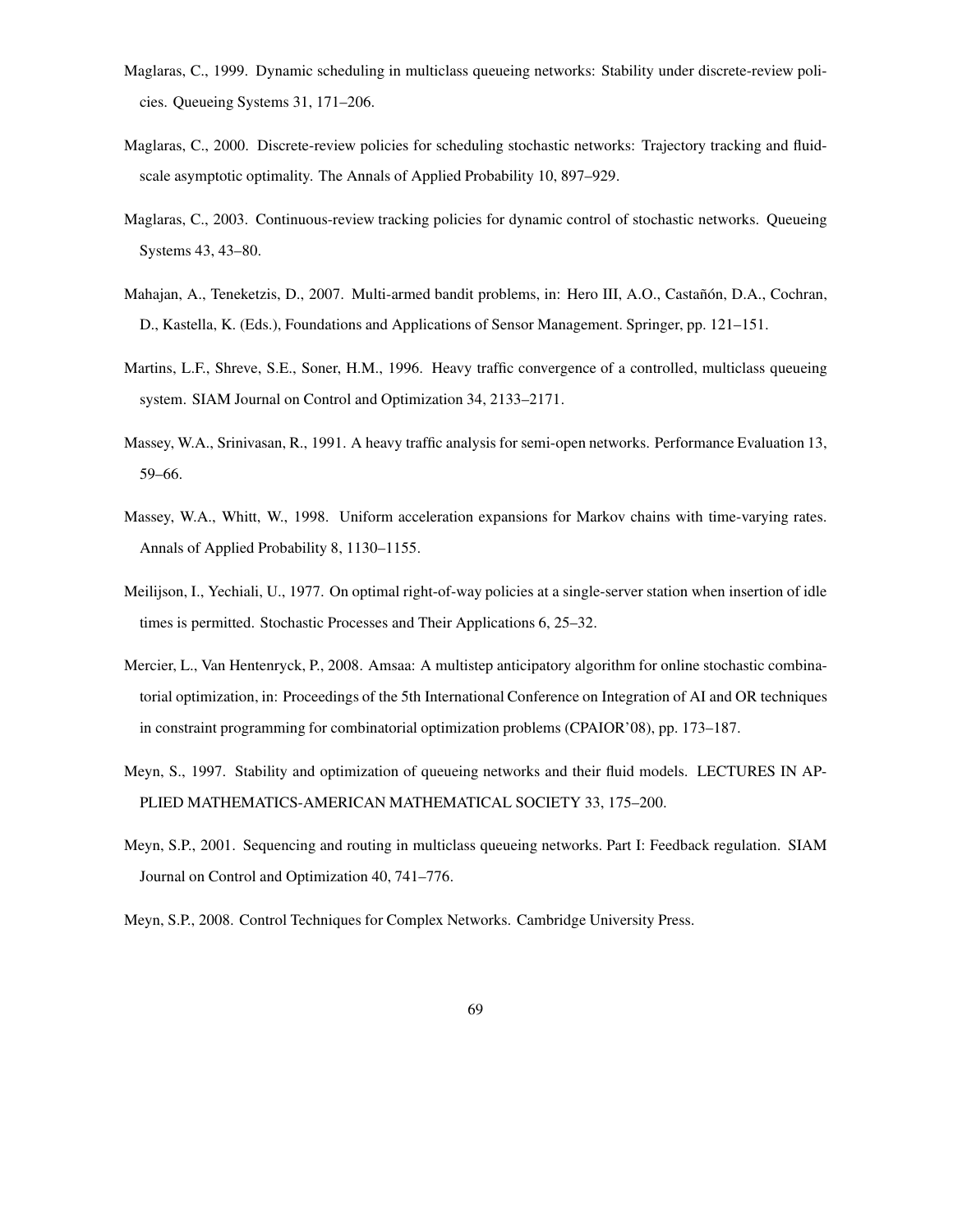- Moallemi, C.C., Kumar, S., Van Roy, B., 2008. Approximate and data-driven dynamic programming for queueing networks. Working paper, Available at https://moallemi.com/ciamac/papers/adp-queueing-2008.pdf.
- Monahan, G.E., 1982. A survey of partially observable Markov decision processes: Theory, models, and algorithms. Management Science 28, 1–16.
- Moustafa, M.S., 1987. Scheduling in a multi-class network. Ph.D. thesis. North Carolina State University.
- Moustafa, M.S., 1996. Optimal assignment policy of a single server attended by two queues. Applied Mathematics and Computation 80, 245–255.
- Myers, K., Berry, P., Blythe, J., Conley, K., Gervasio, M., McGuinness, D., Morley, D., A., P., Pollack, M., Tambe, M., 2007. An intelligent personal assistant for task and time management. AI Magazine 28, 47–61.
- Nash, P., Weber, R.R., 1982. Sequential open-loop scheduling strategies, in: Dempster, M.A.H., K., L.J., Rinnooy Kan, A.H.G. (Eds.), Deterministic and Stochastic Scheduling: proceedings of the NATO Advanced Study and Research Institute on Theoretical Approaches to Scheduling Problems. D. Reidel Publishing Company, pp. 385–397.
- Nazarathy, Y., Weiss, G., 2009. Near optimal control of queueing networks over a finite time horizon. Annals of Operations Research 170, 233–249.
- Nazarathy, Y., Weiss, G., 2010. A fluid approach to large volume job shop scheduling. Journal of Scheduling 13, 509–529.
- Niño-Mora, J., 2007. Dynamic priority allocation via restless bandit marginal productivity indices. TOP 15, 161–198.
- Nuyens, M., Wierman, A., Zwart, A.P., 2008. Preventing large sojourn times with SMART scheduling. Operations Research 56, 88–101.
- Oliver, R.M., Pestalozzi, G., 1965. On a problem of optimum priority classification. Journal of the Society for Industrial and Applied Mathematics 13, 890–901.
- Ouelhadj, D., Petrovic, S., 2009. A survey of dynamic scheduling in manufacturing systems. Journal of Scheduling 12, 417–431.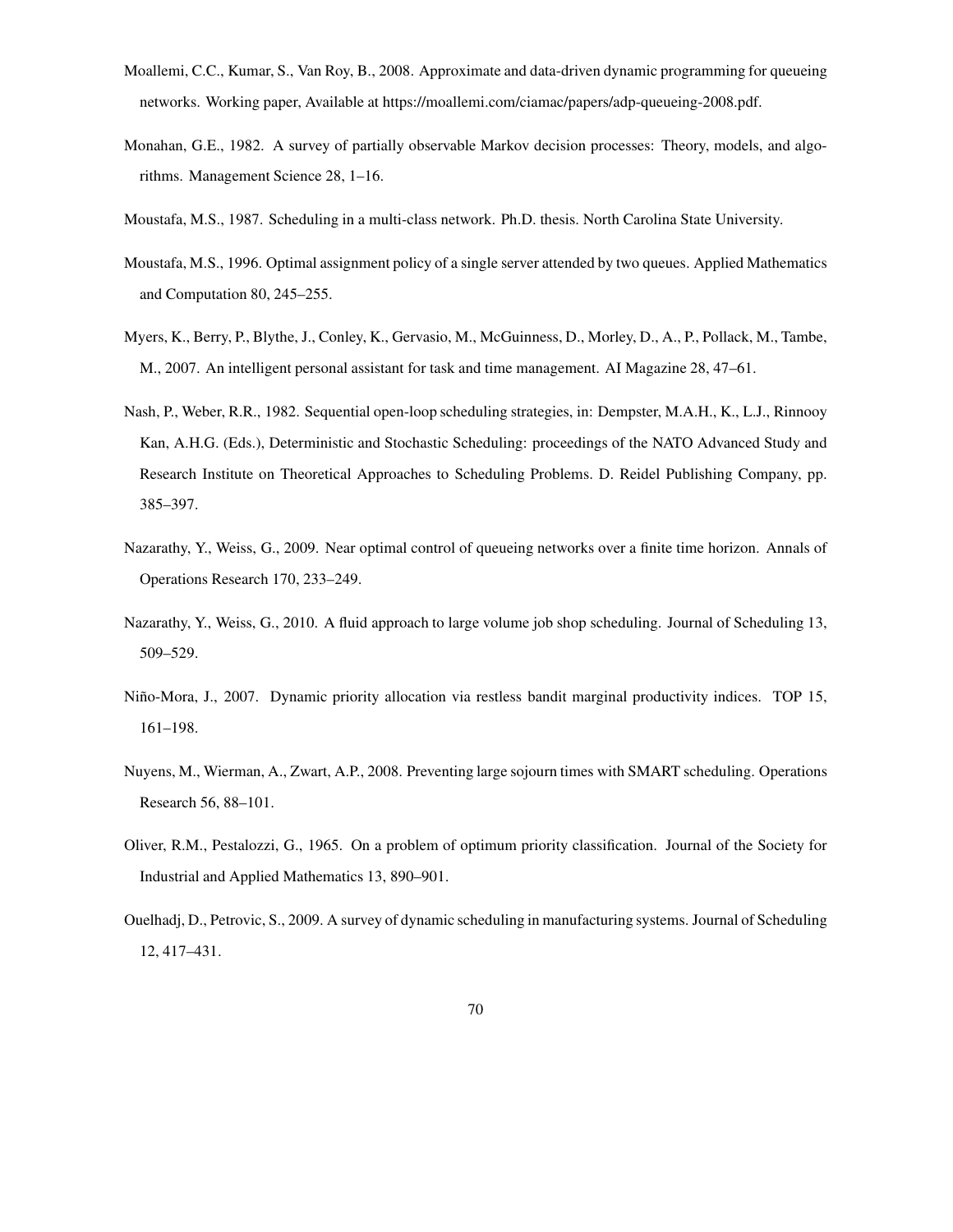- Pardo, M.J., de la Fuente, D., 2007. Optimizing a priority-discipline queueing model using fuzzy set theory. Computers and Mathematics with Applications 54, 267–281.
- Paschalidis, I.C., Su, C., Caramanis, M.C., 2003. Target-pursuing policies for open multiclass queueing networks, in: Proceedings of the Twenty-Second Annual Joint Conference of the IEEE Computer and Communications (INFOCOM'03), pp. 196–206.
- Paschalidis, I.C., Su, C., Caramanis, M.C., 2004. Target-pursuing scheduling and routing policies for multiclass queueing networks. IEEE Transactions on Automatic Control 49, 1709–1722.
- Patrick, J., Puterman, M.L., Queyranne, M., 2008. Dynamic multipriority patient scheduling for a diagnostic resource. Operations Research 56, 1507–1525.
- Pegden, C.D., Rosenshine, M., 1990. Scheduling arrivals to queues. Computers and Operations Research 17, 343–348.
- Phipps Jr., T.E., 1956. Machine repair as a priority waiting-line problem. Operations Research 4, 76–85.
- Pinedo, M.L., 2003. Scheduling: Theory, Algorithms, and Systems. 2 ed., Prentice-Hall.
- Pinedo, M.L., 2009. Planning and Scheduling in Manufacturing and Services. Springer.
- Plambeck, E.L., Fu, B.R., Robinson, S.M., Suri, R., 1996. Sample-path optimization of convex stochastic performance functions. Mathematical Programming 75, 137–176.
- Pollaczek, F., 1932. Lösung eines geometrischen wahrscheinlichkeitsproblems. Mathematische Zeitschrift 35, 230–278. In German.
- Posner, M., Bernholtz, B., 1968. Closed finite queuing networks with time lags and with several classes of units. Operations Research 16, 977–985.
- Powell, W.B., 2010. Approximate dynamic programming I: Modeling, in: Cochran, J.J., Cox, L.A., Keskinocak, P., Kharoufeh, J.P., Smith, J.C. (Eds.), Wiley Encyclopedia of Operations Research and Management Science. John Wiley and Sons, Inc.
- Powell, W.B., 2012. Perspectives of approximate dynamic programming. Annals of Operations Research , 1–38.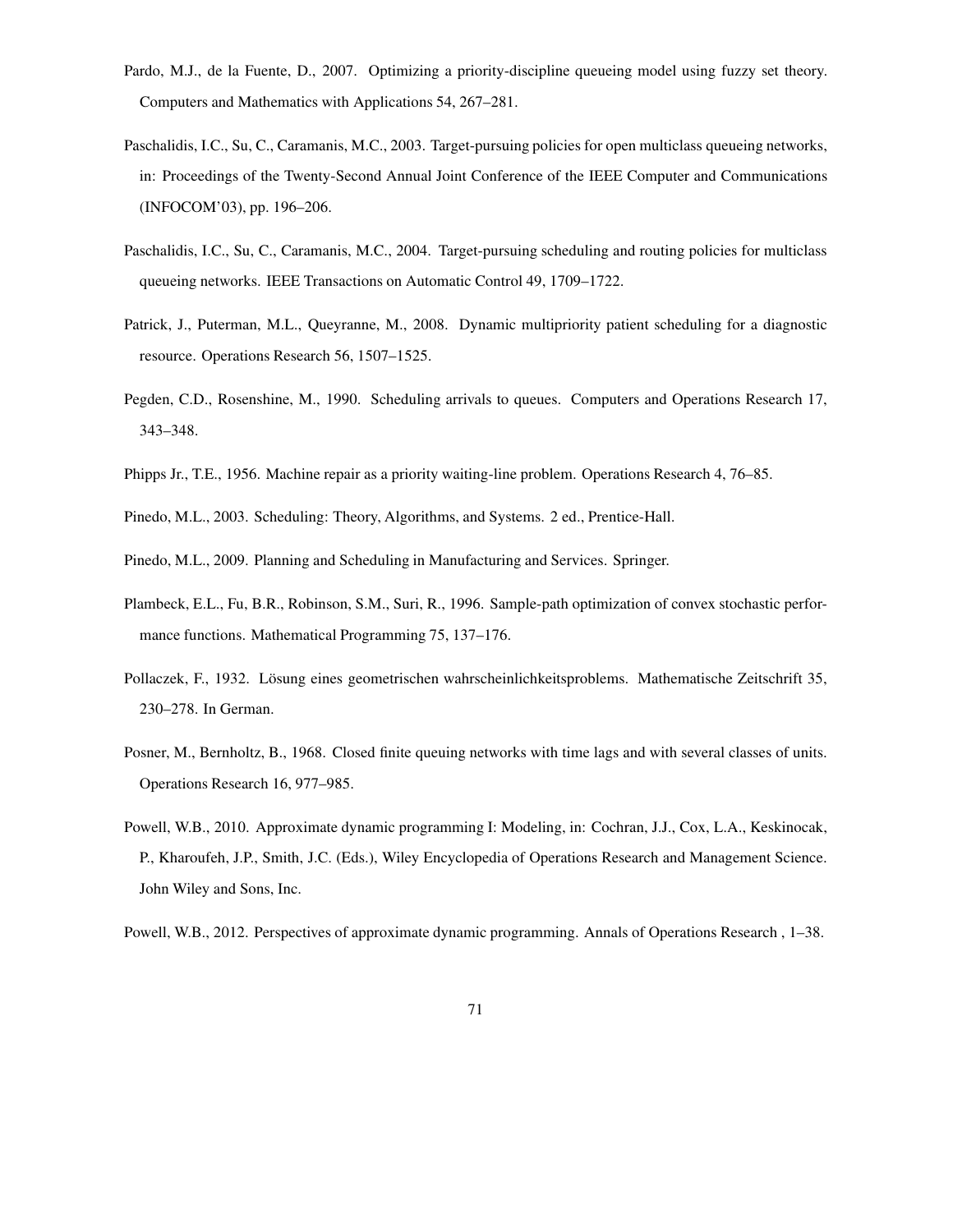- Pruhs, K., 2007. Competitive online scheduling for server systems. ACM SIGMETRICS Performance Evaluation Review 34, 52–58.
- Puterman, M.L., 1994. Markov Decision Processes: Discrete Stochastic Dynamic Programming. John Wiley & Sons, Inc.
- Radlinski, F., Kleinberg, R., Thorsten, J., 2005. Learning diverse rankings with multi-armed bandits, in: Proceedings of Twenty Fifth International Conference on Machine Learning (ICML'08), pp. 1355–1361.
- Raviv, T., 2003. Fluid Approximation and Other Methods for Hard Combinatorial Optimization Problems. Ph.D. thesis. Technion-Israel Institute of Technology, Haifa, Israel.
- Reiman, M.I., Wein, L.M., 1998. Dynamic scheduling of a two-class queue with setups. Operations Research , 532–547.
- Reiman, M.I., Wein, L.M., 1999. Heavy traffic analysis of polling systems in tandem. Operations Research 47, 524–534.
- Righter, R., 1994. Scheduling, in: Shaked, M., Shanthikumar, J.G. (Eds.), Stochastic Orders and Their Applications. Academic Press, pp. 381–432.
- Robinson, D., 1978. Optimization of priority queues a semi-Markov decision chain approach. Management Science 24, 545–553.
- Robinson, S.M., 1996. Analysis of sample-path optimization. Mathematics of Operations Research 21, 513–528.
- Rosa-Hatko, W., Gunn, E.A., 1997. Queues with switchover a review and critique. Annals of Operations Research 69, 299–322.
- Ross, S.M., 2003. Introduction to Probability Models. Academic Press. chapter 6 Continuous-Time Markov Chains. pp. 349–399.
- Rothkopf, M.H., 1966. Scheduling with random service times. Management Science 12, 707–713.
- Ruschitzka, M., Fabry, R.S., 1977. A unifying approach to scheduling. Communications of the ACM 20, 469–477.
- Schrage, L., 1968. A proof of the optimality of the shortest remaining processing time discipline. Operations Research 16, 687–690.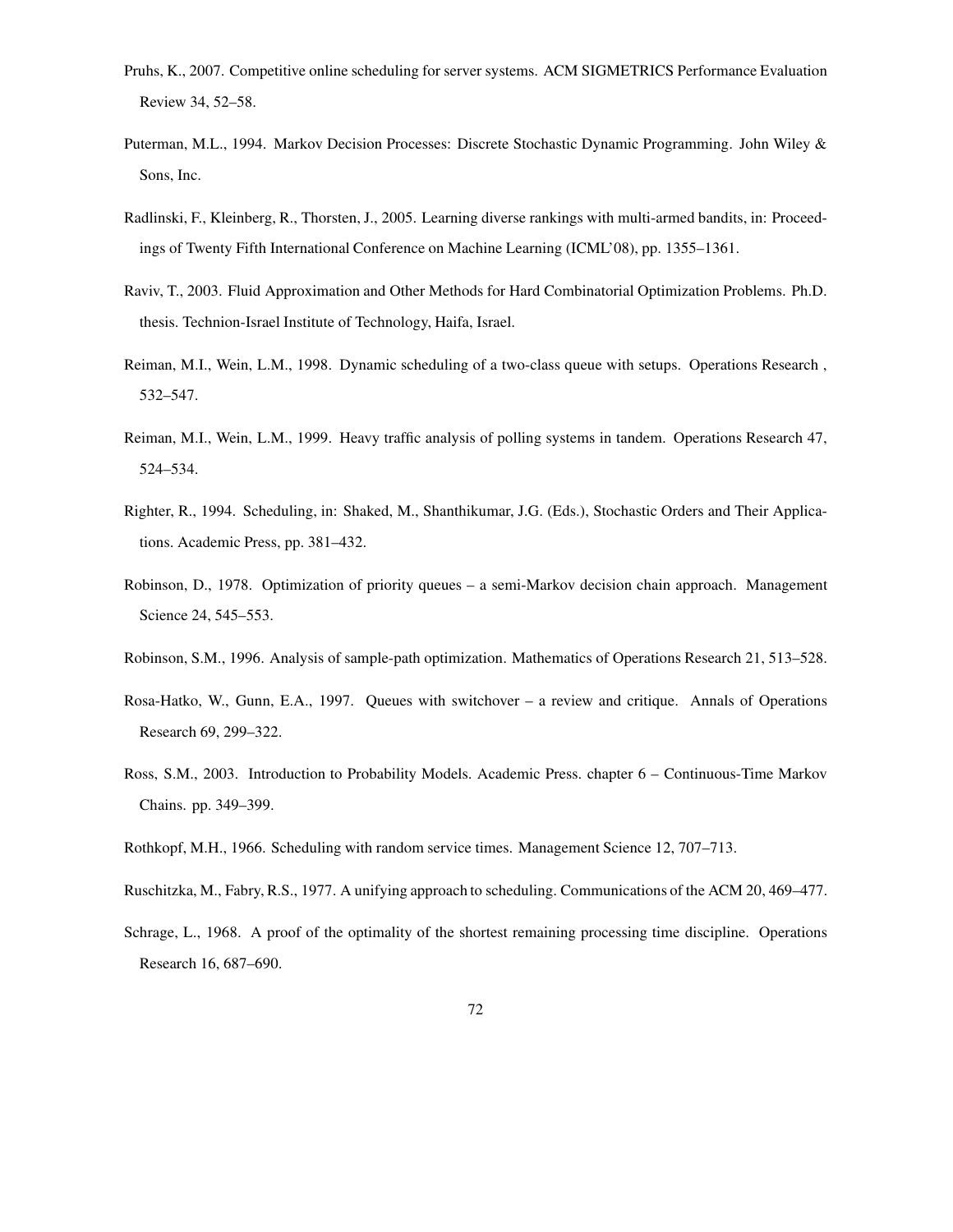- Schrage, L., 1970. An alternative proof of a conservation law for the queue G/G/1. Operations Research 18, 185–187.
- Schuurman, P., Woeginger, G.J., 1999. Polynomial time approximation algorithms for machine scheduling: Ten open problems. Journal of Scheduling 2, 203–213.
- Sennott, L.I., 1999. Stochastic Dynamic Programming and the Control of Queueing Systems. John Wiley & Sons, Inc.
- Sha, L., Abdelzaher, T., Årzén, K.E., Cervin, A., Baker, T., Burns, A., Buttazzo, G., Caccamo, M., Lehoczky, J., Mok, A.K., 2004. Real time scheduling theory: A historical perspective. Real-time systems 28, 101–155.
- Shanthikumar, J.G., 1982. On reducing time spent in M/G/1 systems. European Journal of Operational Research 9, 286–294.
- Shanthikumar, J.G., Ding, S., Zhang, M.T., 2007. Queueing theory for semiconductor manufacturing systems: A survey and open problems. IEEE Transactions on Automation Science and Engineering 4, 513–522.
- Sharafali, M., Co, H.C., Goh, M., 2004. Production scheduling in a flexible manufacturing system under random demand. European Journal of Operational Research 158, 89–102.
- Skaf, J., Boyd, S.P., 2010. Design of affine controllers via convex optimization. IEEE Transactions on Automatic Control 55, 2476–2487.
- Smith, D.R., 1978. A new proof of the optimality of the shortest remaining processing time discipline. Operations Research 26, 197–199.
- Smith, W.E., 1956. Various optimizers for single-stage production. Naval Research Logistics Quarterly 3, 59–66.
- Sotskov, Y.N., Sotskova, N.Y., Lai, T.C., Werner, F., 2010. Scheduling Under Uncertainty: Theory and Algorithms. Belorussian Science.
- Stidham, S.J., 1985. Optimal control of admission to a queueing system. IEEE Transactions on Automatic Control AC-30, 705–713.
- Stidham, S.J., 2002. Analysis, design, and control of queueing systems. Operations Research 50, 197–216.
- Stidham, S.J., 2009. Optimal Design of Queueing Systems. CRC-Press.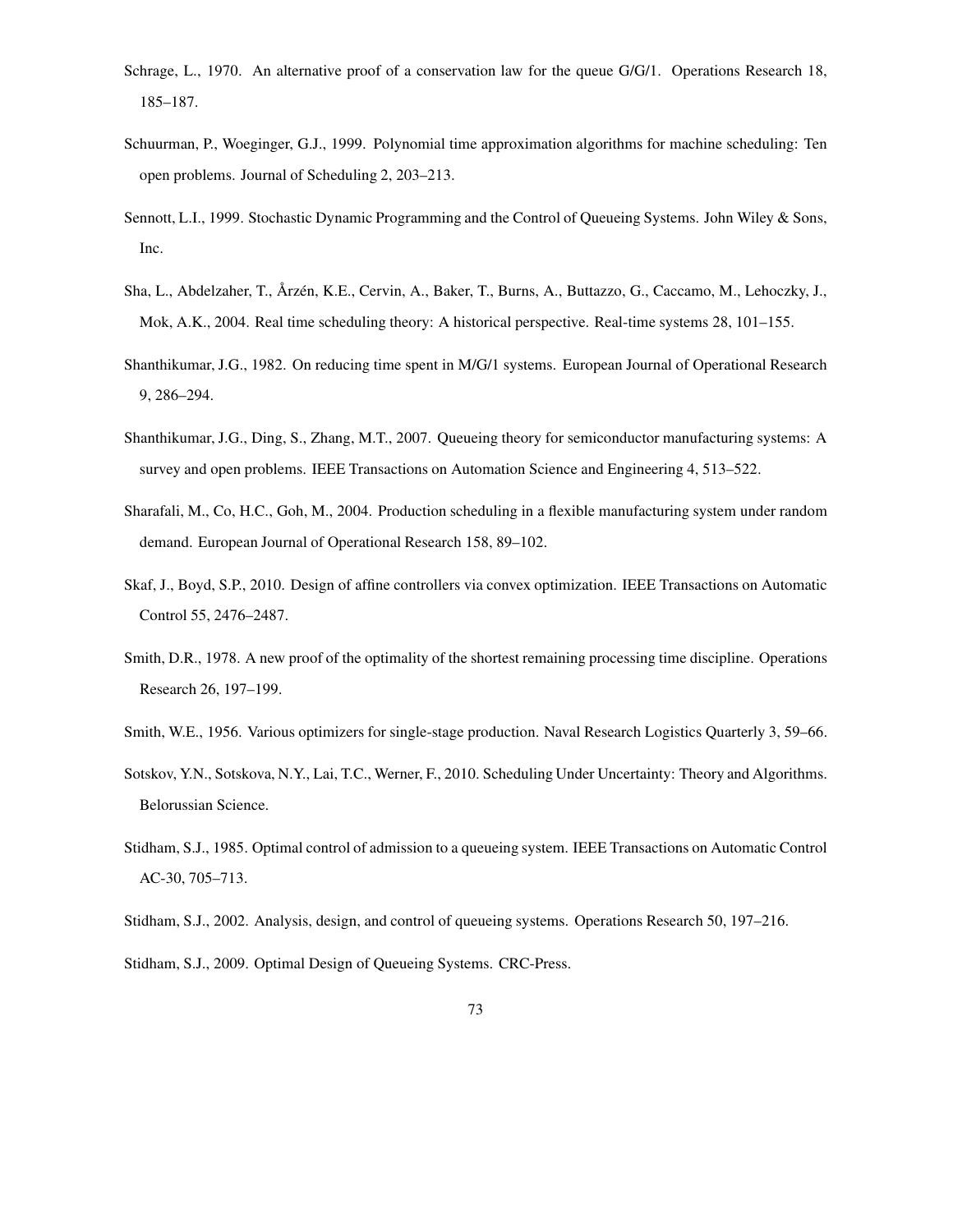- Stidham, S.J., Weber, R., 1993. A survey of Markov decision models for control of networks of queues. Queueing Systems 13, 291–314.
- Stolyar, A.L., 2004. Maxweight scheduling in a generalized switch: State space collapse and workload minimization in heavy traffic. The Annals of Applied Probability 14, 1–53.
- Streeter, M., 2007. Using Online Algorithms to Solve NP-hard Problems More Efficiently in Practice. Ph.D. thesis. Carnegie Mellon University, Pittsburgh, PA.
- Su, H., 2006. Robust fluid control of multiclass queueing networks. Ph.D. thesis. Massachusetts Institute of Technology.
- Suresh, V., Chaudhuri, D., 1993. Dynamic scheduling a survey of research. International Journal of Production Economics 32, 53–63.
- Tadj, L., Choudhury, G., 2005. Optimal design and control of queues. Sociedad de Estadística e Investigación Operativa, Top 13, 359–412.
- Takagi, H., 1986. Analysis of Polling Systems. MIT Press.
- Takagi, H., 1988. Queueing analysis of polling models. ACM Computing Surveys 20, 5–28.
- Tassiulas, L., Bhattacharya, P.P., 2000. Allocation of interdependent resources for maximal throughput. Stochastic Models 16, 27–48.
- Tassiulas, L., Ephremides, A., 1992. Stability properties of constrained queueing systems and scheduling policies for maximum throughput in multihop radio networks. IEEE Transactions on Automatic Control 37, 1936–1948.
- Teh, Y.C., 2000. Dynamic scheduling for queueing networks derived from discrete-review policies, in: McDonald, D.R., Turner, S.R.E. (Eds.), Analysis of Communication Networks: Call Centres, Traffic, and Performance. AMS Bookstore, pp. 73–95.
- Terekhov, D., 2013. Integrating Combinatorial Scheduling with Inventory Management and Queueing Theory. Ph.D. thesis. Department of Mechanical and Industrial Engineering, University of Toronto.
- Terekhov, D., Beck, J.C., Brown, K.N., 2009. A constraint programming approach for solving a queueing design and control problem. INFORMS Journal on Computing 21, 549–561.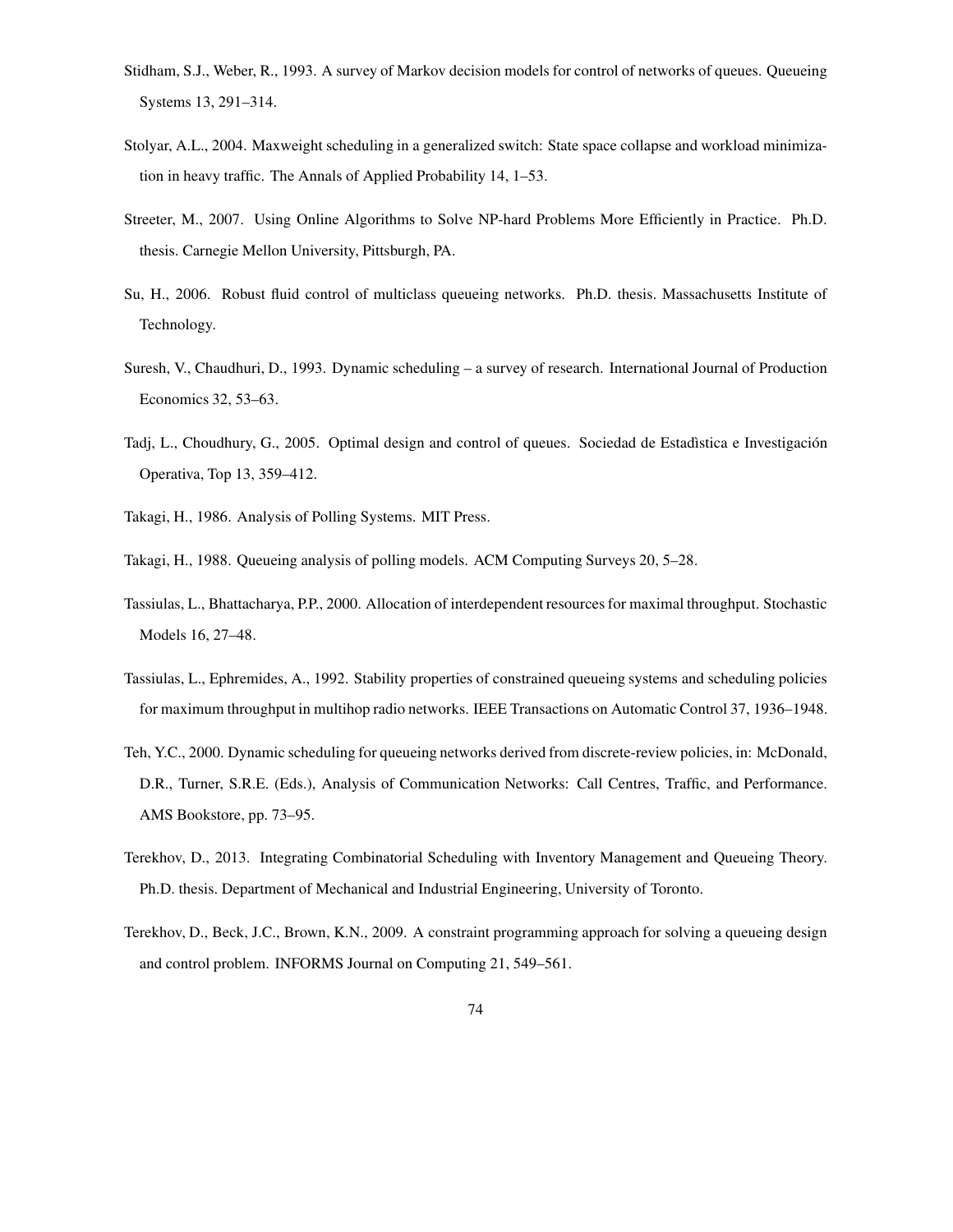- Terekhov, D., Down, D.G., Beck, J.C., 2012a. Stability of a Polling System with a Flow-Shop Server. Technical Report MIE-OR-TR2012-01. Department of Mechanical and Industrial Engineering, University of Toronto. Available from http://www.mie.utoronto.ca/labs/ORTechReps/.
- Terekhov, D., Tran, T.T., Down, D.G., Beck, J.C., 2012b. Long-run stability in dynamic scheduling problems, in: Proceedings of the 22nd International Conference on Automated Planning and Scheduling (ICAPS'12), pp. 261–269.
- Terekhov, D., Tran, T.T., Down, D.G., Beck, J.C., 2014. Integrating queueing theory and scheduling for dynamic scheduling problems. Journal of Artificial Intelligence Research 50, 535–572.
- Tian, N., Zhang, Z.G., 2006. Vacation Queueing Models: Theory and Applications. Springer.
- Tran, T.T., 2011. Using Queueing Analysis to Guide Combinatorial Scheduling in Dynamic Environments. Master's thesis. Department of Mechanical and Industrial Engineering, University of Toronto.
- Tran, T.T., Terekhov, D., Down, D.G., Beck, J.C., 2013. Hybrid queueing theory and scheduling models for dynamic environments with sequence-dependent setup times, in: Proceedings of the 23rd International Conference on Automated Planning and Scheduling (ICAPS'13), pp. 215–223.
- Van Der Wal, J., Yechiali, U., 2003. Dynamic visit-order rules for batch-service polling. Probability in the Engineering and Informational Sciences 17, 351–367.
- Van Hentenryck, P., Bent, R., 2006. Online Stochastic Combinatorial Optimization. MIT Press.
- Varaiya, P., Walrand, J., Buyukkoc, C., 1985. Extensions of the multiarmed bandit problem: the discounted case. IEEE Transactions on Automatic Control 30, 426–439.
- Veatch, M.H., 2003. Using fluid solutions in dynamic scheduling, in: Gershwin, S.B., Dallery, Y., Papadopoulos, C.T., M., S.J. (Eds.), Analysis and modeling of manufacturing systems. Springer. volume 60 of *International Series in Operations Research and Management Science*. chapter 16, pp. 399–426.
- Veatch, M.H., 2009. Approximate dynamic programming for networks: Fluid models and constraint reduction. Working paper, Available at http://faculty.gordon.edu/ns/mc/mike veatch/documents/reduction1.pdf.
- Veatch, M.H., 2010. Approximate linear programming for networks: Average cost bounds. Technical Report. Working paper, Gordon College, Dept. of Math. Available at http://faculty. gordon. edu/ns/mc/mike-veatch.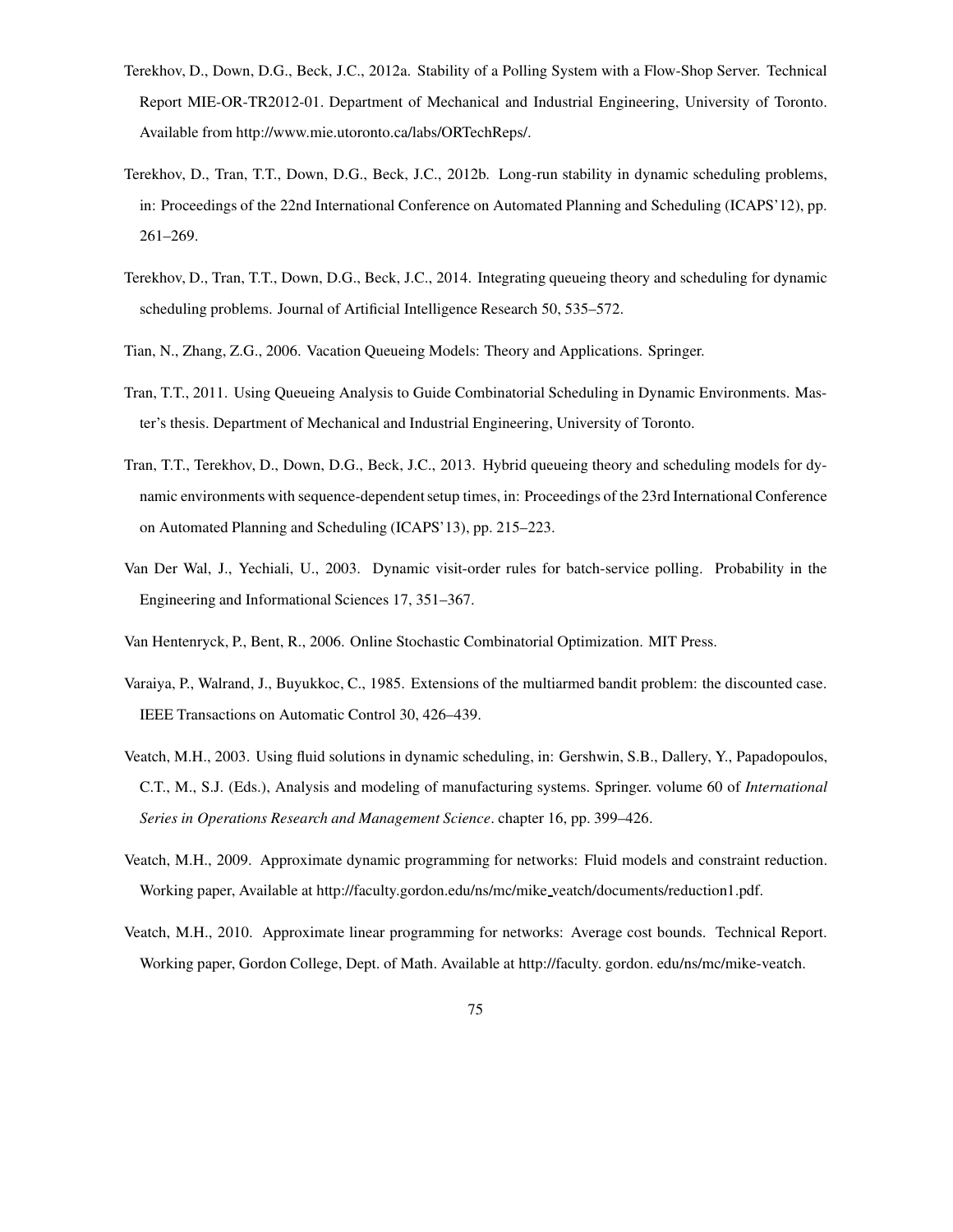- Veatch, M.H., Walker, N., 2008. Approximate linear programming for network control: Column generation and subproblems. Working paper, Available at http://faculty.gordon.edu/ns/mc/mike veatch/documents/colgen.pdf.
- Veatch, M.H., Wein, L.M., 1992. Monotone control of queueing networks. Queueing Systems 12, 391–408.
- Vermorel, J., Mohri, M., 2005. Multi-armed bandit algorithms and empirical evaluation, in: Proceedings of the 16th European Conference on Machine Learning (ECML'05), pp. 437–448.
- Vishnevskii, V.M., Semenova, O.V., 2006. Mathematical methods to study the polling systems. Automation and Remote Control 67, 173–220.
- Weber, R.R., Stidham, S.J., 1987. Optimal control of service rates in networks of queues. Advances in Applied Probability 19, 202–218.
- Weber, R.R., Weiss, G., 1990. On an index policy for restless bandits. Journal of Applied Probability , 637–648.
- Wein, L.M., 1990. Scheduling networks of queues: Heavy traffic analysis of a two-station network with controllable inputs. Operations Research 38, 1065–1078.
- Wein, L.M., 1994. Scheduling networks of queues: Heavy traffic analysis of a bi-criteria problem, in: Yao, D.D. (Ed.), Stochastic Modeling and Analysis of Manufacturing Systems. Springer. Springer Series in Operations Research, pp. 281–323.
- Wein, L.M., Chevalier, P.B., 1992. A broader view of the job-shop scheduling problem. Management Science 38, 1018–1033.
- Weiss, G., 1988. Branching bandit processes. Probability in the Engineering and Informational Sciences 2, 269– 278.
- Whittle, P., 1988. Restless bandits: Activity allocation in a changing world. Journal of Applied Probability 25A, 287–298.
- Wierman, A., Harchol-Balter, M., Osogami, T., 2005. Nearly insensitive bounds on SMART scheduling. ACM SIGMETRICS Performance Evaluation Review 33, 205–216.
- Wierman, A., Winands, E., Boxma, O., 2007. Scheduling in polling systems. Performance Evaluation 64, 1009– 1028.